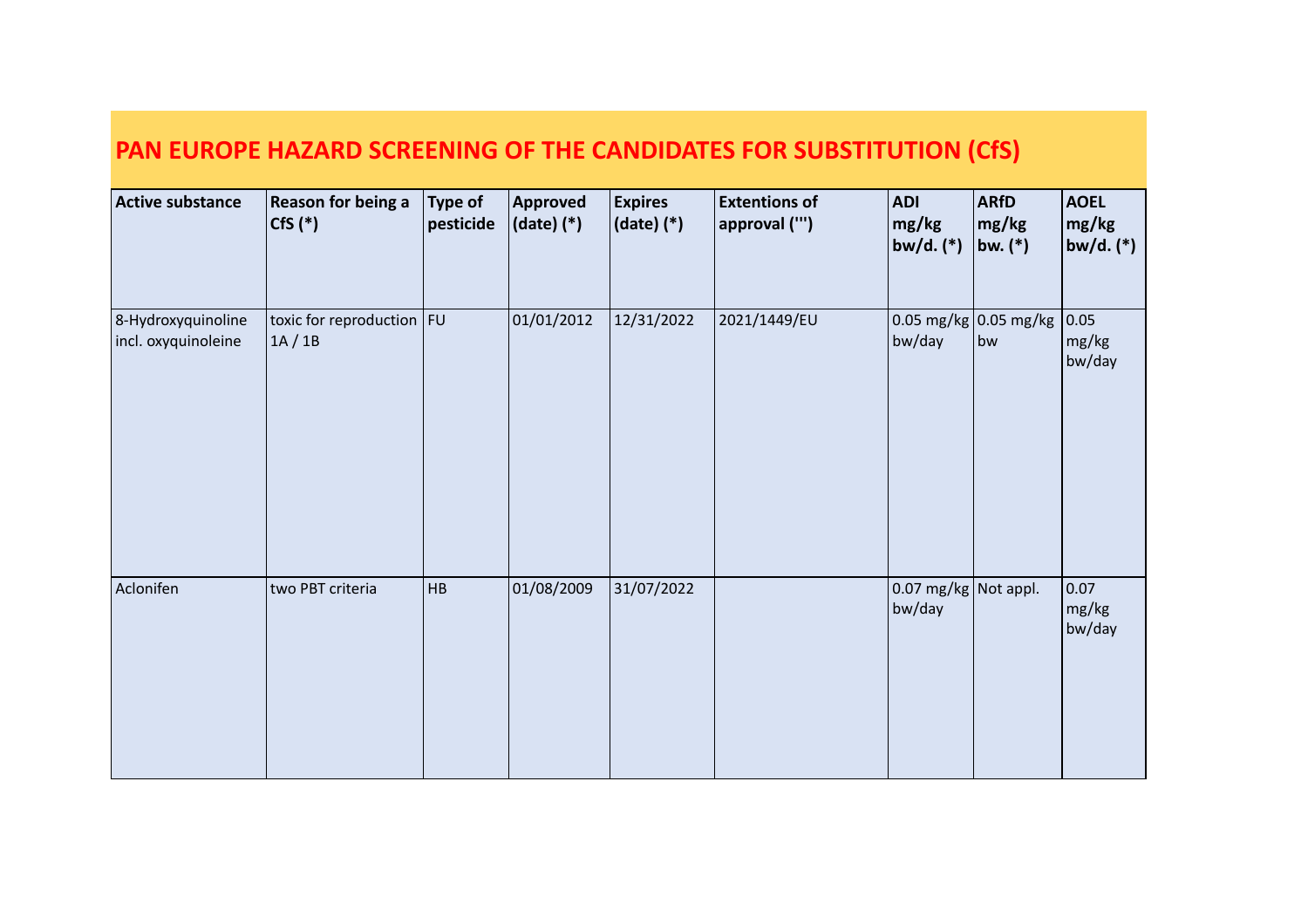| <b>Active substance</b> | Reason for being a<br>$ Cfs(*)$ | <b>Type of</b><br>pesticide | Approved<br>$(date)$ $(*)$ | <b>Expires</b><br>$ $ (date) $(*)$ | <b>Extentions of</b><br>approval ("') | <b>ADI</b><br>mg/kg<br>$ bw/d.$ $(*)$          | <b>ARfD</b><br>mg/kg<br>bw. $(*)$ | <b>AOEL</b><br>$\lfloor$ mg/kg<br> bw/d. (*) |
|-------------------------|---------------------------------|-----------------------------|----------------------------|------------------------------------|---------------------------------------|------------------------------------------------|-----------------------------------|----------------------------------------------|
| Benzovindiflupyr        | two PBT criteria                | FU                          | 3/2/2016                   | 3/3/2023                           |                                       | $\log \log \log  0.1 \text{ mg/kg} $<br>bw/day | bw                                | 0.04 <br>$\lfloor$ mg/kg<br>bw/day           |
| Bordeaux mixture        | two PBT criteria                | FU                          | 01/01/2019                 | 31/12/2025                         |                                       |                                                |                                   |                                              |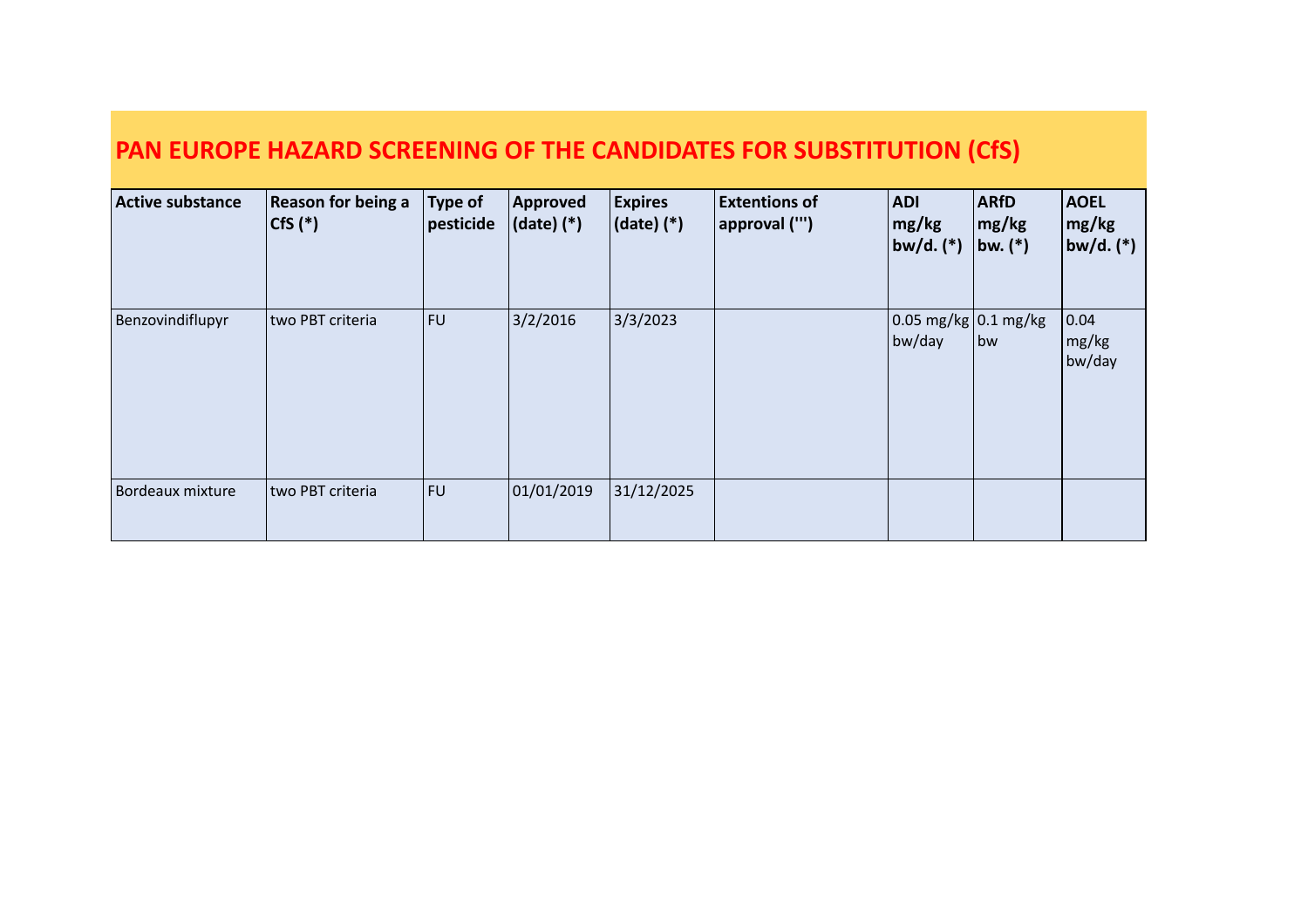| PAN EUROPE HAZARD SCREENING OF THE CANDIDATES FOR SUBSTITUTION (CfS) |  |
|----------------------------------------------------------------------|--|
|----------------------------------------------------------------------|--|

| <b>Active substance</b> | <b>Reason for being a</b><br>$Cfs$ $(*)$ | Type of<br>pesticide | <b>Approved</b><br>$ $ (date) $(*)$ | <b>Expires</b><br>(date) (*) | <b>Extentions of</b><br>approval ("') | <b>ADI</b><br>mg/kg<br> bw/d. (*)         | <b>ARfD</b><br> mg/kg <br>bw. $(*)$ | <b>AOEL</b><br>mg/kg<br> bw/d. (*) |
|-------------------------|------------------------------------------|----------------------|-------------------------------------|------------------------------|---------------------------------------|-------------------------------------------|-------------------------------------|------------------------------------|
| Bromuconazole           | two PBT criteria                         | <b>FU</b>            | 01/02/2011                          | 31/01/2024                   |                                       | $0.01 \,\text{mg/kg}$ 0.1 mg/kg<br>bw/day | bw                                  | 0.025<br>mg/kg<br>bw/day           |
| Chlorotoluron           | two PBT criteria                         | HB                   | 01/03/2006                          | 31/10/2022.                  | 6 extensions.                         | $\log$ mg/kg Not appl.<br>bw/day          |                                     | 0.215<br>mg/kg<br>bw/day           |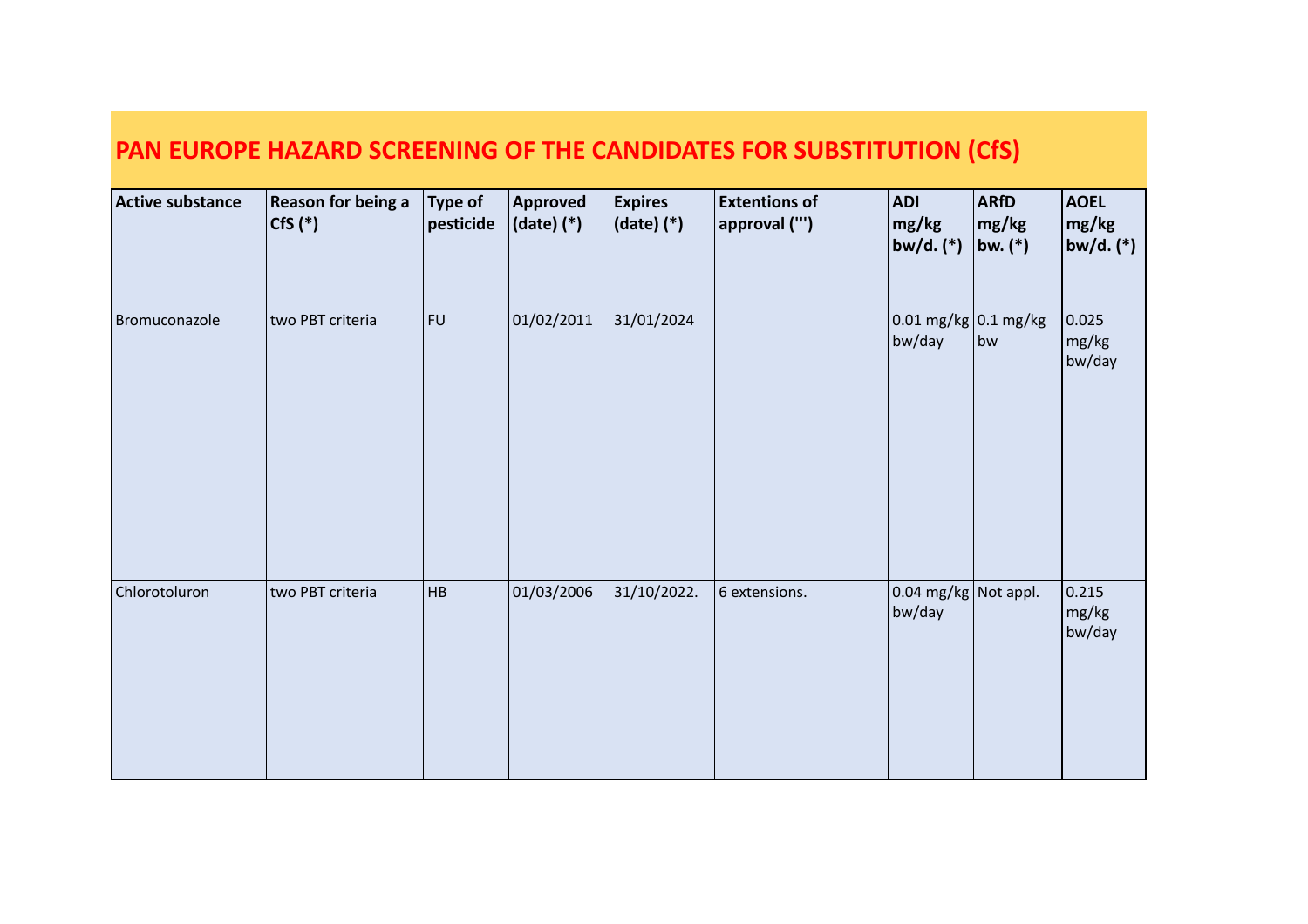| Active substance   | Reason for being a<br>$Cfs$ $(*)$ | <b>Type of</b><br>pesticide | Approved<br>$(data)$ $(*)$ | <b>Expires</b><br>(date) (*) | <b>Extentions of</b><br>approval ("') | <b>ADI</b><br>mg/kg<br>bw/d. (*)       | <b>ARfD</b><br>mg/kg<br>bw. $(*)$ | <b>AOEL</b><br>mg/kg<br>bw/d. $(*)$ |
|--------------------|-----------------------------------|-----------------------------|----------------------------|------------------------------|---------------------------------------|----------------------------------------|-----------------------------------|-------------------------------------|
| Copper compounds   | two PBT criteria                  | <b>FU</b>                   | 01/01/2019                 | 31/12/2025                   |                                       | $\vert$ 0.15 mg/kg Not appl.<br>bw/day |                                   | 0.08<br>mg/kg<br>bw/day             |
| Copper hydroxide   | two PBT criteria                  | <b>FU</b>                   | 01/01/2019                 | 31/12/2025                   |                                       |                                        |                                   |                                     |
| Copper oxide       | two PBT criteria                  | <b>FU</b>                   | 01/01/2019                 | 31/12/2025                   |                                       |                                        |                                   |                                     |
| Copper oxychloride | two PBT criteria                  | FU                          | 01/01/2019                 | 31/12/2025                   |                                       |                                        |                                   |                                     |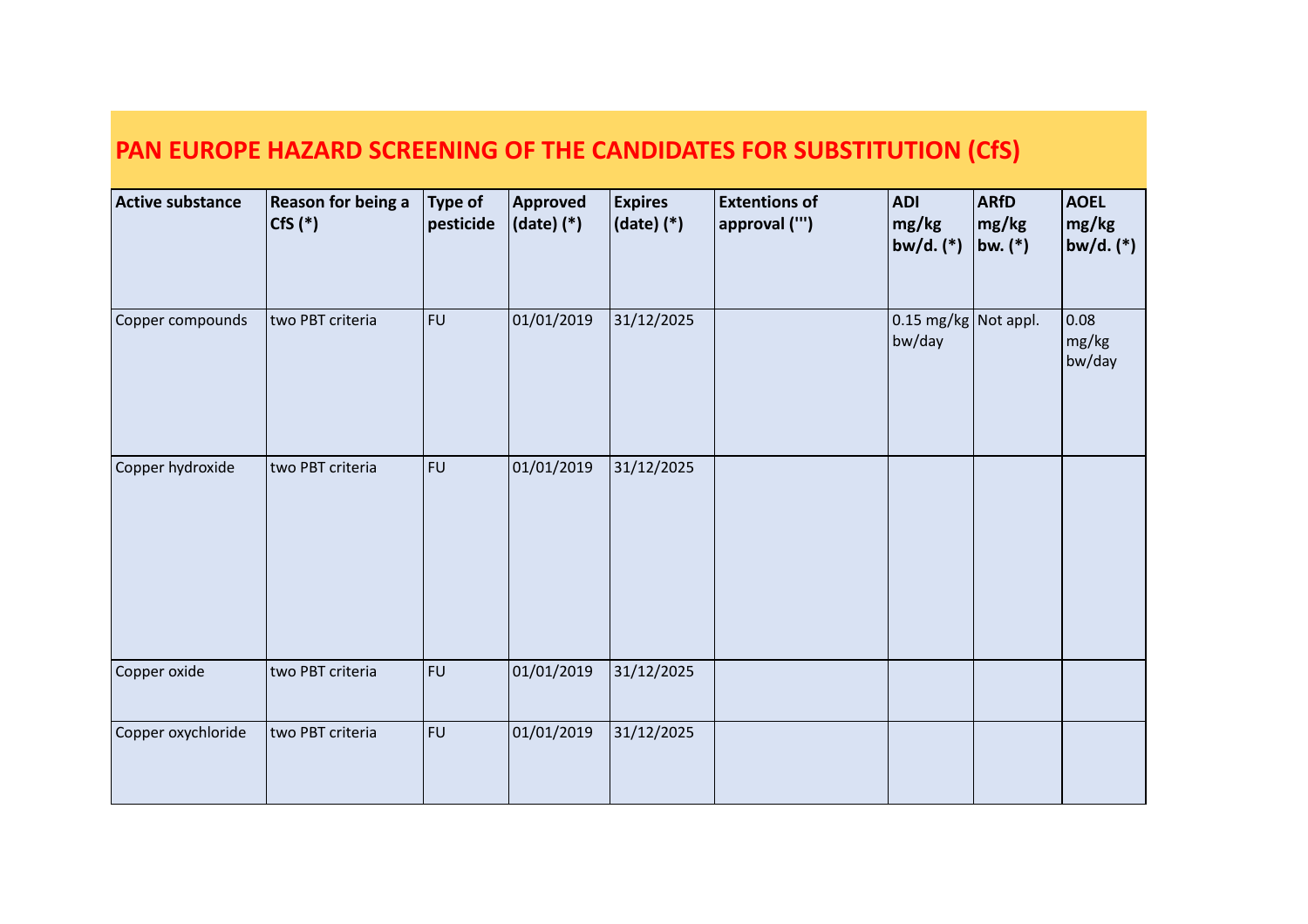| <b>Active substance</b> | <b>Reason for being a</b><br>$Cfs$ $(*)$ | $\sqrt{ }$ Type of<br>$ $ pesticide | Approved<br>$ $ (date) $(*)$ | <b>Expires</b><br>$(date)$ $(*)$ | <b>Extentions of</b><br>approval ("') | <b>ADI</b><br>mg/kg<br>$b$ w/d. $(*)$    | <b>ARfD</b><br>mg/kg<br>$ $ bw. $(*)$ | <b>AOEL</b><br>mg/kg<br>$ $ bw/d. (*) |
|-------------------------|------------------------------------------|-------------------------------------|------------------------------|----------------------------------|---------------------------------------|------------------------------------------|---------------------------------------|---------------------------------------|
| Cypermethrin            | non active isomers                       | IN.                                 | 3/1/2006                     | 1/31/2029                        |                                       | $0.05 \text{ mg/kg}$ 0.2 mg/kg<br>bw/day |                                       | 0,06 <br>mg/kg<br>bw/day              |
|                         |                                          |                                     |                              |                                  |                                       |                                          |                                       |                                       |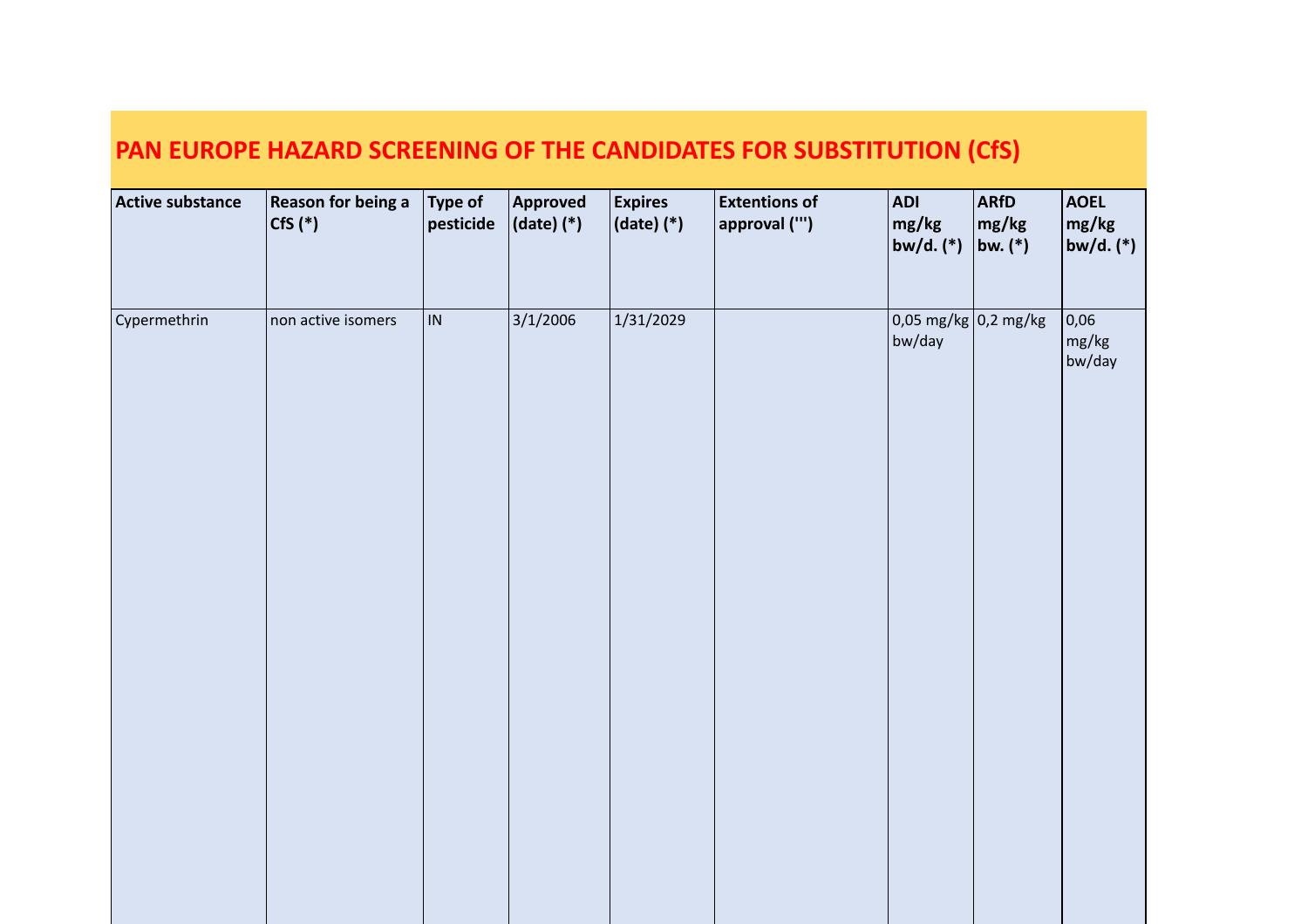| <b>Active substance</b> | <b>Reason for being a</b><br>$ CfS(*)$ | <b>Type of</b><br>pesticide | Approved<br>$(data)$ $(*)$ | <b>Expires</b><br>$ $ (date) $(*)$ | <b>Extentions of</b><br>approval ("') | <b>ADI</b><br>mg/kg<br>$ bw/d.$ $(*)$    | <b>ARfD</b><br>mg/kg<br> bw. (*) | <b>AOEL</b><br>$\lfloor \mathsf{mg/kg} \rfloor$<br> bw/d. (*) |
|-------------------------|----------------------------------------|-----------------------------|----------------------------|------------------------------------|---------------------------------------|------------------------------------------|----------------------------------|---------------------------------------------------------------|
| Cyprodinil              | two PBT criteria                       | <b>FU</b>                   | 01/05/2007                 | 4/30/2023                          | 2022/378/EU                           | $0.03 \text{ mg/kg}$ Not appl.<br>bw/day |                                  | 0.03<br>mg/kg<br>bw/day                                       |
| Diclofop                | low ADI / ARfD /<br> AOEL              | HB                          | 01/06/2011                 | 31/05/2023                         |                                       | 0.001<br>mg/kg<br>bw/day                 | $\vert$ 0.03 mg/kg<br>bw         | 0.003<br>mg/kg<br>bw/day                                      |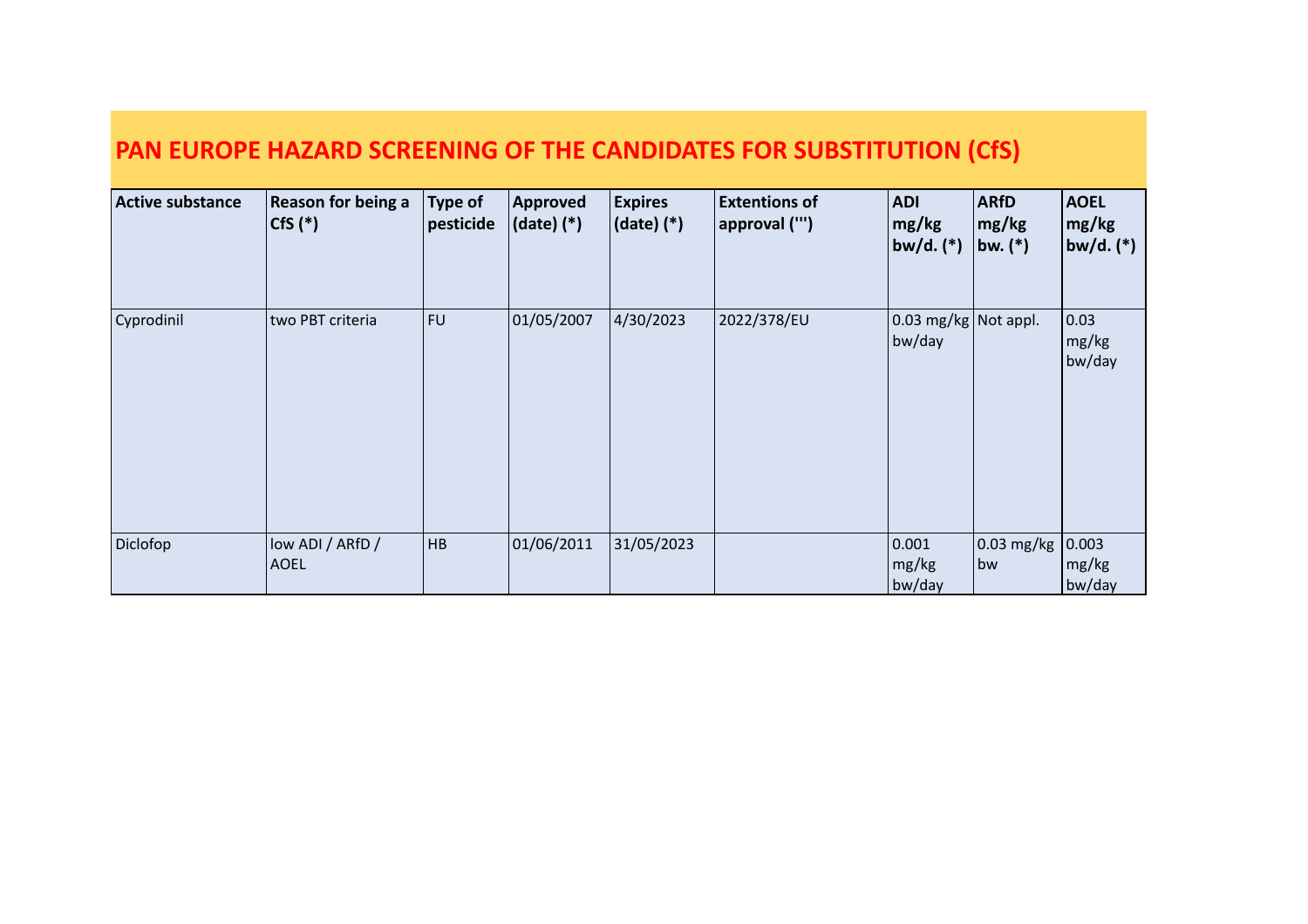| <b>Active substance</b> | Reason for being a<br>$\vert$ CfS $(*)$ | Type of<br>pesticide | Approved<br>$ $ (date) $(*)$ | <b>Expires</b><br>$ $ (date) $(*)$ | <b>Extentions of</b><br>approval ("') | <b>ADI</b><br>mg/kg<br> bw/d. (*)      | <b>ARfD</b><br>mg/kg<br>$ $ bw. $(*)$ | <b>AOEL</b><br> mg/kg <br> bw/d. (*) |
|-------------------------|-----------------------------------------|----------------------|------------------------------|------------------------------------|---------------------------------------|----------------------------------------|---------------------------------------|--------------------------------------|
| Difenoconazole          | two PBT criteria                        | FU                   | 01/01/2009                   | 31/12/222                          | yes                                   | $\log$ 0.01 mg/kg 0.16 mg/kg<br>bw/day | bw                                    | 0.16 <br>mg/kg<br>bw/day             |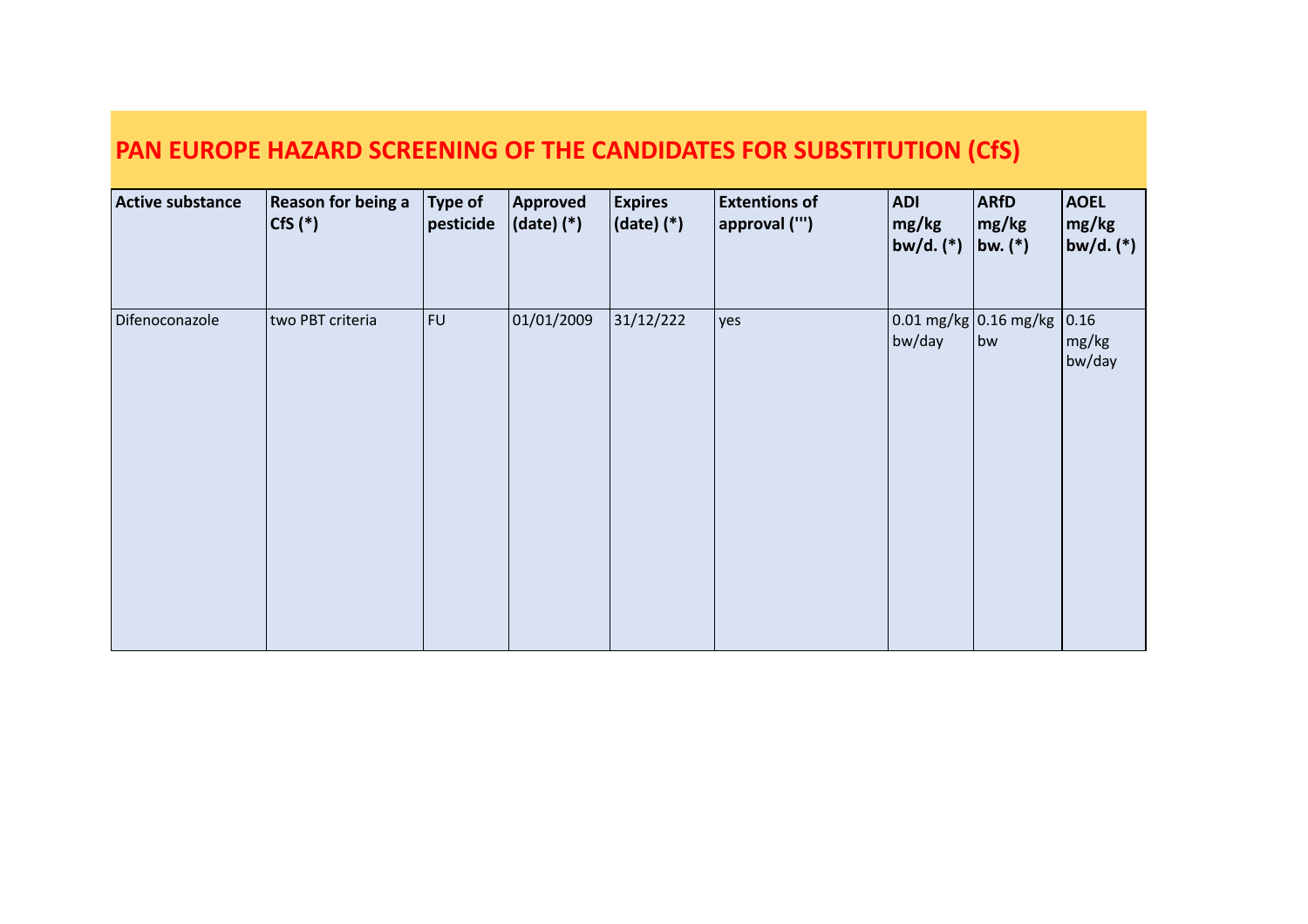| <b>Active substance</b> | <b>Reason for being a</b><br>$Cfs$ $(*)$ | $\vert$ Type of<br>pesticide | Approved<br>$ $ (date) $(*)$ | <b>Expires</b><br>$ $ (date) (*) | <b>Extentions of</b><br>approval ("') | <b>ADI</b><br>mg/kg<br>$ b$ w/d. $(*)$ | <b>ARfD</b><br>mg/kg<br>$ bw_{\cdot} ^*$ | <b>AOEL</b><br>mg/kg<br> bw/d. (*) |
|-------------------------|------------------------------------------|------------------------------|------------------------------|----------------------------------|---------------------------------------|----------------------------------------|------------------------------------------|------------------------------------|
| Diflufenican            | two PBT criteria                         | HB                           | 01/01/2009                   | 12/31/2022                       | 2021/1449/EU                          | $\vert$ 0.2 mg/kg<br>bw/day            | Not appl.                                | 0.11<br>mg/kg<br>bw/day            |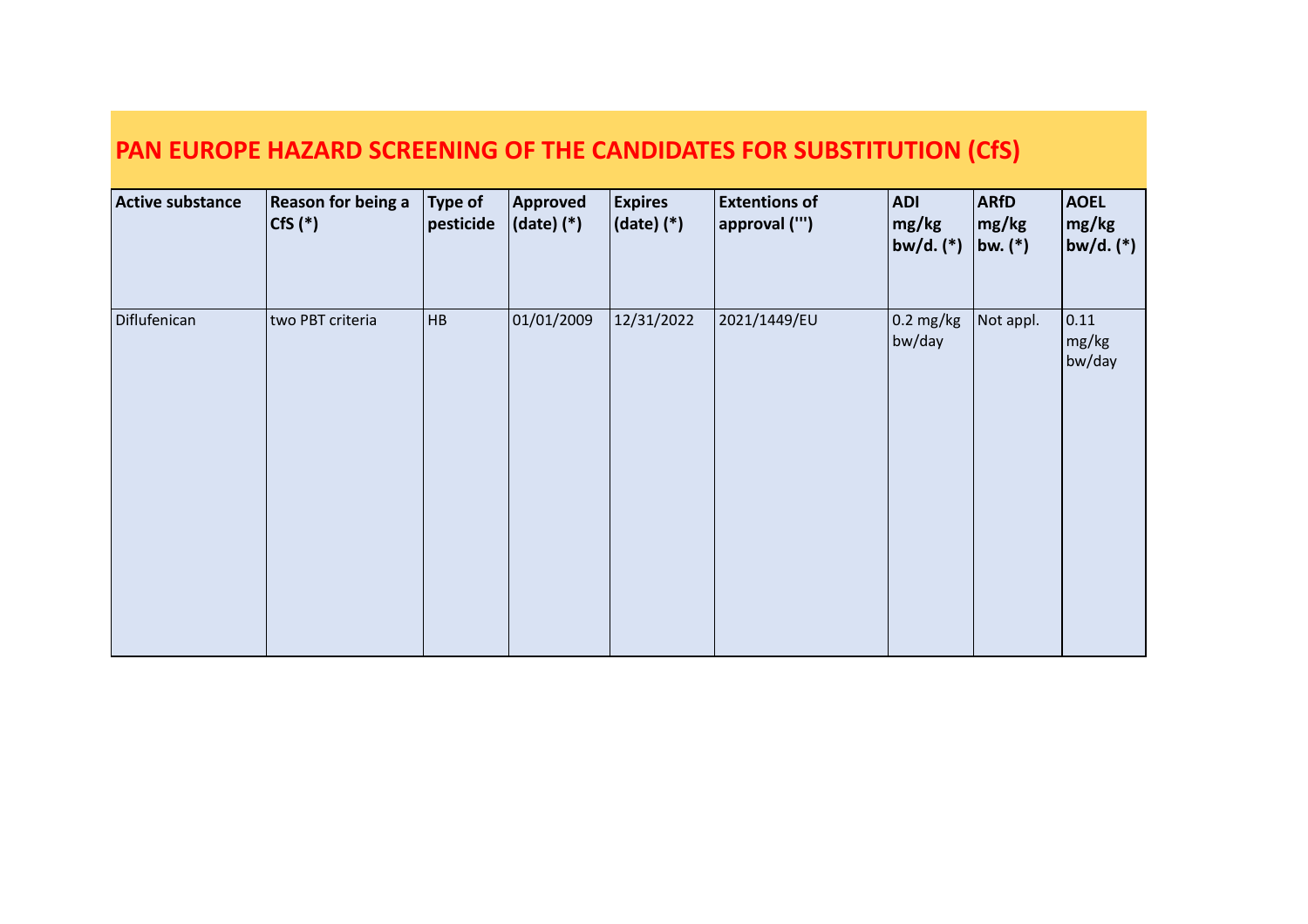| <b>Active substance</b> | <b>Reason for being a</b><br>$Cfs$ $(*)$      | Type of<br>pesticide | Approved<br>$(date)$ $(*)$ | <b>Expires</b><br>$ $ (date) $(*)$ | <b>Extentions of</b><br>approval ("') | <b>ADI</b><br>mg/kg<br> bw/d. (*) | <b>ARfD</b><br>mg/kg<br>bw. $(*)$ | <b>AOEL</b><br>mg/kg<br>$bw/d.$ $(*)$ |
|-------------------------|-----------------------------------------------|----------------------|----------------------------|------------------------------------|---------------------------------------|-----------------------------------|-----------------------------------|---------------------------------------|
| Dimoxystrobin           | low ADI / ARfD /<br>AOEL, two PBT<br>criteria | <b>FU</b>            | 01/10/2006                 | 1/31/2023                          | $\sqrt{6}$                            | 0.004<br>mg/kg<br>bw/day          | 0.004<br>mg/kg bw                 | 0.02<br>mg/kg<br>bw/day               |
| Emamectin               | low ADI / ARfD /<br><b>AOEL</b>               | IN                   | 01/05/2014                 | 30/11/2024                         |                                       | 0.0005<br>mg/kg<br>bw/day         | 0.01 mg/kg<br>bw                  | 0.0003 <br>mg/kg<br>bw/day            |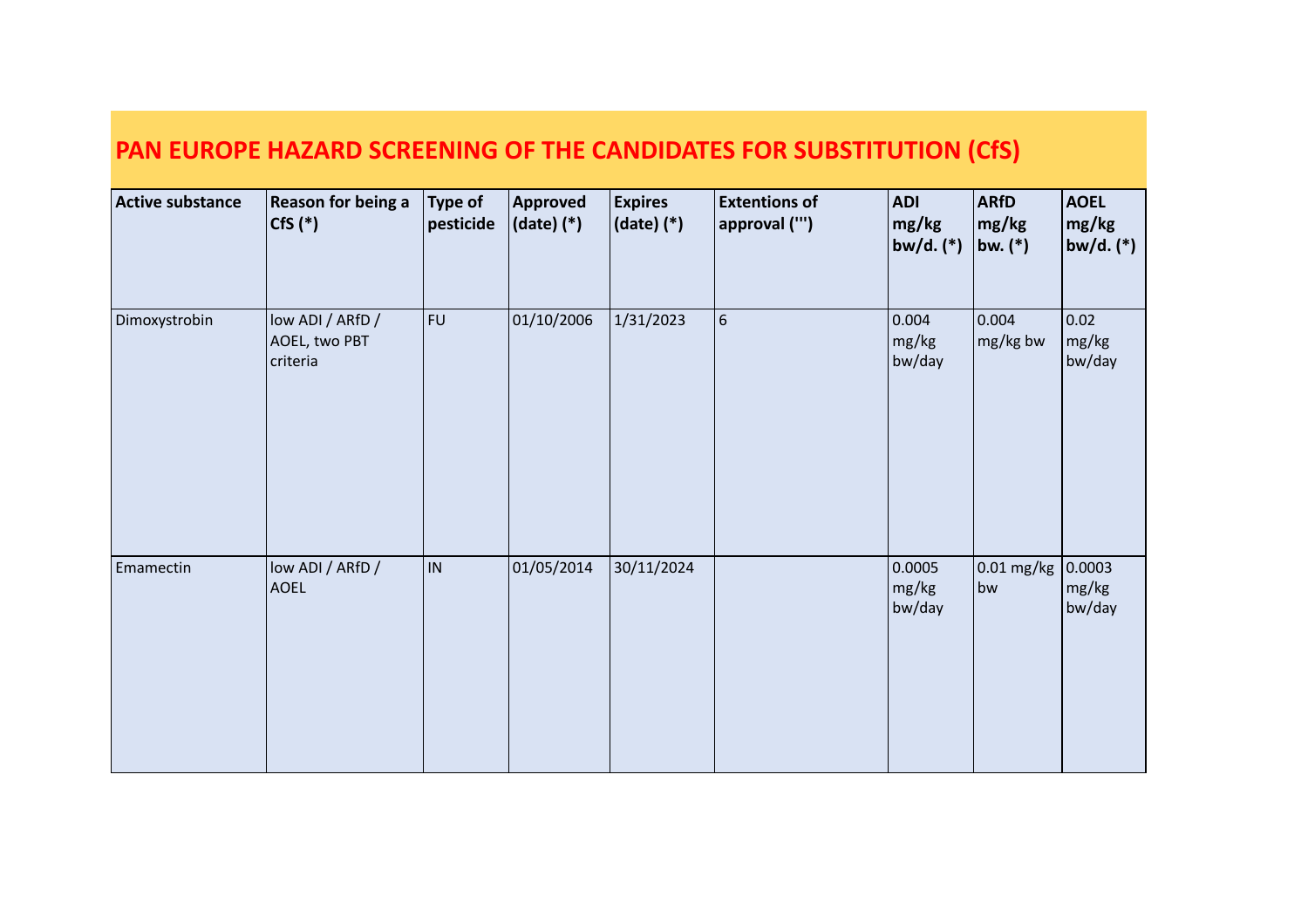| <b>Active substance</b> | Reason for being a<br>$ CfS(*)$ | $\vert$ Type of<br>pesticide | Approved<br>$ $ (date) $(*)$ | <b>Expires</b><br>$ $ (date) $(*)$ | <b>Extentions of</b><br> approval ("') | <b>ADI</b><br>mg/kg<br>$ bw/d.$ $(*)$ | <b>ARfD</b><br> mg/kg <br>bw. $(*)$ | <b>AOEL</b><br>mg/kg<br>$ bw/d.$ $(*)$ |
|-------------------------|---------------------------------|------------------------------|------------------------------|------------------------------------|----------------------------------------|---------------------------------------|-------------------------------------|----------------------------------------|
| Esfenvalerate           | two PBT criteria                | IN.                          | 01/01/2016                   | 31/12/2022<br>(AIR V)+E22          |                                        | 0.0175<br>mg/kg<br>bw/day             | 0.0175<br>$mg/kg$ bw                | 0.011 <br>mg/kg<br>bw/day              |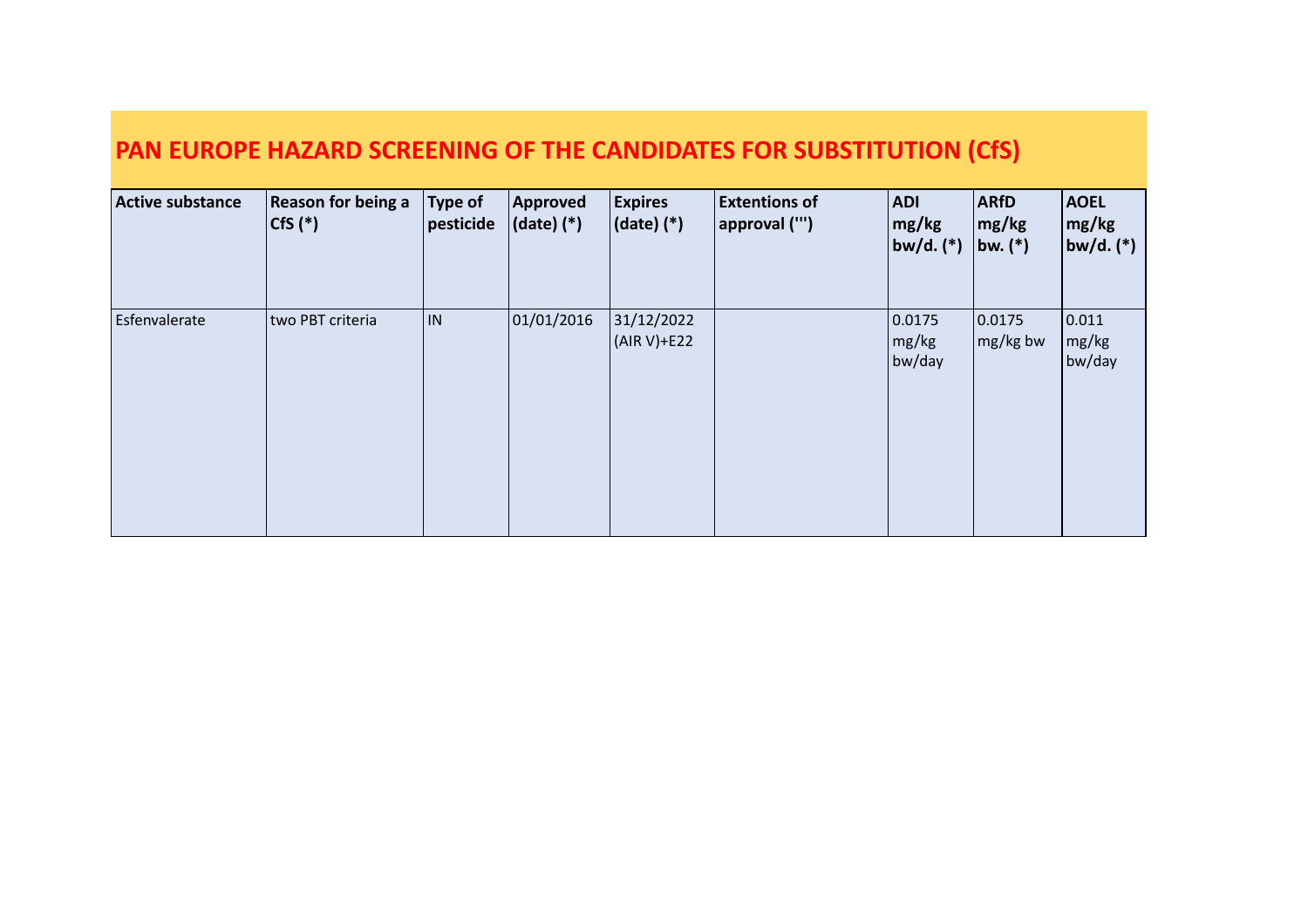| Active substance | <b>Reason for being a</b><br>$\vert$ CfS $(*)$ | <b>Type of</b><br>pesticide | Approved<br>$ $ (date) $(*)$ | <b>Expires</b><br>$ $ (date) $(*)$ | <b>Extentions of</b><br>approval ("') | ADI <br>mg/kg<br> bw/d. (*)           | <b>ARfD</b><br>mg/kg<br>$ $ bw. $(*)$ | <b>AOEL</b><br>$\lfloor \mathsf{mg/kg} \rfloor$<br>$ $ bw/d. (*) $ $ |
|------------------|------------------------------------------------|-----------------------------|------------------------------|------------------------------------|---------------------------------------|---------------------------------------|---------------------------------------|----------------------------------------------------------------------|
| Etofenprox       | two PBT criteria                               | IN.                         | 01/01/2010                   | 31/12/2021<br>(AIR V)              |                                       | $\log$ 0.03 mg/kg 1.0 mg/kg<br>bw/day | bw                                    | 0.06 <br>$\lfloor$ mg/kg<br>bw/day                                   |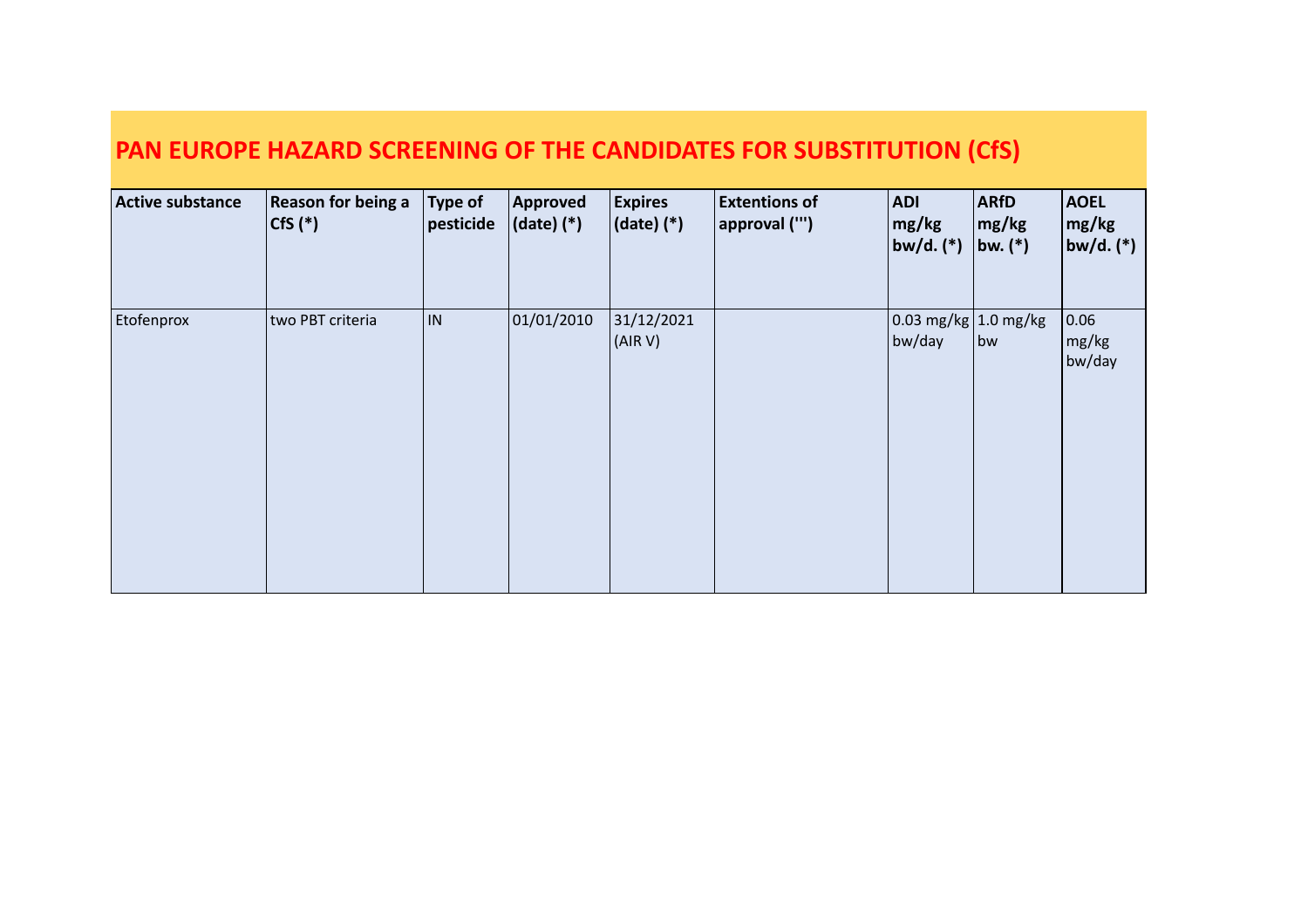| <b>Active substance</b> | <b>Reason for being a</b><br>$\vert$ CfS $(*)$ | <b>Type of</b><br>pesticide | Approved<br>$ $ (date) $(*)$ | <b>Expires</b><br>$ $ (date) $(*)$ | <b>Extentions of</b><br>approval ("') | ADI <br>mg/kg<br> bw/d. (*)                    | <b>ARfD</b><br>mg/kg<br>bw. $(*)$ | <b>AOEL</b><br> mg/kg <br>$ $ bw/d. (*) $ $ |
|-------------------------|------------------------------------------------|-----------------------------|------------------------------|------------------------------------|---------------------------------------|------------------------------------------------|-----------------------------------|---------------------------------------------|
| Etoxazole               | two PBT criteria                               | IN.                         | 01/02/2021                   | 31/01/2028                         |                                       | $\vert$ 0.04 mg/kg $\vert$ Not appl.<br>bw/day |                                   | 0.03 <br>$\lfloor$ mg/kg<br>bw/day          |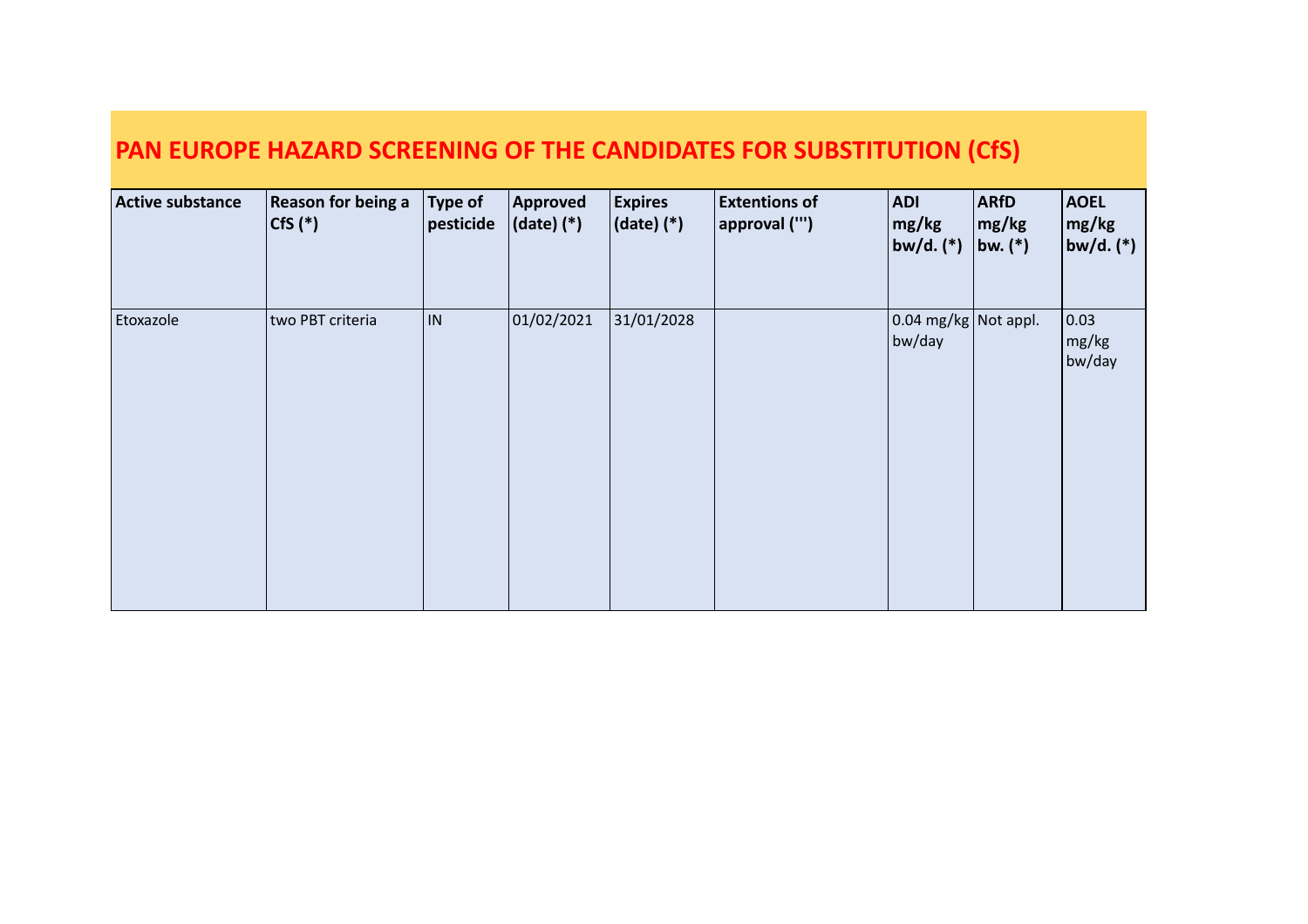| <b>Active substance</b>              | <b>Reason for being a</b><br>$Cfs$ $(*)$ | <b>Type of</b><br>pesticide | <b>Approved</b><br>$ $ (date) $(*)$ | <b>Expires</b><br>$ $ (date) $(*)$ | <b>Extentions of</b><br>approval ("') | <b>ADI</b><br>mg/kg<br>bw/d. $(*)$     | <b>ARfD</b><br>mg/kg<br>bw. $(*)$ | <b>AOEL</b><br>mg/kg<br>bw/d. $(*)$ |
|--------------------------------------|------------------------------------------|-----------------------------|-------------------------------------|------------------------------------|---------------------------------------|----------------------------------------|-----------------------------------|-------------------------------------|
| Fludioxonil                          | two PBT criteria                         | <b>FU</b>                   | 01/11/2008                          | 31/10/2022                         | 4 extensions, incl.<br>2021/1449/EU   | $\vert$ 0.37 mg/kg Not appl.<br>bw/day |                                   | 0.59 <br>mg/kg<br>bw/day            |
| Flufenacet (formerly<br>fluthiamide) | two PBT criteria                         | <b>HB</b>                   | 01/01/2004                          | 10/31/2022                         | 6 extensions                          | 0.005<br>mg/kg<br>bw/day               | 0.017<br>mg/kg bw                 | 0.017<br>mg/kg<br>bw/day            |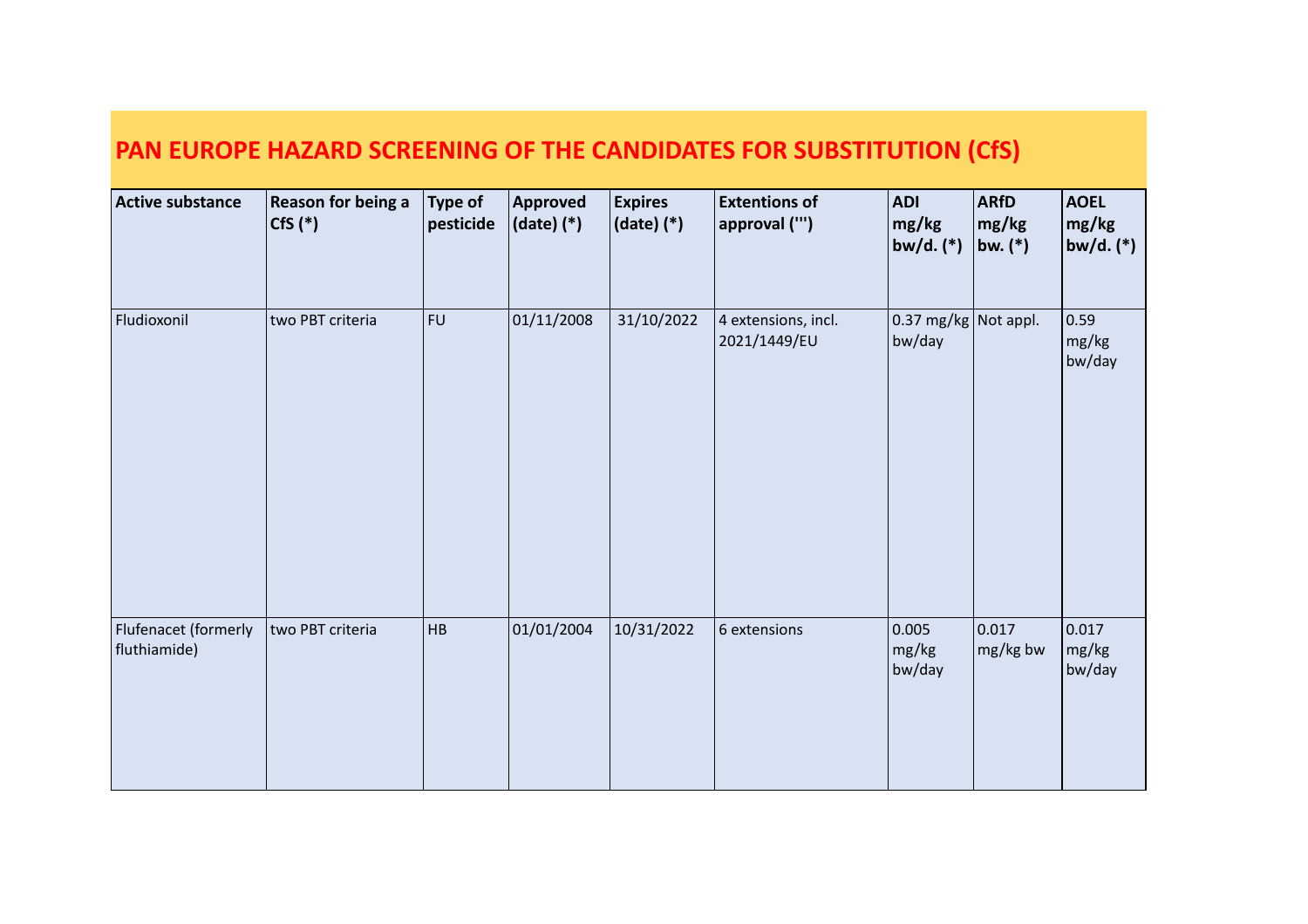1A / 1B

| <b>Active substance</b> | <b>Reason for being a</b><br>$ CfS(*)$ | <b>Type of</b><br>pesticide | Approved<br>$(date)$ $(*)$ | <b>Expires</b><br>$ $ (date) $(*)$ | <b>Extentions of</b><br>approval ("') | <b>ADI</b><br>mg/kg<br> bw/d. (*) | <b>ARfD</b><br>mg/kg<br>bw. $(*)$ | <b>AOEL</b><br>$\lfloor$ mg/kg<br> bw/d. (*) |
|-------------------------|----------------------------------------|-----------------------------|----------------------------|------------------------------------|---------------------------------------|-----------------------------------|-----------------------------------|----------------------------------------------|
| Flumetralin             | two PBT criteria                       | PG                          | 11/12/2015                 | 11/12/2022                         |                                       | 0.015                             | $\vert$ 0.1 mg/kg                 | 0.03                                         |
| <b>Fluometuron</b>      | low ADI / ARfD /                       | HB                          | 01/06/2011                 | 31/08/2024                         |                                       | 0.0005                            | 0.008                             | 0.008                                        |
| Fluopicolide            | two PBT criteria                       | <b>FU</b>                   | 01/06/2010                 | 31/05/2023                         |                                       | bw/day                            | bw                                | 0.05 <br>mg/kg<br>bw/day                     |
| Flurochloridone         | toxic for reproduction   HB            |                             | 01/06/2011                 | 5/31/2022                          | 2 extensions                          |                                   | 0.04 mg/kg 0.04 mg/kg 0.04        |                                              |

bw/day

bw

mg/kg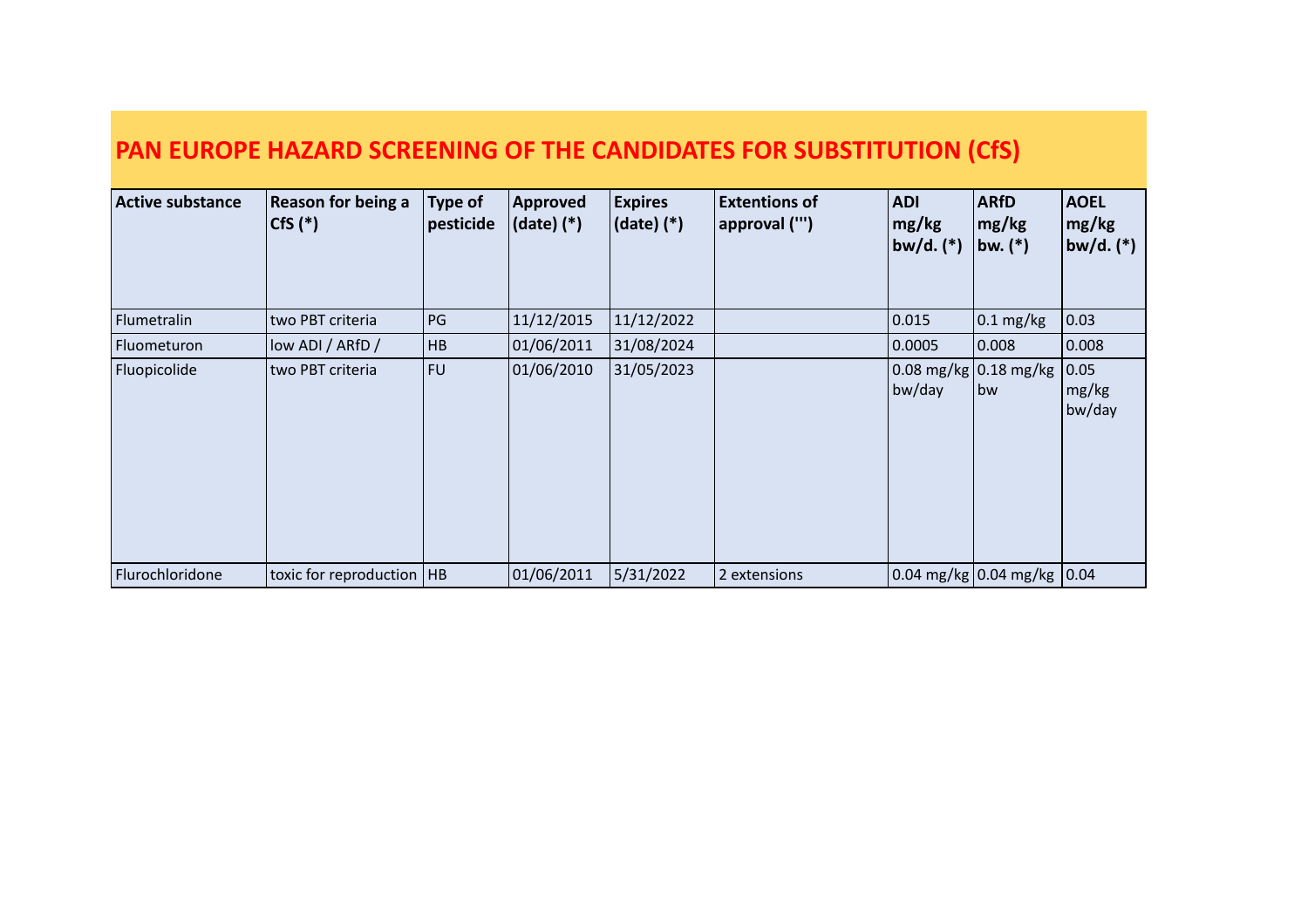| <b>Active substance</b> | Reason for being a<br>$Cfs$ $(*)$ | <b>Type of</b><br>pesticide | Approved<br>$(data)$ $(*)$ | <b>Expires</b><br>(date) (*) | <b>Extentions of</b><br>approval ("') | <b>ADI</b><br>mg/kg<br>$b$ w/d. $(*)$ | <b>ARfD</b><br> mg/kg <br>bw. $(*)$ | <b>AOEL</b><br>mg/kg<br>$ b$ w/d. $(*)$ |
|-------------------------|-----------------------------------|-----------------------------|----------------------------|------------------------------|---------------------------------------|---------------------------------------|-------------------------------------|-----------------------------------------|
| Gamma-cyhalothrin       | low ADI / ARfD /<br><b>AOEL</b>   | IN.                         | 01/04/2015                 | 31/03/2025                   |                                       | 0.0012<br>mg/kg<br>bw/day             | 0.0025<br>mg/kg bw                  | 0.0003<br>mg/kg<br>bw/day               |
| Halosulfuron -          | toxic for reproduction   HB       |                             | 01/10/2013                 | 30/09/2023                   |                                       | 0.063                                 | $\vert$ 0.5 mg/kg                   | 0.063                                   |
| Imazamox                | two PBT criteria                  | <b>HB</b>                   | 01/11/2017                 | 31/01/2025                   |                                       | $3.0$ mg/kg<br>bw/day                 | $3.0$ mg/kg<br>bw                   | 2.25<br>mg/kg<br>bw/day                 |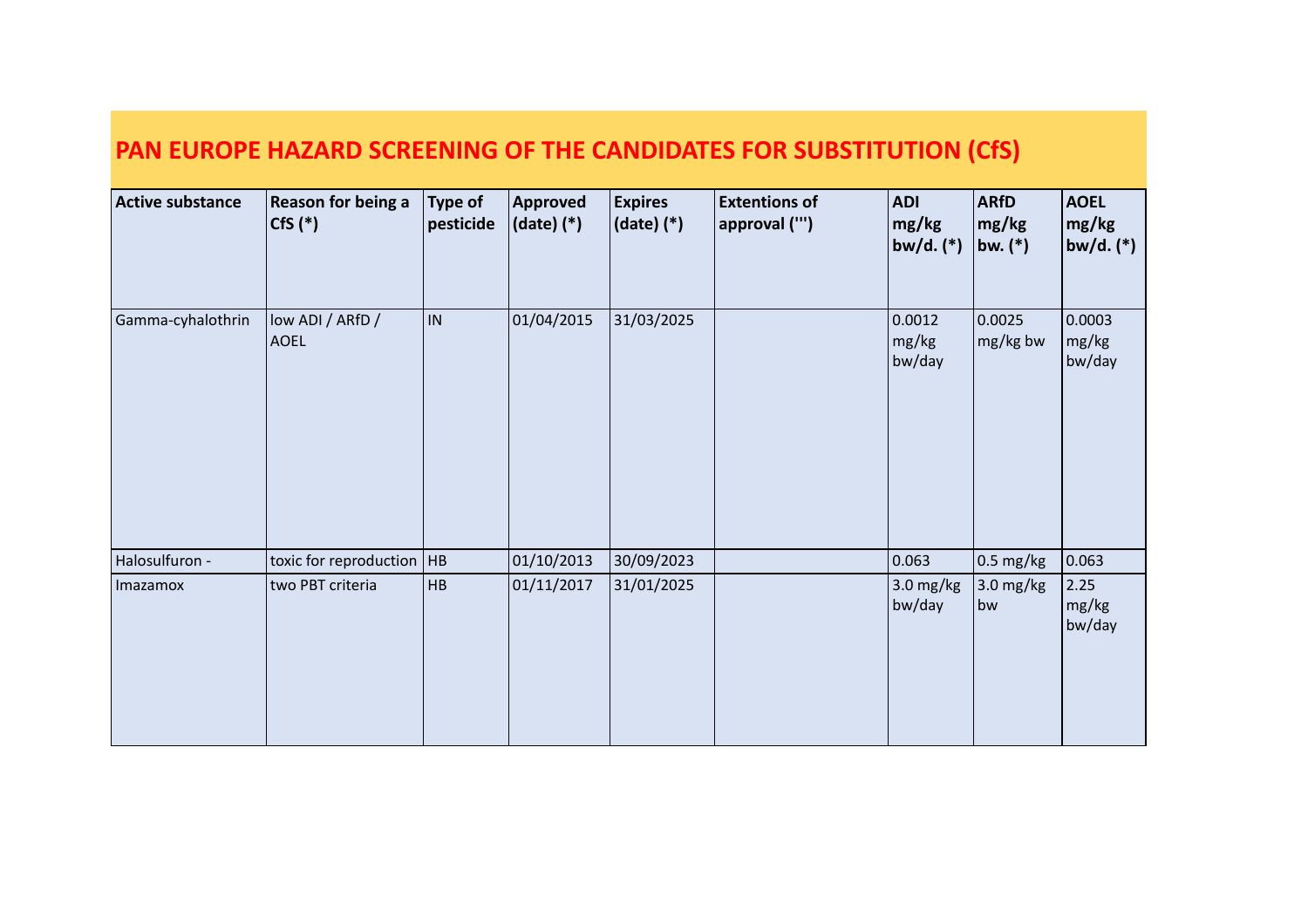| <b>Active substance</b>                                | Reason for being a<br>$Cfs$ $(*)$             | <b>Type of</b><br>pesticide | Approved<br>$ $ (date) $(*)$ | <b>Expires</b><br>$(date)$ $(*)$ | <b>Extentions of</b><br>approval ("') | <b>ADI</b><br>mg/kg<br>bw/d. $(*)$ | <b>ARfD</b><br>mg/kg<br>bw. $(*)$ | <b>AOEL</b><br>mg/kg<br>bw/d. (*) |
|--------------------------------------------------------|-----------------------------------------------|-----------------------------|------------------------------|----------------------------------|---------------------------------------|------------------------------------|-----------------------------------|-----------------------------------|
| Ipconazole                                             | toxic for reproduction $ FU $<br>1A/1B        |                             | 01/09/2014                   | 30/11/2024                       |                                       | 0.015<br>mg/kg<br>bw/day           | 0.015<br>mg/kg bw                 | 0.015<br>mg/kg<br>bw/day          |
| lambda-Cyhalothrin<br>(includes gamma-<br>cyhalothrin) | low ADI / ARfD /<br>AOEL, two PBT<br>criteria | IN                          | 01/04/2016                   | 31/03/2023                       |                                       | 0.0025<br>mg/kg<br>bw/day          | 0.005<br>mg/kg bw                 | 0.00063<br>mg/kg<br>bw/day        |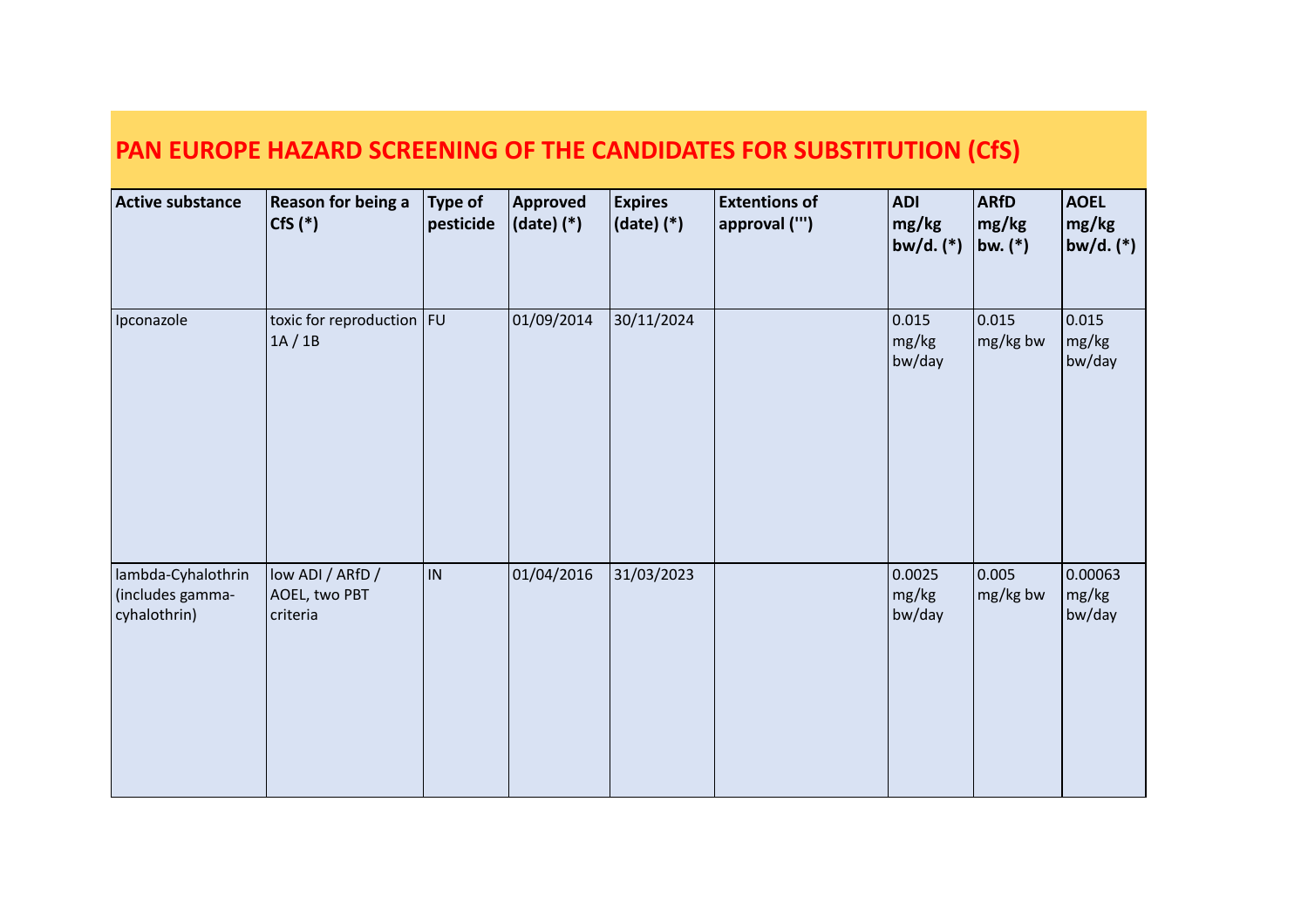|                         | PAN EUROPE HAZARD SCREENING OF THE CANDIDATES FOR SUBSTITUTION (CfS) |                             |                            |                                  |                                       |                                          |                                   |                                     |  |  |  |
|-------------------------|----------------------------------------------------------------------|-----------------------------|----------------------------|----------------------------------|---------------------------------------|------------------------------------------|-----------------------------------|-------------------------------------|--|--|--|
| <b>Active substance</b> | Reason for being a<br>$Cfs$ $(*)$                                    | <b>Type of</b><br>pesticide | Approved<br>$(data)$ $(*)$ | <b>Expires</b><br>$(date)$ $(*)$ | <b>Extentions of</b><br>approval ("') | <b>ADI</b><br>mg/kg<br>bw/d. $(*)$       | <b>ARfD</b><br>mg/kg<br>bw. $(*)$ | <b>AOEL</b><br>mg/kg<br>bw/d. $(*)$ |  |  |  |
| Lenacil                 | two PBT criteria                                                     | <b>HB</b>                   | 01/01/2009                 | 31/12/2022                       | 5 extensions, incl.<br>2021/1449/EU   | $0.12$ mg/kg<br>bw/day                   | Not appl.                         | $0.4 \text{ mg/kg}$<br>bw/day       |  |  |  |
| Metalaxyl               | non-active isomers                                                   | <b>FU</b>                   | 01/07/2010                 | 30/06/2023                       |                                       | $0.08 \text{ mg/kg}$ 0.5 mg/kg<br>bw/day | bw                                | 0.08<br>mg/kg<br>bw/day             |  |  |  |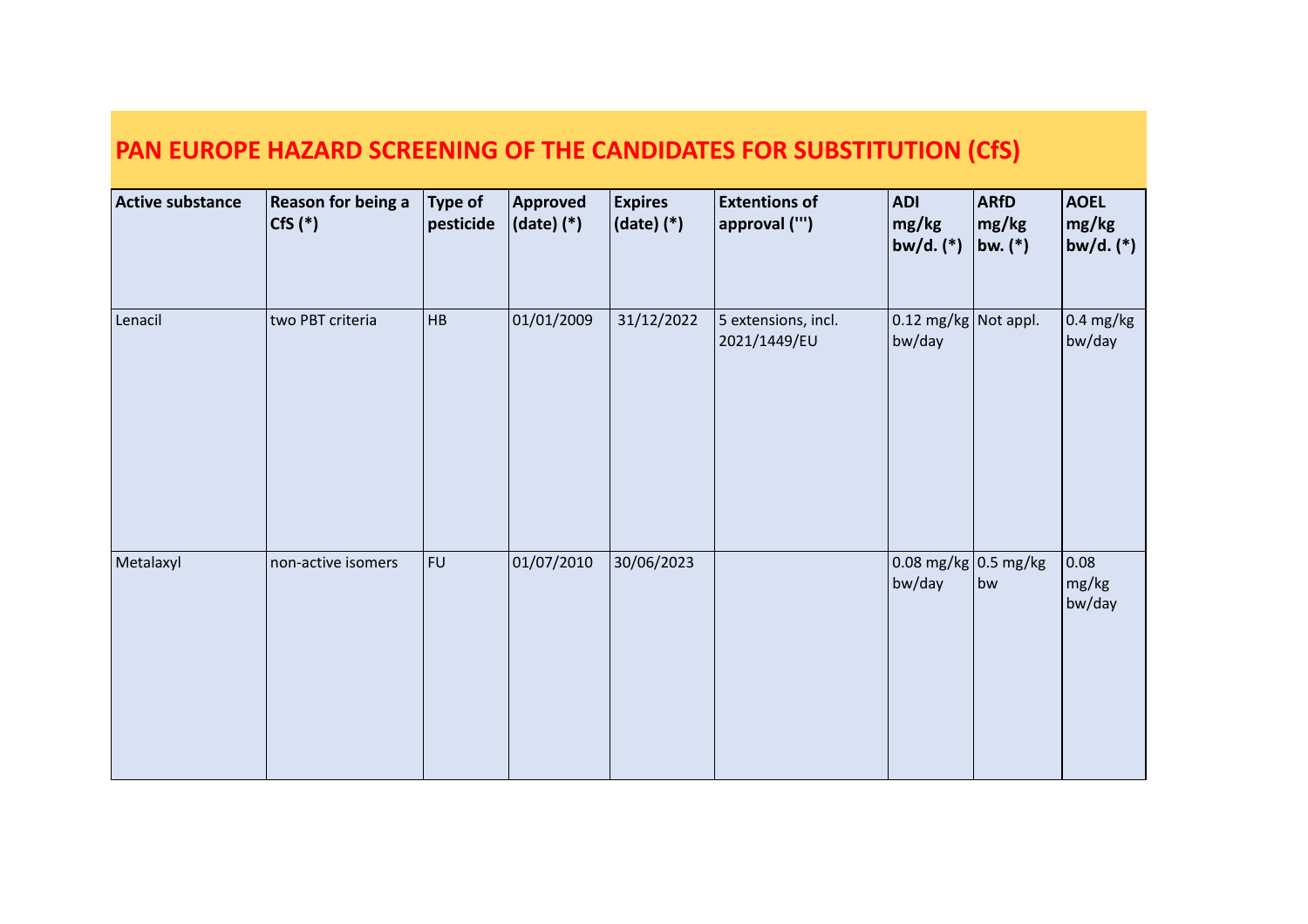| <b>Active substance</b>                      | <b>Reason for being a</b><br>$Cfs$ $(*)$ | <b>Type of</b><br>pesticide | Approved<br>$(date)$ $(*)$ | <b>Expires</b><br>$ $ (date) $(*)$ | <b>Extentions of</b><br>approval ("') | ADI <br>mg/kg<br> bw/d. (*)                        | <b>ARfD</b><br>$\lfloor$ mg/kg<br>bw. $(*)$ | <b>AOEL</b><br>$\lfloor$ mg/kg<br>$ $ bw/d. (*) $ $ |
|----------------------------------------------|------------------------------------------|-----------------------------|----------------------------|------------------------------------|---------------------------------------|----------------------------------------------------|---------------------------------------------|-----------------------------------------------------|
| Metam (incl. -<br>potassium and -<br>sodium) | low ADI / ARfD /<br><b>AOEL</b>          | FU, HB, IN,<br><b>NE</b>    | 01/07/2012                 | 6/30/2022                          |                                       | 0.001 <br>$\lfloor \text{mg/kg} \rfloor$<br>bw/day | $0.1 \text{ mg/kg}$<br>bw                   | 0.001<br>$\lfloor$ mg/kg<br>bw/day                  |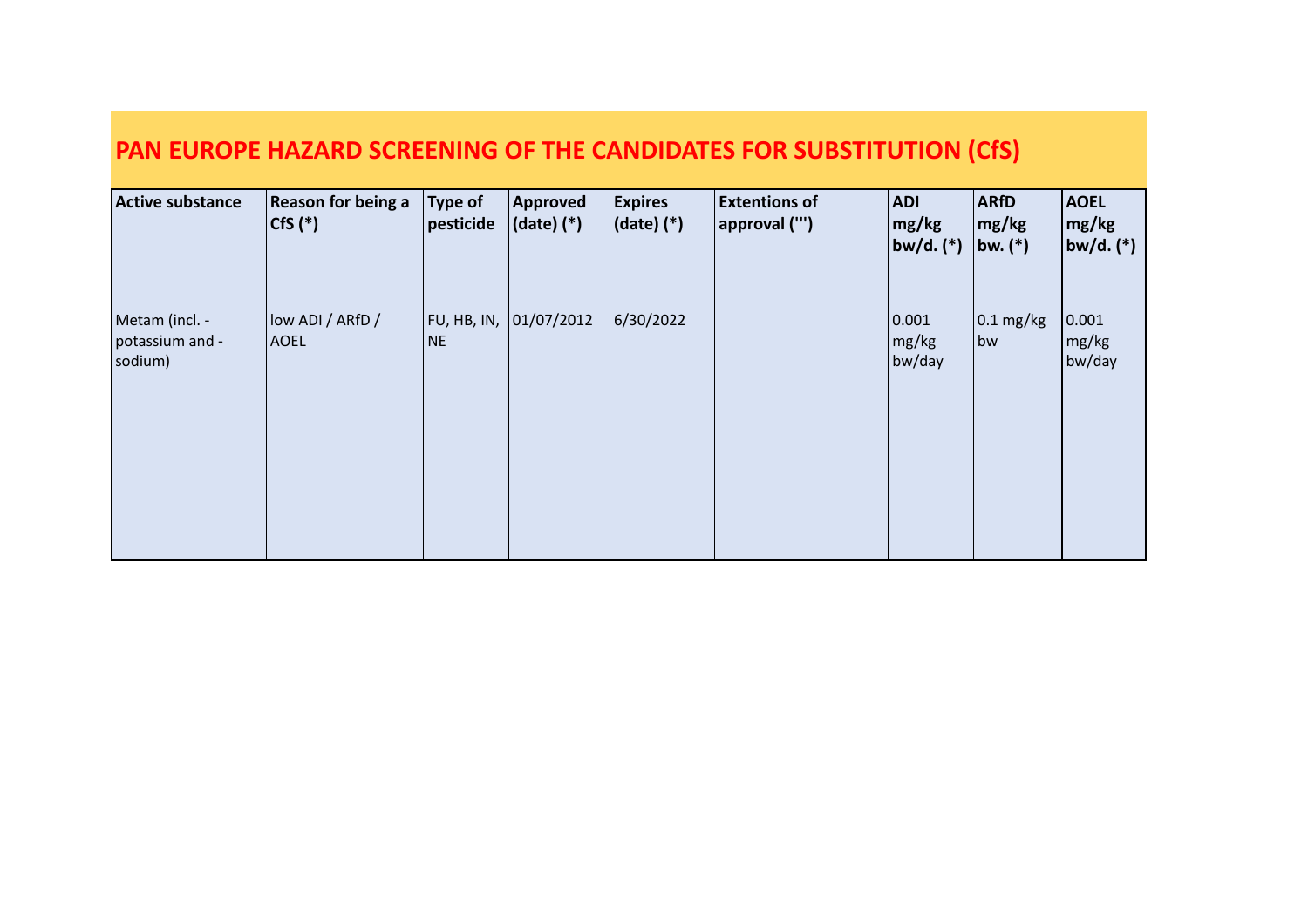| <b>Active substance</b> | <b>Reason for being a</b><br>$Cfs$ $(*)$ | <b>Type of</b><br>pesticide | Approved<br>$(date)$ $(*)$ | <b>Expires</b><br>$ $ (date) $(*)$ | <b>Extentions of</b><br>approval ("') | <b>ADI</b><br>mg/kg<br> bw/d. (*)      | <b>ARfD</b><br> mg/kg <br>bw. $(*)$ | <b>AOEL</b><br> mg/kg <br> bw/d. (*) |
|-------------------------|------------------------------------------|-----------------------------|----------------------------|------------------------------------|---------------------------------------|----------------------------------------|-------------------------------------|--------------------------------------|
| Metconazole             | two PBT criteria                         | FU, PG                      | 01/06/2007                 | 4/30/2023                          | 6 extensions.                         | $\log$ 0.01 mg/kg 0.01 mg/kg<br>bw/day | bw                                  | 0.01 <br>mg/kg<br>bw/day             |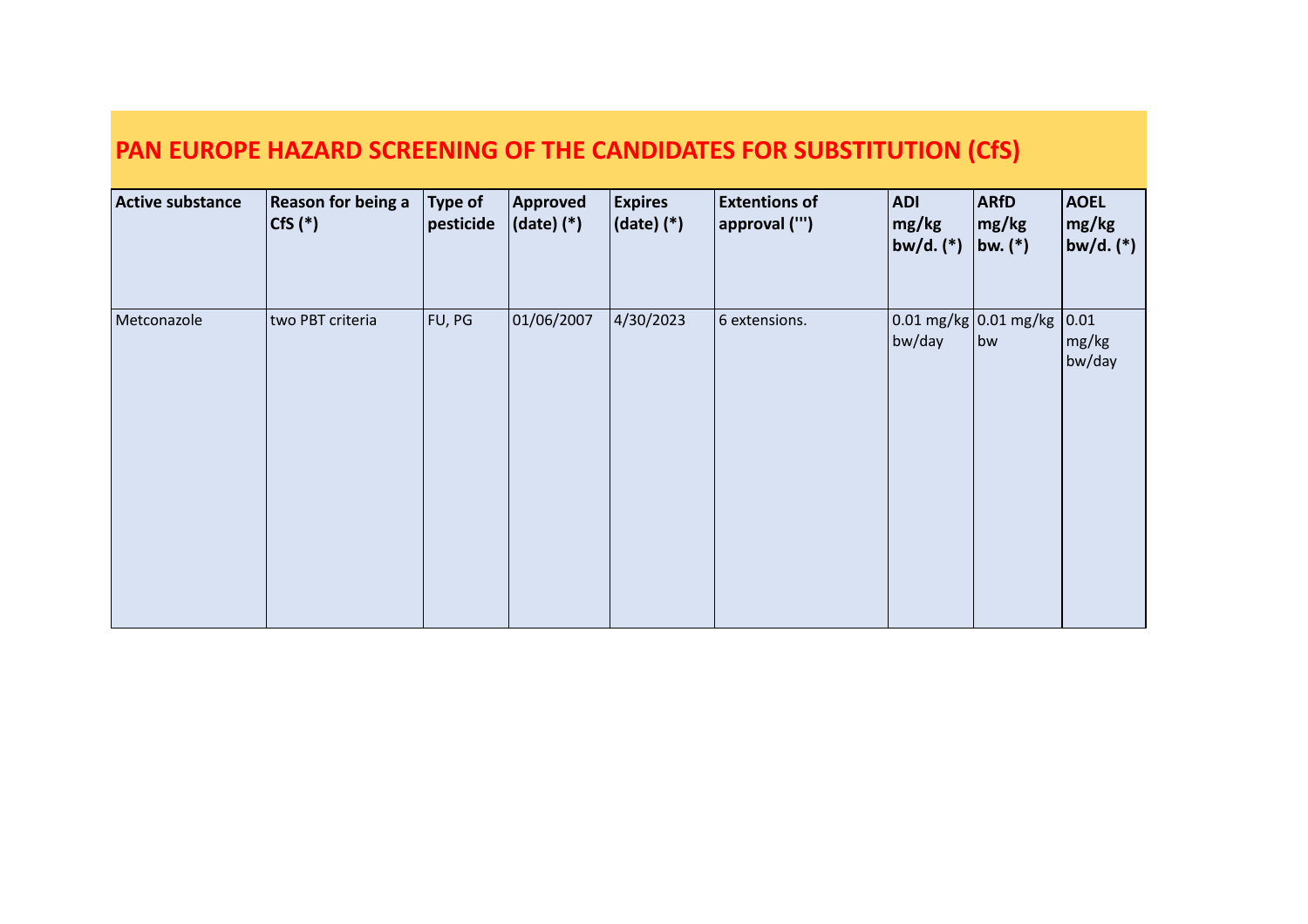| <b>Active substance</b> | <b>Reason for being a</b><br>$ CfS(*)$ | <b>Type of</b><br>pesticide | Approved<br>$(date)$ $(*)$ | <b>Expires</b><br>$ $ (date) $(*)$ | <b>Extentions of</b><br>approval ("') | <b>ADI</b><br>$\lfloor$ mg/kg<br>$ bw/d.$ $(*)$ | <b>ARfD</b><br>mg/kg<br>bw. $(*)$ | <b>AOEL</b><br> mg/kg <br> bw/d. (*) |
|-------------------------|----------------------------------------|-----------------------------|----------------------------|------------------------------------|---------------------------------------|-------------------------------------------------|-----------------------------------|--------------------------------------|
| Methoxyfenozide         | two PBT criteria                       | IN.                         | 01/04/2019                 | 31/03/2026                         |                                       | $0.1 \text{ mg/kg}$<br>bw/day                   | $0.1 \text{ mg/kg}$<br>bw         | 0.06<br>mg/kg<br>bw/day              |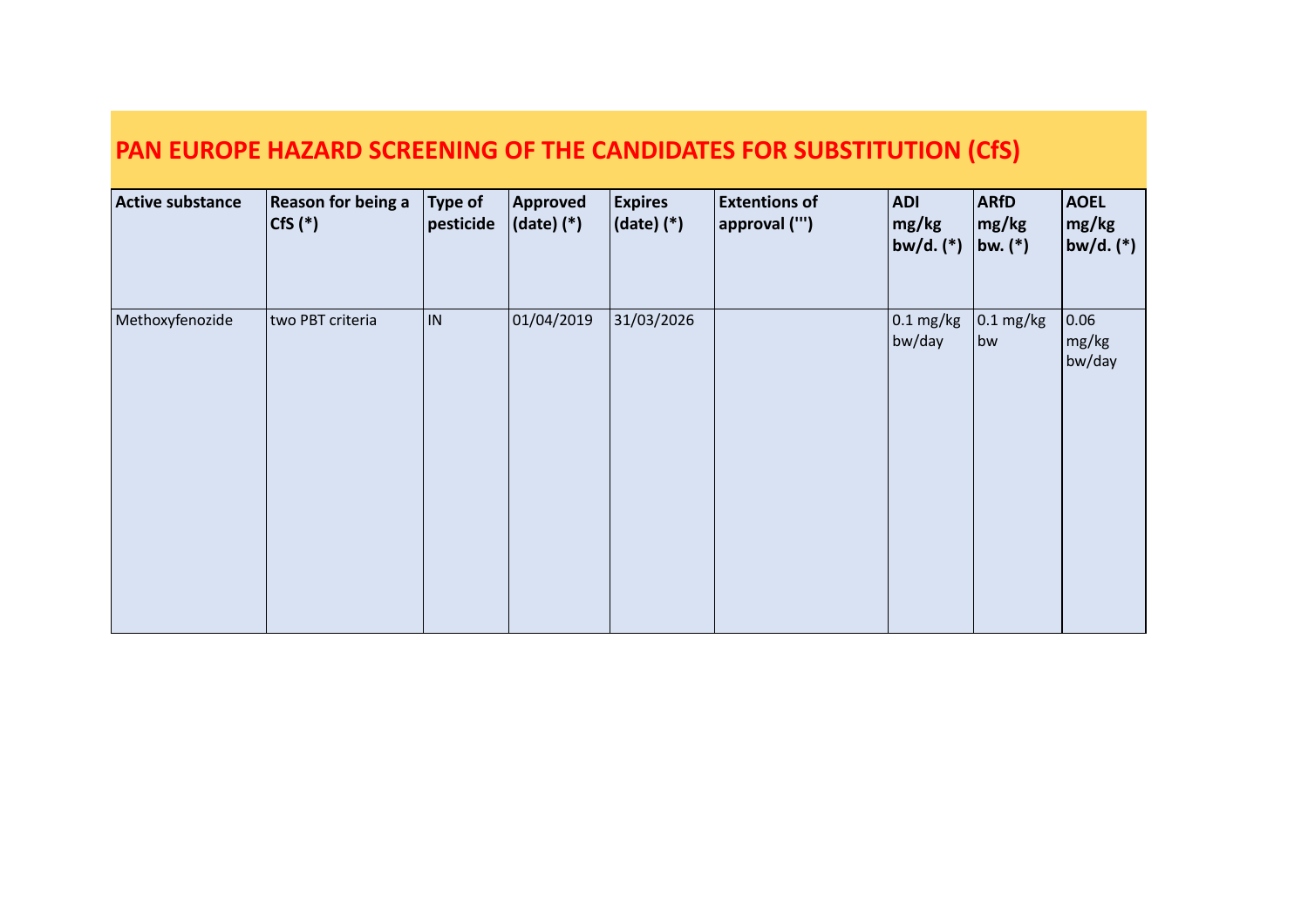| <b>Active substance</b> | <b>Reason for being a</b><br>$Cfs$ $(*)$ | Type of<br>pesticide | Approved<br>(date) (*) | <b>Expires</b><br>(date) (*) | <b>Extentions of</b><br>approval ("') | ADI <br>mg/kg<br>$ b w/d.$ (*) | <b>ARfD</b><br>mg/kg<br>$ bw_{\cdot} ^*$ | <b>AOEL</b><br>mg/kg<br>$ bw/d.$ $(*)$ |
|-------------------------|------------------------------------------|----------------------|------------------------|------------------------------|---------------------------------------|--------------------------------|------------------------------------------|----------------------------------------|
| Metribuzin              | two PBT criteria                         | HB                   | 01/10/2007             | 7/31/2022                    | 5/6 extensions                        | 0.013 <br>mg/kg<br>bw/day      | $\vert$ 0.02 mg/kg<br>bw                 | 0.02 <br>mg/kg<br>bw/day               |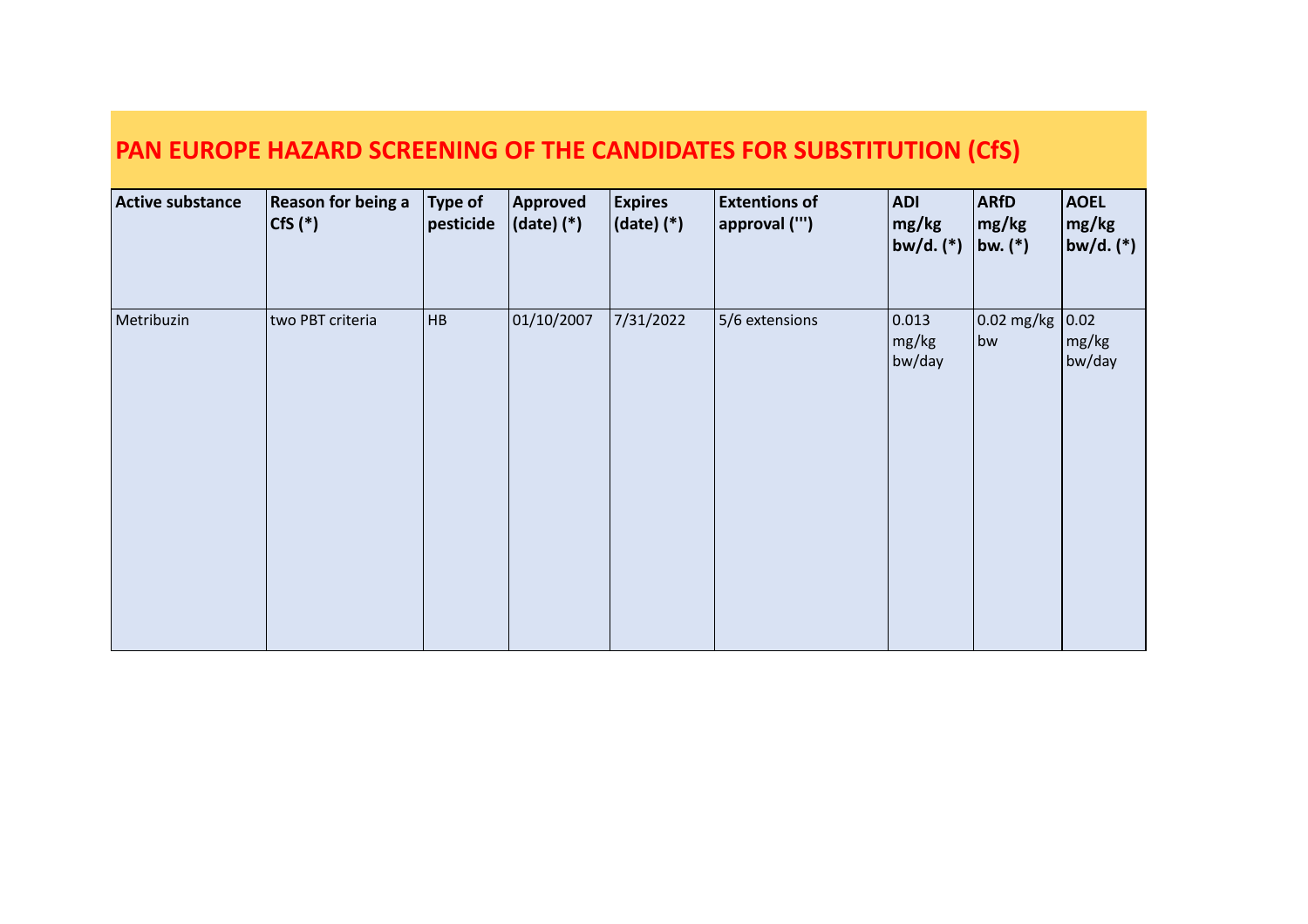| <b>Active substance</b> | <b>Reason for being a</b><br>$Cfs$ $(*)$ | <b>Type of</b><br>pesticide | <b>Approved</b><br>$ $ (date) $(*)$ | <b>Expires</b><br>(date) (*) | <b>Extentions of</b><br>$ $ approval ("') | <b>ADI</b><br>mg/kg<br>bw/d. (*) | <b>ARfD</b><br>mg/kg<br>bw. $(*)$  | <b>AOEL</b><br>mg/kg<br>bw/d. $(*)$ |
|-------------------------|------------------------------------------|-----------------------------|-------------------------------------|------------------------------|-------------------------------------------|----------------------------------|------------------------------------|-------------------------------------|
| Metsulfuron-methyl      | two PBT criteria                         | HB                          | 01/04/2016                          | 31/03/2023                   |                                           | bw/day                           | $\log$ 0.22 mg/kg 0.25 mg/kg<br>bw | 0.25<br>mg/kg<br>bw/day             |
| Nicosulfuron            | two PBT criteria                         | HB                          | 01/01/2009                          | 31/12/2022                   | 2021/1449/EU                              | $2.0$ mg/kg<br>bw/day            | Not appl.                          | $0.8$ mg/kg<br>bw/day               |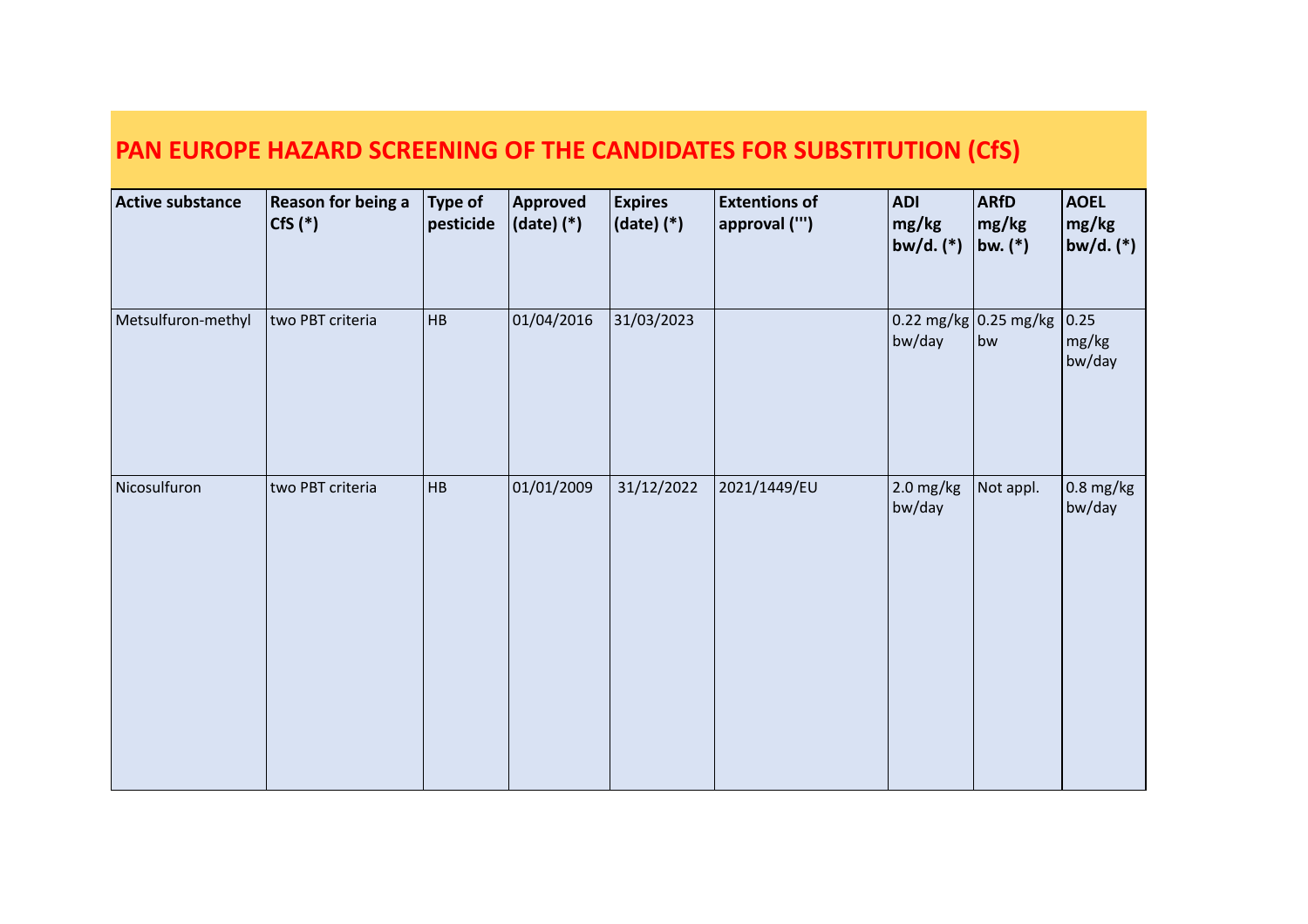| PAN EUROPE HAZARD SCREENING OF THE CANDIDATES FOR SUBSTITUTION (CfS) |  |
|----------------------------------------------------------------------|--|
|                                                                      |  |

| <b>Active substance</b> | Reason for being a<br>$Cfs$ $(*)$ | <b>Type of</b><br>pesticide | Approved<br>$ $ (date) $(*)$ | <b>Expires</b><br>$ $ (date) (*) | <b>Extentions of</b><br>approval ("') | <b>ADI</b><br>mg/kg<br>bw/d. (*) | <b>ARfD</b><br>mg/kg<br>bw. $(*)$ | <b>AOEL</b><br>mg/kg<br>$ bw/d.$ $(*)$ |
|-------------------------|-----------------------------------|-----------------------------|------------------------------|----------------------------------|---------------------------------------|----------------------------------|-----------------------------------|----------------------------------------|
| Oxamyl                  | low ADI / ARfD /<br><b>AOEL</b>   | IN, NE                      | 01/08/2006                   | 1/31/2023                        | 5 Extensions                          | 0.001<br>mg/kg<br>bw/day         | 0.001 <br>mg/kg bw                | 0.001<br>mg/kg<br>bw/day               |
| Oxyfluorfen             | two PBT criteria                  | HB                          | 01/01/2012                   | 31/12/2024                       |                                       | 0.003<br>mg/kg<br>bw/day         | $\vert$ 0.3 mg/kg<br>bw           | 0.013 <br>mg/kg<br>bw/day              |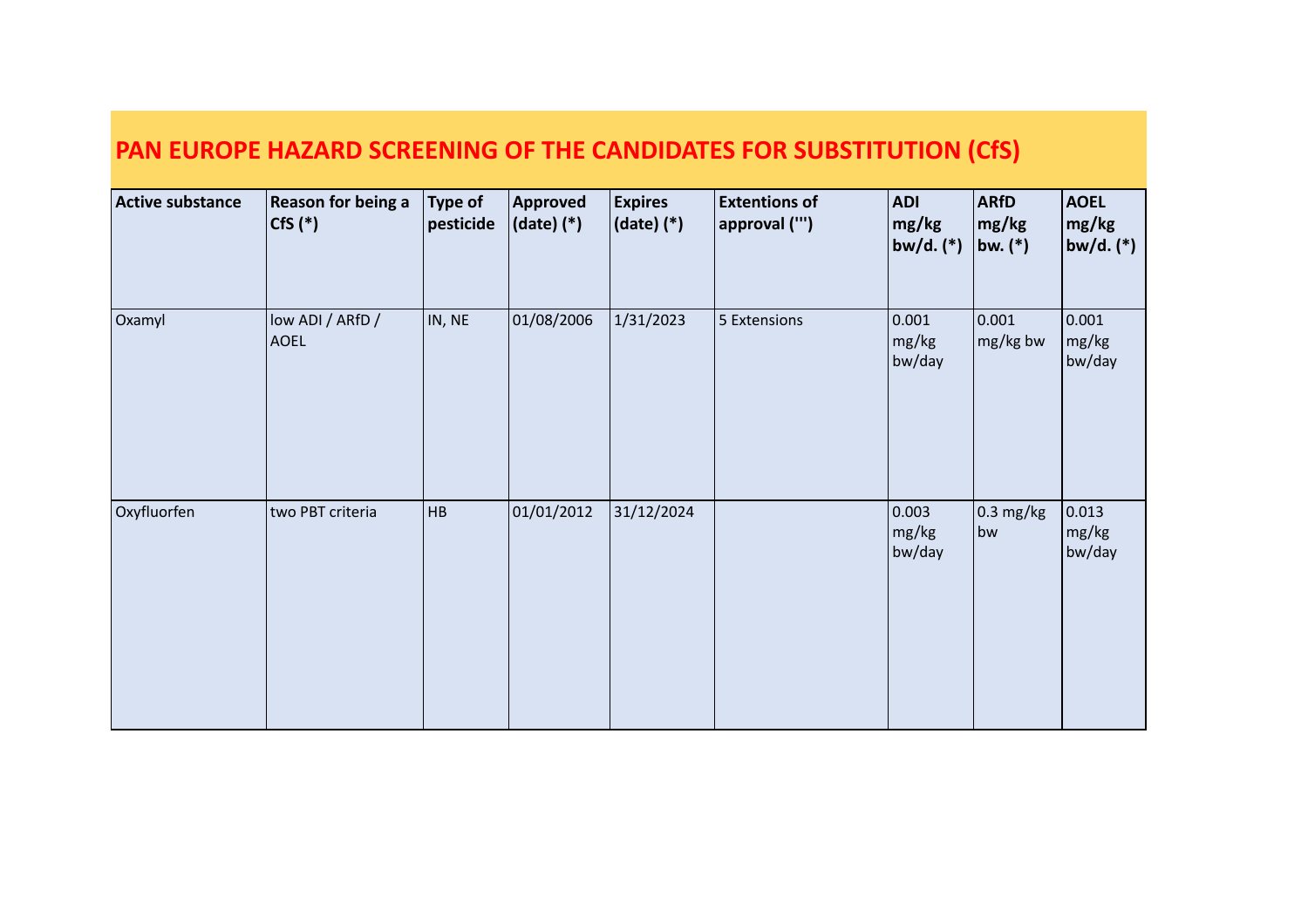| <b>Active substance</b> | <b>Reason for being a</b><br>$ Cfs('*) $ | $\vert$ Type of<br>pesticide | Approved<br>$(data)$ $(*)$ | <b>Expires</b><br>$ $ (date) $(*)$ | <b>Extentions of</b><br> approval ("') | <b>ADI</b><br>mg/kg<br> bw/d. (*) | <b>ARfD</b><br>mg/kg<br> bw. (*) | <b>AOEL</b><br>$\lfloor$ mg/kg<br>$ $ bw/d. (*) $ $ |
|-------------------------|------------------------------------------|------------------------------|----------------------------|------------------------------------|----------------------------------------|-----------------------------------|----------------------------------|-----------------------------------------------------|
| Paclobutrazol           | two PBT criteria                         | PG                           | 01/06/2011                 | 31/05/2023                         |                                        | 0.022 <br>mg/kg<br>bw/day         | $\vert$ 0.1 mg/kg<br>bw          | $0.1 \text{ mg/kg}$<br>bw/day                       |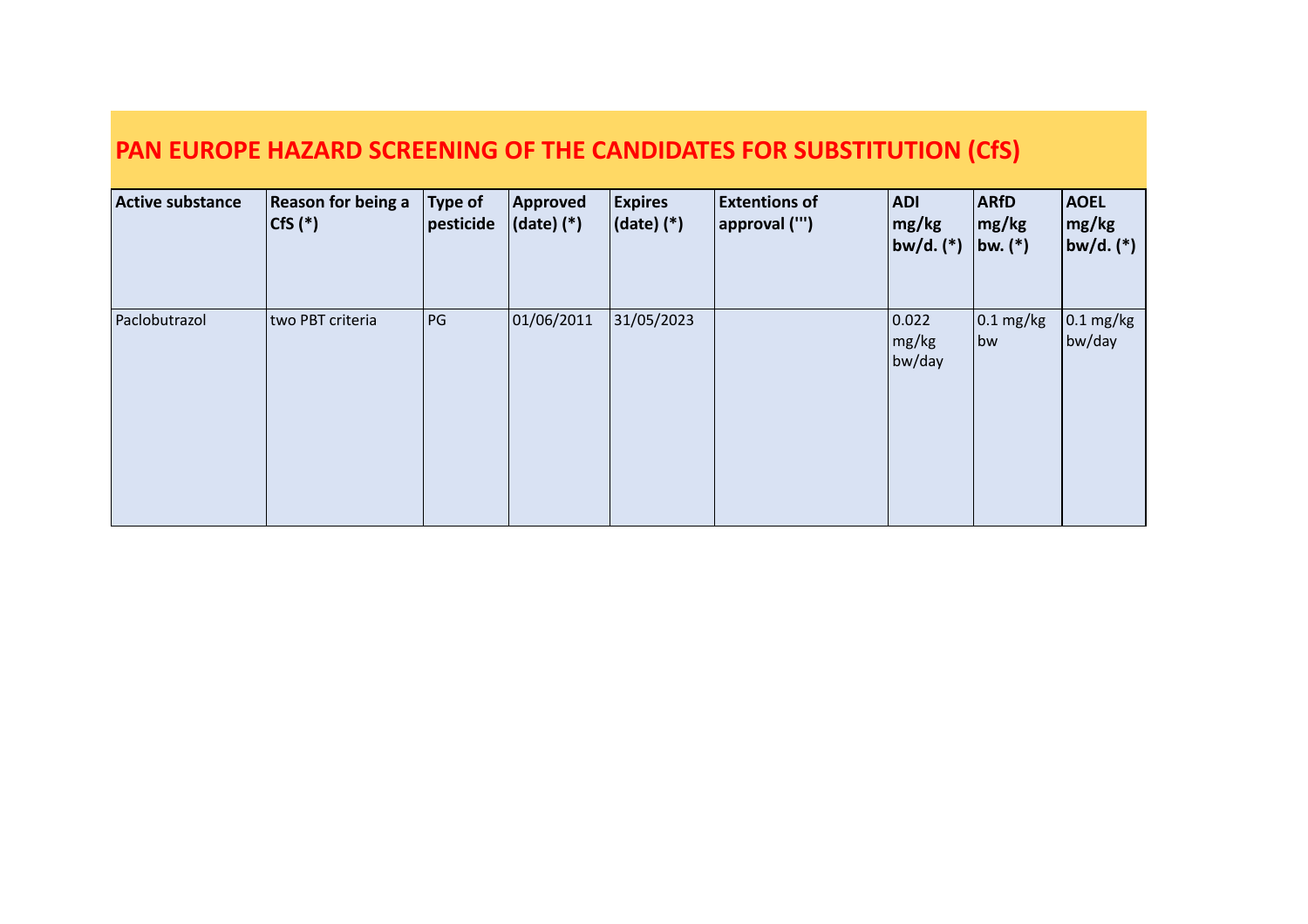| <b>Active substance</b> | <b>Reason for being a</b><br>$ CfS(*)$ | $\vert$ Type of<br>pesticide | Approved<br>$ $ (date) $(*)$ | <b>Expires</b><br>$ $ (date) $(*)$ | <b>Extentions of</b><br>approval ("') | <b>ADI</b><br>mg/kg<br>bw/d. (*) | <b>ARfD</b><br>mg/kg<br> bw. (*) | <b>AOEL</b><br>mg/kg<br> bw/d. (*) |
|-------------------------|----------------------------------------|------------------------------|------------------------------|------------------------------------|---------------------------------------|----------------------------------|----------------------------------|------------------------------------|
| Pendimethalin           | two PBT criteria                       | HB                           | 01/09/2017                   | 30/11/2024                         |                                       | 0.125<br>mg/kg<br>bw/day         | $\vert$ 0.3 mg/kg<br>bw          | 0.17<br>mg/kg<br>bw/day            |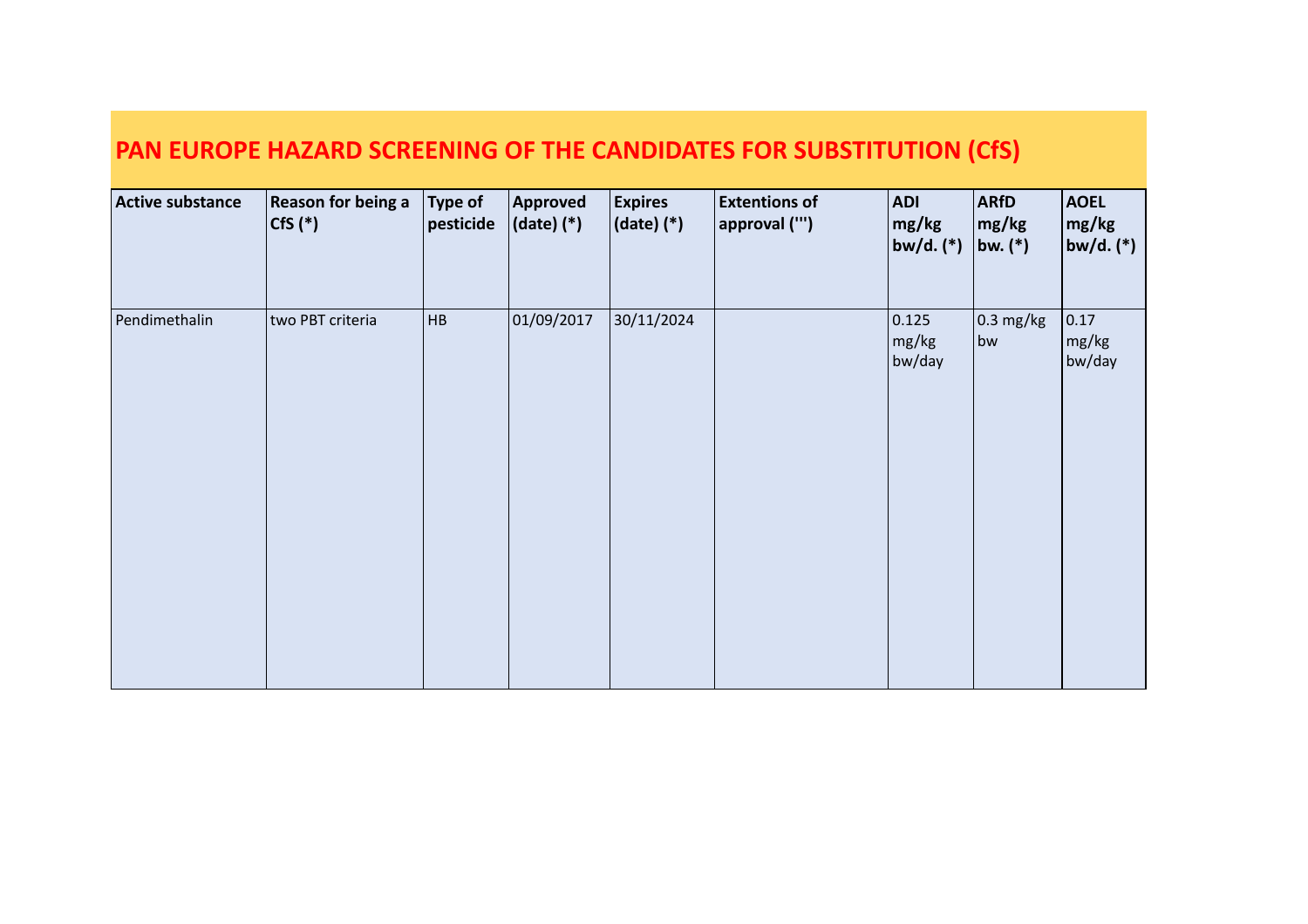| <b>Active substance</b> | <b>Reason for being a</b><br>$ CfS(*)$ | <b>Type of</b><br>pesticide | Approved<br>(date) (*) | <b>Expires</b><br>$ $ (date) $(*)$ | <b>Extentions of</b><br>approval ("') | ADI <br>mg/kg<br>$ bw/d.$ $(*)$ | <b>ARfD</b><br>$\lfloor$ mg/kg<br>bw. $(*)$ | <b>AOEL</b><br>$\lfloor$ mg/kg<br>$ $ bw/d. (*) $ $ |
|-------------------------|----------------------------------------|-----------------------------|------------------------|------------------------------------|---------------------------------------|---------------------------------|---------------------------------------------|-----------------------------------------------------|
| Pirimicarb              | two PBT criteria                       | IN.                         | 01/02/2007             | 4/30/2023                          | 6 extensions, incl.<br>2022/378/EU    | 0.035 <br>mg/kg<br>bw/day       | $0.1 \text{ mg/kg}$<br>bw                   | 0.035 <br>mg/kg<br>bw/day                           |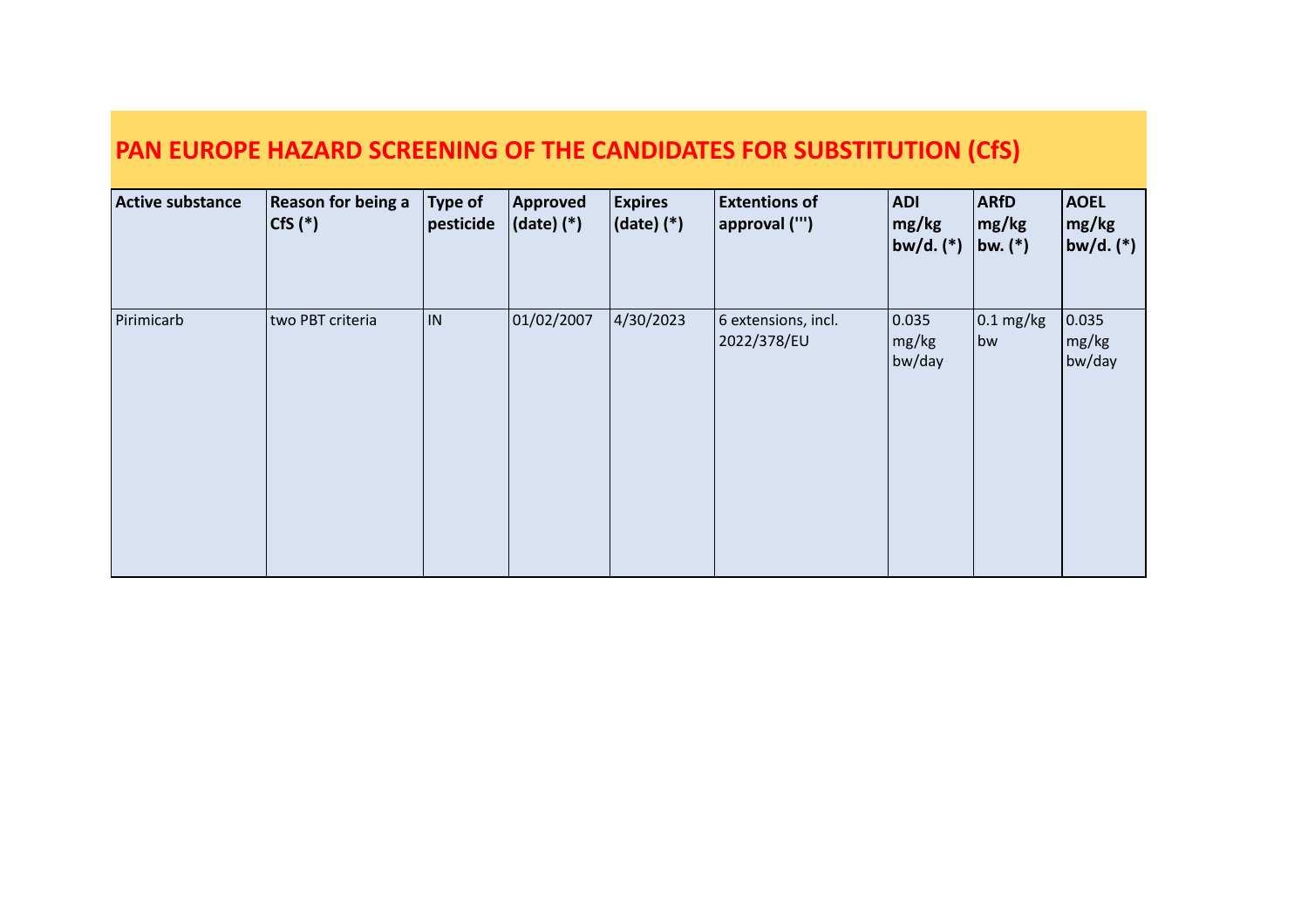| <b>Active substance</b> | <b>Reason for being a</b><br>$Cfs$ $(*)$ | <b>Type of</b><br>pesticide | Approved<br>$(data)$ $(*)$ | <b>Expires</b><br>$ $ (date) (*) | <b>Extentions of</b><br>approval ("') | <b>ADI</b><br>mg/kg<br> bw/d. (*) | <b>ARfD</b><br>$\lfloor$ mg/kg<br>bw. $(*)$ | <b>AOEL</b><br>mg/kg<br>$ {\sf bw}/{\sf d.}\,({}^{*}) $ |
|-------------------------|------------------------------------------|-----------------------------|----------------------------|----------------------------------|---------------------------------------|-----------------------------------|---------------------------------------------|---------------------------------------------------------|
| Propyzamide             | two PBT criteria                         | HB                          | 01/07/2018                 | 30/06/2025                       |                                       | bw/day                            | $0.05 \,\text{mg/kg}$ 0.13 mg/kg<br>bw      | 0.05 <br>mg/kg<br>bw/day                                |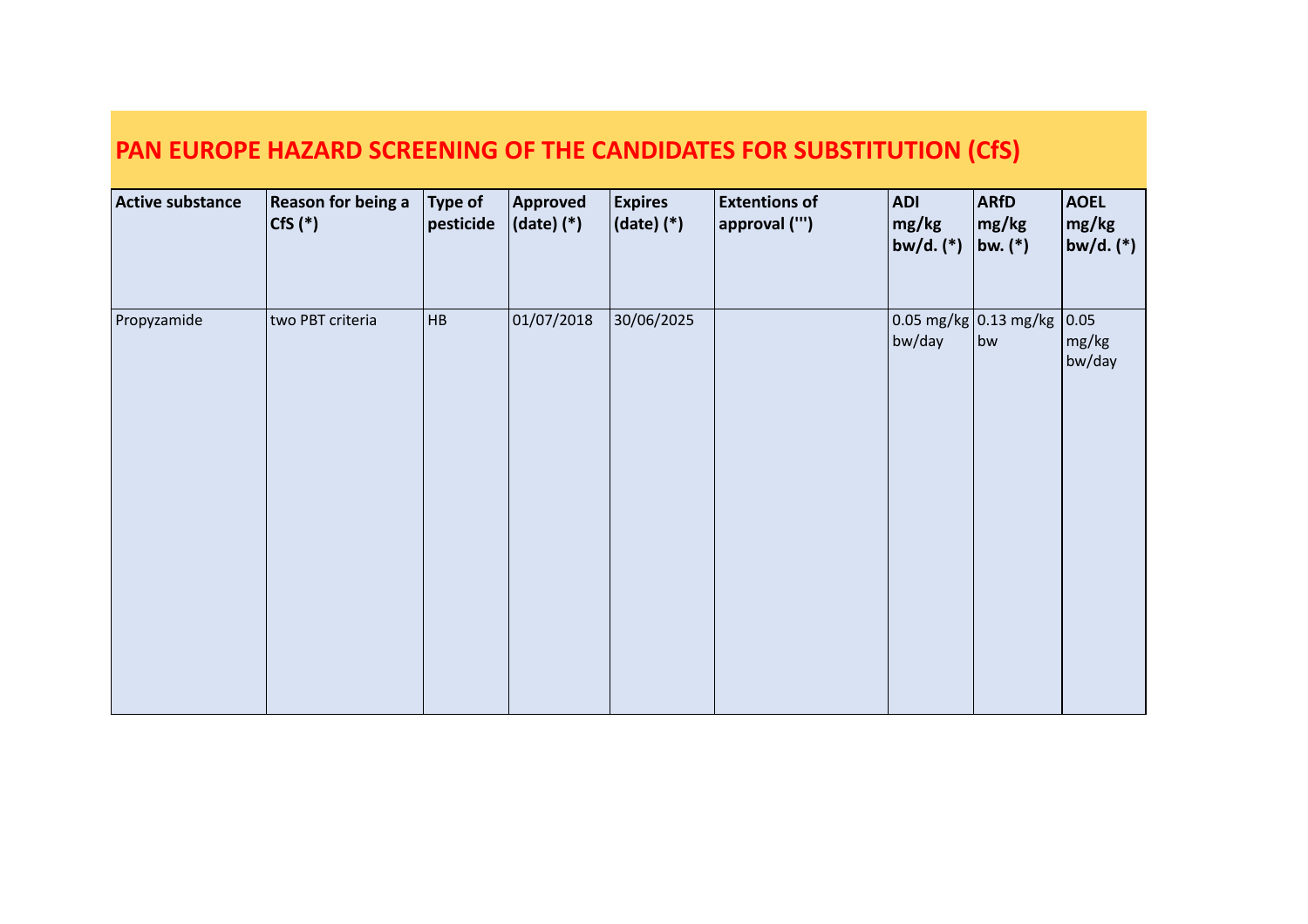| Active substance | <b>Reason for being a</b><br>$\vert$ CfS $(*)$ | Type of<br>$ $ pesticide | Approved<br>$ $ (date) $(*)$ | <b>Expires</b><br>$ $ (date) $(*)$ | <b>Extentions of</b><br>approval ("') | ADI <br>mg/kg<br> bw/d. (*)                    | <b>ARfD</b><br>mg/kg<br>bw. $(*)$ | <b>AOEL</b><br> mg/kg <br>$ $ bw/d. (*) $ $ |
|------------------|------------------------------------------------|--------------------------|------------------------------|------------------------------------|---------------------------------------|------------------------------------------------|-----------------------------------|---------------------------------------------|
| Prosulfuron      | two PBT criteria                               | HB                       | 01/05/2017                   | 31/07/2024                         |                                       | $\log \log \log  0.1 \text{ mg/kg} $<br>bw/day | bw                                | 0.06 <br>$\lfloor$ mg/kg<br>bw/day          |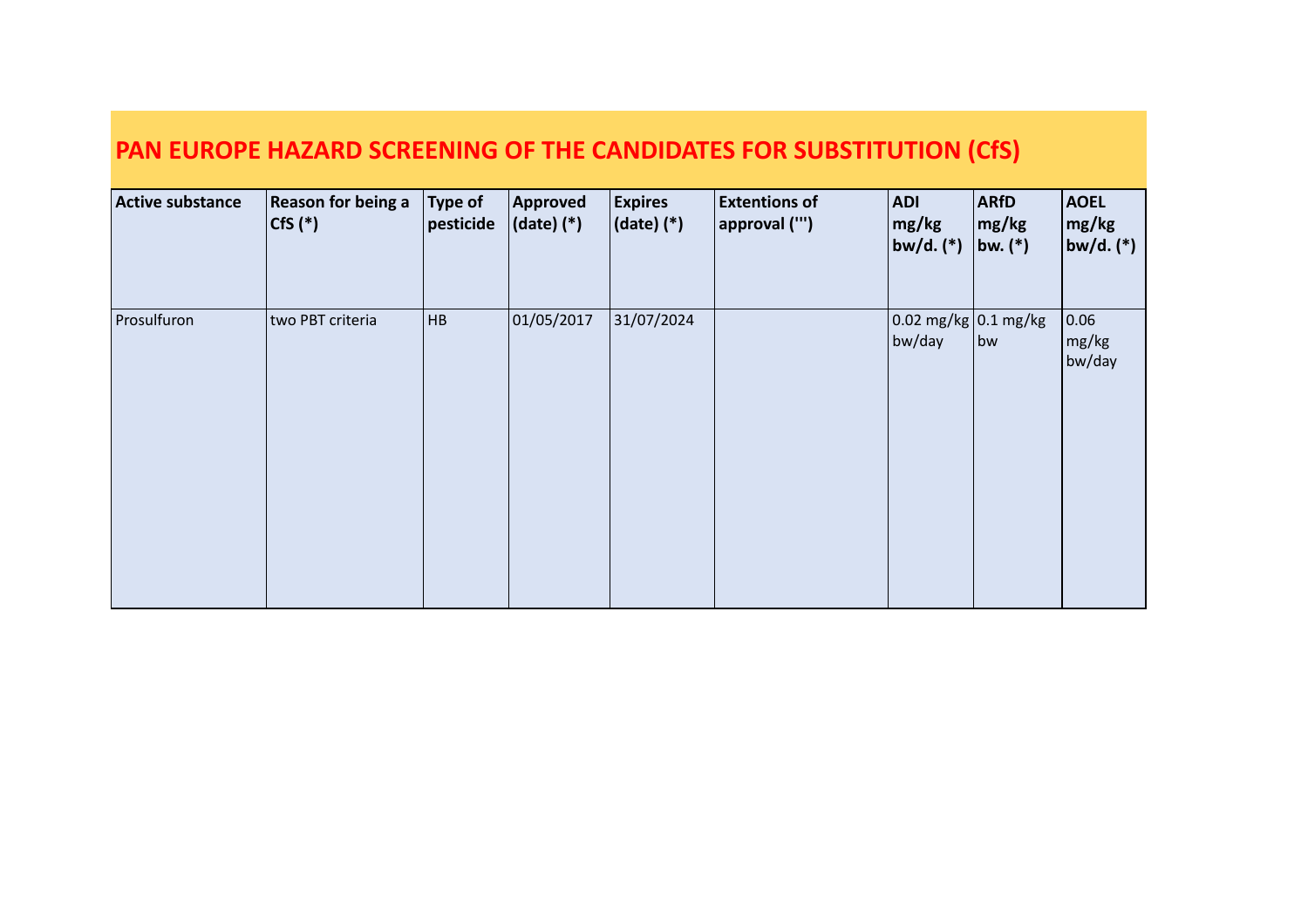| <b>Active substance</b> | <b>Reason for being a</b><br>$Cfs$ $(*)$ | Type of<br>pesticide | Approved<br>$(date)$ $(*)$ | <b>Expires</b><br>$ $ (date) $(*)$ | <b>Extentions of</b><br>approval ("') | <b>ADI</b><br>mg/kg<br> bw/d. (*) | <b>ARfD</b><br>mg/kg<br> bw. (*) | <b>AOEL</b><br>mg/kg<br> bw/d. (*) |
|-------------------------|------------------------------------------|----------------------|----------------------------|------------------------------------|---------------------------------------|-----------------------------------|----------------------------------|------------------------------------|
| Sulcotrione             | low ADI / ARfD /<br><b>AOEL</b>          | HB                   | $\mathsf{d}$               | 31/08/2022<br>(AIR IV)             |                                       | 0.0004<br>mg/kg<br>bw/day         | Not appl.                        | 0.0006<br>mg/kg<br>bw/day          |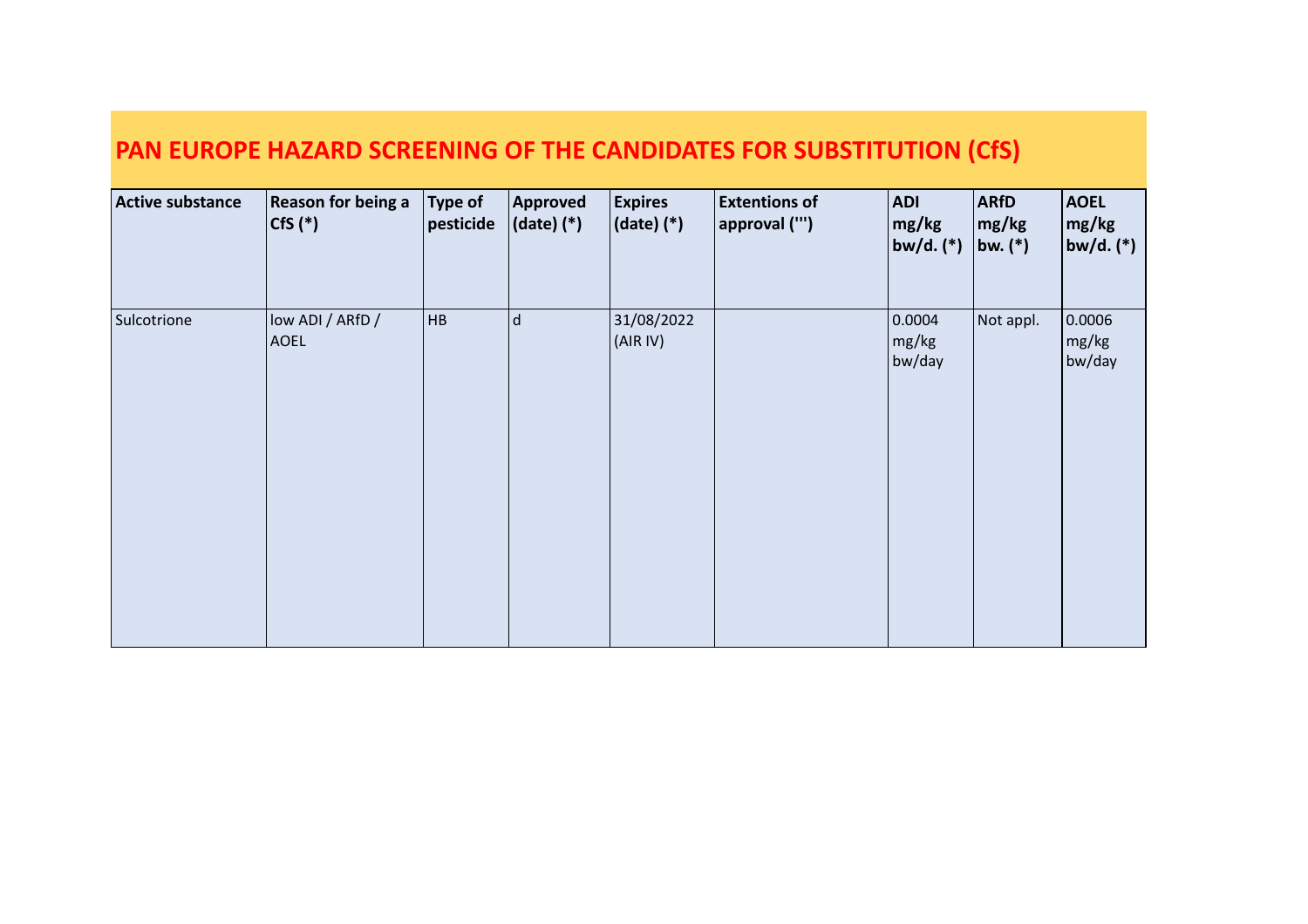| <b>Active substance</b> | <b>Reason for being a</b><br>$Cfs$ $(*)$ | <b>Type of</b><br>pesticide | <b>Approved</b><br>$ $ (date) $(*)$ | <b>Expires</b><br>$ $ (date) $(*)$ | <b>Extentions of</b><br>approval ("') | <b>ADI</b><br>mg/kg<br>bw/d. (*)  | <b>ARfD</b><br>mg/kg<br>bw. $(*)$ | <b>AOEL</b><br>mg/kg<br>$ $ bw/d. (*) |
|-------------------------|------------------------------------------|-----------------------------|-------------------------------------|------------------------------------|---------------------------------------|-----------------------------------|-----------------------------------|---------------------------------------|
| Tebuconazole            | two PBT criteria                         | FU                          | 01/09/2009                          | 8/31/2022                          | 3 extensions                          | $\log$ mg/kg 0.03 mg/kg<br>bw/day | bw                                | 0.03 <br>mg/kg<br>bw/day              |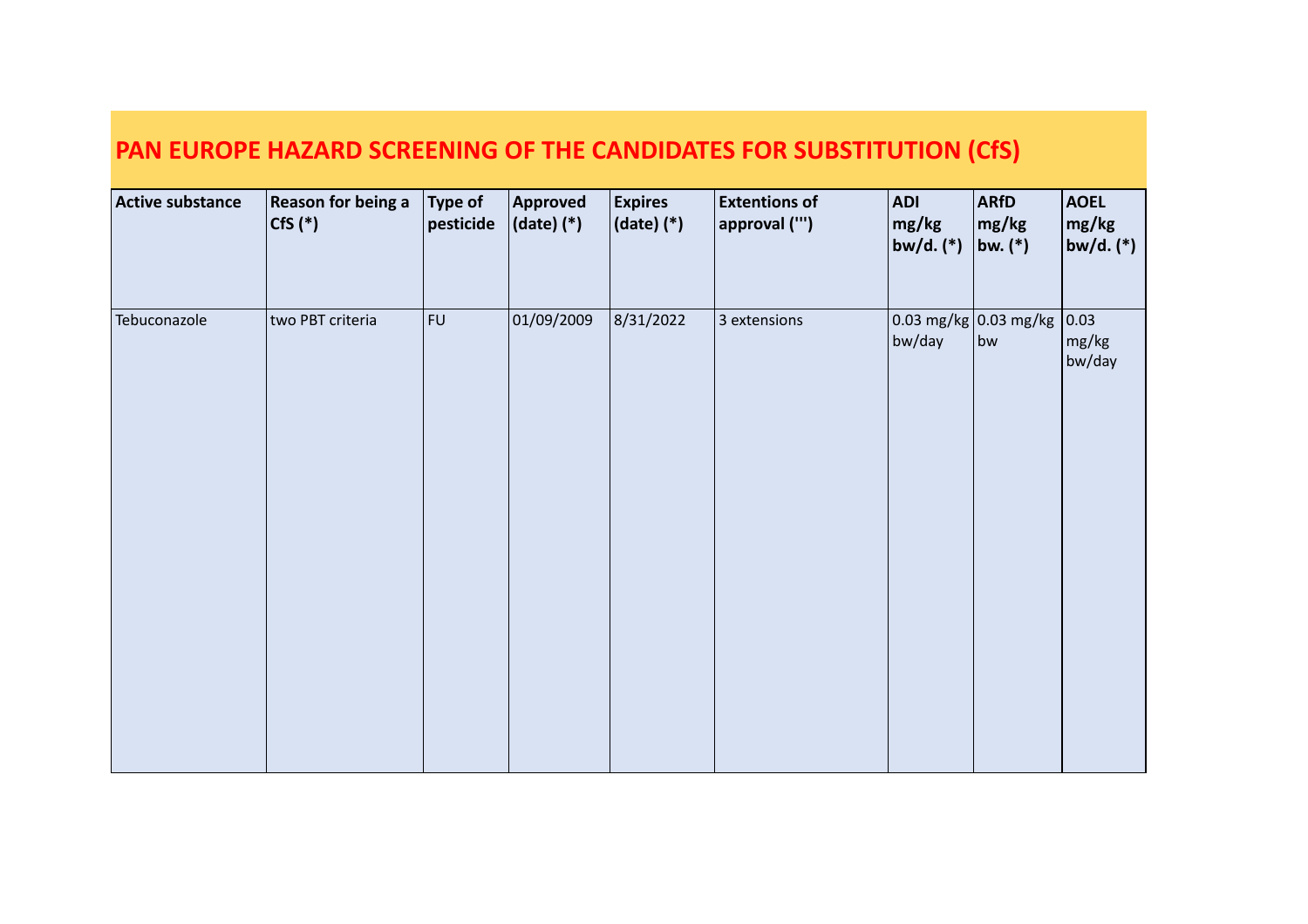| <b>Active substance</b> | <b>Reason for being a</b><br>$Cfs$ $(*)$ | Type of<br>$ $ pesticide | Approved<br>$(data)$ $(*)$ | <b>Expires</b><br>$ $ (date) (*) | <b>Extentions of</b><br>approval ("') | <b>ADI</b><br>$\lfloor$ mg/kg<br>$ b w/d. (*) $ | <b>ARfD</b><br>$\lfloor$ mg/kg<br>bw. $(*)$                    | <b>AOEL</b><br>mg/kg<br> bw/d. (*)          |
|-------------------------|------------------------------------------|--------------------------|----------------------------|----------------------------------|---------------------------------------|-------------------------------------------------|----------------------------------------------------------------|---------------------------------------------|
| Tebufenpyrad            | two PBT criteria                         | AC.                      | 01/11/2009                 | 31/10/2022<br>(AIR IV)           |                                       | bw/day                                          | $\left  0.01 \right $ mg/kg $\left  0.02 \right $ mg/kg<br> bw | 0.01<br>$\lfloor$ mg/kg $\rfloor$<br>bw/day |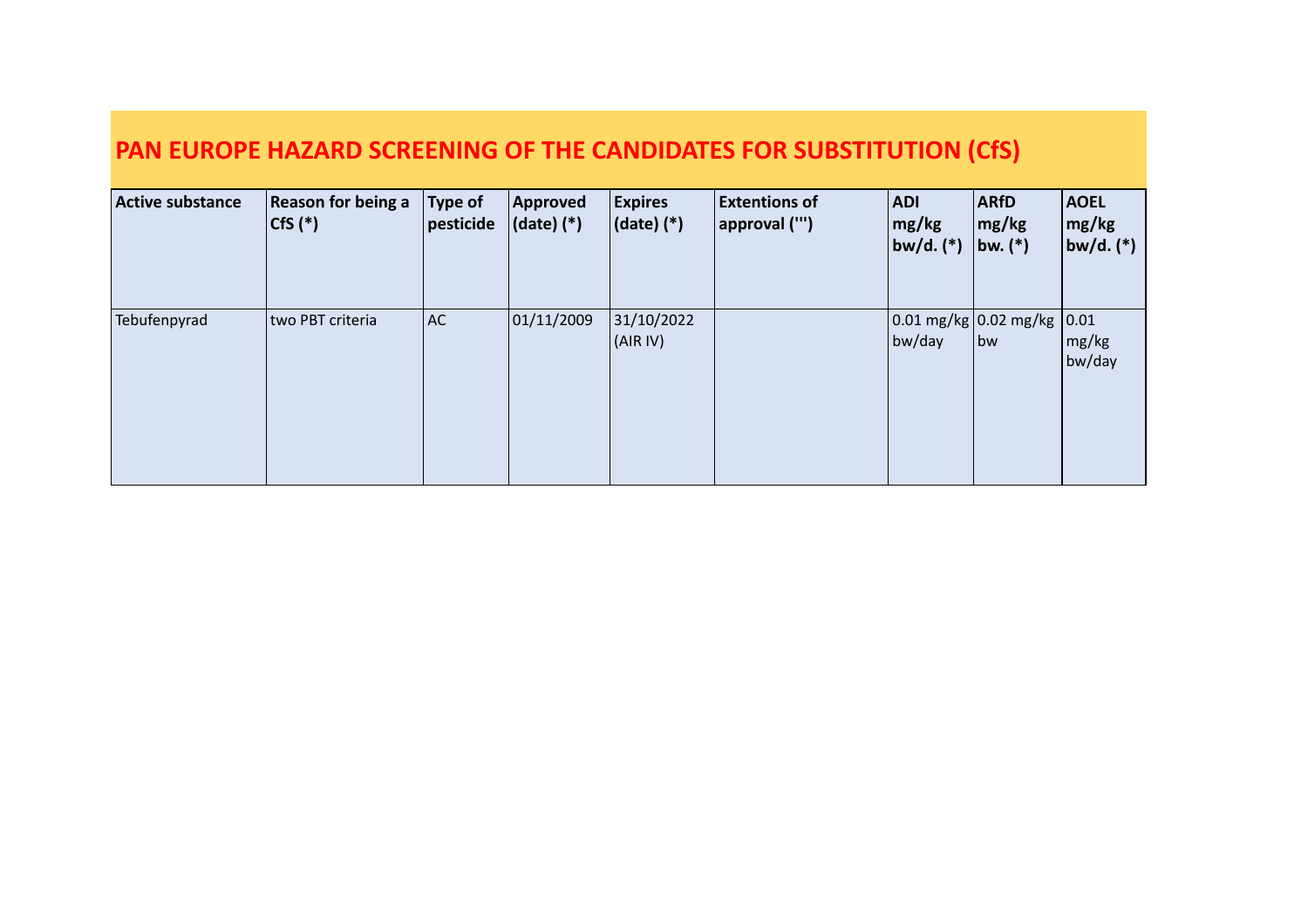| PAN EUROPE HAZARD SCREENING OF THE CANDIDATES FOR SUBSTITUTION (CfS) |                                   |                             |                              |                                  |                                       |                                  |                                            |                                    |  |
|----------------------------------------------------------------------|-----------------------------------|-----------------------------|------------------------------|----------------------------------|---------------------------------------|----------------------------------|--------------------------------------------|------------------------------------|--|
| <b>Active substance</b>                                              | Reason for being a<br>$Cfs$ $(*)$ | <b>Type of</b><br>pesticide | Approved<br>$ $ (date) $(*)$ | <b>Expires</b><br>$(date)$ $(*)$ | <b>Extentions of</b><br>approval ("') | <b>ADI</b><br>mg/kg<br>bw/d. (*) | <b>ARfD</b><br>$\lfloor$ mg/kg<br> bw. (*) | <b>AOEL</b><br>mg/kg<br> bw/d. (*) |  |
| Tembotrione                                                          | low ADI / ARfD /<br><b>AOEL</b>   | <b>HB</b>                   | 01/05/2014                   | 31/07/2024                       |                                       | 0.0004<br>mg/kg<br>bw/day        | $0.1 \text{ mg/kg}$<br>bw                  | 0.0007<br>mg/kg<br>bw/day          |  |
| Tri-allate                                                           | two PBT criteria                  | <b>HB</b>                   | 01/01/2010                   | 12/31/2022                       | 1 extension,                          | 0.025                            | $0.6$ mg/kg                                | 0.032                              |  |

2021/1449/EU

mg/kg

bw

mg/kg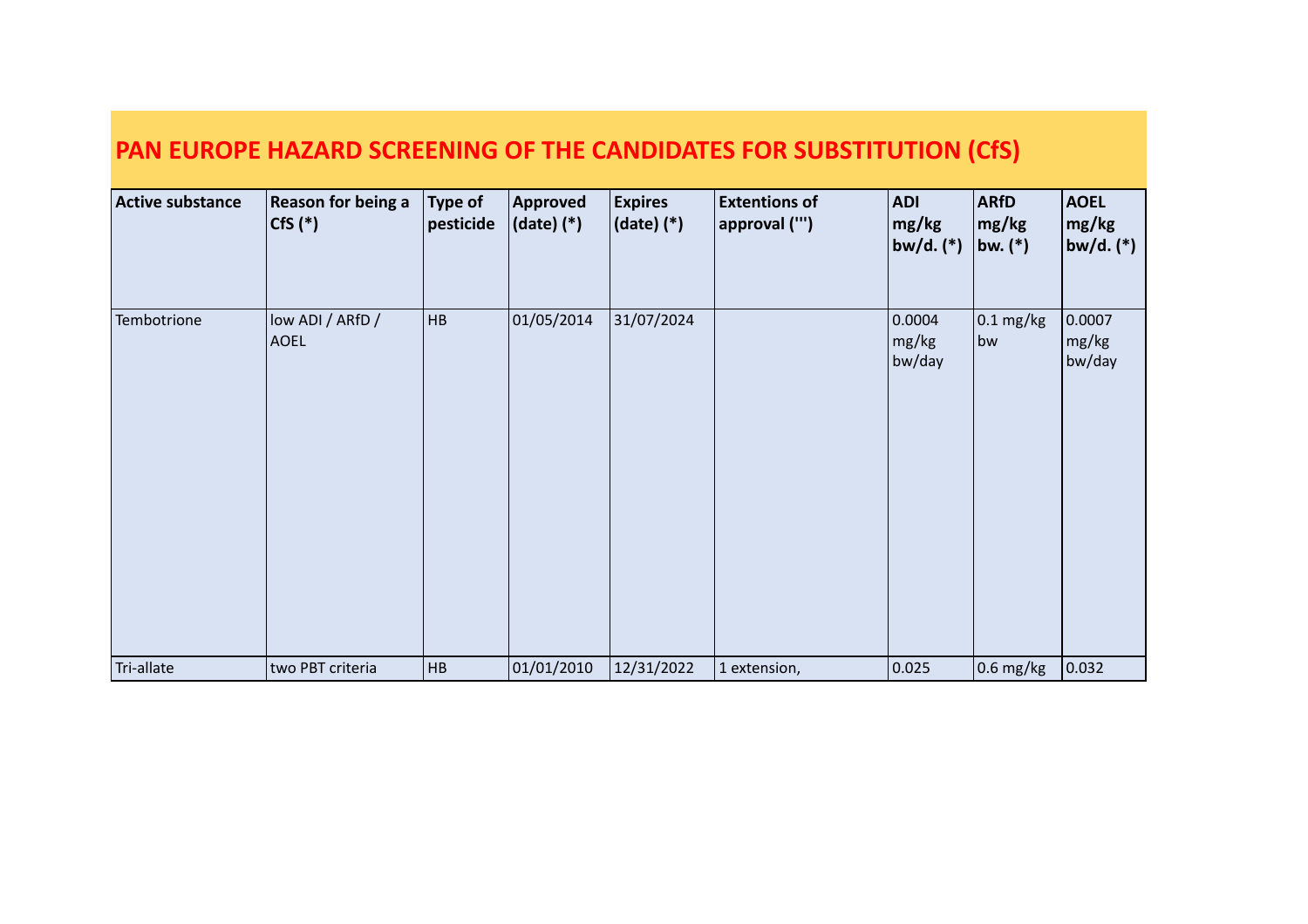| <b>Active substance</b>    | <b>Reason for being a</b><br>$ Cfs(*)$ | Type of<br>pesticide | Approved<br>$(data)$ $(*)$ | <b>Expires</b><br>$ $ (date) $(*)$ | <b>Extentions of</b><br>approval ("') | <b>ADI</b><br>mg/kg<br> bw/d. (*) | <b>ARfD</b><br>$\lfloor$ mg/kg<br> bw. (*) | <b>AOEL</b><br>$\lfloor$ mg/kg<br>$ $ bw/d. (*) $ $ |
|----------------------------|----------------------------------------|----------------------|----------------------------|------------------------------------|---------------------------------------|-----------------------------------|--------------------------------------------|-----------------------------------------------------|
| Tribasic copper<br>sulfate | two PBT criteria                       | FU                   | 01/01/2019                 | 31/12/2025                         |                                       |                                   |                                            |                                                     |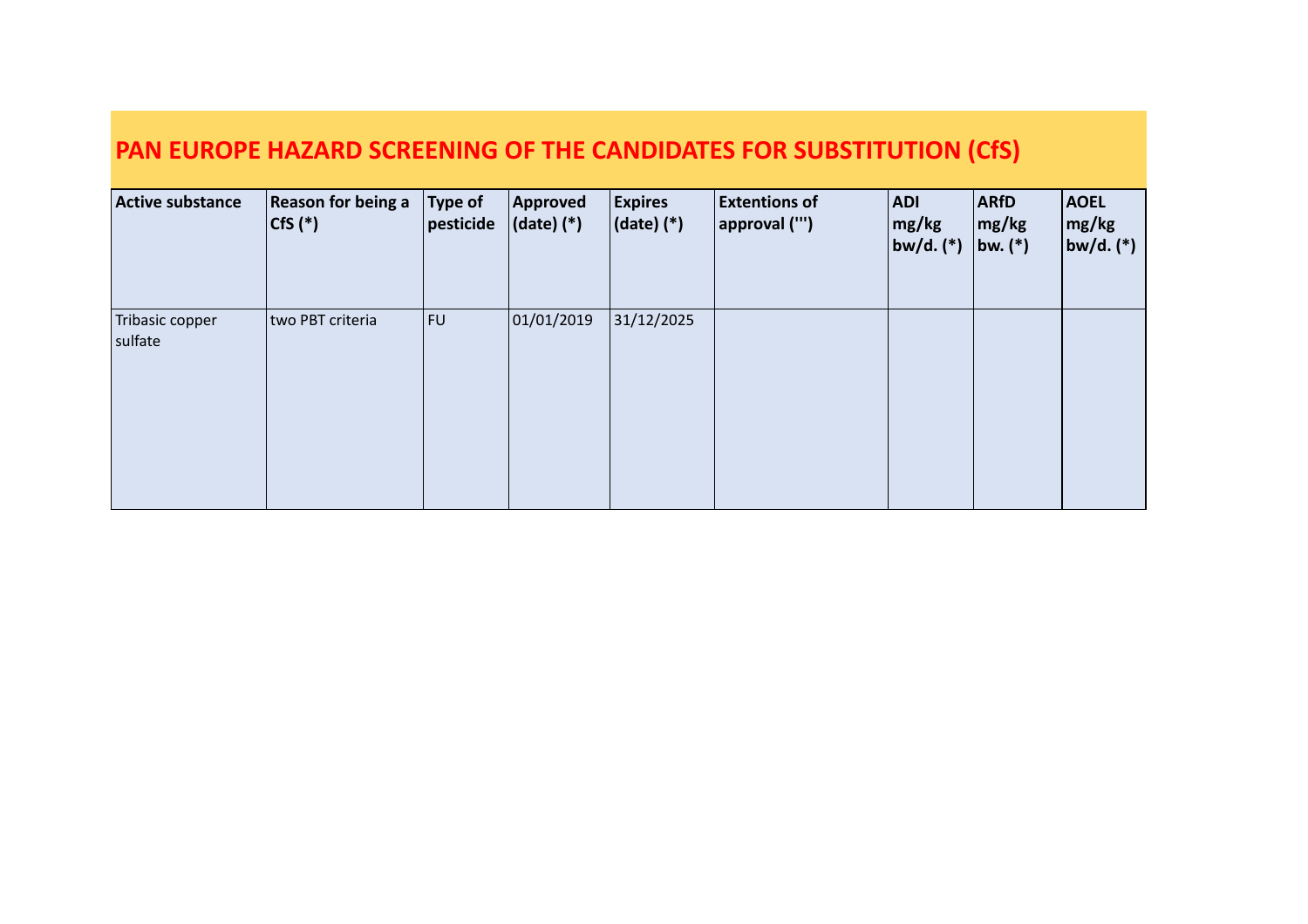| <b>Active substance</b> | <b>Reason for being a</b><br>$Cfs$ $(*)$ | Type of<br>$ $ pesticide | Approved<br>$(date)$ $(*)$ | <b>Expires</b><br>$ $ (date) (*) | <b>Extentions of</b><br>approval ("') | <b>ADI</b><br>mg/kg<br>bw/d. $(*)$ | <b>ARfD</b><br>mg/kg<br> bw. (*) | <b>AOEL</b><br>mg/kg<br>$ $ bw/d. (*) |
|-------------------------|------------------------------------------|--------------------------|----------------------------|----------------------------------|---------------------------------------|------------------------------------|----------------------------------|---------------------------------------|
| Ziram                   | two PBT criteria                         | FU, RE                   | 01/08/2004                 | 4/30/2023                        | 7 extensions inc.<br>2022/378/EU      | 0.006<br>mg/kg<br>bw/day           | 0.08 mg/kg<br>bw                 | 0.015 <br>mg/kg<br>bw/day             |
|                         |                                          |                          |                            |                                  |                                       |                                    |                                  |                                       |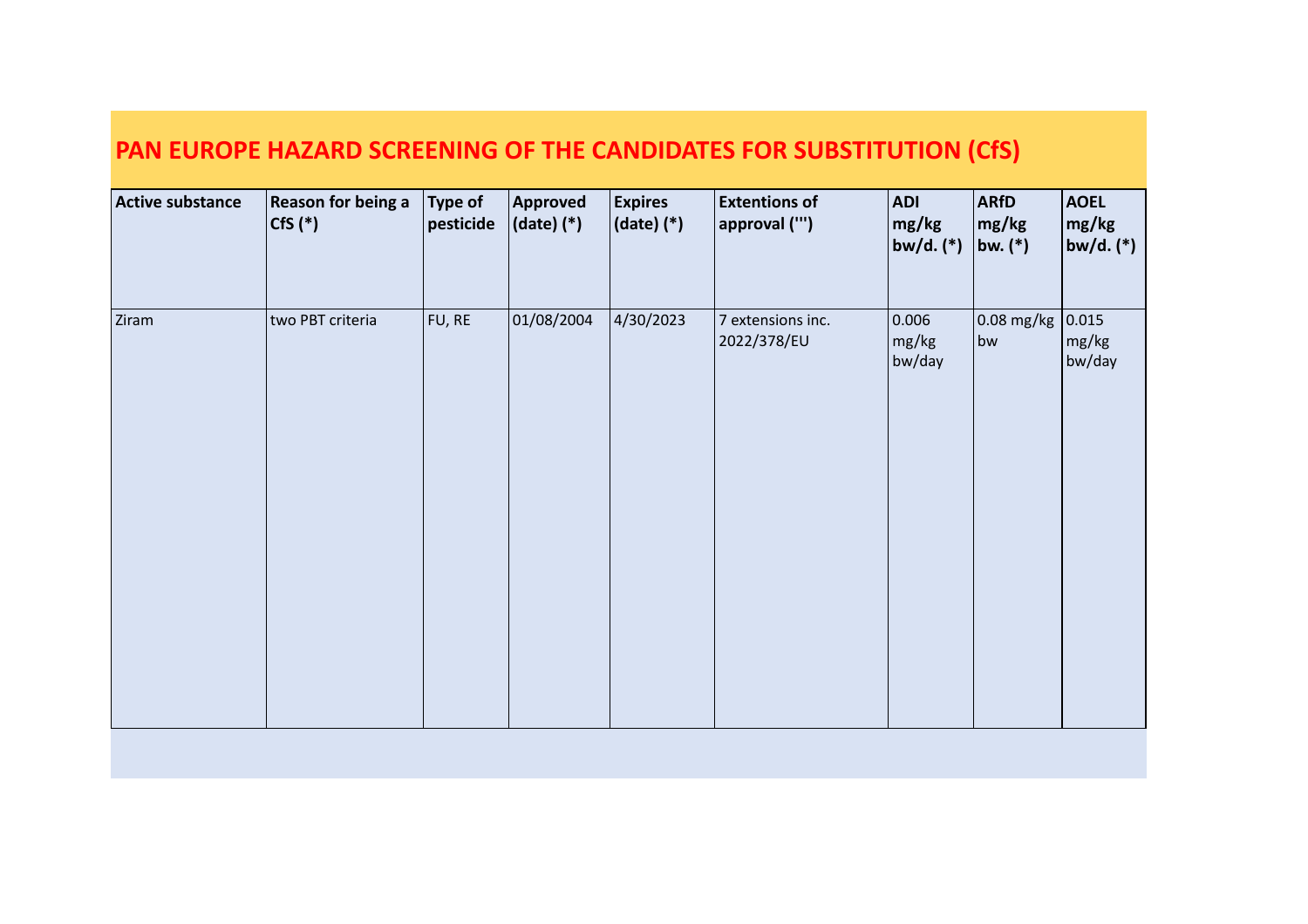| <b>Active substance</b> | Reason for being a $\vert$ Type of<br>$Cfs$ $(*)$<br>$ $ pesticide | Approved<br>$ $ (date) $(*)$ | <b>Expires</b><br>$ $ (date) $(*)$ | <b>Extentions of</b><br>$ $ approval $("')$ | <b>ADI</b><br>mg/kg<br>$ b w/d.$ $(*)$ | <b>ARfD</b><br>mg/kg<br>$ bw_{\cdot} ^*$ | <b>AOEL</b><br>mg/kg<br>$ bw/d.$ $(*)$ |
|-------------------------|--------------------------------------------------------------------|------------------------------|------------------------------------|---------------------------------------------|----------------------------------------|------------------------------------------|----------------------------------------|
|-------------------------|--------------------------------------------------------------------|------------------------------|------------------------------------|---------------------------------------------|----------------------------------------|------------------------------------------|----------------------------------------|

(\*) Data taken from DG SANTE's website, https://ec.europa.eu/food/plants/pesticides/eu-pesticides-database\_en ; PAN will only do a screening if > 10 M. (\*\*) Data taken from EFSA peer reviews, https://www.efsa.europa.eu/en and ECHA's RAC committee, https://echa.europa.eu/nl/about-us/who-we-are/committee-for-(\*\*\*) Data taken from EFSA peer reviews, https://www.efsa.europa.eu/en and JRC screening for endocrines, https://publications.jrc.ec.europa.eu/reposit (\*\*\*\*) Data taken from EFSA peer reviews, https://www.efsa.europa.eu/en and the assessment reports of the RMS, https://www.efsa.europa.eu/en/calls (\*\*\*\*\*) Data taken from national residu monitoring, see https://www.efsa.europa.eu/en/efsajournal/pub/6491

(\*\*\*\*\*\*) Data taken from PubMed, https://pubmed.ncbi.nlm.nih.gov/

(''') Data from EUR Lex https://eur-lex.europa.eu/homepage.html

(\*\*\*\*\*\*\*) EFSA slang for cases where the risk for the environment and biodiversuity arre thus high that a peasticide cannot be approved.

(##) Food Authority EFSA provides the basis for decisions on pesticide approvals; however, research shows that EFSA standardly disregards the precautior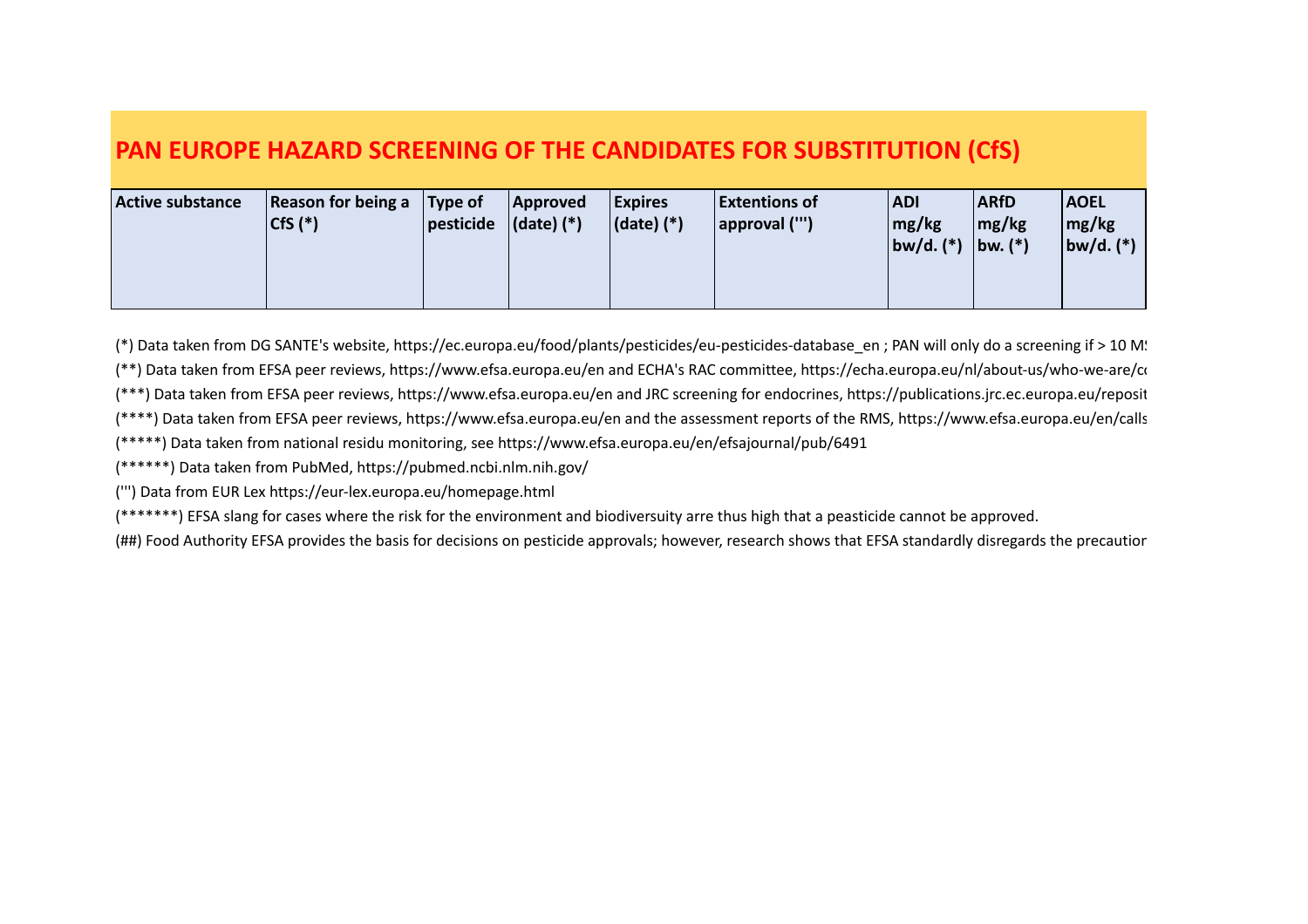| <b>MS</b> authorisation<br>$(*)$                                                                                    | Human health - chronic - CMR (**)                                                                                                                                                                                                                                                                                                                                                                                         | Human health - chronic<br>- endocrine (***)                          | Human health -<br>chronic - neurotoxicity<br>$(****)$ | <b>Exposure</b><br>through food<br>- residues<br>(*****) |
|---------------------------------------------------------------------------------------------------------------------|---------------------------------------------------------------------------------------------------------------------------------------------------------------------------------------------------------------------------------------------------------------------------------------------------------------------------------------------------------------------------------------------------------------------------|----------------------------------------------------------------------|-------------------------------------------------------|----------------------------------------------------------|
| AT, BE, BG, CY, DE,<br>EL, ES, FR, HU, MT,<br>PT, SI                                                                | R1B, toxic for reproduction; Increased<br>abortions; Impaired fetal development<br>(external malformations, head soft<br>tissue variations, decreased ossification,<br>skeletal retardations, sternebra) -<br>rabbit; Impaired fetal development in<br>rat (decreased ossification, skeletal<br>retardations, visceral and skeletal<br>variations); Decreased pup weight (not<br>rel. acc. to EFSA##, maternal toxicity); | Considered to be<br>endocrine (EFSA); Full<br>endocrine acc. to JRC; | No information                                        | MRL>LOD, 1,<br>$0,10-0,10$                               |
| AT, BE, BG, CY, CZ,<br>DE, DK, EE, EL, ES,<br>FI, FR, HR, HU, IE, IT,<br>LT, LU, LV, NL, PL,<br>PT, RO, SE, SI, SK, | Thyroid tumours and the bladder<br>tumours observed (EFSA## assumes no<br>relevance for humans) while brain<br>tumours are observed as well; C2<br>classification; Decreased fetal weight<br>and litter/pup weight (EFSA## not<br>relevant due to maternal toxicity);                                                                                                                                                     | Not assessed                                                         | No data                                               | MRL>LOD, 35,<br>$0,02 - 0,80$                            |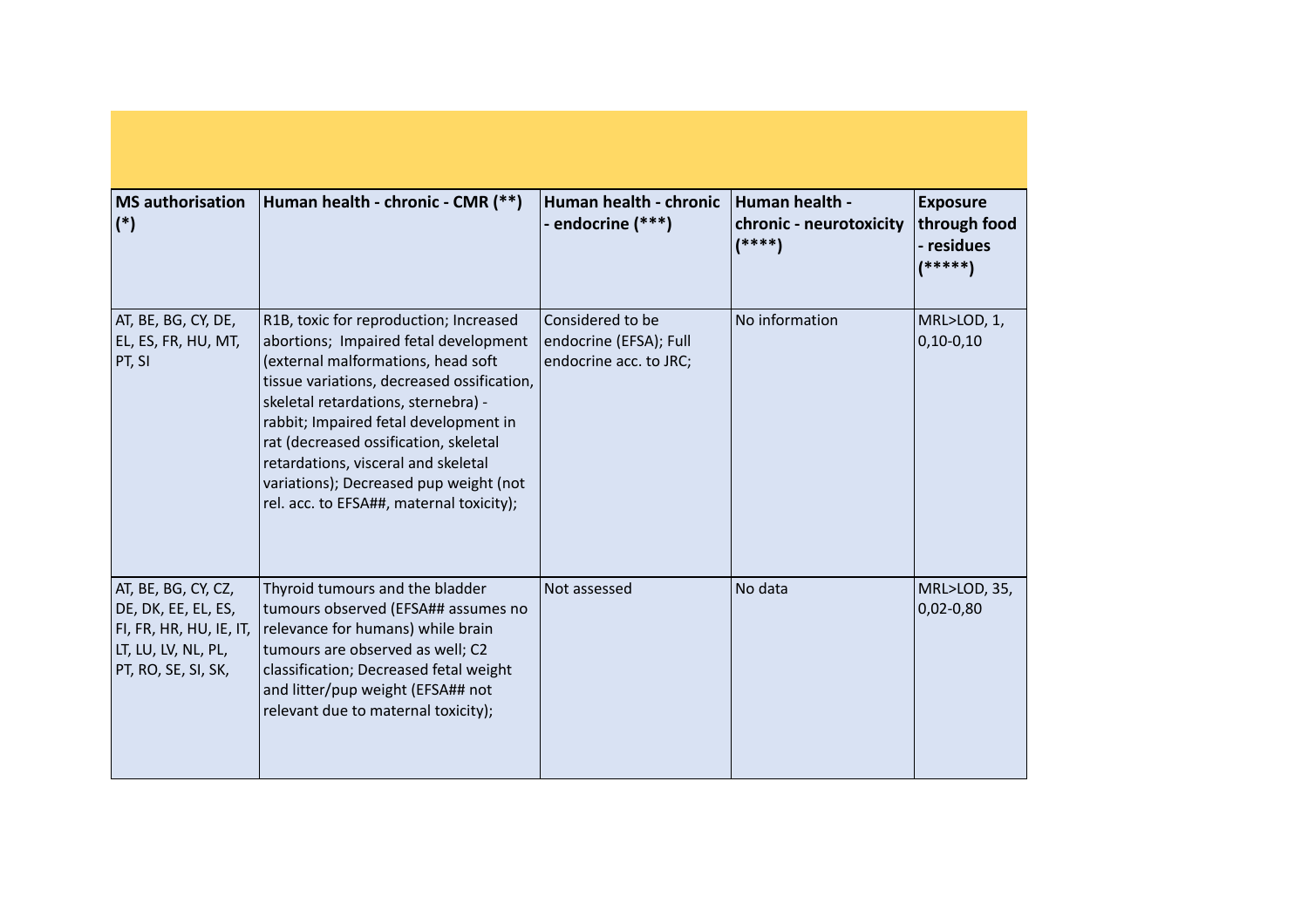| <b>MS</b> authorisation<br>$(*)$                                                                              | Human health - chronic - CMR (**)                                                                                                                                                                                                | Human health - chronic<br>- endocrine (***)      | <b>Human health -</b><br>chronic - neurotoxicity<br>$(****)$ | <b>Exposure</b><br>through food<br>- residues              |
|---------------------------------------------------------------------------------------------------------------|----------------------------------------------------------------------------------------------------------------------------------------------------------------------------------------------------------------------------------|--------------------------------------------------|--------------------------------------------------------------|------------------------------------------------------------|
|                                                                                                               |                                                                                                                                                                                                                                  |                                                  |                                                              | $(*****)$                                                  |
| AT, BE, BG, CZ, DE,<br> EE, EL, ES, FI, FR, HR,<br> HU, IE, IT, LT, LU, LV,<br>NL, PL, PT, RO, SE,<br>SI, SK, | Effects on reproductive system such as<br>reduced sperm counts (ED potential);<br>thyroid tumors (unlikely relevance to<br>humans as assumed by EFSA##); effects<br>on off spring (indirect as assumed by<br>EFSA##); SDHI group | Potential endocrine,<br>effects endocrine organs | Transient signs<br>neurotoxicity acc. to EFSa                | HIGH, top 20<br> MRL>LOD, 78,<br>min: 0,02 -<br>max: 1,50. |
| BE, CY, EL, HU, IT,<br>MT, PT, RO                                                                             |                                                                                                                                                                                                                                  |                                                  |                                                              | Not found in<br>the EU-LRL                                 |
|                                                                                                               |                                                                                                                                                                                                                                  |                                                  |                                                              | database.                                                  |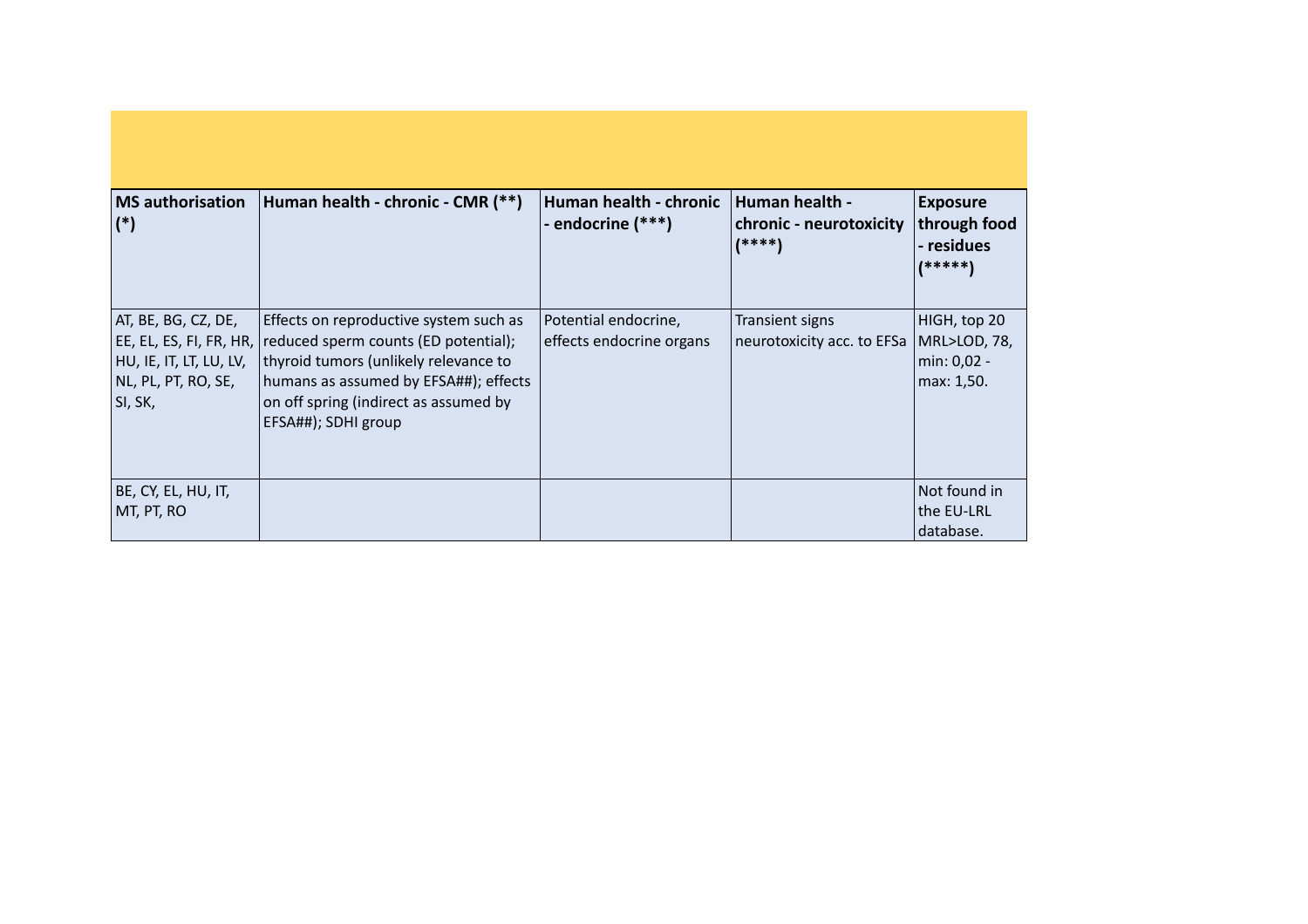| <b>MS</b> authorisation<br>$(*)$                                                     | Human health - chronic - CMR (**)                                                                                                                                                                                                                                                                                                                                                             | Human health - chronic<br>- endocrine (***)                                                                                                                              | Human health -<br>chronic - neurotoxicity<br>$(****)$ | <b>Exposure</b><br>through food<br>- residues<br>(*****) |
|--------------------------------------------------------------------------------------|-----------------------------------------------------------------------------------------------------------------------------------------------------------------------------------------------------------------------------------------------------------------------------------------------------------------------------------------------------------------------------------------------|--------------------------------------------------------------------------------------------------------------------------------------------------------------------------|-------------------------------------------------------|----------------------------------------------------------|
| AT, BE, BG, CZ, DE,<br>FR, HU, IE, IT, LU,<br>RO, SK,                                | Liver tumours in different test animals<br>(EFSA## assumes not relevant for<br>humans and safe level suggested);<br>foetal toxicity, EFSA: 'may cause harm<br>to unborn child'); Increased thyroid<br>weight (EFSA## assumes indirect due to<br>liver toxicity), Increased adrenaloid<br>weight (EFSA## assumes due to general<br>toxicity); Triazole group (sterole<br>synthesis inhibitor); | belongs to the group of<br>triazole fungicides that are<br>suspected to have<br>potential endocrine<br>disrupting properties<br>(industry didn't provide<br>information) | No data                                               | MRL>LOD, 2,<br>$0,03-0,20$                               |
| AT, BE, BG, CZ, DE,<br>EE, EL, ES, FR, HR,<br>HU, IE, IT, LV, PL, PT,<br>RO, SI, SK, | No EFSA peer review (Spain 2004);<br>Kidney adenomas and adenocarcinomas<br>(mice); R2, C2 classification;<br>fetotoxicity: skeletal variations and<br>malformations; decreased number of<br>implantation sites; Increased<br>resorptions; Decreased fetal weight                                                                                                                             | No data, not assessed                                                                                                                                                    | No data                                               | HIGH, top 20<br>MRL>LOD, 45,<br>$ 001 - 0, 10$           |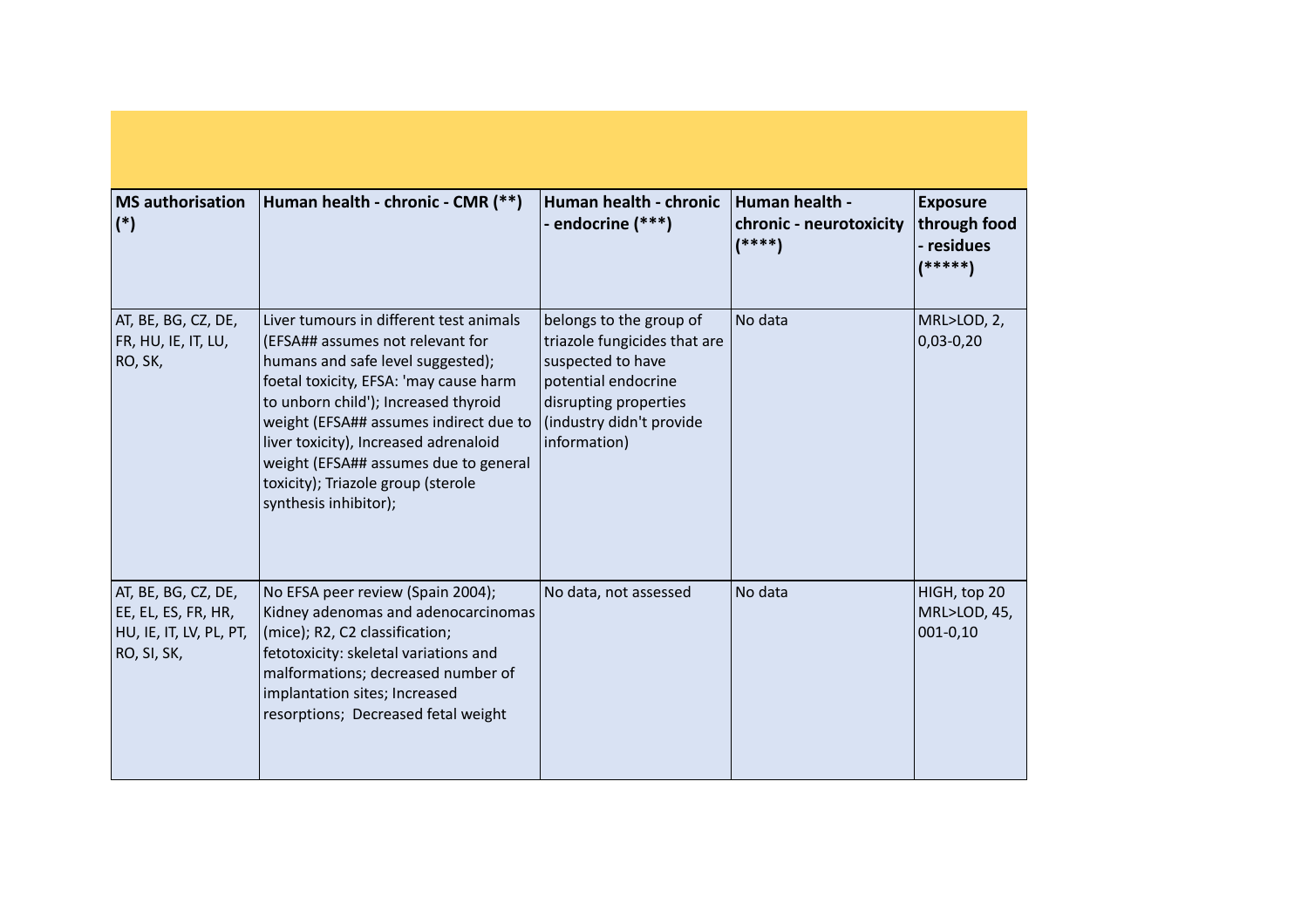| <b>MS</b> authorisation<br>$(*)$                                                            | Human health - chronic - CMR (**)                                                                                                                                                                                                                   | Human health - chronic<br>- endocrine (***) | Human health -<br>chronic - neurotoxicity<br>$(****)$ | <b>Exposure</b><br>through food<br>- residues<br>$(*****)$                      |
|---------------------------------------------------------------------------------------------|-----------------------------------------------------------------------------------------------------------------------------------------------------------------------------------------------------------------------------------------------------|---------------------------------------------|-------------------------------------------------------|---------------------------------------------------------------------------------|
| BG, CY, FR, HR, HU,<br>IT, LU, PL, PT, RO                                                   |                                                                                                                                                                                                                                                     |                                             |                                                       | <b>VERY HIGH top</b><br>10 MRL>LOD,<br>353 MRL, min<br>$2,00 - max$<br>1.000,00 |
| AT, BE, BG, CY, CZ,<br>DE, EL, ES, HR, HU,<br>IT, LT, LU, LV, MT,<br>NL, PL, PT, RO, SI, SK | Equivocal results in chromosome<br>aberration test; some effects on<br>offspring; Decreased litter mass at<br>weaning and increased pup mortality<br>(not rel acc. to EFSA##, maternal<br>toxicity); Skeletal variatons (not rel<br><b>EFSA##);</b> | No evidence                                 | No data                                               | Not found in<br>the EU-LRL<br>database.                                         |
| BG, CY, EL, ES, HR,<br>HU, IT, NL, PL, PT, SI                                               |                                                                                                                                                                                                                                                     |                                             |                                                       | Not found in<br>the EU-LRL<br>database.                                         |
| AT, BE, BG, CY, CZ,<br>DE, EL, ES, HR, HU,<br>IE, IT, LU, MT, PL,<br>PT, RO, SI, SK,        | See copper hydroxide                                                                                                                                                                                                                                |                                             |                                                       | Not found in<br>the EU-LRL<br>database.                                         |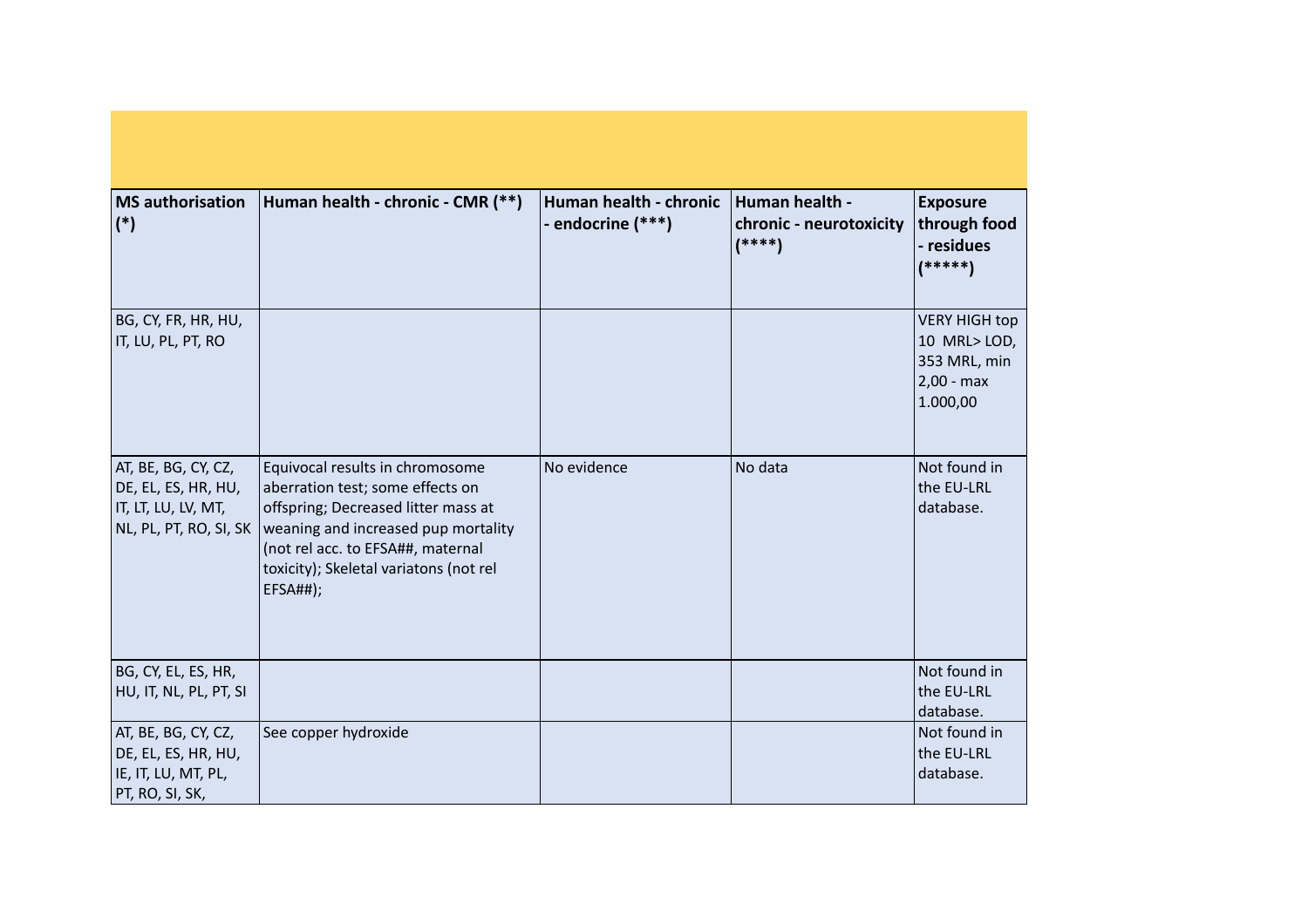| <b>MS</b> authorisation<br>$(*)$                                                                                       | Human health - chronic - CMR (**)                                                                                                                                                                                                                                                                                                                                                                                                                                                                                                                                                                                                                                                                                                                                                                                                                                                                                               | Human health - chronic<br>- endocrine (***)                                                                                                                                                                                                                                                                                                                                                                                                             | Human health -<br>chronic - neurotoxicity<br>$(****)$                                                                                                                                                                                                                                                                                                                                                       | <b>Exposure</b><br>through food<br>- residues<br>$(*****)$  |
|------------------------------------------------------------------------------------------------------------------------|---------------------------------------------------------------------------------------------------------------------------------------------------------------------------------------------------------------------------------------------------------------------------------------------------------------------------------------------------------------------------------------------------------------------------------------------------------------------------------------------------------------------------------------------------------------------------------------------------------------------------------------------------------------------------------------------------------------------------------------------------------------------------------------------------------------------------------------------------------------------------------------------------------------------------------|---------------------------------------------------------------------------------------------------------------------------------------------------------------------------------------------------------------------------------------------------------------------------------------------------------------------------------------------------------------------------------------------------------------------------------------------------------|-------------------------------------------------------------------------------------------------------------------------------------------------------------------------------------------------------------------------------------------------------------------------------------------------------------------------------------------------------------------------------------------------------------|-------------------------------------------------------------|
| AT, BE, BG, CY, CZ,<br>DE, DK, EE, EL, ES,<br>FI, FR, HR, HU, IE, IT,<br>LT, LU, LV, MT, NL,<br>PL, PT, RO, SE, SI, SK | Increased thyroid and adrenal weights<br>and disturbed estrus cyclicity in rats<br>were observed in the presence of<br>systemic toxictiy (including mortality)<br>(disregarded, EFSA##). Decreased male<br>fertility (rat 12 weeks; Decreased litter<br>size (rat 3 generation); Decreased pup<br>weight and growth (rat & mouse); Pup<br>development: significant delay in pinna<br>detachment, down appearance, and<br>eye opening; increased pup mortality<br>(mouse); Significantly reduced sexual<br>behaviour parameters and reproduction<br>in males (mouse); Decreased<br>males/females ratio (mouse); Testis<br>histopathology mostly degenerational<br>effects; Reduced sperm numbers;<br>Decreased sperm motility; Altered<br>steroidogenesis (gene expression);<br>Decreased serum testosterone levels;<br>Increased estradiol levels; Changes in<br>LH and FSH levels; Data gap on<br>genotoxic potential of 3-PBA | Full endocrine according<br>to JRC (2016): there is<br>clear evidence for in-vitro<br>mechanistic endocrine<br>effects (sexual hormones,<br>thyroid gland, estradiol<br>synthesis, mRNA<br>expression), for adversity<br>in an intact organisms<br>(fertility, development<br>offspring, reproduction),<br>and for a plausible link<br>between those two<br>(altered hormone levels<br>and expression linked to<br>adverse effects on<br>reproduction). | Only a lowest observable<br>adverse effect level<br>(LOAEL) was identified<br>for parental animals<br>based on DNT study:<br>NOAEL of 15 mg/kg bw<br>per day was based on<br>functional observation<br>battery (FOB) changes<br>and testes/epididymis<br>alterations. No robust<br>animal or epidemiological<br>studies exist indicating a<br>causal relationship<br>between Parkinson<br>Disease (EFSA##). | Residues in<br>lettuce,<br>peaches,<br>spinach,<br>tomatoes |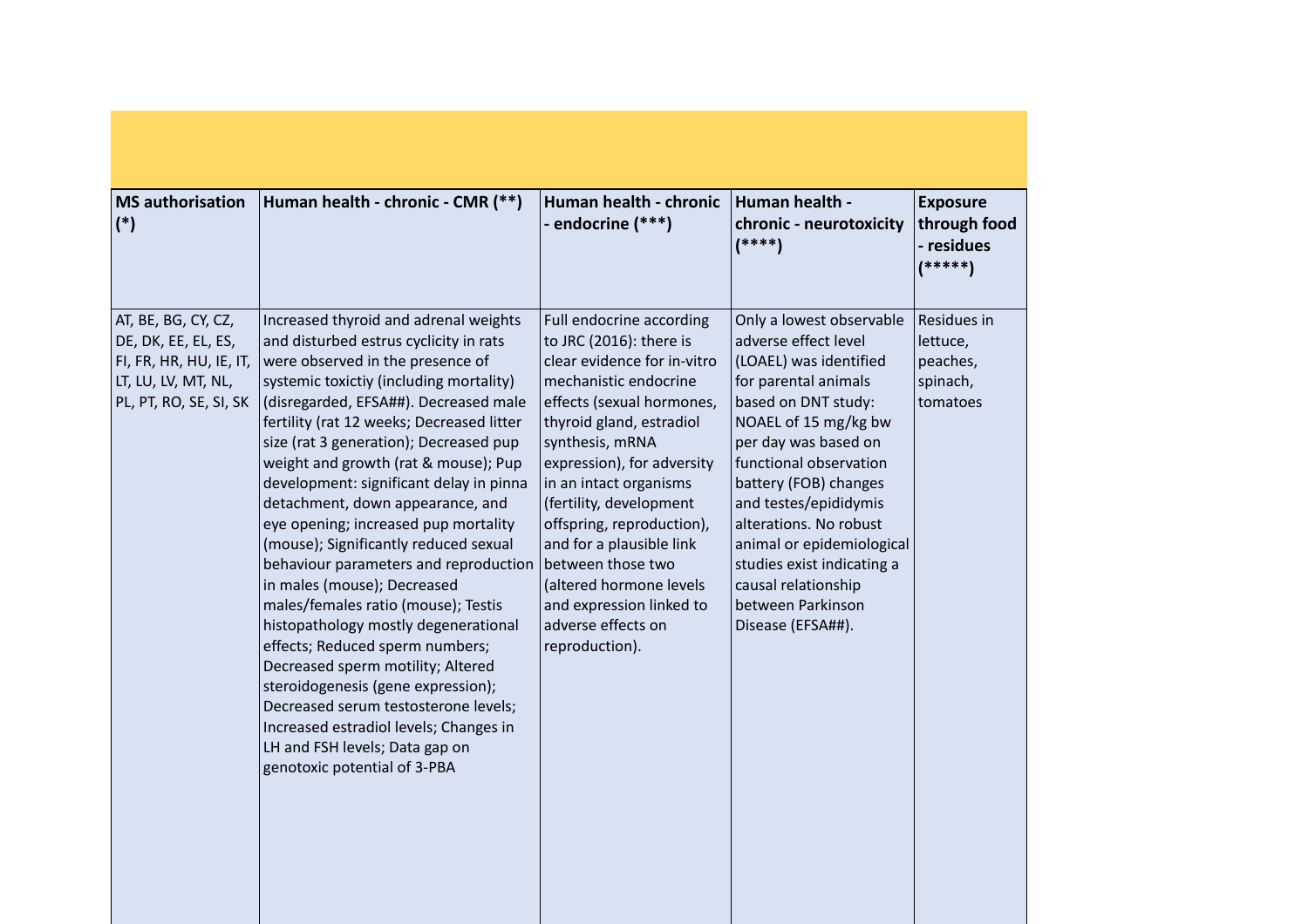| <b>MS</b> authorisation<br>$(*)$                                                                                           | Human health - chronic - CMR (**)                                                                                                                                                                                                              | Human health - chronic<br>- endocrine (***)                              | Human health -<br>chronic - neurotoxicity<br>$(****)$ | <b>Exposure</b><br>through food<br>- residues<br>(*****)                                                               |
|----------------------------------------------------------------------------------------------------------------------------|------------------------------------------------------------------------------------------------------------------------------------------------------------------------------------------------------------------------------------------------|--------------------------------------------------------------------------|-------------------------------------------------------|------------------------------------------------------------------------------------------------------------------------|
| AT, BE, BG, CY, CZ,<br>DE, DK, EE, EL, ES,<br>FI, FR, HR, HU, IE, IT,<br>LT, LU, LV, MT, NL,<br>PL, PT, RO, SE, SI,<br>SK, | Liver toxicity; Some effects on<br>reproduction; Effects on thyroid and<br>pituitary (not rel. acc. to EFSA##, only<br>short term studies); developmental and<br>reproductive adverse effects (not rel.<br>acc. to EFSA##, maternal toxicity); | Transactivation induction;<br>androgen receptor<br>binding; lack of data | No data                                               | <b>VERY HIGH top</b><br>10 MRL>LOD,<br>135, min: 0,02<br>- max: 40,00.<br>NVWA:<br>Inumber 4<br>(MRL 190%<br>exceeded) |
| EL, ES, IT, PT                                                                                                             |                                                                                                                                                                                                                                                |                                                                          |                                                       | HIGH, top 20<br>MRL>LOD,<br>59,0,02-0,10                                                                               |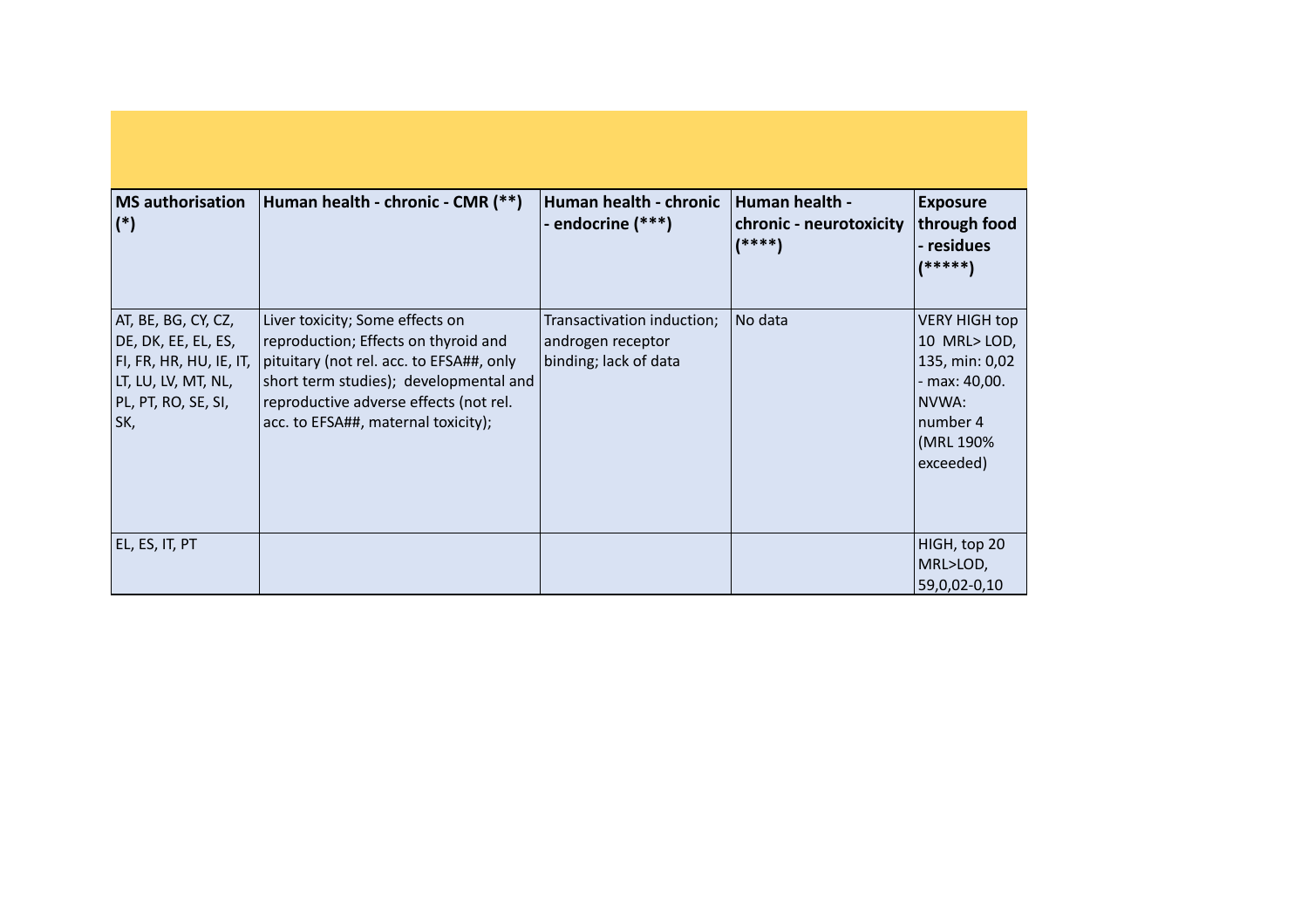| <b>MS</b> authorisation<br>$(*)$                                                                                           | Human health - chronic - CMR (**)                                                                                                                                                                                                                                                                                                                                                                                                                                                                              | Human health - chronic<br>- endocrine (***)                                                                                         | Human health -<br>chronic - neurotoxicity<br>$(****)$ | <b>Exposure</b><br>through food<br>- residues<br>(*****)                                                                                 |
|----------------------------------------------------------------------------------------------------------------------------|----------------------------------------------------------------------------------------------------------------------------------------------------------------------------------------------------------------------------------------------------------------------------------------------------------------------------------------------------------------------------------------------------------------------------------------------------------------------------------------------------------------|-------------------------------------------------------------------------------------------------------------------------------------|-------------------------------------------------------|------------------------------------------------------------------------------------------------------------------------------------------|
| AT, BE, BG, CY, CZ,<br>DE, DK, EE, EL, ES,<br>FI, FR, HR, HU, IE, IT,<br>LT, LU, LV, MT, NL,<br>PL, PT, RO, SE, SI,<br>SK, | Developmental effects (resorptions,<br>malformations offspring) - not rel. acc.<br>to EFSA##, maternal toxicity; cataract<br>formation in chronic studies; effects on<br>adrenals and ovaries (not rel. acc. to<br>EFSA##, only in 90-day studies;<br>Androgen and estrogen receptor:<br>(Trans) activation induction (high<br>potency); Aromatase inhibition<br>induction; substance causes AMR due<br>to overuse in agriculture; part of the<br>(large) group of 'triazoles' that have<br>common metabolites | Transactivation induction<br>(high potency); co-factor<br>recruitment induction;<br>aromatase inhibition<br>induction; lack of data | No data                                               | <b>VERY HIGH top</b><br>10 MRL>LOD,<br>264 MRL, min:<br>$2,00 - max$<br>20,00. NVWA<br>residue data:<br>number 1<br>(840% of the<br>MRL) |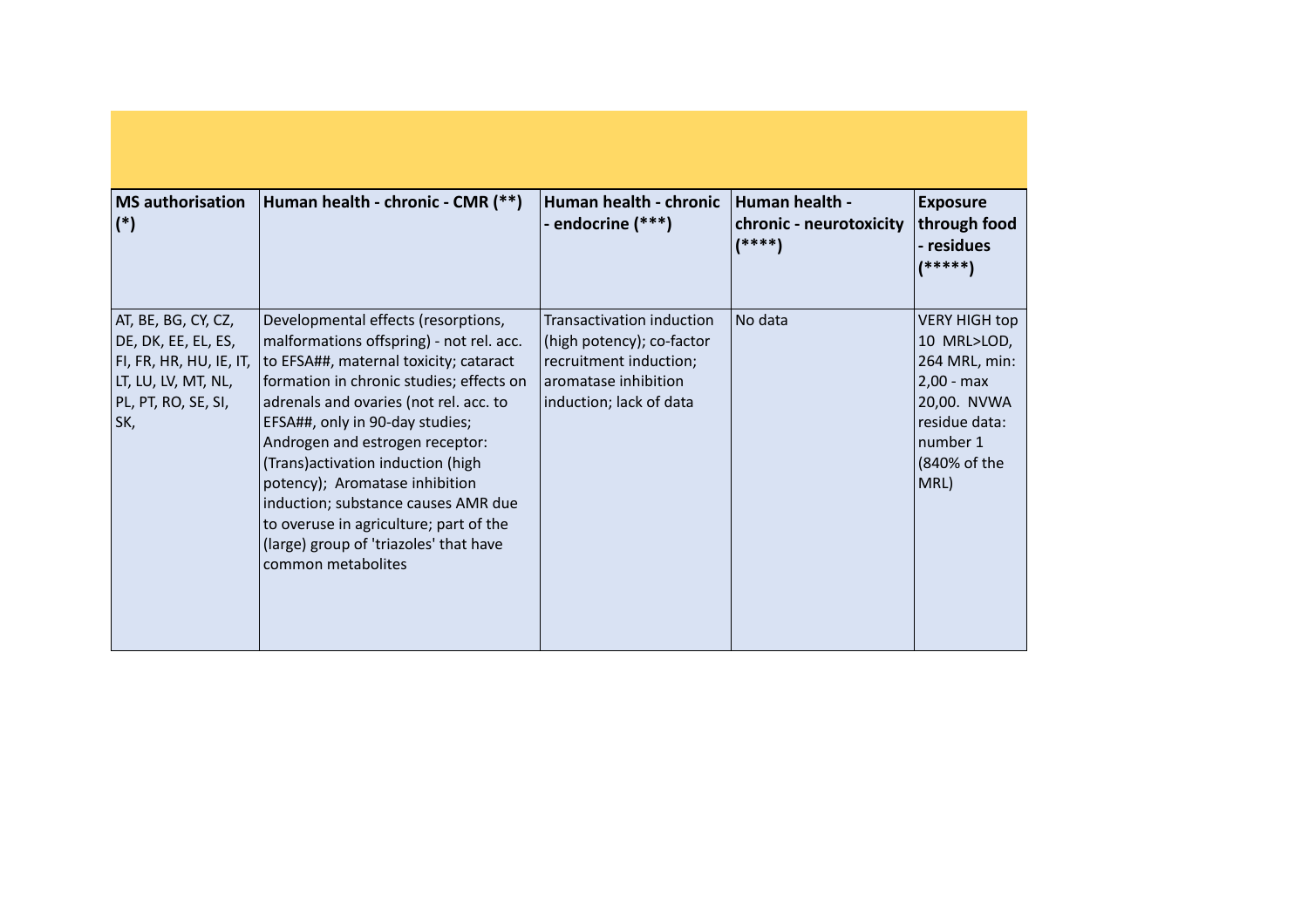| <b>MS</b> authorisation<br>$(*)$                                                                                            | Human health - chronic - CMR (**)                                                                                                                                                                                                                                                                                                                                                                                                                                                                        | Human health - chronic<br>- endocrine (***) | Human health -<br>chronic - neurotoxicity<br>$(****)$ | <b>Exposure</b><br>through food<br>- residues<br>(*****) |
|-----------------------------------------------------------------------------------------------------------------------------|----------------------------------------------------------------------------------------------------------------------------------------------------------------------------------------------------------------------------------------------------------------------------------------------------------------------------------------------------------------------------------------------------------------------------------------------------------------------------------------------------------|---------------------------------------------|-------------------------------------------------------|----------------------------------------------------------|
| AT, BE, BG, CY, CZ,<br>DE, DK, EE, EL, ES,<br> FI, FR, HR, HU, IE, IT,<br>LT, LU, LV, MT, NL,<br>PL, PT, RO, SE, SI,<br>SK, | Industry studies with equivocal results<br>on reproduction (still adopted by<br>EFSA##); Increased relative pituitary<br>weight; Increased adrenal weight;<br>Uterus histopathology (increased<br>incidence of uterine dilation);<br>decreased seminal vesicle secretion;<br>fetal development (increased incidence<br>of extra ribs, visceral anomalies,<br>decreased litter size, decreased litter<br>viability, and decreased litter/pup<br>weight) disregarded by EFSA## due to<br>maternal toxicity | Indications for endocrine<br>disruption     | No data                                               | MRL>LOD, 5,<br>$ 0,02-0,60 $                             |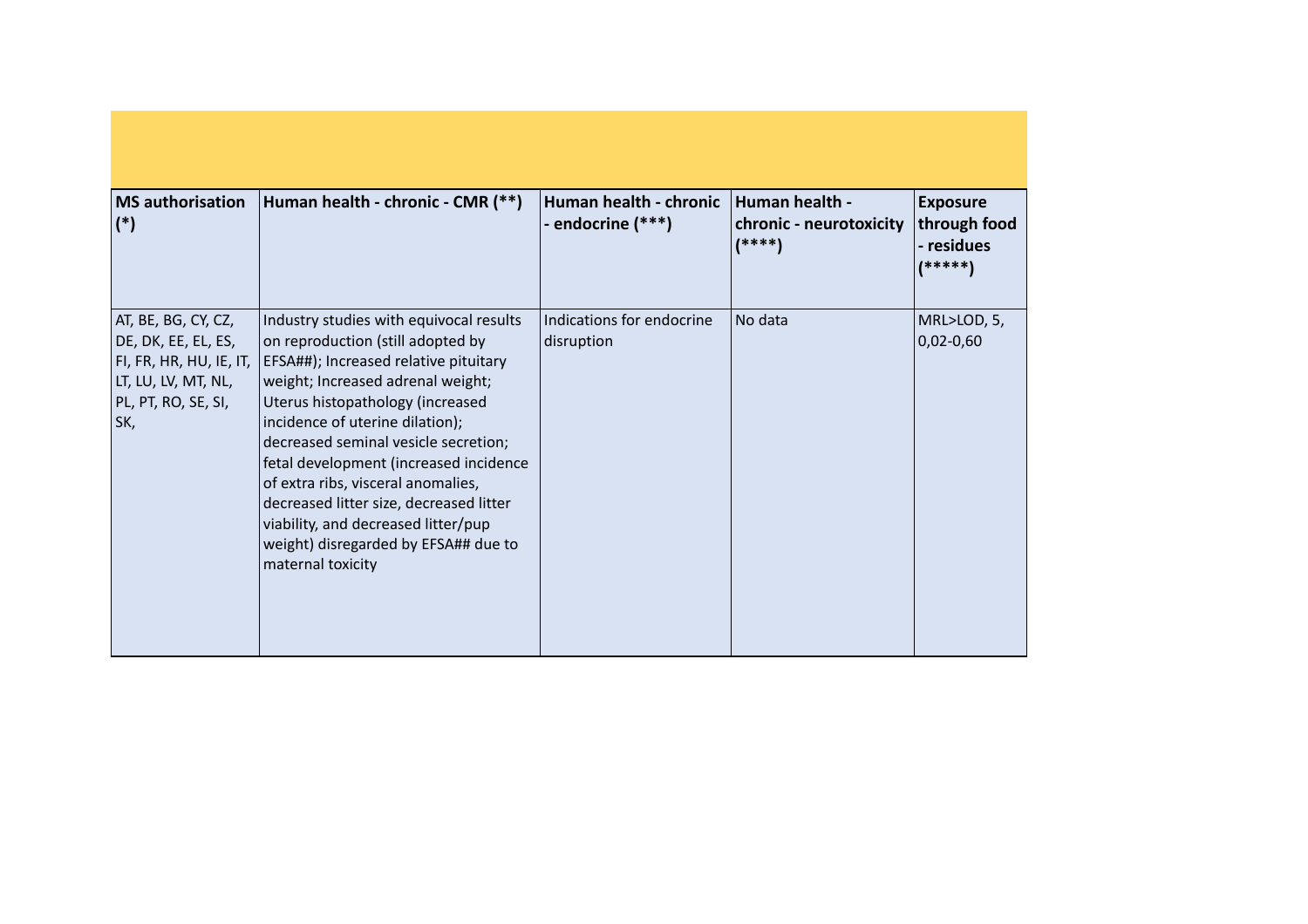| <b>MS</b> authorisation<br>$(*)$                                     | Human health - chronic - CMR (**)                                                                                                                                                                                                                                                                                                                                                                                                              | Human health - chronic<br>- endocrine (***)                                                            | Human health -<br>chronic - neurotoxicity<br>$(****)$                                                                                                   | <b>Exposure</b><br>through food<br>- residues<br>$(*****)$ |
|----------------------------------------------------------------------|------------------------------------------------------------------------------------------------------------------------------------------------------------------------------------------------------------------------------------------------------------------------------------------------------------------------------------------------------------------------------------------------------------------------------------------------|--------------------------------------------------------------------------------------------------------|---------------------------------------------------------------------------------------------------------------------------------------------------------|------------------------------------------------------------|
| AT, BE, BG, CZ, DE,<br>EE, FR, HR, HU, LT,<br>LU, LV, PL, RO, SK,    | C2, R2; adenoma and<br>adenomacarcinoma in the duodenum;<br>reduced gravid uterus weight, increased<br>resorption rate, increased post<br>implantation loss and increased no of<br>foetuses with variations (fused<br>sternebrae); Developmental toxicity<br>and Increased incidence of skeletal<br>variation not rel. acc. to EFSA##<br>(maternal toxicity); Thyroid tumours<br>(not rel. acc. to EFSA##, not<br>accompanied by developmental | No data, not assessed<br>(interim criteria)                                                            | No indications in studies                                                                                                                               | MRL>LOD, 3,<br>$0,08-0,30$                                 |
| AT, BE, BG, CY, EL,<br>ES, FR, HR, HU, IT,<br>NL, PL, PT, RO, SI, SK | Reduced fecundity; development:<br>incomplete ossification; decreased<br>fertility (disregardede by EFSA## for<br>maternal toxicity)                                                                                                                                                                                                                                                                                                           | Delayed sexual maturation<br>: age of vaginal opening;<br>age of preputial<br>separation; lack of data | Neurotoxicity<br>mice/rats/dogs: (tremors<br>and neuronal<br>degeneration in brain<br>and spinal cord) - not<br>human relevant acc. to<br>$EFSA$ $(H#)$ | HIGH, top 20<br>MRL>LOD, 73,<br>$0,02,-1,00$               |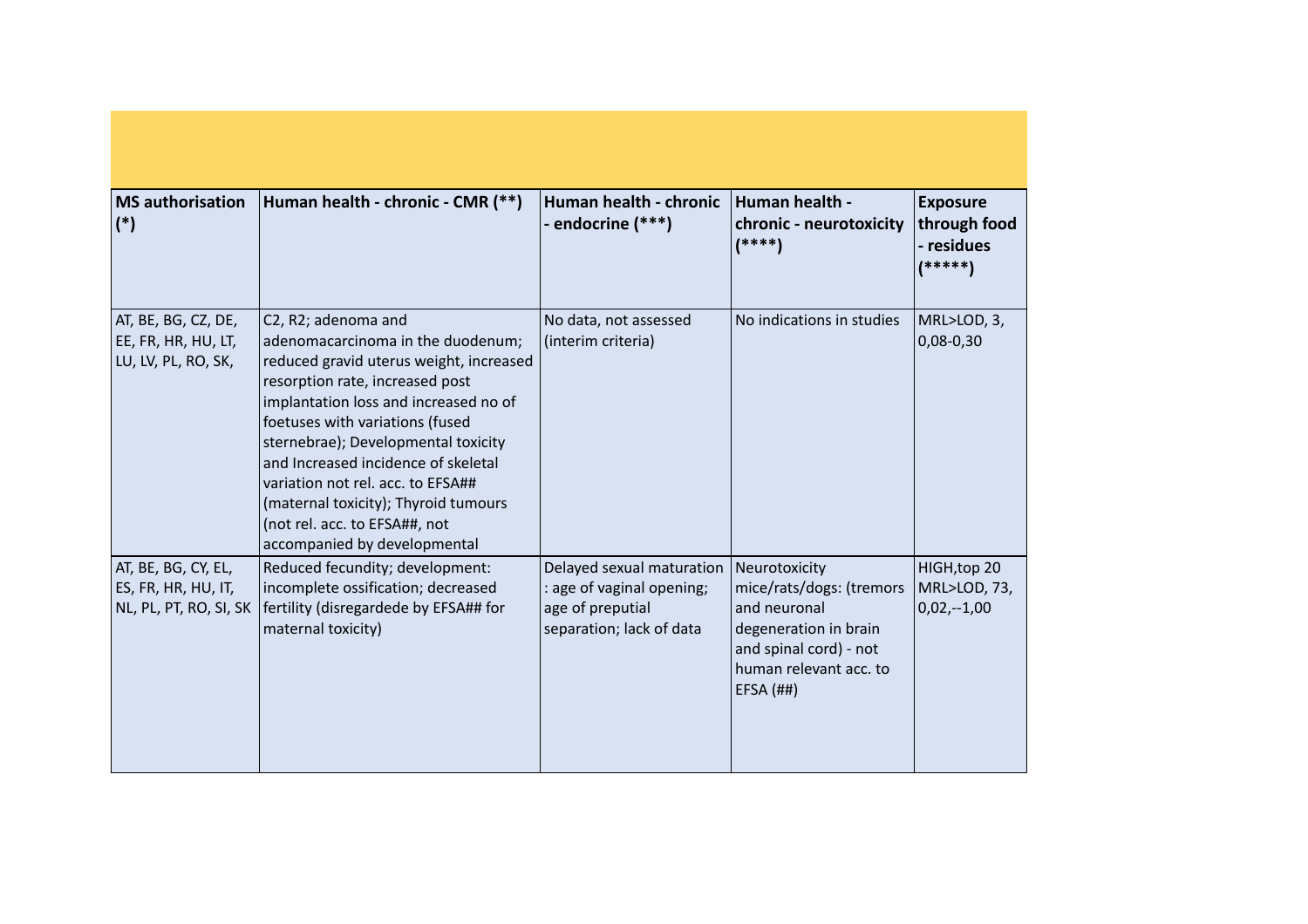| <b>MS</b> authorisation<br>$(*)$                                                                | Human health - chronic - CMR (**)                                                                                                                                                                                                                                                              | Human health - chronic<br>- endocrine (***)                                                    | <b>Human health -</b><br>chronic - neurotoxicity<br>$(****)$ | <b>Exposure</b><br>through food<br>- residues<br>(*****) |
|-------------------------------------------------------------------------------------------------|------------------------------------------------------------------------------------------------------------------------------------------------------------------------------------------------------------------------------------------------------------------------------------------------|------------------------------------------------------------------------------------------------|--------------------------------------------------------------|----------------------------------------------------------|
| AT, BE, BG, CY, CZ,<br>DE, EL, ES, FI, FR,<br>HR, HU, IE, IT, LU,<br>NL, PL, PT, RO, SE,<br>SK, | Decreased litter size, decreased<br>litter/pup weight and pup mortality<br>(not rel. acc. to EFSA##, maternal<br>toxicity); Testes tumors (Leydig cells<br>tumors); Increased age at vaginal<br>opening; Decreased estradiol level &<br>Decreased LH level; neurotoxicity (ADI<br>based on it) | Based on US data (EDSP<br>battery), no concern acc.<br>to EFSA (##); Suspected ED<br>(EC list) | Very neurotoxic<br>(pyrethroid)                              | ? Fenvelerate<br>data ?                                  |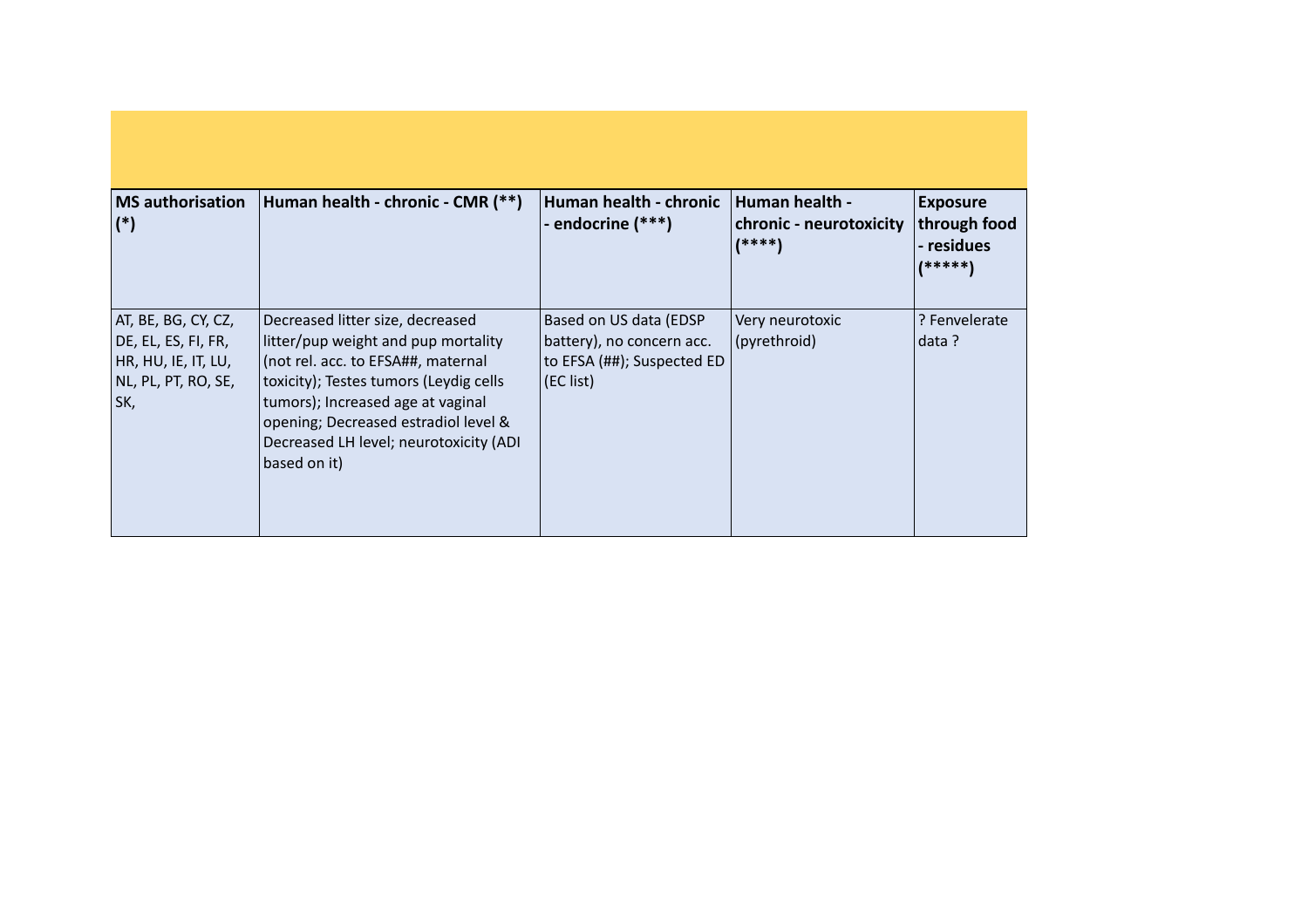| <b>MS</b> authorisation<br>$(*)$                              | Human health - chronic - CMR (**)                                                                                                                                                                                                                                                                                              | Human health - chronic<br>- endocrine (***)  | Human health -<br>chronic - neurotoxicity<br>$(****)$                                                                                                              | <b>Exposure</b><br>through food<br>- residues<br>(*****)              |
|---------------------------------------------------------------|--------------------------------------------------------------------------------------------------------------------------------------------------------------------------------------------------------------------------------------------------------------------------------------------------------------------------------|----------------------------------------------|--------------------------------------------------------------------------------------------------------------------------------------------------------------------|-----------------------------------------------------------------------|
| AT, BG, CY, CZ, DE,<br>EL, ES, FR, HU, IT,<br>MT, PL, RO, SK, | liver and thyroid gland target organs;<br>liver dysfunctioning; reduced levels of<br>circulating thyroxine; increased<br>incidence of thyroid follicular cell<br>adenomas (not relevant acc. to<br>EFSA##); renal lesions and renal cortical<br>tumours (not rel. acc. to EFSA##);<br>maternal deaths and abortions (not rel.) | weak endocrine effects<br>(more data needed) | Dev. Neurotox study<br>(pyrethroid): Impaired<br>pre-weaning survival and<br>subcutaneous<br>haemorrhagic lesions<br>(EFSA: May cause harm<br>to breastfed babies) | <b>VERY HIGH top</b><br>10 MRL >LOD:<br>89, min: 0,02 -<br>max: 4,00. |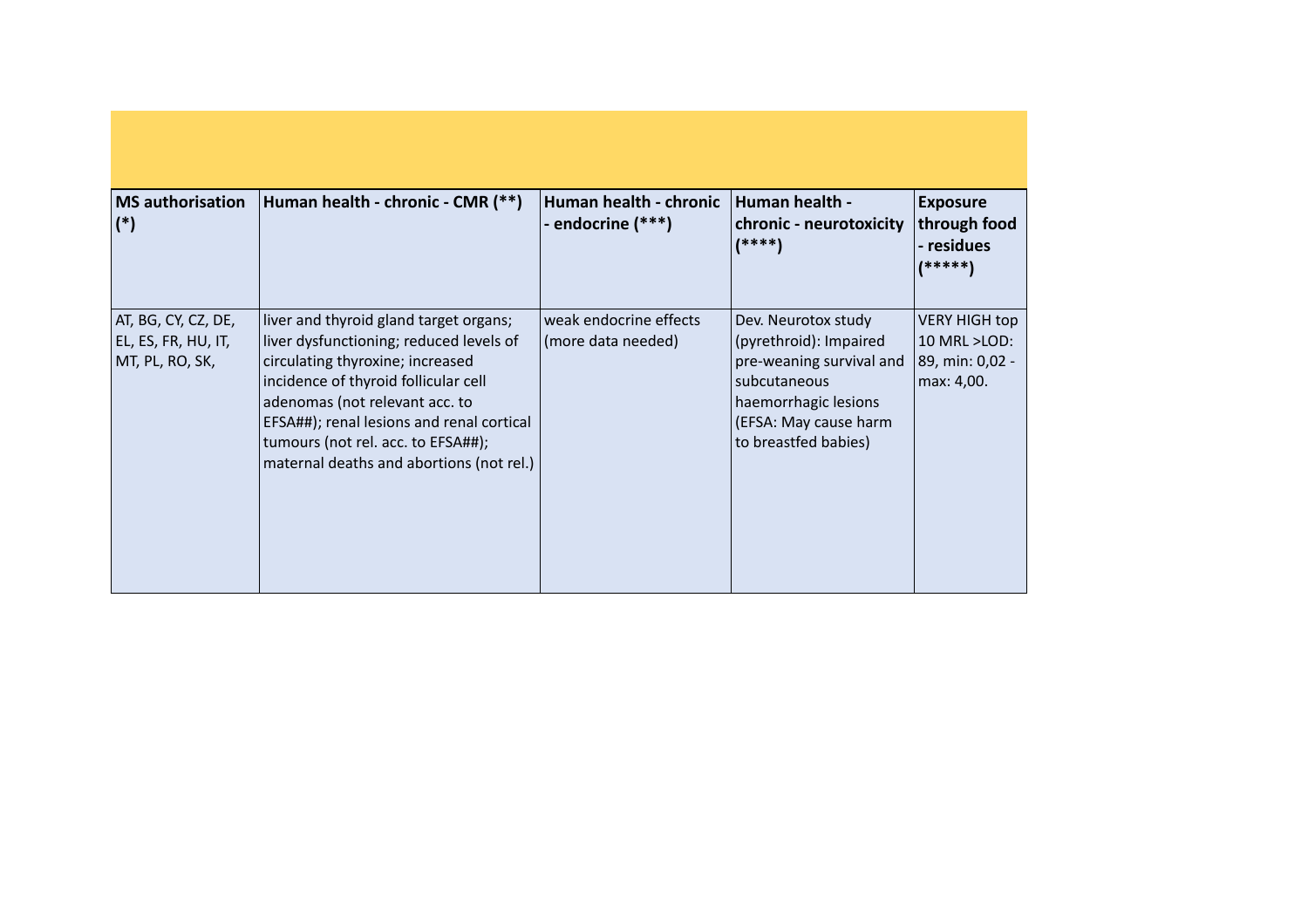| <b>MS</b> authorisation<br>$(*)$                                  | Human health - chronic - CMR (**)                                                                                                                                                                                                                                                                                                                                                                                            | Human health - chronic<br>- endocrine (***)                             | Human health -<br>chronic - neurotoxicity<br>$(****)$ | <b>Exposure</b><br>through food<br>- residues<br>(*****) |
|-------------------------------------------------------------------|------------------------------------------------------------------------------------------------------------------------------------------------------------------------------------------------------------------------------------------------------------------------------------------------------------------------------------------------------------------------------------------------------------------------------|-------------------------------------------------------------------------|-------------------------------------------------------|----------------------------------------------------------|
| AT, BE, BG, CY, EL,<br>ES, FR, HR, HU, IE,<br>IT, NL, PL, PT, SI, | Non-finalised risk assessment with<br>regards genotoxicity of etoxazole (only<br>approved for non-edible products);<br>abnormal amelogenesis (incisors) and<br>hyperplasia of bone tissue; liver and<br>prostrate toxicity; increased incidence<br>of pup mortality; fetal development, i.e.<br>incidence of 27 presacral vertebrae with<br>13th rib not rel. acc. to EFSA## (low<br>evidence also cons. parental toxicity); | unlikely (EFSA##) despite<br>prostrate effects, but<br>more data needed | not neurotoxic on short<br>term studies               | MRL > LOD, 34,<br>$0,02 - 15,00.$                        |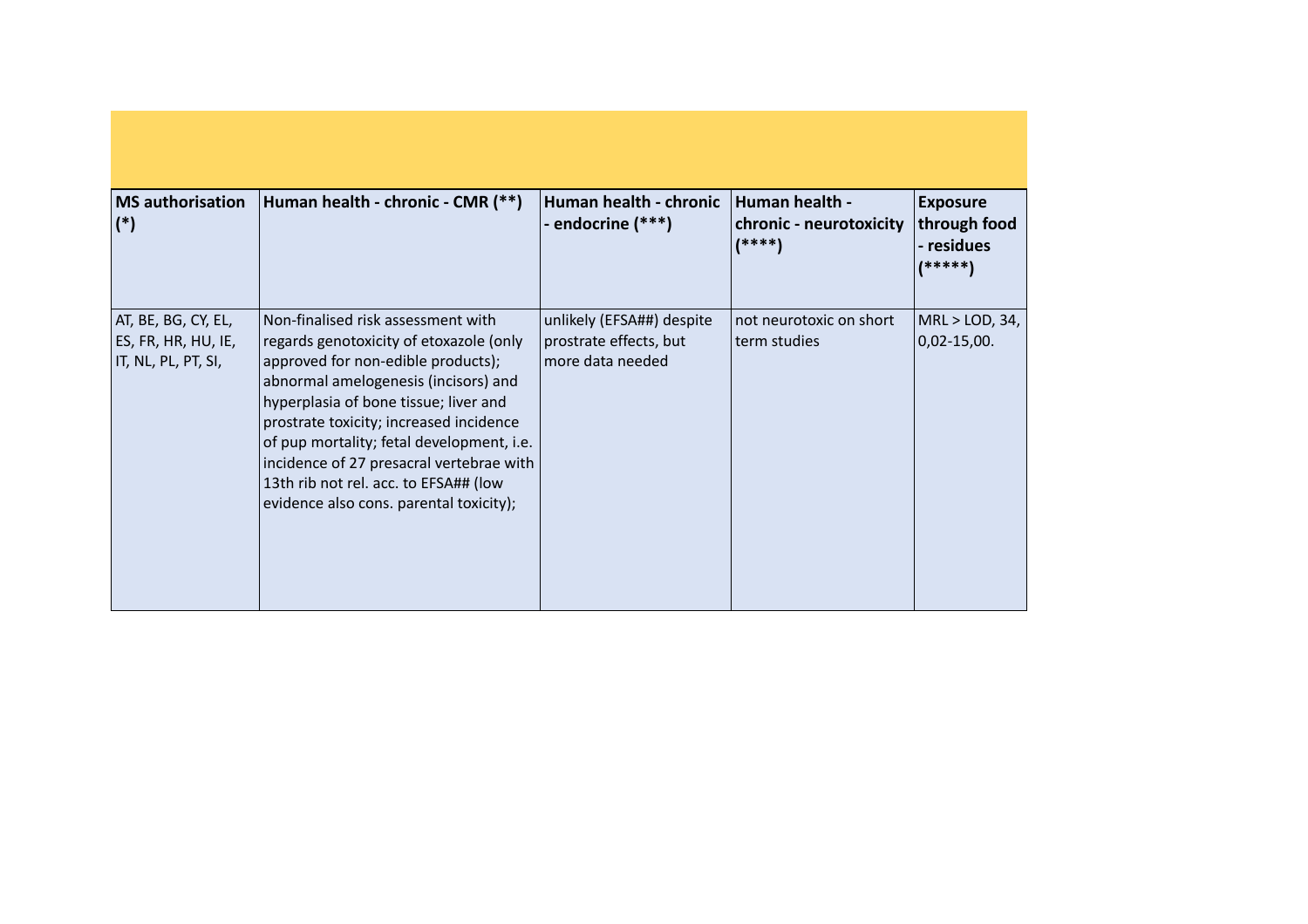| <b>MS</b> authorisation<br>$(*)$                                                                                           | Human health - chronic - CMR (**)                                                                                                                                                                                                        | Human health - chronic<br>- endocrine (***)                                                                                                                                                                                                                                                                                                                                                             | Human health -<br>chronic - neurotoxicity<br>$(****)$                 | <b>Exposure</b><br>through food<br>- residues<br>$(*****)$                                                            |
|----------------------------------------------------------------------------------------------------------------------------|------------------------------------------------------------------------------------------------------------------------------------------------------------------------------------------------------------------------------------------|---------------------------------------------------------------------------------------------------------------------------------------------------------------------------------------------------------------------------------------------------------------------------------------------------------------------------------------------------------------------------------------------------------|-----------------------------------------------------------------------|-----------------------------------------------------------------------------------------------------------------------|
| AT, BE, BG, CY, CZ,<br>DE, DK, EE, EL, ES,<br>FI, FR, HR, HU, IE, IT,<br>LT, LU, LV, MT, NL,<br>PL, PT, RO, SE, SI,<br>SK, | Liver (increased weight, hepatocyte<br>hypertrophy, bile duct proliferation)<br>and kidney damage;                                                                                                                                       | agonistic effects on ER<br>transactivation (high<br>potency); ERa-ERb and<br><b>ERb-ERb dimmerization</b><br>(high potency at 24 hours);<br>antagonistic effects on ERa<br>transactivation (medium<br>to high potency);<br>estrogenic and anti-<br>estrogenic activity via<br>endogenous ERa in MCF-7;<br>estrogenic activity on hERa<br>transfected in yeast; lack<br>of data on endocrine<br>activity | No data                                                               | <b>VERY HIGH top</b><br>10 MRL > LOD,<br>176, min: 0,02<br>- max: 40,00.<br>NVWA:<br>number 2<br>(270% of the<br>MRL) |
| AT, BE, BG, CY, CZ,<br>DE, EE, EL, ES, FR,<br>HR, HU, IE, IT, LT,<br>LU, LV, MT, NL, PL,<br>PT, RO, SI, SK,                | Target: Liver, thyroid, kidney; eye and<br>nervous system; increased incidence of<br>renal pelvic mineralisation; Reduced<br>fetal weight and skeletal variations at<br>maternal toxic doses; hypertrophy of<br>thyroid follicular cells | Thyroid? No data.                                                                                                                                                                                                                                                                                                                                                                                       | Neurotoxic effects in rats<br>after acute and<br>subchronic exposure; | MRL>LOD, 3,<br>$0,10-0,15$                                                                                            |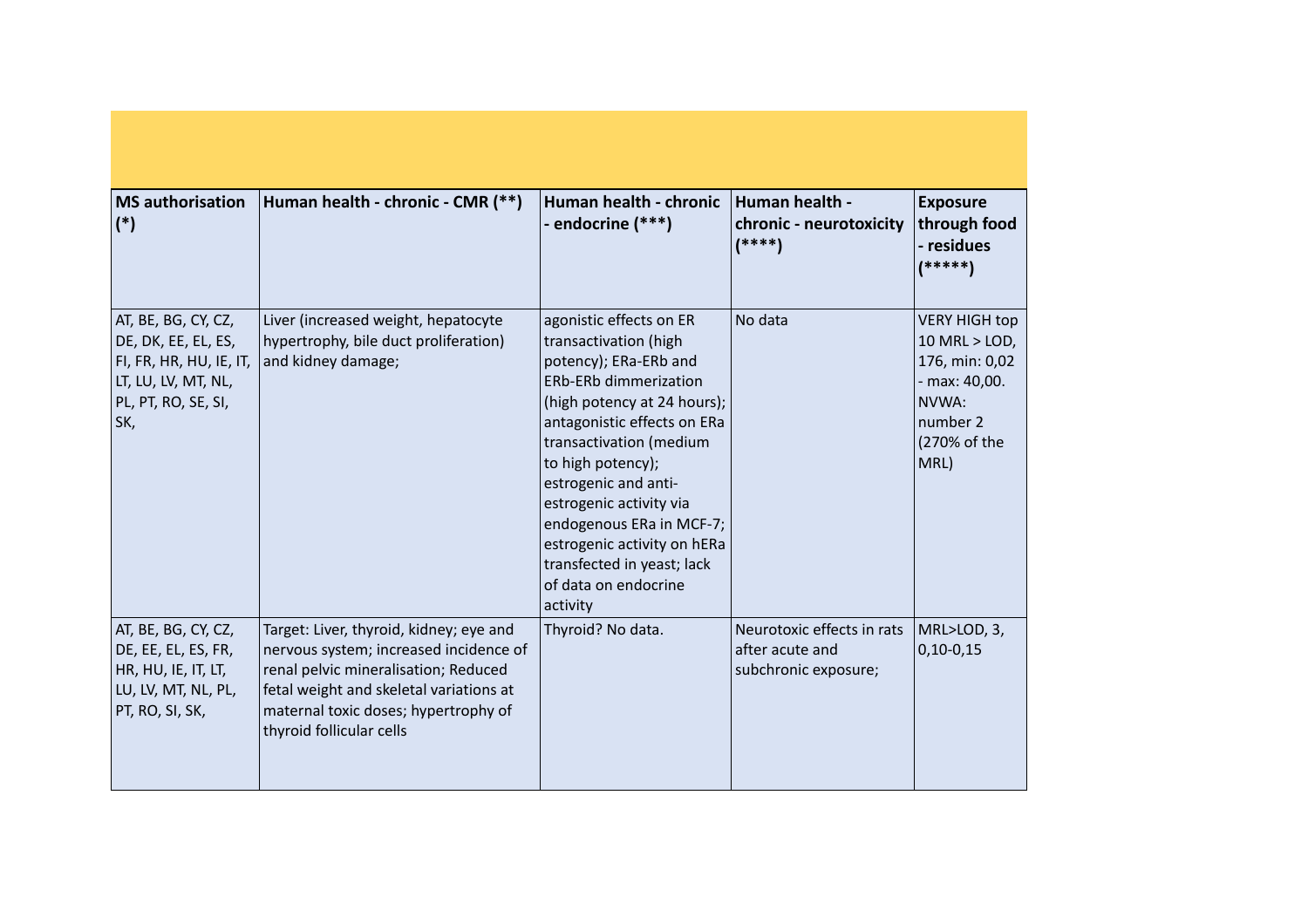| <b>MS</b> authorisation<br>$(*)$                                                                                    | Human health - chronic - CMR (**)                                                                                                                                                                                                                       | Human health - chronic<br>- endocrine (***)                                                       | Human health -<br>chronic - neurotoxicity<br>$(****)$ | <b>Exposure</b><br>through food<br>- residues<br>(*****)  |
|---------------------------------------------------------------------------------------------------------------------|---------------------------------------------------------------------------------------------------------------------------------------------------------------------------------------------------------------------------------------------------------|---------------------------------------------------------------------------------------------------|-------------------------------------------------------|-----------------------------------------------------------|
|                                                                                                                     |                                                                                                                                                                                                                                                         |                                                                                                   |                                                       |                                                           |
| EL, ES                                                                                                              |                                                                                                                                                                                                                                                         |                                                                                                   |                                                       |                                                           |
| AT, BE, BG, CY, CZ,<br>DE, EE, EL, ES, FI, FR,<br>HR, HU, IE, IT, LT,<br>LU, LV, MT, NL, PL,<br>PT, RO, SE, SI, SK, | effects on liver and kidneys; increased<br>incidence of hepatocellular adenomas<br>(not rel acc. to EFSA); Impaired fetal<br>development (decreased crown rump<br>length), decreased foetal weight and<br>premature delivery (not rel acc. to<br>EFSA); | Induction of Cytochrome<br>P450 and liver enzymes<br>was considered not<br>relevant; lack of data | No neurotoxic effects in<br>chronic studies           | HIGH, top 20<br>MRL>LOD, 89,<br>min: 0,01 -<br>max: 10,00 |
| CZ, EL, FR, HR, HU,                                                                                                 | R1B (ECHA Risk Assessment committee,                                                                                                                                                                                                                    |                                                                                                   |                                                       | MRL>LOD, 4,                                               |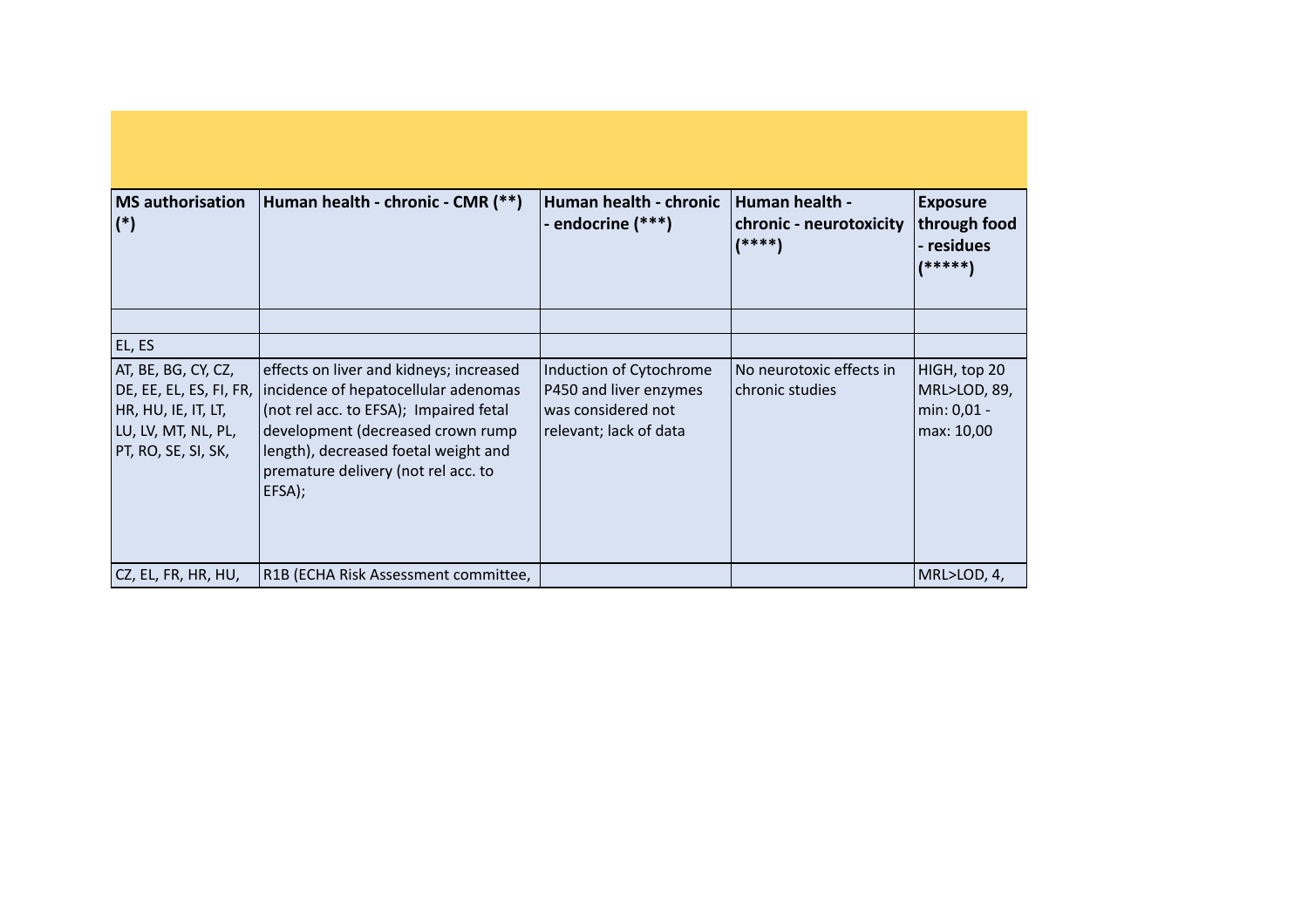| <b>MS</b> authorisation<br>$(*)$                                                     | Human health - chronic - CMR (**)                                                                                                                                                                                                                                                                                                                      | Human health - chronic<br>- endocrine (***) | Human health -<br>chronic - neurotoxicity<br>$(****)$                                                      | <b>Exposure</b><br>through food<br>- residues<br>(*****) |
|--------------------------------------------------------------------------------------|--------------------------------------------------------------------------------------------------------------------------------------------------------------------------------------------------------------------------------------------------------------------------------------------------------------------------------------------------------|---------------------------------------------|------------------------------------------------------------------------------------------------------------|----------------------------------------------------------|
| AT, BE, BG, CZ, DE,<br>DK, FI, FR, HR, HU,<br>IE, LT, LV, PL, RO, SE,<br><b>SK</b>   | increased incidence of mammary<br>adenocarcinoma (but 'no evidence' acc.<br>to EFSA##); Decreased litter/pup<br>weight; acutely toxic after ingestion,<br>highly toxic after inhalation; PBA-<br>metabolite: potential genotoxic profile<br>either regarding mutagenicity or<br>clastogenicity; insufficient toxicological<br>data for metabolite CPCA | No data                                     | Neurotoxicity: salivation,<br>incoordination, postural<br>abnormalities,<br>hyperexcitability,<br>tremors; | MRL>LOD - See<br>Lambda-<br>cyhalothrin<br>(top 10)      |
| BG, EL, ES, FR, HU,                                                                  | R1B, toxic for reproduction                                                                                                                                                                                                                                                                                                                            |                                             |                                                                                                            |                                                          |
| AT, BE, BG, CY, CZ,<br>HR, HU, IE, IT, LT,<br>LV, MT, NL, PL, PT,<br>RO, SE, SI, SK, | R2; Development: agenesis of the<br>DE, EE, EL, ES, FI, FR,   intermediate lobe of lung and cervical<br>hemivertebra (rabbit), R2 proposed;<br>unlikely to be genotoxic, but more data<br>needed (EFSA); unknown genotox<br>potential metabolite;                                                                                                      | No information                              | No data                                                                                                    | MRL>LOD, 8,<br>$0,01-0,30$                               |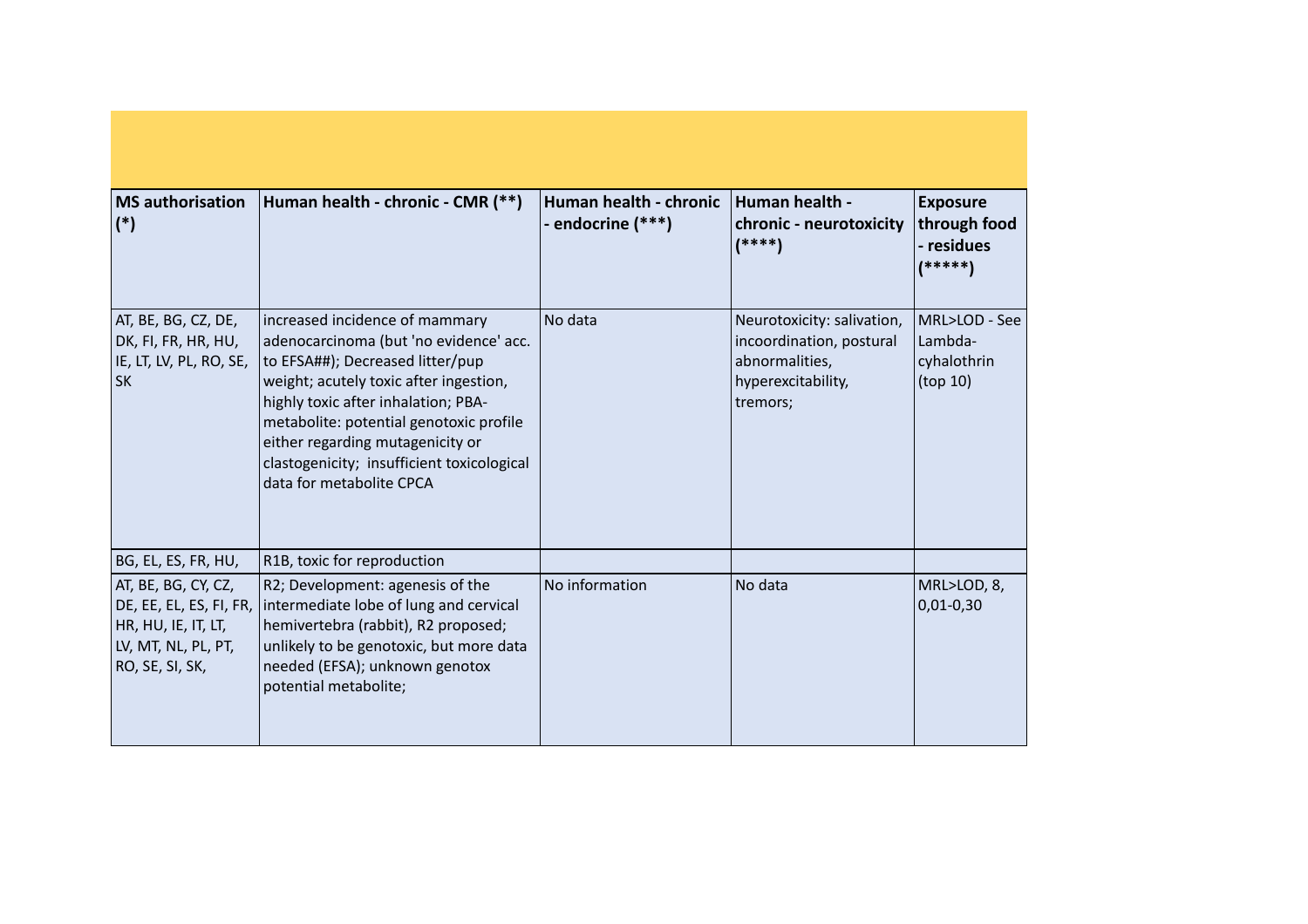| <b>MS</b> authorisation<br>$(*)$                                                                                    | Human health - chronic - CMR (**)                                                                                                                                                                                                                                                             | Human health - chronic<br>- endocrine (***)                                                                                                                                                             | Human health -<br>chronic - neurotoxicity<br>$(****)$                               | <b>Exposure</b><br>through food<br>- residues<br>(*****)                                                                  |
|---------------------------------------------------------------------------------------------------------------------|-----------------------------------------------------------------------------------------------------------------------------------------------------------------------------------------------------------------------------------------------------------------------------------------------|---------------------------------------------------------------------------------------------------------------------------------------------------------------------------------------------------------|-------------------------------------------------------------------------------------|---------------------------------------------------------------------------------------------------------------------------|
| AT, BE, BG, CY, CZ,<br>DE, EL, FR, HU, IE, IT,<br>LT, LV, PL, PT, RO,<br>SE, SK,                                    | R1B, toxic for reproduction; reduced<br>thymus weight; cataracts in dogs; liver<br>histopathological effects and<br>forestomach lesions; offspring: reduced<br>bw gain, delayed vaginal opening;<br>malformations in offspring (Suspected<br>of damaging the unborn child); triazole<br>group | Data needed for endocrine   No data<br>effects on birds and fish                                                                                                                                        |                                                                                     |                                                                                                                           |
| AT, BE, BG, CY, CZ,<br>DE, DK, EE, EL, ES,<br>FI, FR, HR, HU, IE, IT,<br>LT, LU, LV, MT, NL,<br>PL, PT, RO, SI, SK, | Short term exposure: poisoning by type<br>Il pyrethroids (such as salivation,<br>incoordination, postural abnormalities,<br>hyperexcitability, tremors);                                                                                                                                      | No data submitted by<br>industry, but some in vitro<br>studies from the open<br>lliterature describe<br>interactions of lambda-<br>cyhalothrin with receptors<br>of the endocrine and<br>immune systems | Very neurotoxic<br>(bystanders advised to<br>keep 10 meter distance<br>to spraying) | <b>VERY HIGH top</b><br>10 MRL>LOD,<br>195, min 0,002<br>- max: 10,00.<br>NVWA data:<br>number 3<br>(1400% of the<br>MRL) |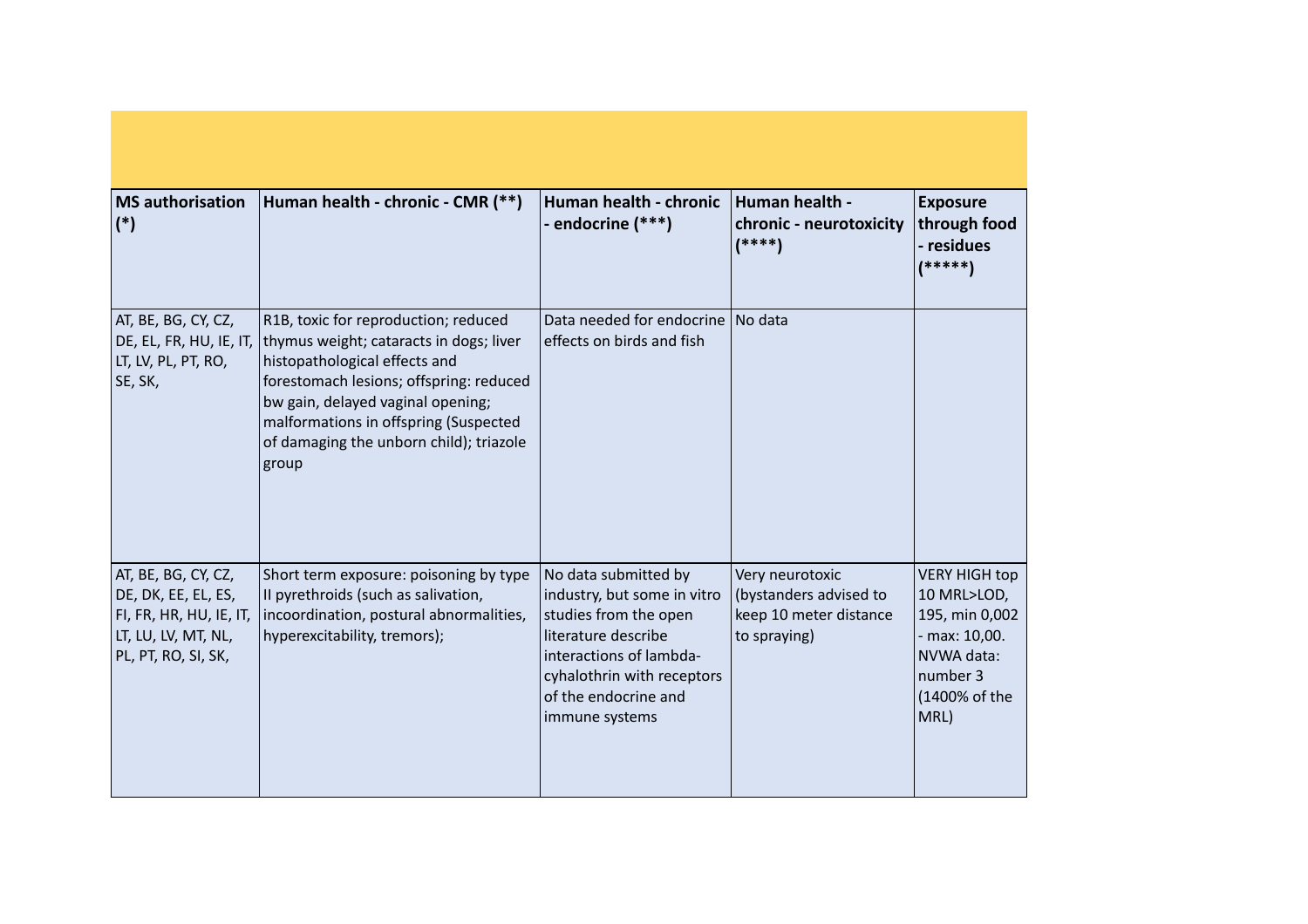| <b>MS</b> authorisation<br>$(*)$                                                    | Human health - chronic - CMR (**)                                                                                                                                                                  | Human health - chronic<br>- endocrine (***)                                                                                    | Human health -<br>chronic - neurotoxicity<br>$(****)$ | <b>Exposure</b><br>through food<br>- residues<br>$(*****)$                                |
|-------------------------------------------------------------------------------------|----------------------------------------------------------------------------------------------------------------------------------------------------------------------------------------------------|--------------------------------------------------------------------------------------------------------------------------------|-------------------------------------------------------|-------------------------------------------------------------------------------------------|
| AT, BE, CY, CZ, DE,<br>EL, ES, FR, HU, IE, IT,<br>NL, PL, PT, RO, SK,               | C2; Significant increase in gravid uterus<br>weight; Thyroid effects, Increased TSH<br>levels and Thyroid histopathology;<br>Pituitary weight increase; Mammary<br>gland malignant adenocarcinoma; | Yes, endocrine : Plausible<br>link between increased in<br>pituitary weight &<br>elevated TSH levels and<br>thyroid effects    | No data                                               | MRL>LOD, 6,<br>$0,50-0,50$                                                                |
| AT, BE, BG, CY, CZ,<br>DE, EL, ES, FR, HR,<br>HU, IT, MT, NI, PL,<br>PT, RO, SI, SK | Delayed ossification; Uterus<br>histopathology findings                                                                                                                                            | thyroid effects observed in<br>an animal study could be<br>attributed to liver<br>mediated mechanism<br>(EFSA##); lack of data | No data                                               | HIGH, top 20<br>MRL>LOD, 75,<br>$0,03-15,00.$<br>NVWA:<br>number 6<br>(1900%<br>exceeded) |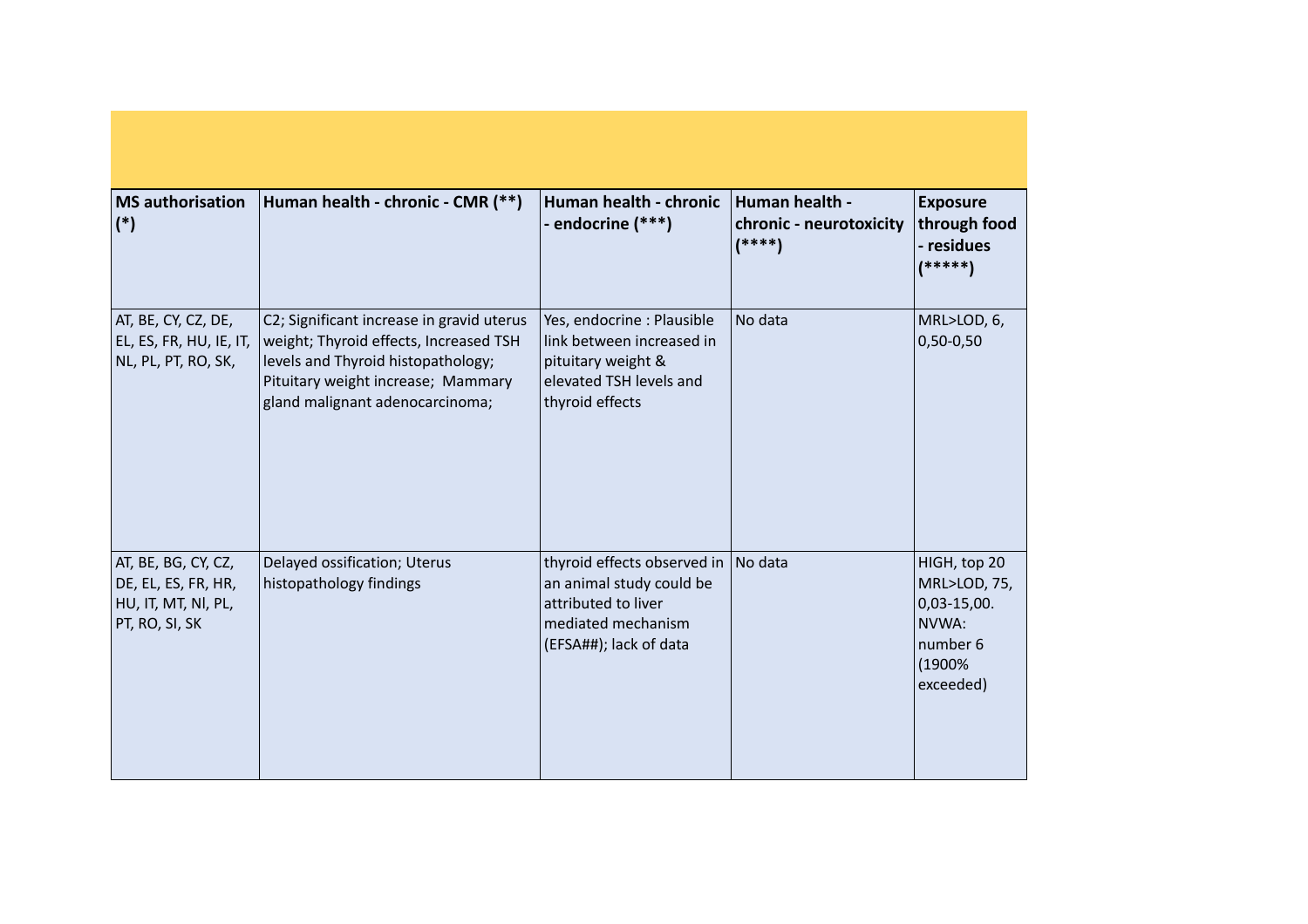| <b>MS</b> authorisation<br>$(*)$                     | Human health - chronic - CMR (**)                                                                                                                                                                                                          | Human health - chronic<br>- endocrine (***) | Human health -<br>chronic - neurotoxicity<br>$(****)$              | <b>Exposure</b><br>through food<br>- residues<br>(*****) |
|------------------------------------------------------|--------------------------------------------------------------------------------------------------------------------------------------------------------------------------------------------------------------------------------------------|---------------------------------------------|--------------------------------------------------------------------|----------------------------------------------------------|
| BE, BG, CY, EL, HU,<br>IE, IT, MT, NL, PL,<br>PT, RO | Angiosarcomas in mice; Skeletal<br>variations; decreased fetal weight;<br>decreased number of live fetuses;<br>increased post implantation loss all in<br>the presence of maternal toxicity;<br>causes severe skin burns and eye<br>damage | No data                                     | Neurotoxic at repeated<br>exposure; no data on<br>chronic exposure | Not found in<br>the EU-LRL<br>database.                  |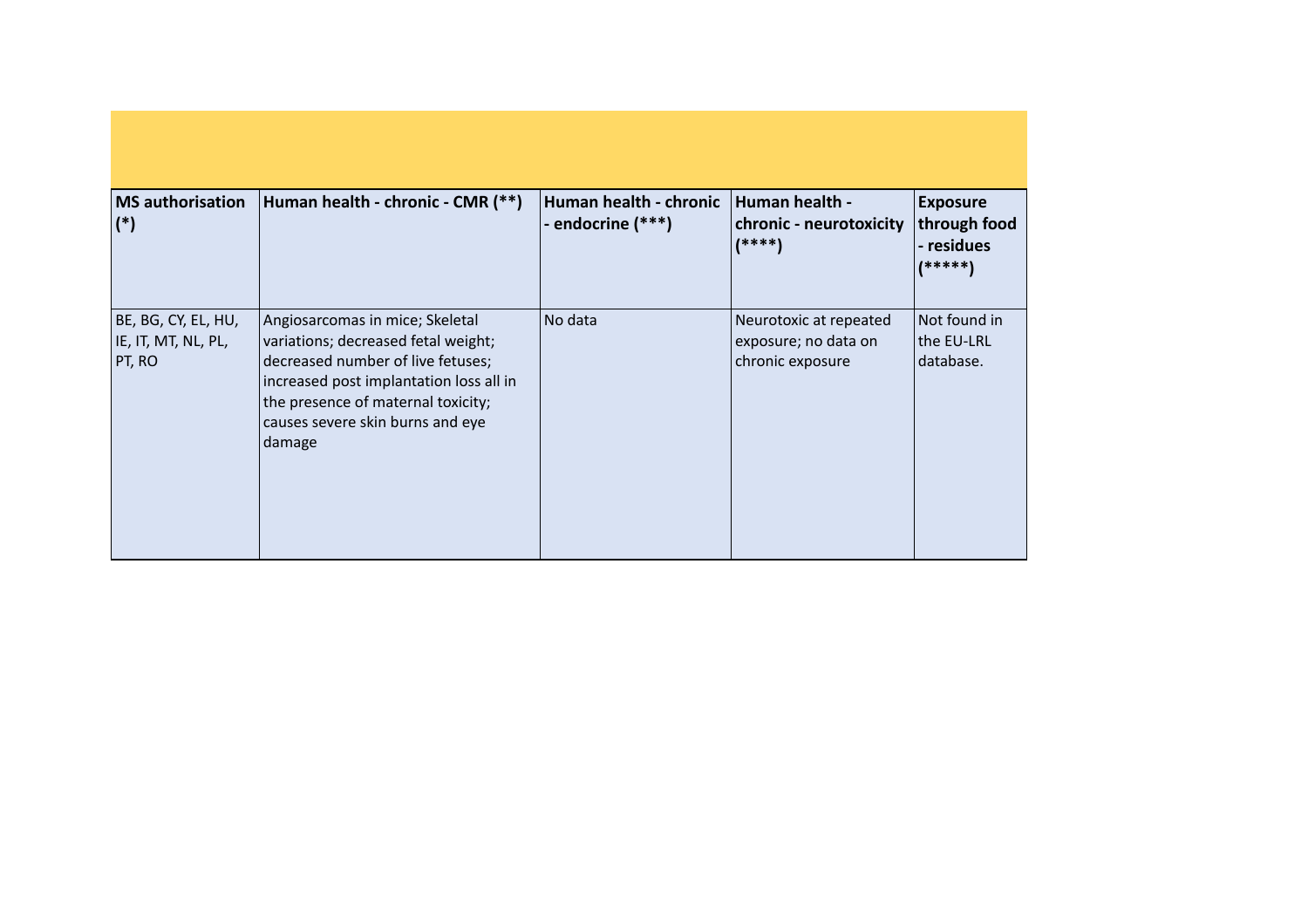| <b>MS</b> authorisation<br>$(*)$                                                                            | Human health - chronic - CMR (**)                                                                                                                                                                                                                                                                                                                                                                                                                     | Human health - chronic<br>- endocrine (***) | Human health -<br>chronic - neurotoxicity<br>$(****)$ | <b>Exposure</b><br>through food<br>- residues<br>(*****) |
|-------------------------------------------------------------------------------------------------------------|-------------------------------------------------------------------------------------------------------------------------------------------------------------------------------------------------------------------------------------------------------------------------------------------------------------------------------------------------------------------------------------------------------------------------------------------------------|---------------------------------------------|-------------------------------------------------------|----------------------------------------------------------|
| AT, BE, BG, CZ, DE,<br>DK, EE, ES, FI, FR,<br>HR, HU, IE, IT, LT,<br>LU, LV, NL, PL, PT,<br>RO, SE, SI, SK, | R2; Increased adrenals weight; Adrenals   No data<br>histopathology (corticomedullary<br>pigmentation); Changes in fetal<br>development: hydrocephaly,<br>cebocephaly, forelimb flexures /<br>malrotated hindlimb and increased<br>lumbar/cervical ribs, bilateral<br>hydroureter and hydrocephaly; Fetal<br>mortality (rabbit); Resorptions; Post<br>implantation loss; Decreased fetal<br>weight, litter/pup weight, litter size;<br>triazole group |                                             | No data                                               | MRL>LOD, 24,<br>$ 0,05-0,70 $                            |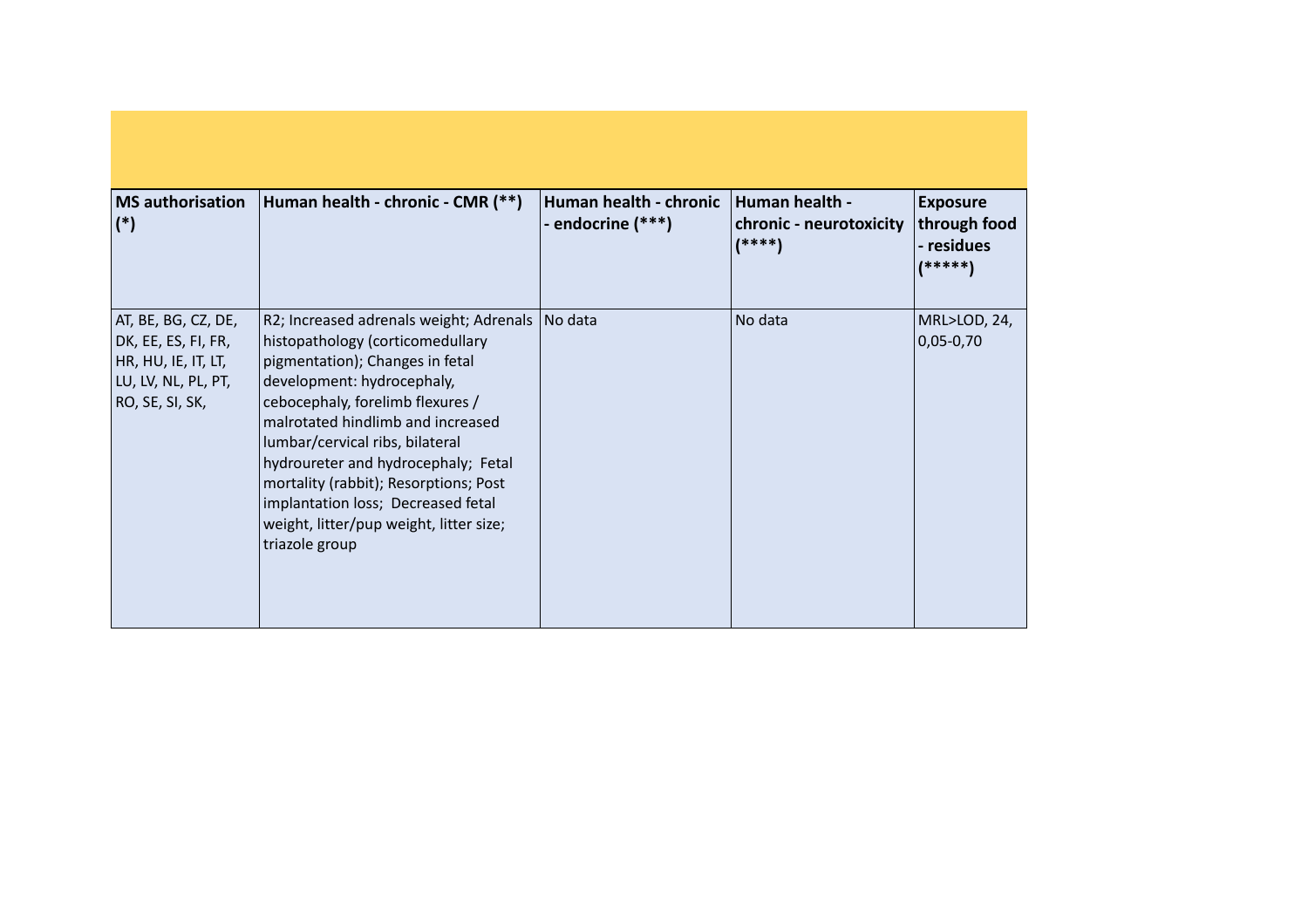| <b>MS</b> authorisation<br>$(*)$                              | Human health - chronic - CMR (**)                                                                                                                               | Human health - chronic<br>- endocrine (***)                                                                                                                                                                                                                                                                             | Human health -<br>chronic - neurotoxicity<br>$(****)$              | <b>Exposure</b><br>through food<br>- residues<br>$(*****)$            |
|---------------------------------------------------------------|-----------------------------------------------------------------------------------------------------------------------------------------------------------------|-------------------------------------------------------------------------------------------------------------------------------------------------------------------------------------------------------------------------------------------------------------------------------------------------------------------------|--------------------------------------------------------------------|-----------------------------------------------------------------------|
| BE, BG, CY, CZ, EL,<br>HR, HU, IT, MT, NL,<br>PL, PT, RO, SK, | Adrenal histopathology findings;<br>Increased adrenal weight; Decreased<br>number of live fetuses; Increased testis<br>weight; Thyroid histopathology findings; | Estrogen receptor: trans-<br>activation induction<br>(medium potency) - EFSA<br>(##) feels outweigted by<br>other studies; thyroid<br>effects observed in these<br>studies could be attributed<br>to liver mediated<br>mechanism (EFSA##); still<br>'updated assessment'<br>needed from industry on<br>thyroid toxicity | Not neurotoxic in acute<br>studies; no data on<br>chronic exposure | <b>VERY HIGH top</b><br>10 MRL>LOD,<br>119, min: 0,02<br>- max: 7,00. |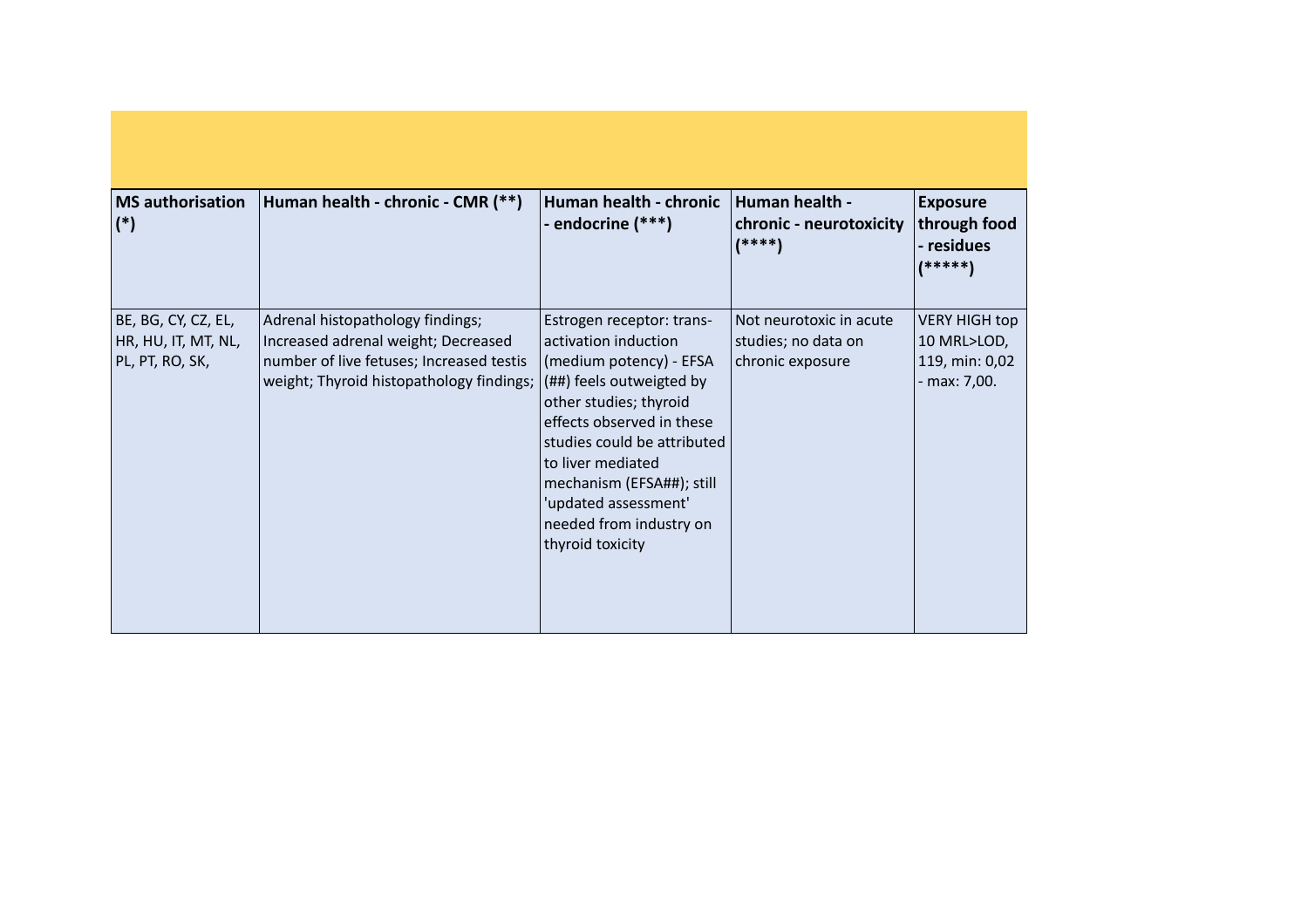| <b>MS</b> authorisation<br>$(*)$                                                                                    | Human health - chronic - CMR (**)                                                                                                                                                                                                                                                                                                                                                                                                                                                                                                                                                                                                    | Human health - chronic<br>- endocrine (***) | Human health -<br>chronic - neurotoxicity<br>$(****)$                                                                                                                                           | <b>Exposure</b><br>through food<br>- residues<br>(*****) |
|---------------------------------------------------------------------------------------------------------------------|--------------------------------------------------------------------------------------------------------------------------------------------------------------------------------------------------------------------------------------------------------------------------------------------------------------------------------------------------------------------------------------------------------------------------------------------------------------------------------------------------------------------------------------------------------------------------------------------------------------------------------------|---------------------------------------------|-------------------------------------------------------------------------------------------------------------------------------------------------------------------------------------------------|----------------------------------------------------------|
| AT, BE, BG, CY, CZ,<br>DE, EE, EL, ES, FI, FR,<br>HR, HU, IE, IT, LT,<br>LU, LV, MT, NL, PL,<br>PT, RO, SE, SI, SK, | Altered thyroid histopathology;<br>Increased T4 levels; Decreased T4 and<br>increased TSH levels; Decreased T3 and<br>increased T4 levels; Increased T4 levels<br>in different animal studies; All these<br>thyroid effects were interpreted (by<br>EFSA##) in terms of a rodent-specific<br>response due to liver enzyme induction;<br>Skeletal retardations and ureter/kidney<br>alterations; Pituitary histopathology;<br>Increased ovary weight; Reduced pup<br>weight and increased pup mortality;<br>Skeletal retardations and reduced foetal<br>weight, reduced placental weight<br>(indirect and irrelevant acc. to EFSA##); | No data                                     | Effects observed in acute<br>neurotoxicity study:<br>decreased motor and<br>locomotor activity,<br>ptosis, oral staining,<br>related to "the general<br>toxicity of this<br>compound" (EFSA##). | MRL>LOD, 4,<br>$0,20-0,50$                               |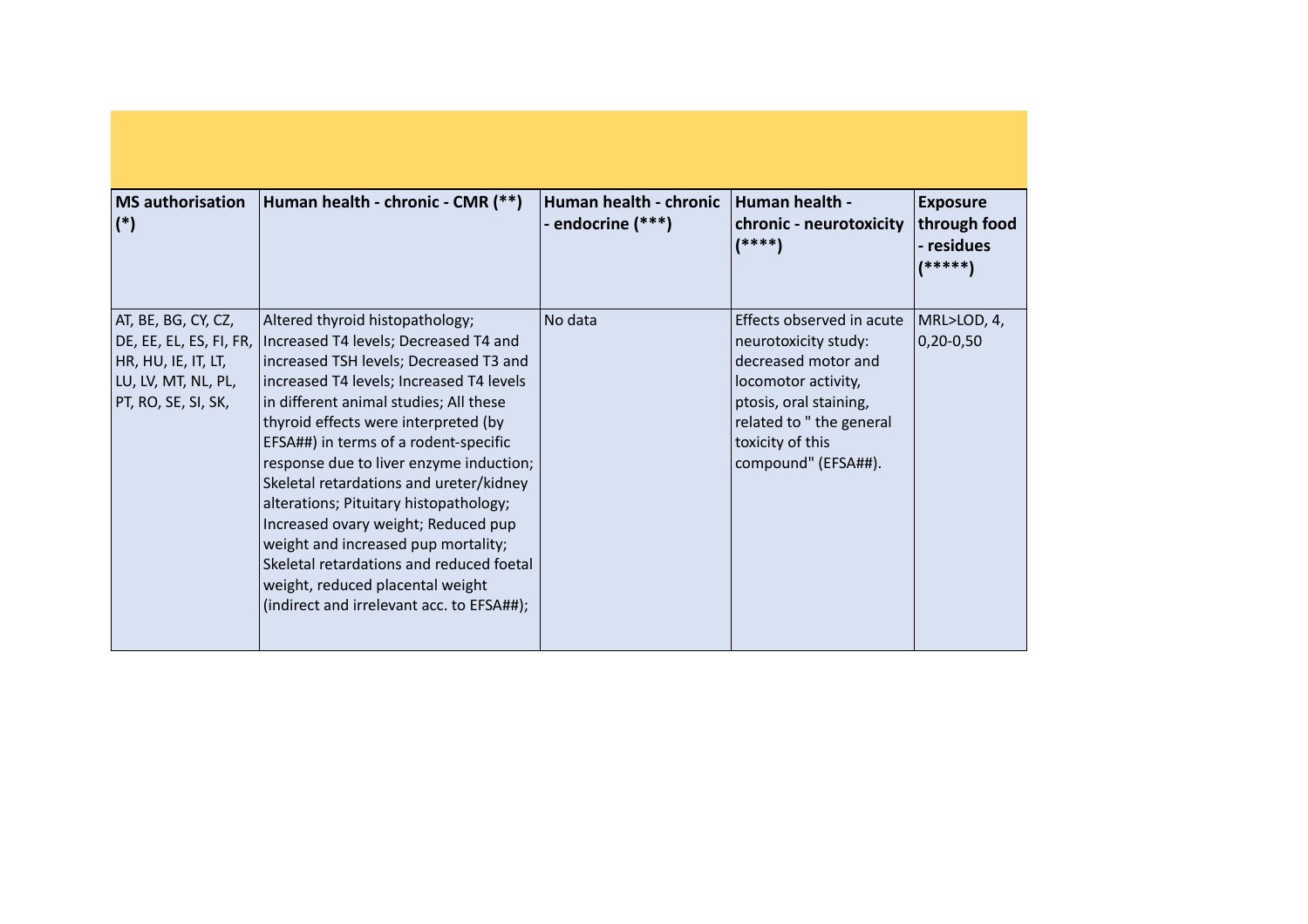| <b>MS</b> authorisation<br>$(*)$                                                                                           | Human health - chronic - CMR (**)                                                                                                                                                                                                                                                                                                                                                                                                                                                                                                                             | Human health - chronic<br>- endocrine (***)    | Human health -<br>chronic - neurotoxicity<br>$(****)$ | <b>Exposure</b><br>through food<br>- residues<br>$(*****)$ |
|----------------------------------------------------------------------------------------------------------------------------|---------------------------------------------------------------------------------------------------------------------------------------------------------------------------------------------------------------------------------------------------------------------------------------------------------------------------------------------------------------------------------------------------------------------------------------------------------------------------------------------------------------------------------------------------------------|------------------------------------------------|-------------------------------------------------------|------------------------------------------------------------|
| AT, BE, BG, CY, CZ,<br>DE, DK, EE, EL, ES,<br>FI, FR, HR, HU, IE, IT,<br>LT, LU, LV, MT, NL,<br>PL, PT, RO, SE, SI,<br>SK, | fetal development (incomplete<br>ossification of frontal bones)- indirect<br>acc. to EFSA##;                                                                                                                                                                                                                                                                                                                                                                                                                                                                  | No data (unlikely<br>endocrine acc. to EFSA##) | No data                                               | MRL>LOD, 1,<br>$0,02 - 0,02$                               |
| AT, BE, BG, CY, CZ,<br>DE, EE, EL, ES, FR,<br>HR, HU, IE, IT, LT,<br>LU, LV, MT, NL, PL,<br>PT, RO, SI, SK,                | Increased variations at maternally toxic<br>dose (mortality and clinical signs) in<br>rabbit (irelevant acc. to EFSA##); Effects<br>on foetus (secondary to maternal<br>toxicity acc. to EFSA##); Impaired<br>thyroid histopathology; slightly<br>increased incidence of interstitial cell<br>adenoma and thyroid follicular cell<br>carcinoma in rat (within HCD and not<br>treatment related acc. to EFSA##);<br>increased incidences of hepatocellular<br>adenoma and carcinoma (mouse);<br>effects on skeletal development of<br>foetuses at the top dose | No data, no assessment                         | No data                                               |                                                            |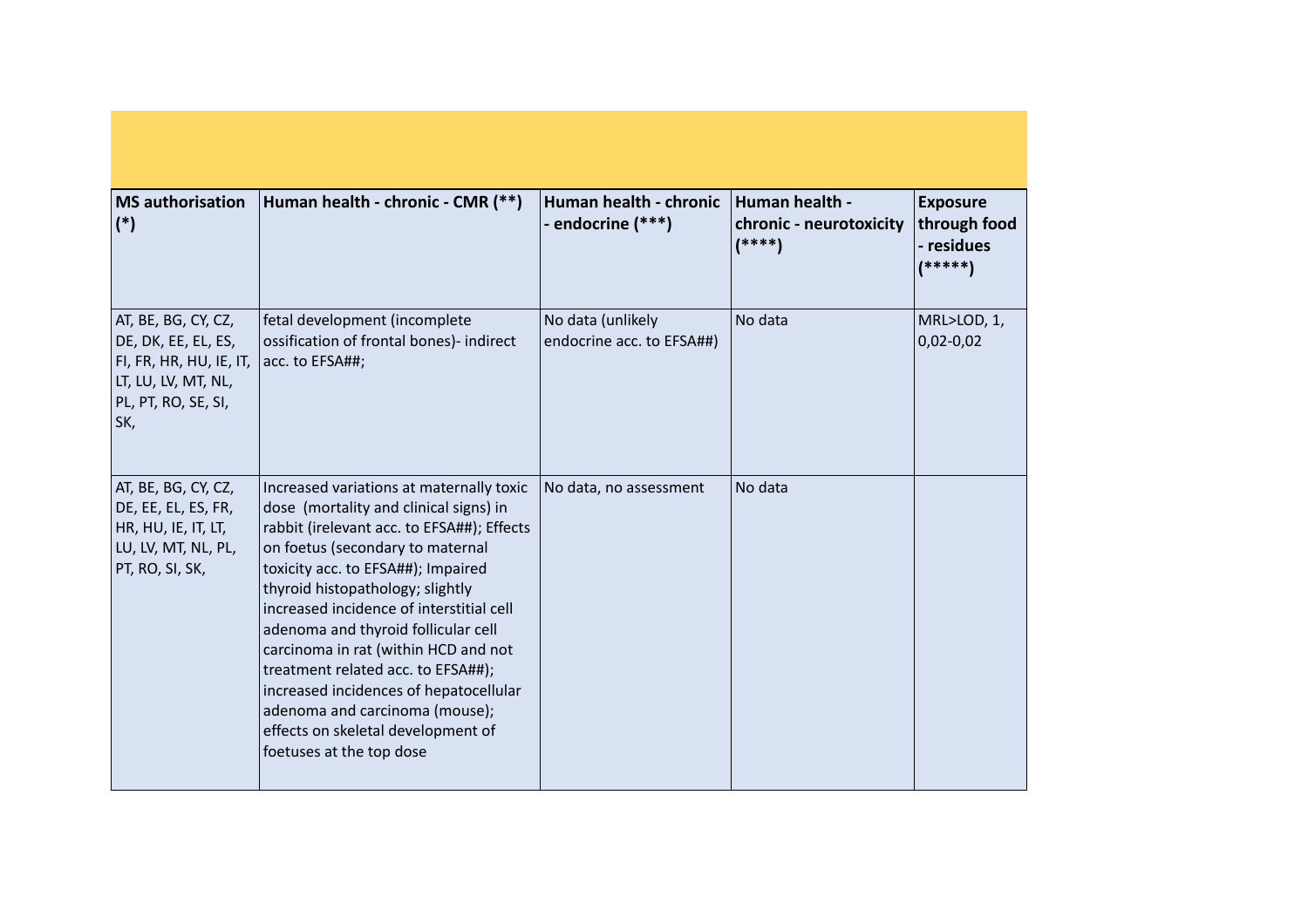| <b>MS</b> authorisation<br>$(*)$                                         | Human health - chronic - CMR (**)                                                                                                                                                                                                                                        | Human health - chronic<br>- endocrine (***)                                                                                                                                                                                | Human health -<br>chronic - neurotoxicity<br>$(****)$                                                                                                | <b>Exposure</b><br>through food<br>- residues<br>(*****) |
|--------------------------------------------------------------------------|--------------------------------------------------------------------------------------------------------------------------------------------------------------------------------------------------------------------------------------------------------------------------|----------------------------------------------------------------------------------------------------------------------------------------------------------------------------------------------------------------------------|------------------------------------------------------------------------------------------------------------------------------------------------------|----------------------------------------------------------|
| BE, BG, CY, CZ, EL,<br>ES, FR, HR, HU, IE,<br>IT, MT, NL, PL, PT,<br>RO, | Decreased litter size, decreased pup<br>weight, increased pup mortality (not<br>relevant acc. to EFSA## because of<br>maternel toxicity);                                                                                                                                | High potency anti-<br>estrogenic activity;<br>medium potency<br>progesterone antagonist;<br>low potency-binding to<br>estrogen receptor; low<br>potency-binding to<br>Progesterone Receptor; no<br>further data; Carbamate | Decreased plasma,<br>erythrocyte and/or brain<br>cholinesterase activity<br>(not relevant acc. to<br>EFSA##); no chronic<br>neurotox study available | MRL>LOD, 3,<br>$0,01 - 0,02$                             |
| BG, CY, EL, ES, HR,<br>IT, MT, PL, PT, RO                                | Decreased litter/size, decreased fetal<br>weight, post-implantation loss, and<br>changes in fetal development, all<br>disregarded by EFSA (##) because of<br>maternal toxicity; Elevated risk of<br>hypospadias; increased incidence of<br>liver cell<br>adenocarcinoma; | Anti-androgenic activity;<br>Very potent ERalpha<br>agonist (HepG2); mPXR<br>and hPXR agonistic<br>activity; no further data,<br>no assessment                                                                             | No data                                                                                                                                              | MRL>LODn 15,<br>$0,10-1,00$                              |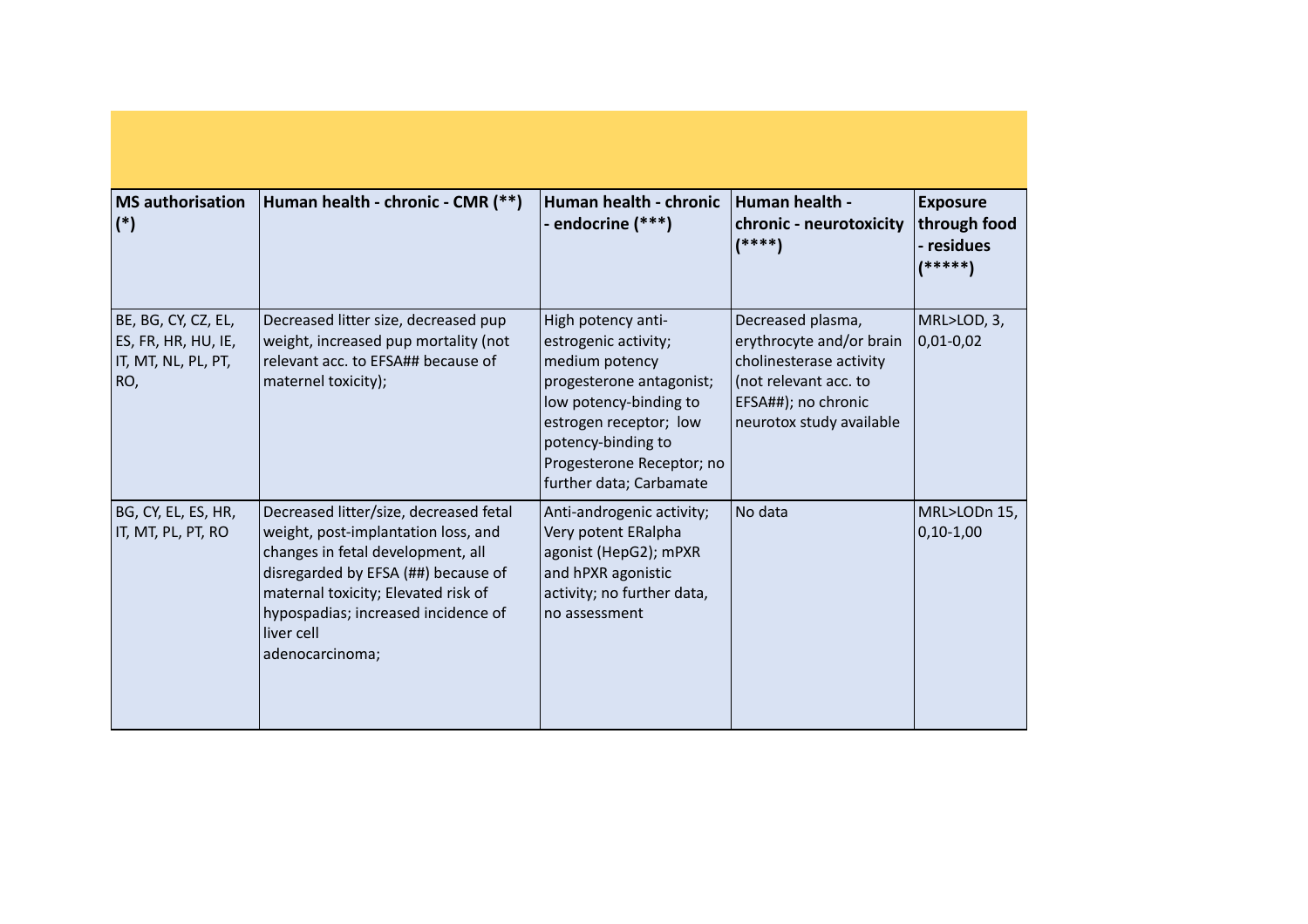| <b>MS</b> authorisation<br>$(*)$                                                                         | Human health - chronic - CMR (**)                                                                                                                                                                                                               | Human health - chronic<br>- endocrine (***)                                                                                                                                             | <b>Human health -</b><br>chronic - neurotoxicity<br>(****) | <b>Exposure</b><br>through food<br>- residues<br>(*****) |
|----------------------------------------------------------------------------------------------------------|-------------------------------------------------------------------------------------------------------------------------------------------------------------------------------------------------------------------------------------------------|-----------------------------------------------------------------------------------------------------------------------------------------------------------------------------------------|------------------------------------------------------------|----------------------------------------------------------|
| AT, BE, BG, CY, CZ,<br>DE, DK, EE, EL, ES,<br> FI, FR, HU, IE, IT, LT,<br>LV, NL, PL, PT, RO,<br>SE, SK, | R2; Fetal development: skeletal<br>variants, cleft palate, defects in the<br>urogenital system; Decreased<br>Litter/pup weight gain; "Possible risk of<br>harm to the unborn child"(EFSA);<br>Triazole and plant growth inhibitor<br>(hormone). | Induction of aromatase<br>activity; Estrogen receptor<br>alpha antagonist (medium<br>to high potency); Estrogen<br>receptor agonist (medium<br>potency); further<br>information needed; | HIGH: MRL>LOD+L45                                          | MRL>LOD, 9,<br>$0,05 - 0,15$                             |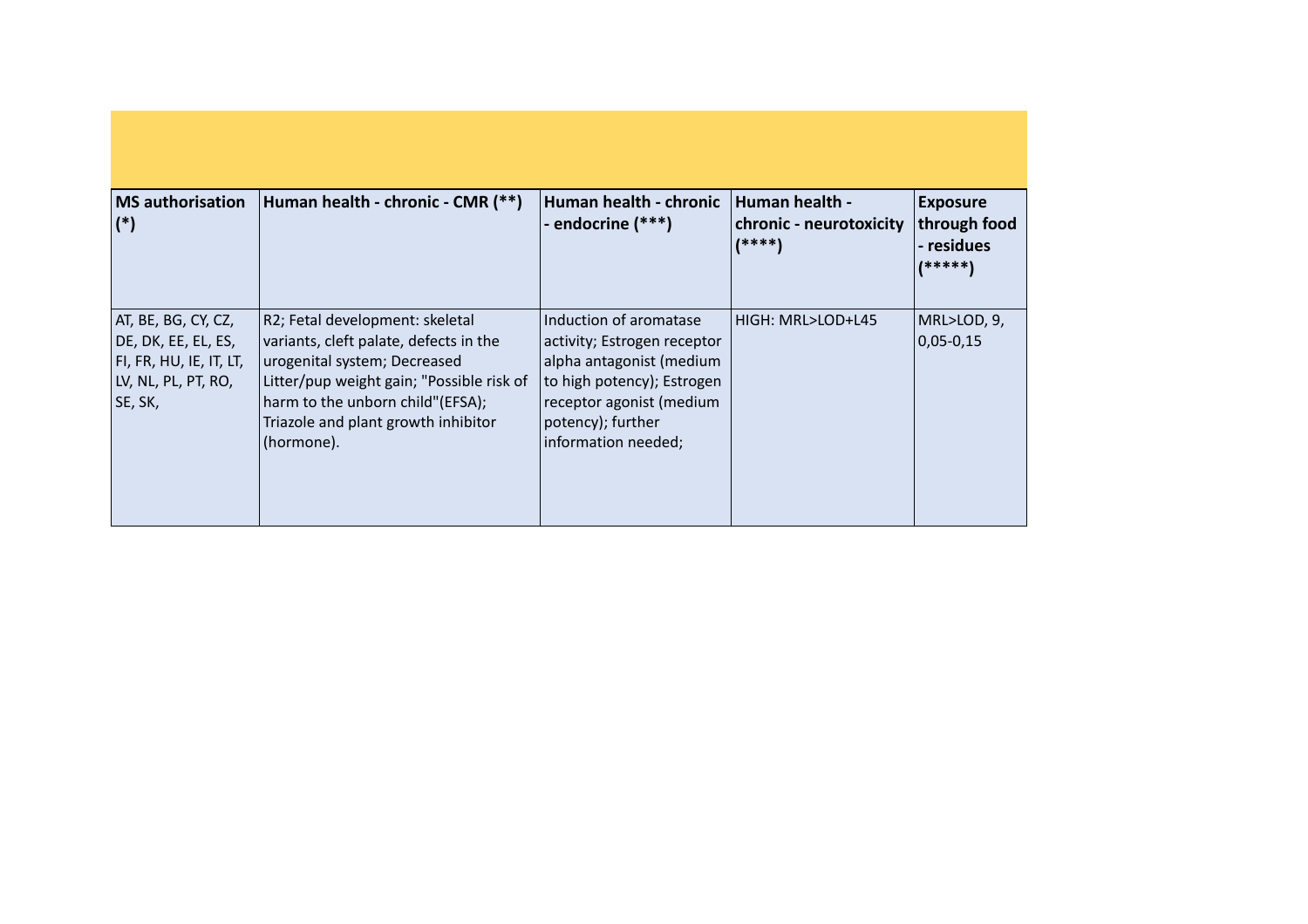| <b>MS</b> authorisation<br>$(*)$                                                                                    | Human health - chronic - CMR (**)                                                                                                                                                                                                                                                                                                                                                                                                                                                                                 | Human health - chronic<br>- endocrine (***)                                                                                                                                                                                                                                                  | Human health -<br>chronic - neurotoxicity<br>$(****)$ | <b>Exposure</b><br>through food<br>- residues<br>$(*****]$           |
|---------------------------------------------------------------------------------------------------------------------|-------------------------------------------------------------------------------------------------------------------------------------------------------------------------------------------------------------------------------------------------------------------------------------------------------------------------------------------------------------------------------------------------------------------------------------------------------------------------------------------------------------------|----------------------------------------------------------------------------------------------------------------------------------------------------------------------------------------------------------------------------------------------------------------------------------------------|-------------------------------------------------------|----------------------------------------------------------------------|
| AT, BE, BG, CY, CZ,<br>DE, DK, EE, EL, ES,<br>FI, FR, HR, HU, IE, IT,<br>LT, LU, LV, MT, NL,<br>PL, PT, RO, SI, SK, | R2; pituitary effects are non significant<br>or toxicologically important (acc. to<br>EFSA##); The thyroid effects observed<br>disregarded (by EFSA##); Thyroid<br>histopathology findings; Increased<br>thyroid weight; increased incidence of<br>thyroid follicular cell hyperplasia and<br>follicular adenomas; positive<br>chromosome aberration results<br>(EFSA##: unlikely genotox in vivo);<br>development: increased incidence of<br>less than twelve pairs of ribs and<br>missing/incomplete vertebrae; | Decreased T3, T4 and TSH<br>levels; Increased uterus<br>weight; Androgen<br>receptor (AR) mRNA<br>showed a marked down-<br>regulation and ER-beta<br>mRNA was up-regulated;<br>Full endocrine acc. to JRC<br>(only 'endocrine activity'<br>acc. to EFSA## and no<br> further data needed); ; | No data except acute                                  | HIGH, top 20<br>MRL>LOD, 72,<br>$0,02 - 4,00$<br>(+NVWA<br>residues) |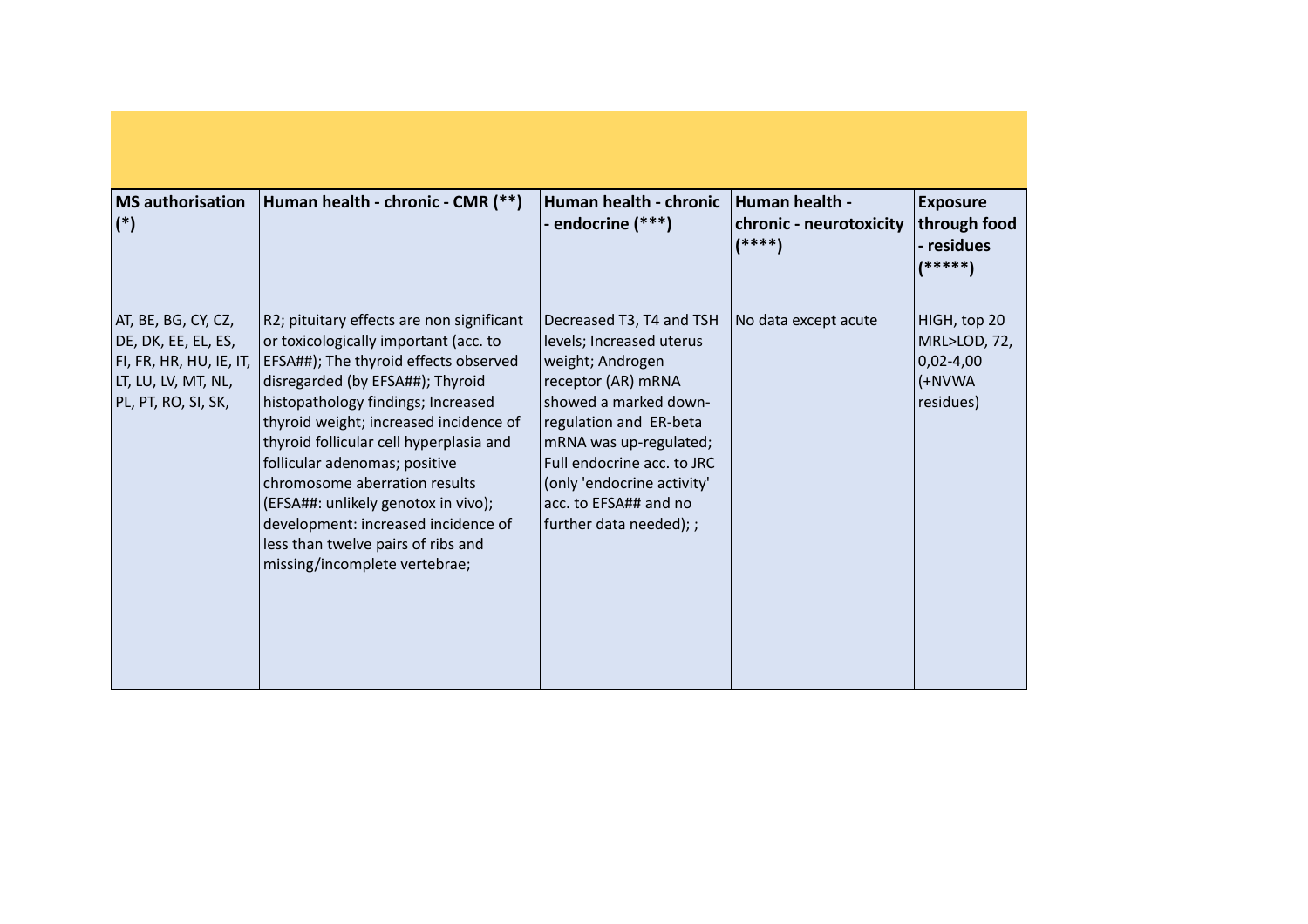| <b>MS</b> authorisation<br>$(*)$                                                     | Human health - chronic - CMR (**)                                                                                                                                                                                                                                                                                                                                                          | Human health - chronic<br>- endocrine (***)      | Human health -<br>chronic - neurotoxicity<br>$(****)$                                                          | <b>Exposure</b><br>through food<br>- residues<br>(*****)                                  |
|--------------------------------------------------------------------------------------|--------------------------------------------------------------------------------------------------------------------------------------------------------------------------------------------------------------------------------------------------------------------------------------------------------------------------------------------------------------------------------------------|--------------------------------------------------|----------------------------------------------------------------------------------------------------------------|-------------------------------------------------------------------------------------------|
| AT, BE, CZ, DE, DK,<br>EL, ES, FR, HR, HU,<br>IE, IT, LU, NL, PL, PT,<br>SE, SI, SK, | C2; Impaired fetal development and<br>decreased fetal weight; reduction in<br>cholinesterase activity and<br>haematological effects; inhibition of<br>brain and erythrocyte cholinesterase<br>activity and tremors; positive in the<br>mouse lymphoma test; lung tumours<br>and mammary gland fibroadenoma;<br>development: Skeletal effects were<br>seen in the foetuses; Carbamate group | antagonist of Estrogen<br>$ $ Receptor $\beta$ . | Only acute studies, no<br>studies on delayed<br>neurotoxicity are<br>available nor chronic<br>neurotox studies | <b>VERY HIGH top</b><br>10 MRL>LOD,<br>211, min: 0,05<br>max: 15,00<br>(NWVA<br>residues) |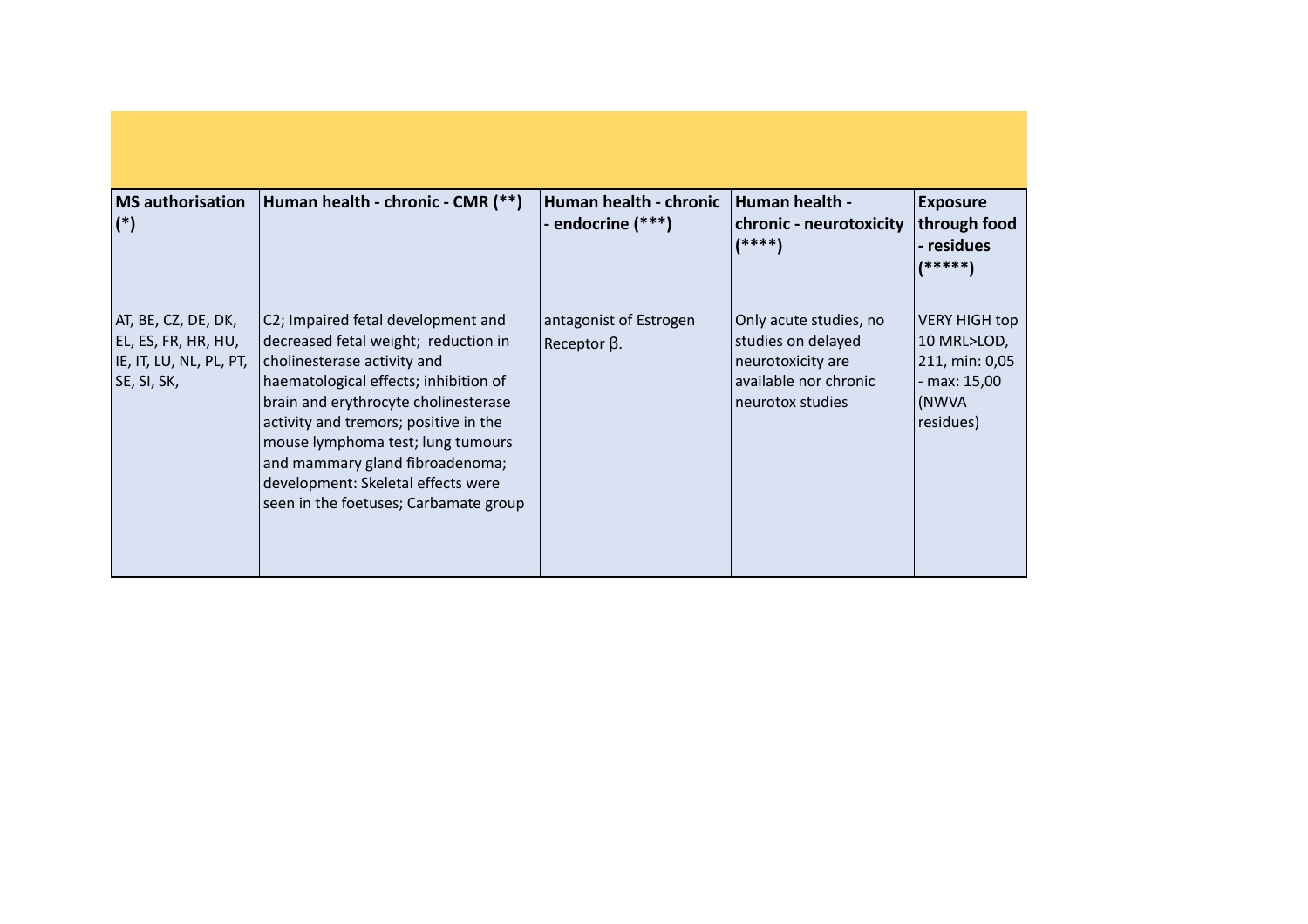| <b>MS</b> authorisation<br>$(*)$                                                         | Human health - chronic - CMR (**)                                                                                                                                                                                                                                                                                                                                                                                                                                                                                                                                                                                                                                                                  | Human health - chronic<br>- endocrine (***)                                                                                                                                                                                                                                                                                                                                                                                                                                                                          | Human health -<br>chronic - neurotoxicity<br>$(****)$                     | <b>Exposure</b><br>through food<br>- residues<br>(*****)                         |
|------------------------------------------------------------------------------------------|----------------------------------------------------------------------------------------------------------------------------------------------------------------------------------------------------------------------------------------------------------------------------------------------------------------------------------------------------------------------------------------------------------------------------------------------------------------------------------------------------------------------------------------------------------------------------------------------------------------------------------------------------------------------------------------------------|----------------------------------------------------------------------------------------------------------------------------------------------------------------------------------------------------------------------------------------------------------------------------------------------------------------------------------------------------------------------------------------------------------------------------------------------------------------------------------------------------------------------|---------------------------------------------------------------------------|----------------------------------------------------------------------------------|
| AT, BE, CY, CZ, DE,<br>DK, EL, ES, FR, HU,<br>IE, IT, LU, MT, NL,<br>PL, PT, RO, SE, SK, | C2; Carcinogenicity studies: thyroid<br>tumours in rats, liver adenomas and<br>carcinomas in mice (human relevance<br>"could not be excluded" acc. to<br>EFSA##); Adrenal histopathology<br>findings; Increased adrenal weight;<br>decreased pup weight; Altered pituitary<br>histopathology; Reproduction studies:<br>Ovary histopathology findings; Testis<br>histopathology alterations; Testis<br>discoloration, size variation and<br>enlargement; Increased testis weight;<br>Increase Age at preputial separation;<br>Decrease in Coagulating gland weight,<br>LABC weight, prostate weight and<br>Seminal vesicles weight; Altered thyroid<br>histopathology; Increased thyroid<br>weight; | Studies on endocrine<br>organs: Increased estadiol<br>levels; Increased FSH<br>levels (reversible acc. to<br>EFSA##); Increased LH<br>levels (reversible acc. to<br>EFSA##) ; Decreased T4<br>levels; Increased TSH<br>levels; Increased estrone<br>levels; (reversible EFSA##);<br>decrease LABC weight,<br>prostate weight and<br>Seminal vesicles weight<br>(Hershberger anti-<br>androgneic); Full<br>endocrine acc. to JRC;<br>"unlikely that propyzamide<br>is an endocrine disruptor<br>in mammals" (EFSA##)' | reduced motor activity in<br>acute study; no chronic<br>studies available | HIGH, top 20<br><b>MRL&gt;LOD, 56,</b><br>$0,02-0,60$<br>(NWVA: low<br>evidence) |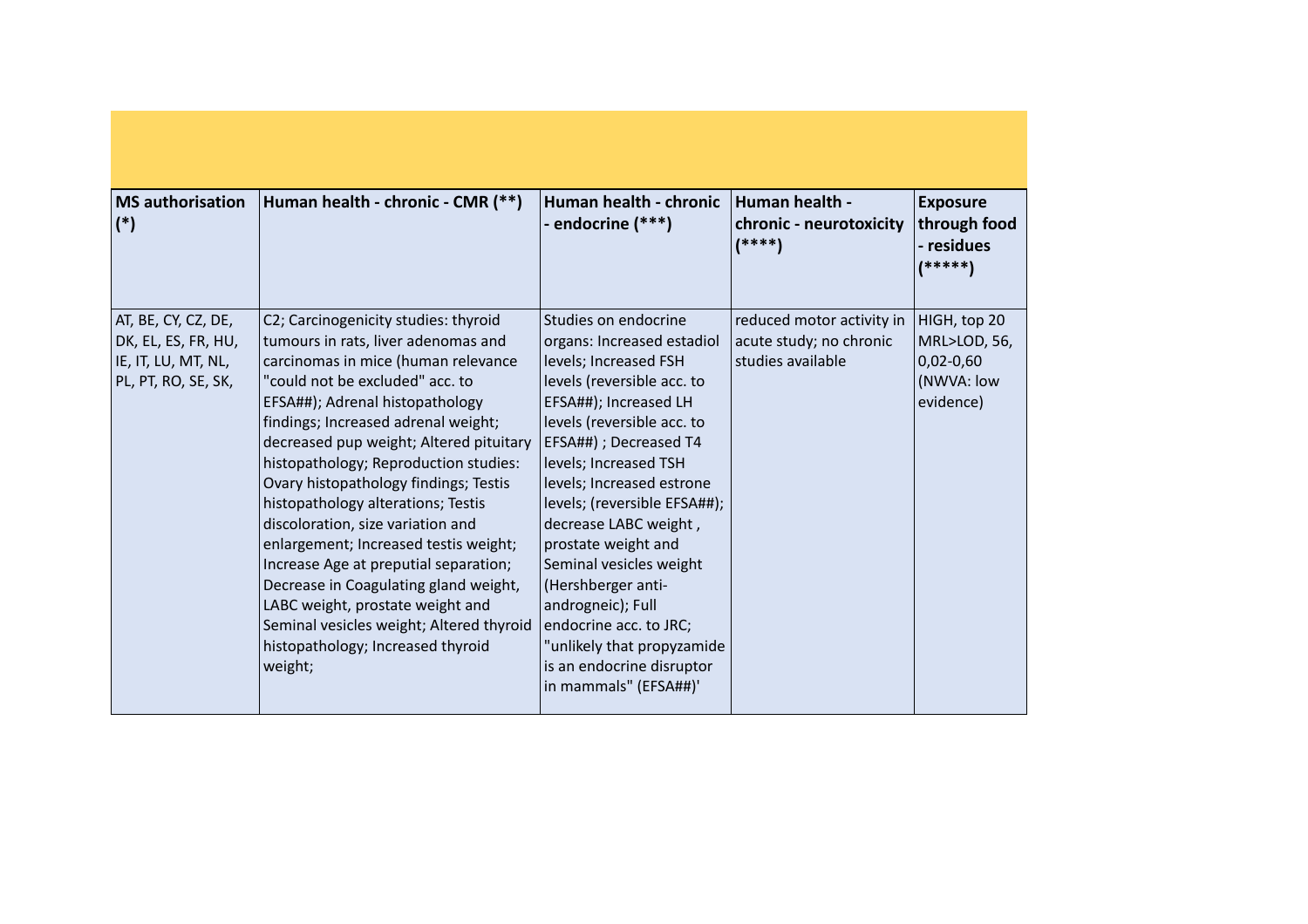| <b>MS</b> authorisation<br>$(*)$                                                     | Human health - chronic - CMR (**)                                                                                                                                                                                                                                                                | Human health - chronic<br>- endocrine (***)                                                                                                                                                     | Human health -<br>chronic - neurotoxicity<br>$(****)$ | <b>Exposure</b><br>through food<br>- residues<br> ***** |
|--------------------------------------------------------------------------------------|--------------------------------------------------------------------------------------------------------------------------------------------------------------------------------------------------------------------------------------------------------------------------------------------------|-------------------------------------------------------------------------------------------------------------------------------------------------------------------------------------------------|-------------------------------------------------------|---------------------------------------------------------|
| AT, BE, BG, CZ, DE,<br>EL, ES, FR, HR, HU,<br>IT, LU, MT, NL, PL,<br>PT, RO, SI, SK, | Fetal development: skeletal variations;<br>Increased incidence of acinar atrophy of   male mammary gland; still<br>the male mammary gland, uterine<br>endometrial hyperplasia and uterine<br>horn dilation; the genotoxic potential<br>cannot be concluded for the metabolite<br>triazine amine; | Toxic effects on uterus,<br>EFSA## concludes that "No   chronic studies available<br>recognised endocrine<br>disrupting effects were<br>observed in vivo" and<br>further studies not<br>needed; | No neurotox effects in<br>short term studies; no      |                                                         |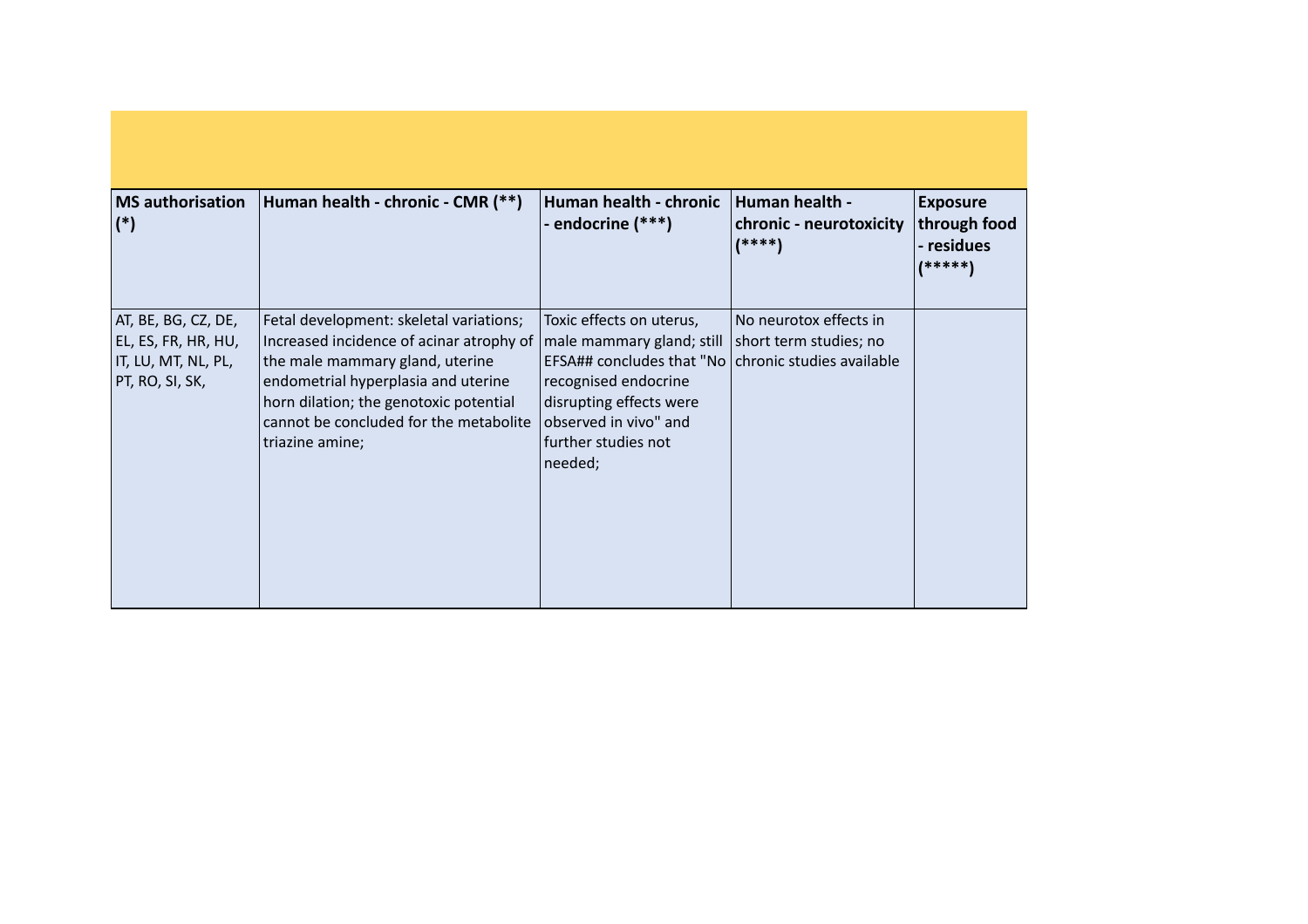| <b>MS</b> authorisation<br>$(*)$                                 | Human health - chronic - CMR (**)                                                                                                                                                                                                                                                                                                                                                                                                                                                         | Human health - chronic<br>- endocrine (***) | Human health -<br>chronic - neurotoxicity<br>$(****)$                                                             | <b>Exposure</b><br>through food<br>- residues<br>(*****) |
|------------------------------------------------------------------|-------------------------------------------------------------------------------------------------------------------------------------------------------------------------------------------------------------------------------------------------------------------------------------------------------------------------------------------------------------------------------------------------------------------------------------------------------------------------------------------|---------------------------------------------|-------------------------------------------------------------------------------------------------------------------|----------------------------------------------------------|
| BE, BG, CZ, DE, EL,<br>ES, FR, HU, IT, LU,<br>NL, PL, PT, RO, SK | R2; Fetal development: Delayed eye<br>opening, corneal opacity, white<br>material in the urinary tract, dilated<br>renal pelvis and kidney abnormalities,<br>decreased pup survival and decreased<br>index number of live foetuses,<br>decreased litter/pup weight; Decreased<br>fetal bw, incompletely ossified or<br>unossified skeletal elements (sternum,<br>hyoid), short extra ribs, decreased fetal<br>weight; Increased fetal mortality;<br>Inconsistent results on genotoxicity; | No data, no assessment                      | neurological signs of<br>toxicity in 90-day study,<br>but dismissed by EFSA;<br>no neurotox studies<br>performed; | MRL >LOD, 10,<br>$ 0,02-0,02 $                           |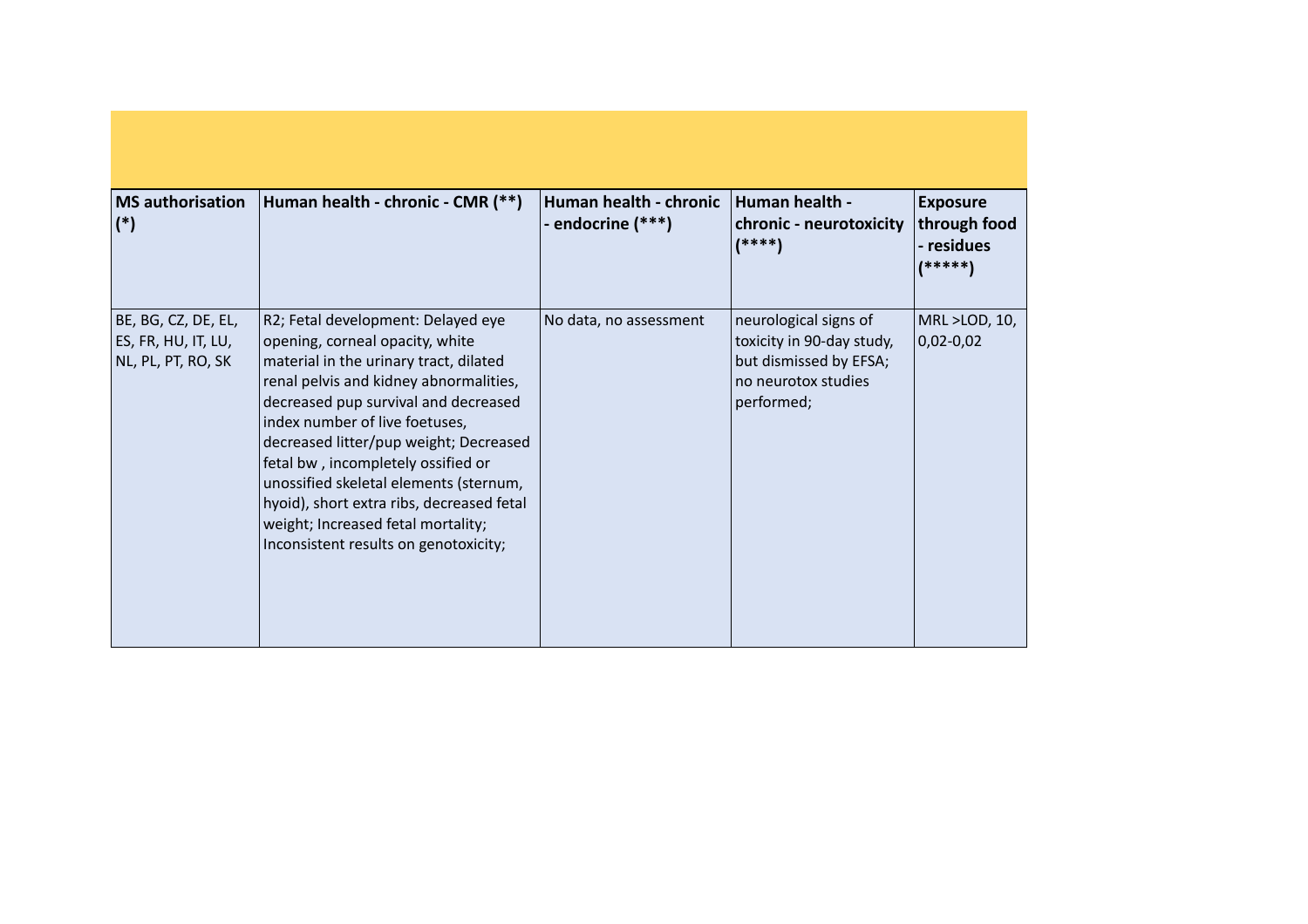| <b>MS</b> authorisation<br>$(*)$                                                                                           | Human health - chronic - CMR (**)                                                                                                                                                                                                                                                                                                                                                                                                                                                                                                                                                                                                                                                                                                                                                                                           | Human health - chronic<br>- endocrine (***)                                                                                                                                                                                                                                                    | Human health -<br>chronic - neurotoxicity<br>$(****)$            | <b>Exposure</b><br>through food<br>- residues<br>(*****)                                                             |
|----------------------------------------------------------------------------------------------------------------------------|-----------------------------------------------------------------------------------------------------------------------------------------------------------------------------------------------------------------------------------------------------------------------------------------------------------------------------------------------------------------------------------------------------------------------------------------------------------------------------------------------------------------------------------------------------------------------------------------------------------------------------------------------------------------------------------------------------------------------------------------------------------------------------------------------------------------------------|------------------------------------------------------------------------------------------------------------------------------------------------------------------------------------------------------------------------------------------------------------------------------------------------|------------------------------------------------------------------|----------------------------------------------------------------------------------------------------------------------|
| AT, BE, BG, CY, CZ,<br>DE, DK, EE, EL, ES,<br>FI, FR, HR, HU, IE, IT,<br>LT, LU, LV, MT, NL,<br>PL, PT, RO, SE, SI,<br>SK, | R2; Carcinogenicity studies: liver<br>tumours in mice (not relevant acc. to<br>EFSA##); Adrenals histopathology; Fetal<br>development (skeletal and/or external<br>malformations); Decreased fetal<br>weight; Post-implantation losses;<br>Resorptions; Increased placental<br>weight; Increased gestation length;<br>Reproduction studies: Increase Ano-<br>genital distance; Increase number of<br>nipples in males; Increase age at vaginal<br>opening; Decrease coagulating gland<br>weight; Increase epididymis<br>histopathology; Decrease epididymis<br>weight; Decrease LABC weight; increase<br>prostate histopathology; Decrease<br>prostate weight; Increase seminal<br>vesicle histopathology; Decrease<br>seminal vesicle weight; Increase testis<br>histopathology; Decrease testis weight;<br>Triazole group | Studies endocrine organs:<br>Decreased testosterone<br>levels in male foetuses<br>testis; Altered steroid<br>hormone levels in dams;<br>androgen receptor<br>binding; Full endocrine<br>acc. to JRC; "no further<br>concerns on endocrine<br>disrupting properties can<br>be raised" (EFSA##); | No data (only remarks on<br>effects in other chronic<br>studies) | <b>VERY HIGH top</b><br>10 MRL>LOD,<br>172, min: 0,05-<br>max: 40,00.<br>NVWA:<br>number 5 (MRI<br>900%<br>exceeded) |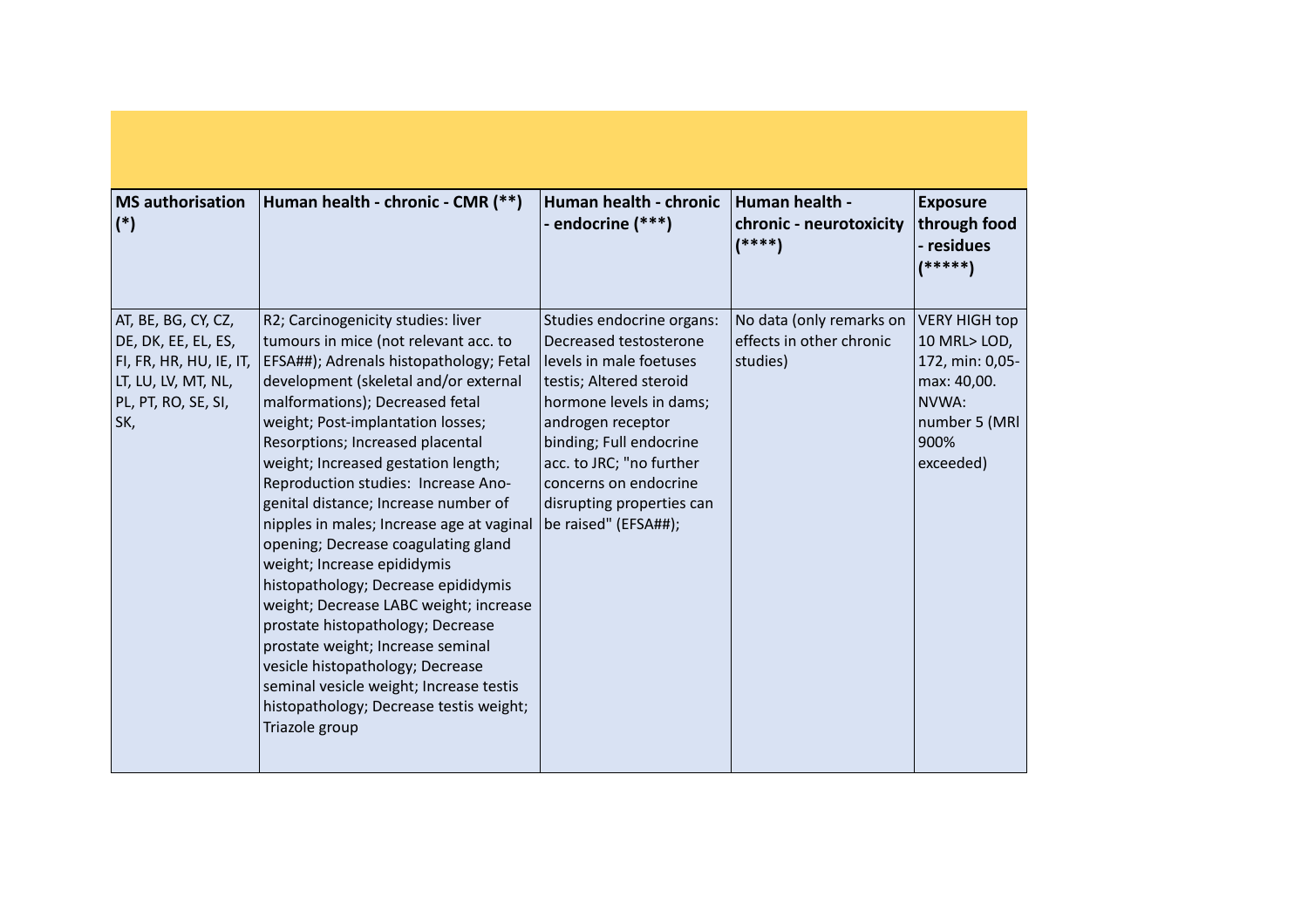| <b>MS</b> authorisation<br>$(*)$                          | Human health - chronic - CMR (**)                                                                                                                                                                                                                        | Human health - chronic<br>- endocrine (***)                                              | Human health -<br><b>chronic</b> - neurotoxicity<br>$(****)$                                                                                              | <b>Exposure</b><br>through food<br>- residues<br>(*****) |
|-----------------------------------------------------------|----------------------------------------------------------------------------------------------------------------------------------------------------------------------------------------------------------------------------------------------------------|------------------------------------------------------------------------------------------|-----------------------------------------------------------------------------------------------------------------------------------------------------------|----------------------------------------------------------|
| BE, BG, CY, CZ, EL,<br>ES, FR, HR, HU, IT,<br>LU, PT, SI, | The developmental and reproductive<br>adverse effects diasregarded (EFSA##,<br>maternal toxicity); weak clastogenic<br>potential in vitro (EFSA##: not<br>genotoxic); liver tumours (EFSA##:<br>benign, not relevant); suspected<br>  carcinoigen (EPA); | Estrogen receptor<br>transactivation induction<br>(low potency); no receptor<br>binding; | No data (EFSA##: not<br>suspected to affect the<br>nervous system); Charli<br>2015: Loss of<br>dopaminergic cells<br>(possible relation to<br>Parkinson); |                                                          |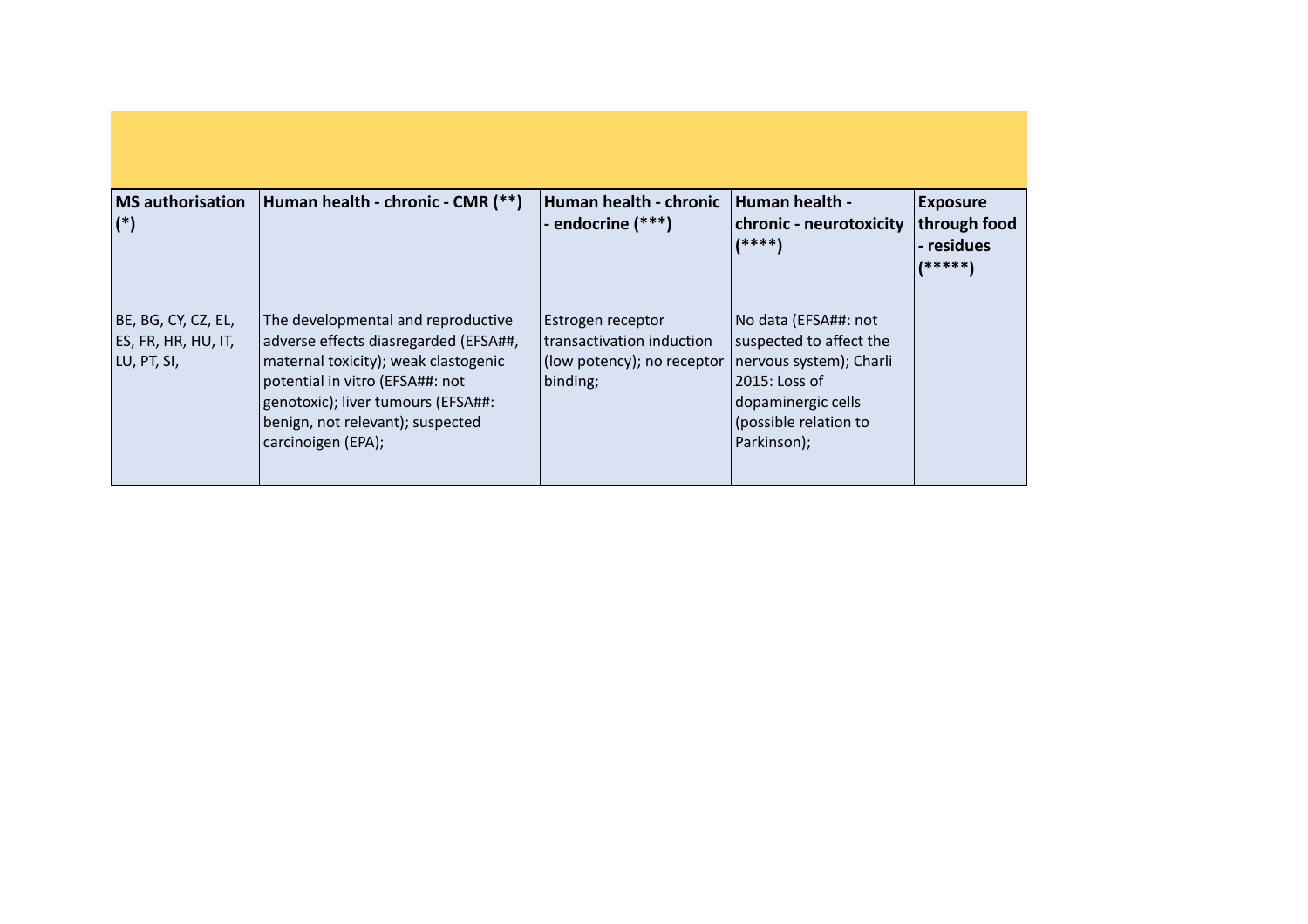| <b>MS</b> authorisation<br>$(*)$                                                     | Human health - chronic - CMR (**)                                                                                                                                                                                                                                                                                                                                                                                                                                                                                                                                                                 | Human health - chronic<br>- endocrine (***) | Human health -<br>chronic - neurotoxicity<br>$(****)$                                                                                                                                                                                                                                                                                                              | <b>Exposure</b><br>through food<br>- residues<br>(*****) |
|--------------------------------------------------------------------------------------|---------------------------------------------------------------------------------------------------------------------------------------------------------------------------------------------------------------------------------------------------------------------------------------------------------------------------------------------------------------------------------------------------------------------------------------------------------------------------------------------------------------------------------------------------------------------------------------------------|---------------------------------------------|--------------------------------------------------------------------------------------------------------------------------------------------------------------------------------------------------------------------------------------------------------------------------------------------------------------------------------------------------------------------|----------------------------------------------------------|
| AT, BE, BG, CY, CZ,<br>DE, EL, ES, FR, HR,<br>HU, IT, LU, NL, PL,<br>PT, RO, SI, SK, | R2; changes in thyroid histopathology<br>disregarded (by EFSA## considered as<br>liver toxicity); Carcinogenicity studies:<br>Increased number of corpora lutea;<br>Impaired fetal development (delayed<br>ossification, variations and anomalies,<br>runts); Reproduction studies: Delayed<br>age of preputial separation; increased<br>testis weight; Decreased uterus weight<br>and altered vaginal histopathology;<br>Altered epididymis histopathology,<br>decreased sperm numbers, altered<br>testis histopathology; Corneal<br>squamous cell carcinoma (not rel acc. to<br><b>EFSA##);</b> | No data, no assessment                      | Acute, 90-days and<br>developmental neurotox<br>studies: corneal opacities<br>(dams and offspring),<br>reduced absolute body<br>weight (dams), reduced<br>body weight gain (dams<br>and offspring) and lower<br>absolute brain weight<br>with no functional or<br>histological impairment<br>(EFSA## concludes "no<br>direct neurotoxic effect<br>of Tembotrione); | MRL>LOD, 10,<br>$0,02 - 0,05$                            |
| BE, FR, IE, IT,                                                                      |                                                                                                                                                                                                                                                                                                                                                                                                                                                                                                                                                                                                   |                                             |                                                                                                                                                                                                                                                                                                                                                                    |                                                          |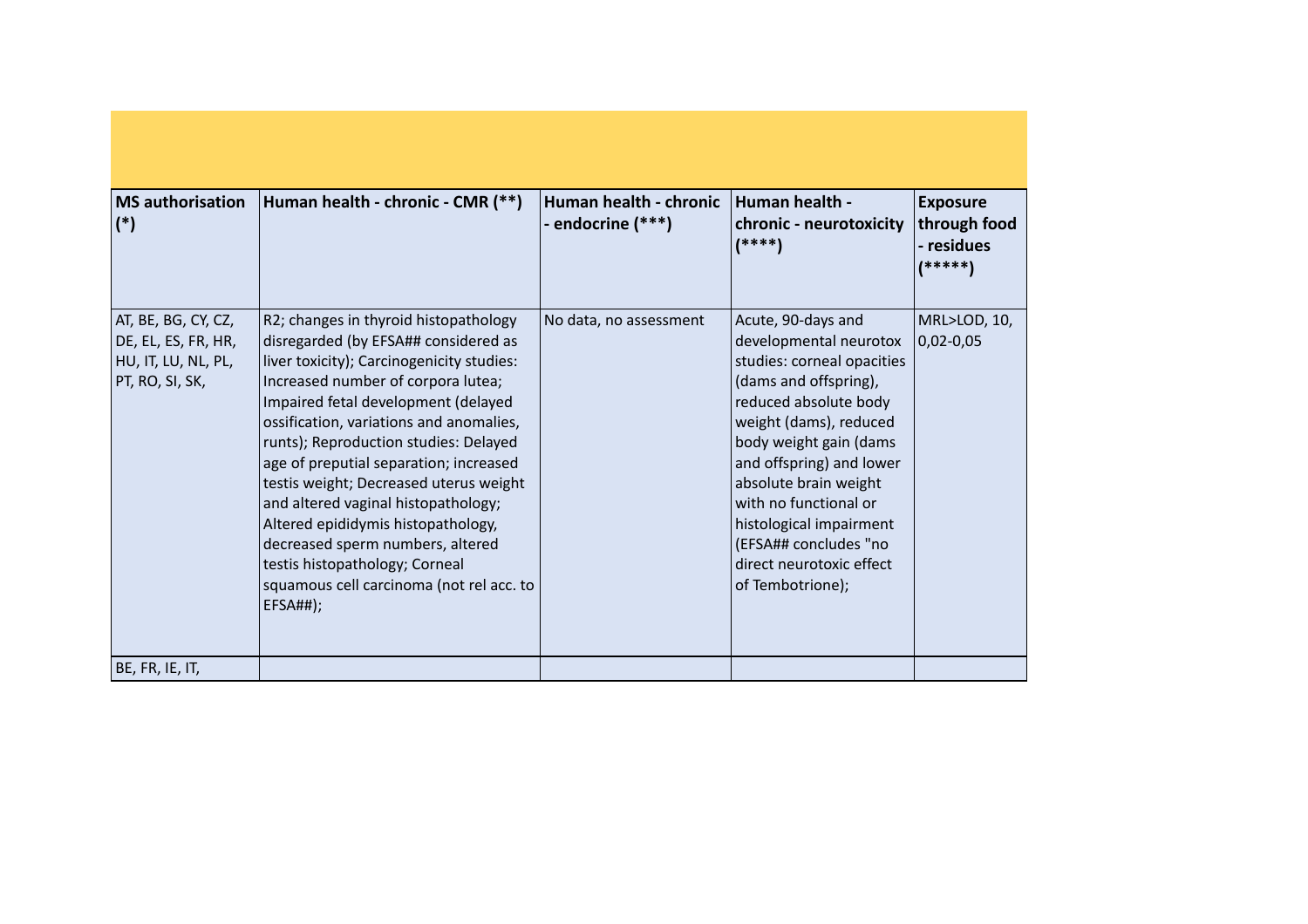| <b>MS</b> authorisation                                          |                                                                                   | Human health - chronic | Human health -                      |                                                             |
|------------------------------------------------------------------|-----------------------------------------------------------------------------------|------------------------|-------------------------------------|-------------------------------------------------------------|
| $(*)$                                                            | Human health - chronic - CMR (**)                                                 | - endocrine (***)      | chronic - neurotoxicity<br>$(****)$ | <b>Exposure</b><br>through food<br>- residues<br>$(*****")$ |
| AT, CY, CZ, DE, EL,<br>ES, HR, HU, IT, LU,<br>MT, PT, RO, SI, SK | Equivocal results in chromosome<br>aberration test; some effects on<br>offspring; | No evidence            | No data                             | Not found in<br>the EU-LRL<br>database.                     |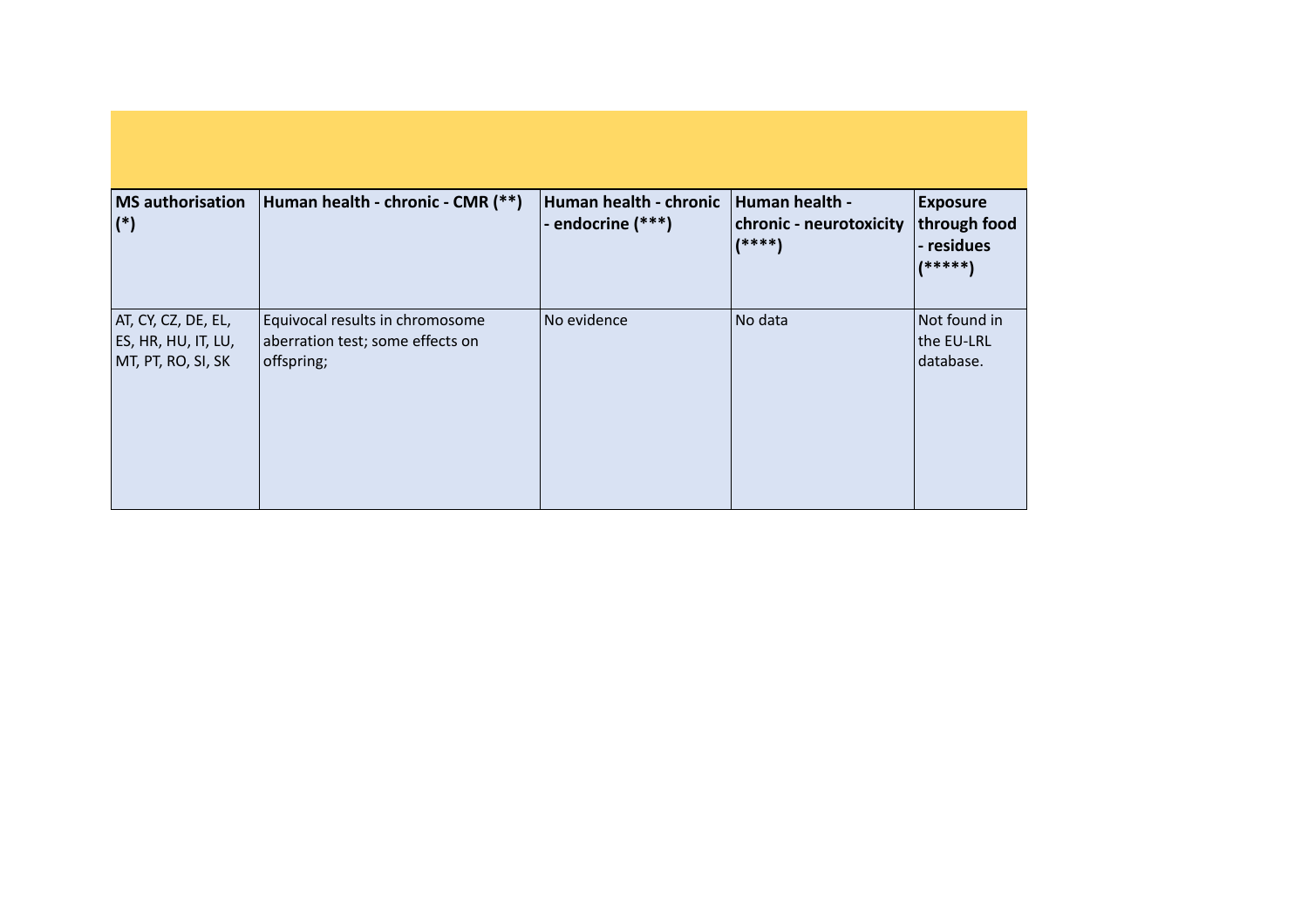| <b>MS</b> authorisation<br>$(*)$                                 | Human health - chronic - CMR (**)                                                                                                                                                                                                                                                                                                                                                                                                                                                                                                                                                                                                           | Human health - chronic<br>- endocrine (***)                                                                                                                                                         | Human health -<br>chronic - neurotoxicity<br>$(****)$                                             | <b>Exposure</b><br>through food<br>- residues<br>(*****) |
|------------------------------------------------------------------|---------------------------------------------------------------------------------------------------------------------------------------------------------------------------------------------------------------------------------------------------------------------------------------------------------------------------------------------------------------------------------------------------------------------------------------------------------------------------------------------------------------------------------------------------------------------------------------------------------------------------------------------|-----------------------------------------------------------------------------------------------------------------------------------------------------------------------------------------------------|---------------------------------------------------------------------------------------------------|----------------------------------------------------------|
| AT, BE, CY, CZ, EL,<br>FR, HR, HU, IT, MT,<br>PL, PT, RO, SI, SK | The developmental and reproductive<br>adverse effects diasregarded (EFSA##,<br>maternal toxicity); increased T3 levels<br>disregarded; Carcinogenicity studies:<br>Adrenal histopathology; Increased<br>adrenal weight; Fetal development<br>deregulation; Decreased fetal weight;<br>Increased post-implantation loss;<br>Tumour induction: Haemangiomata;<br>Reproduction studies: Increased<br>epididymis weight; Increased ovary<br>weight; Increased testis weight; Thyroid<br>histopathology findings; Increased<br>thyroid weight; Decreased uterus<br>weight; Positive Ames test; one of the<br>last from the Dithiocarbamate group | Cellullar proliferation<br>induction; androgen<br><b>Receptor binding</b><br>induction; decreased<br>thyroid peroxidase<br>activity; lack of data, no<br>assessment; Full endocrine<br>acc. to JRC; | Neuropathological<br>lesions after repeated<br>dose; EFSA##: No<br>developmental<br>neurotoxicity | MRL>LOD, 3,<br>1,00-5,00                                 |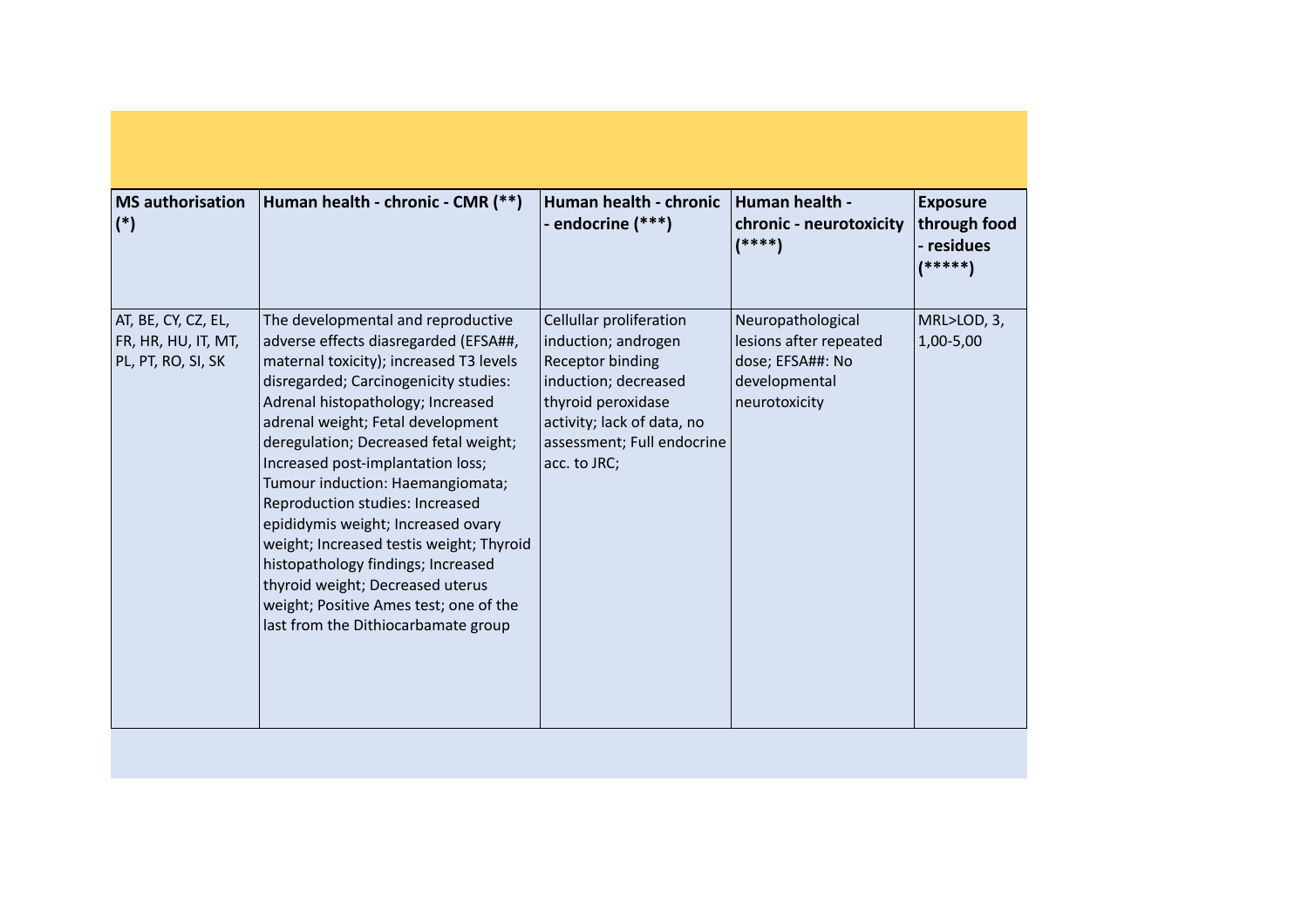| <b>MS</b> authorisation<br>$(*)$ | Human health - chronic - CMR (**) | Human health - chronic   Human health -<br>- endocrine (***) | chronic - neurotoxicity<br>$(****)$ | <b>Exposure</b><br>through food<br>- residues<br>$1*****$ |
|----------------------------------|-----------------------------------|--------------------------------------------------------------|-------------------------------------|-----------------------------------------------------------|

S authorised the substance om mittee-for-risk-assessment :ory/handle/JRC101950  $\cdot$ /consultations?title=active%20substance

iary principle, see: https://www.pan-europe.info/sites/pan-europe.info/files/css/EFSA%20Science%20or%20Ideology%20-%20Report.pd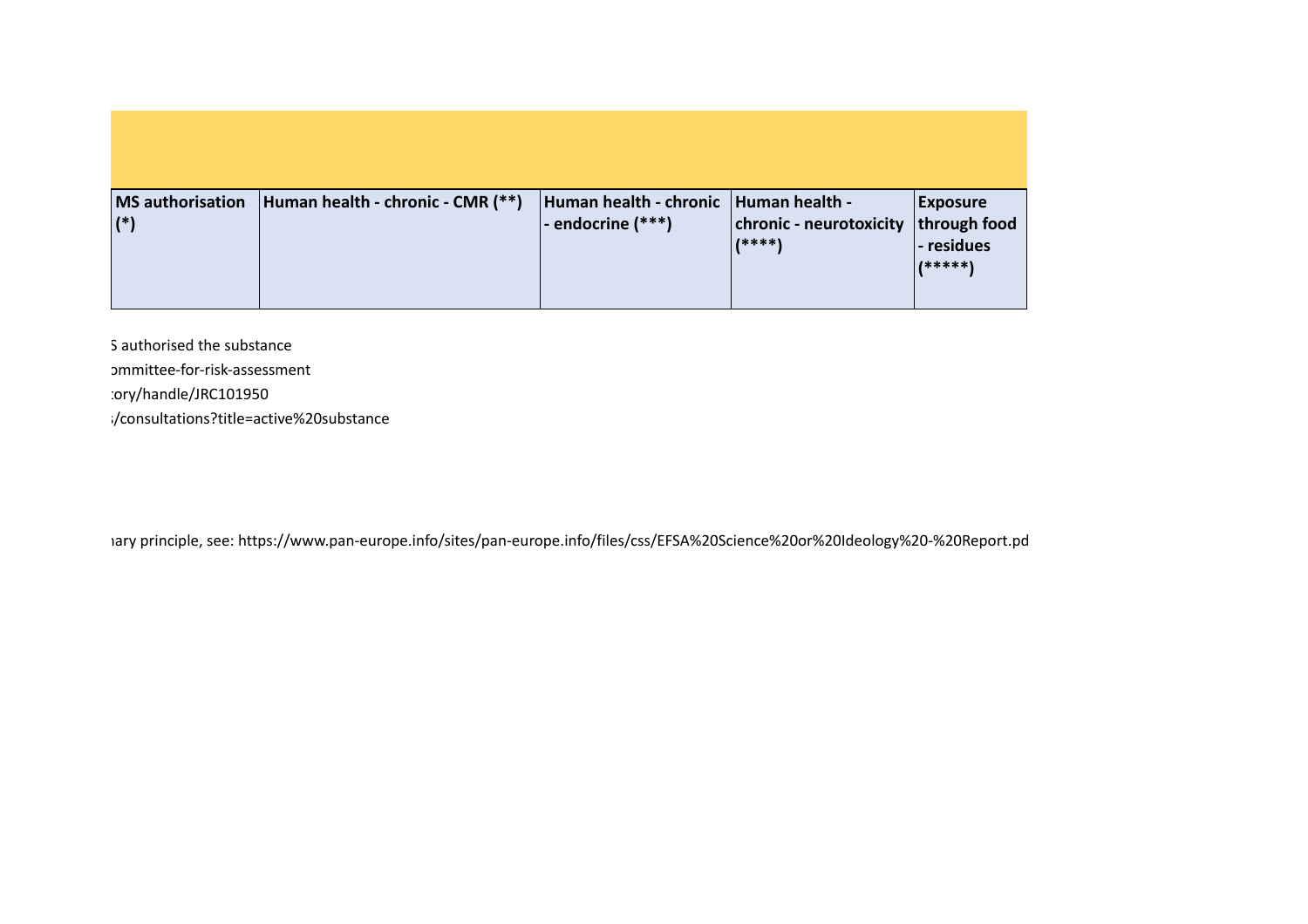| Independent literature<br>(******)                                                      | <b>PAN Europe</b><br>assessment<br>of human<br>health hazard<br>level $(1 - 5)$ | <b>High risks for</b><br>biodiversity (****)<br>- CAoC $(******")$                                                                                      | <b>Soil pollution</b><br>$(*****)$                                                                         | <b>PAN Europe</b><br>assessment of<br>environmental<br>hazard level |
|-----------------------------------------------------------------------------------------|---------------------------------------------------------------------------------|---------------------------------------------------------------------------------------------------------------------------------------------------------|------------------------------------------------------------------------------------------------------------|---------------------------------------------------------------------|
| Only one on aquatic toxicity<br>(metal chelator).                                       | 5                                                                               | Not found in the EU-<br>LRL database.P8                                                                                                                 | Low risk due to low<br>persistance                                                                         | $\overline{2}$                                                      |
| Lee. 2021, oxidative strees<br>and mitochondrial damage;<br>developmental abnormalities | $\overline{4}$                                                                  | long-term risk to<br>birds and mammals<br>(CAoC); risk to<br>aquatic organisms<br>(CAoC); risk to non-<br>target plants in the<br>off-field area (CAoC) | moderate to high<br>persistent in soil<br>under aerobic<br>conditions at 20 °C<br>$(DT50 = 32.2 - 134 d).$ | 5                                                                   |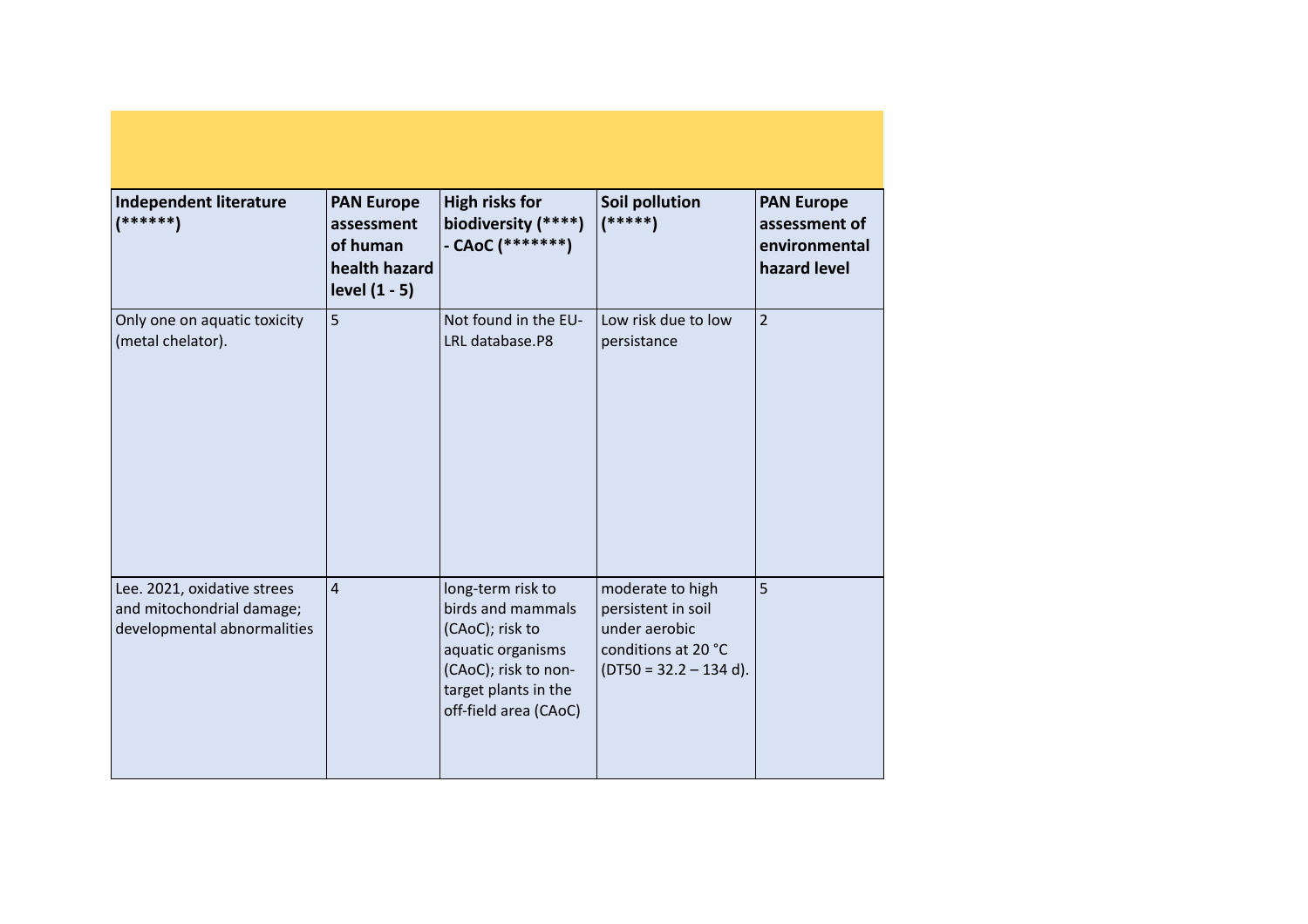| Independent literature<br>$(******)$       | <b>PAN Europe</b><br>assessment<br>of human<br>health hazard<br>level (1 - 5) | High risks for<br>biodiversity (****)<br>$-$ CAoC (********) | Soil pollution<br>$(****")$                            | <b>PAN Europe</b><br>assessment of<br>environmental<br>hazard level |
|--------------------------------------------|-------------------------------------------------------------------------------|--------------------------------------------------------------|--------------------------------------------------------|---------------------------------------------------------------------|
| Only one on the toxicity for<br>earthworms | 4                                                                             | High risk aquatic<br>(Critical area of<br>concern, CAoC);    | Very high persistance<br>$(DTS0 = 596 - 1216$<br>days) | 5                                                                   |
|                                            | P <sub>8</sub>                                                                |                                                              |                                                        |                                                                     |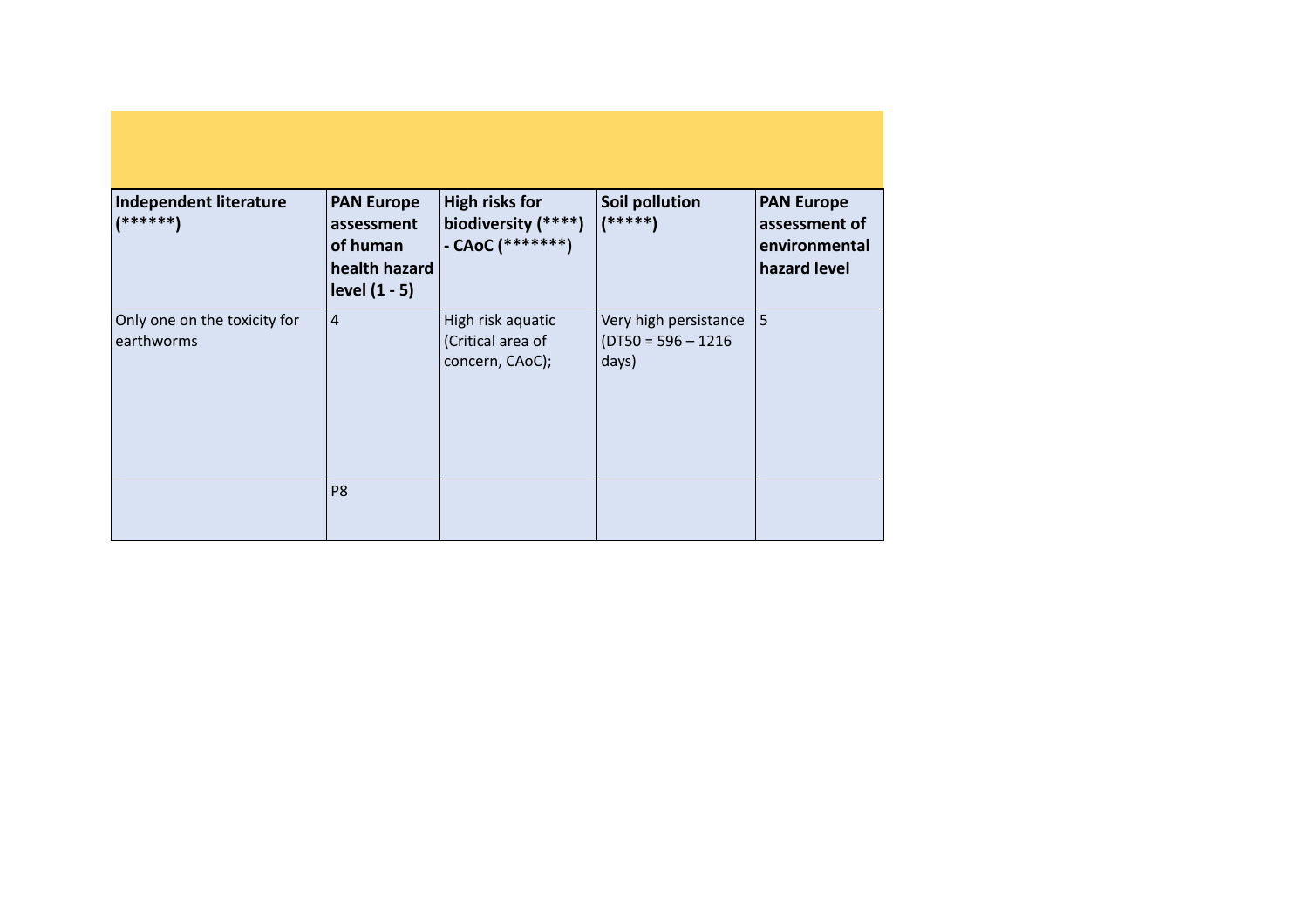| Independent literature<br>$(******")$                                                                                              | <b>PAN Europe</b><br>assessment<br>of human<br>health hazard<br>level (1 - 5) | High risks for<br>biodiversity (****)<br>- CAoC $(******")$                                                                                                                        | <b>Soil pollution</b><br>$(*****)$                                       | <b>PAN Europe</b><br>assessment of<br>environmental<br>hazard level |
|------------------------------------------------------------------------------------------------------------------------------------|-------------------------------------------------------------------------------|------------------------------------------------------------------------------------------------------------------------------------------------------------------------------------|--------------------------------------------------------------------------|---------------------------------------------------------------------|
| Three articles on hepatoxicity<br>(triazole family, systemic,<br>blocking steroles synthesis);<br>259 genes changed by<br>exposure | 5                                                                             | Bromuconazole is<br>very toxic to aquatic<br>organisms; A high<br>long-term risk was<br>identified for<br>herbivorous<br>mammals (CAoC);<br>Endocrine effects on<br>birds and fish | high to very high<br>persistent (DT50 =<br>329-1028 day at 20-<br>22°C). | 5                                                                   |
| Several articles on<br>genotoxicity in test animals<br>and testicular toxicity.                                                    | 5                                                                             | some data avialable<br>but risks not asssesed   good data available                                                                                                                | persistant but no<br>(like on<br>bioaccumulation)                        | $\overline{2}$                                                      |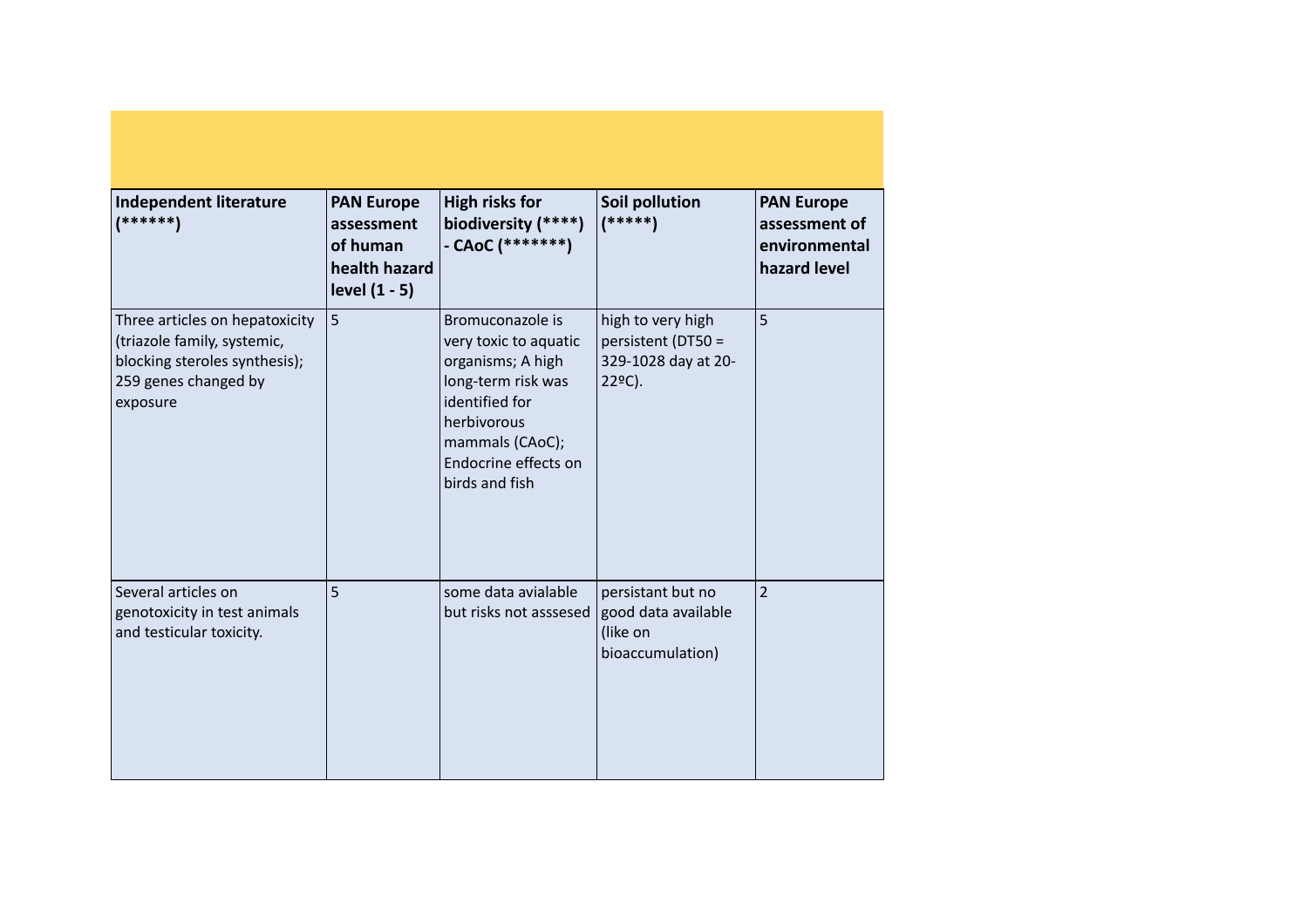| Independent literature<br>$(*****)$                                                                                                                                                          | <b>PAN Europe</b><br>assessment<br>of human<br>health hazard<br>level (1 - 5) | <b>High risks for</b><br>biodiversity (****)<br>- CAoC $(******")$                                                                                             | <b>Soil pollution</b><br>$(*****)$ | <b>PAN Europe</b><br>assessment of<br>environmental<br>hazard level |
|----------------------------------------------------------------------------------------------------------------------------------------------------------------------------------------------|-------------------------------------------------------------------------------|----------------------------------------------------------------------------------------------------------------------------------------------------------------|------------------------------------|---------------------------------------------------------------------|
|                                                                                                                                                                                              |                                                                               |                                                                                                                                                                |                                    |                                                                     |
| Several articles on toxicity for<br>soil organims; animal studies<br>on developmental toxicity<br>with malformations in<br>embryos/larvae and alter the<br>gene expression (nano<br>copper); | $\vert$ 3                                                                     | high risk to birds and<br>mammals (CAoC);<br>high risk to aquatic<br>organisms including<br>sediment (CAoC);<br>high risk to soil<br>macro-organisms<br>(CAoC) |                                    | 5                                                                   |
|                                                                                                                                                                                              |                                                                               |                                                                                                                                                                |                                    |                                                                     |
|                                                                                                                                                                                              | $\overline{2}$                                                                |                                                                                                                                                                |                                    | 5                                                                   |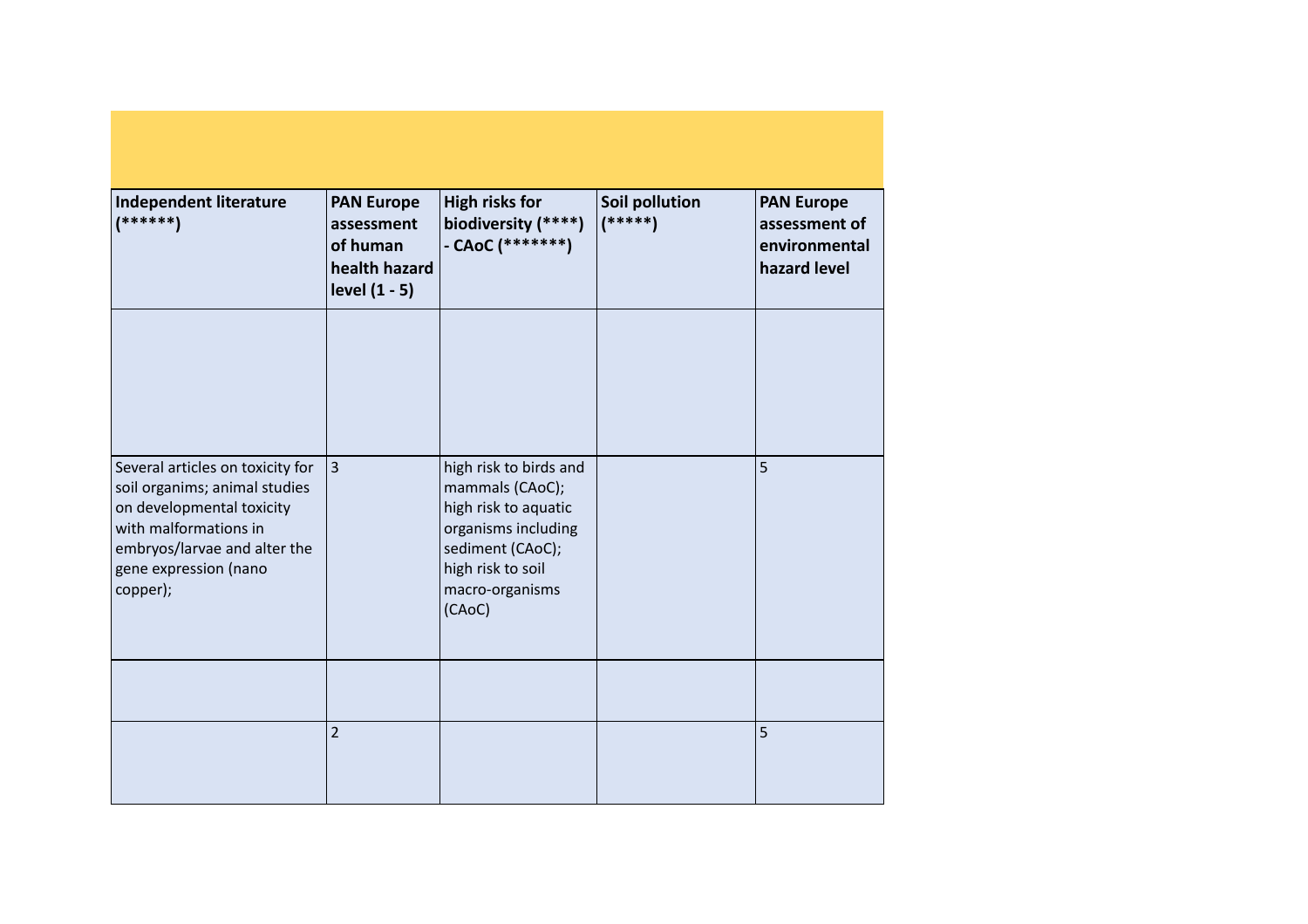| <b>Independent literature</b><br>$(*****)$                                                                                                                                                                                                                                                                                                                                                                                                                                                                                                                                                                                                                                                                                                                                                                                                                                                          | <b>PAN Europe</b><br>assessment<br>of human<br>health hazard<br>level (1 - 5) | <b>High risks for</b><br>biodiversity (****)<br>- CAoC $(******")$                                                                                                                                                | <b>Soil pollution</b><br>$(*****)$                                                                                               | <b>PAN Europe</b><br>assessment of<br>environmental<br>hazard level |
|-----------------------------------------------------------------------------------------------------------------------------------------------------------------------------------------------------------------------------------------------------------------------------------------------------------------------------------------------------------------------------------------------------------------------------------------------------------------------------------------------------------------------------------------------------------------------------------------------------------------------------------------------------------------------------------------------------------------------------------------------------------------------------------------------------------------------------------------------------------------------------------------------------|-------------------------------------------------------------------------------|-------------------------------------------------------------------------------------------------------------------------------------------------------------------------------------------------------------------|----------------------------------------------------------------------------------------------------------------------------------|---------------------------------------------------------------------|
| Dozens of articles. Singh 2020<br>demonstrates adverse effects<br>in female rats on reproduction<br>and developmental<br>anomalies, that even were<br>passed on to the F2<br>generation.<br>Transgenerational! Hormone<br>levels and receptors were<br>altered during exposure.<br>Wang 2021 discusses the<br>mechanism of male<br>reproductive toxicology of<br>Cypermethrin. The substance<br>induces Sertoli cell apoptosis<br>(a cell in the testis that helps<br>producing sperm). JIn 2011<br>reports on Cypermethrin-<br>induced endocrine disruption<br>in male mice. The review of<br>Marettova 2017 points at the<br>wider group of pyrethroids<br>with neurodevelopmental,<br>reproductive, and<br>immunological effects that<br>may result following exposure<br>to some pyrethroids at levels<br>below those that induce overt<br>signs of neurotoxicity.<br>Pyrethroids are endocrine | 5                                                                             | High risk to aquatic<br>organisms (no<br>sufficient mitigation<br>measures available<br>that could lead to a<br>safe level in water);<br>High risk to bees;<br>High off-field risk to<br>non-target<br>arthropods | Metabolites are<br>present up to 90 days<br>and 'unextractable<br>residues'up to 120<br>days. Data gap on<br>toxicity soil mite. | 5                                                                   |

and the control of the control of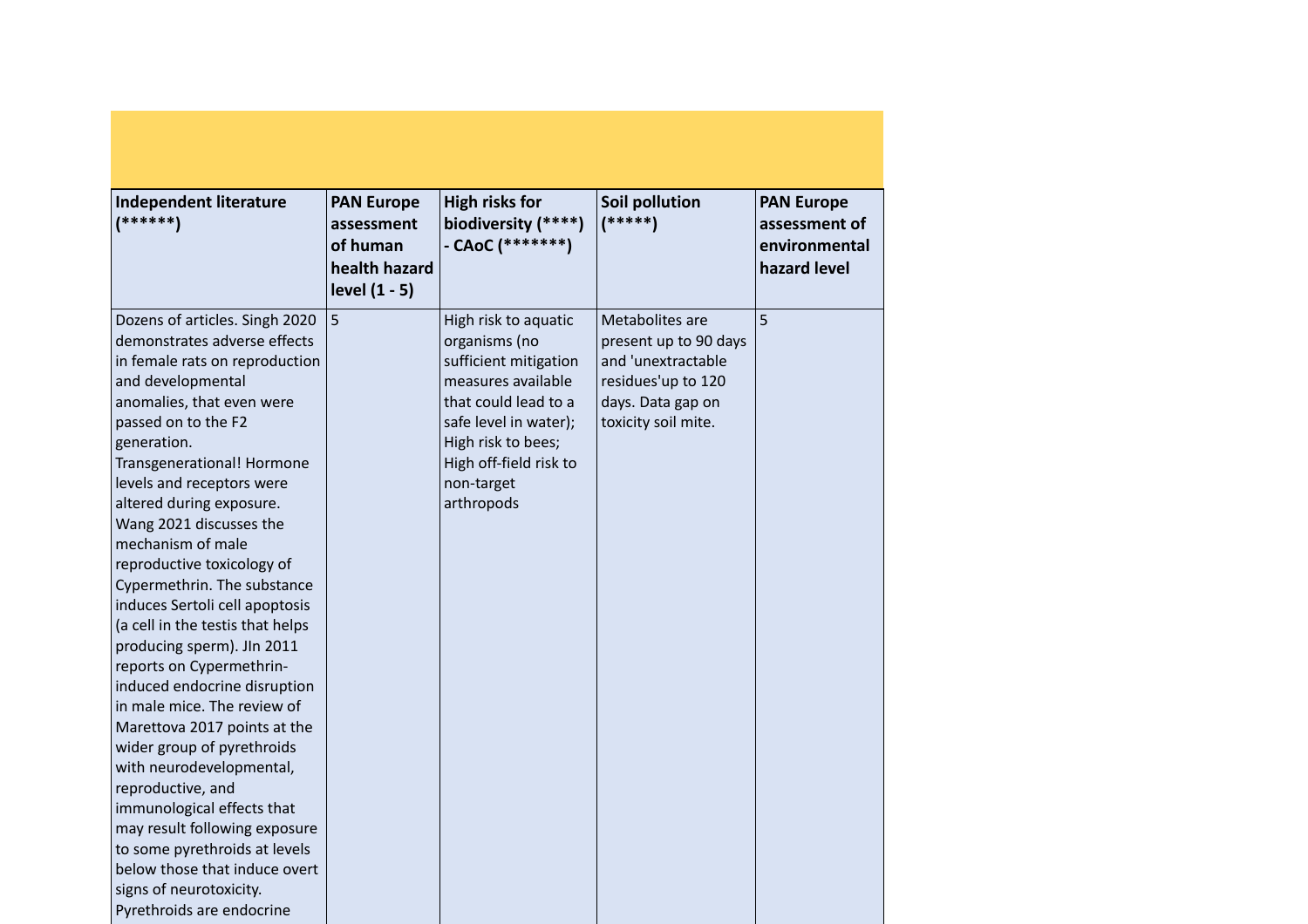| Independent literature<br>  ******                                                                                                                                                                                                 | <b>PAN Europe</b><br>assessment<br>of human<br>health hazard<br>level $(1 - 5)$ | <b>High risks for</b><br>biodiversity (****)<br>- CAoC (*******)                                                 | Soil pollution<br>(*****) | <b>PAN Europe</b><br>assessment of<br>environmental<br>hazard level |
|------------------------------------------------------------------------------------------------------------------------------------------------------------------------------------------------------------------------------------|---------------------------------------------------------------------------------|------------------------------------------------------------------------------------------------------------------|---------------------------|---------------------------------------------------------------------|
| Tang 2020: development<br>toxicity in zebrafish larvae,<br>especially on cardiac; Fang<br>2012: AHR activator (a<br>potential endocrine<br>disrupter); Wang 2021:<br>corruption of neurogenesis<br>(mix of 3 low dose fungicides); | $\overline{3}$                                                                  | Buffer zones (10-<br>40m) needed to<br>protect aquatic life;<br>high long-term risks<br>for birds and<br>mammals | persistent metabolite     | 5                                                                   |
|                                                                                                                                                                                                                                    |                                                                                 |                                                                                                                  |                           |                                                                     |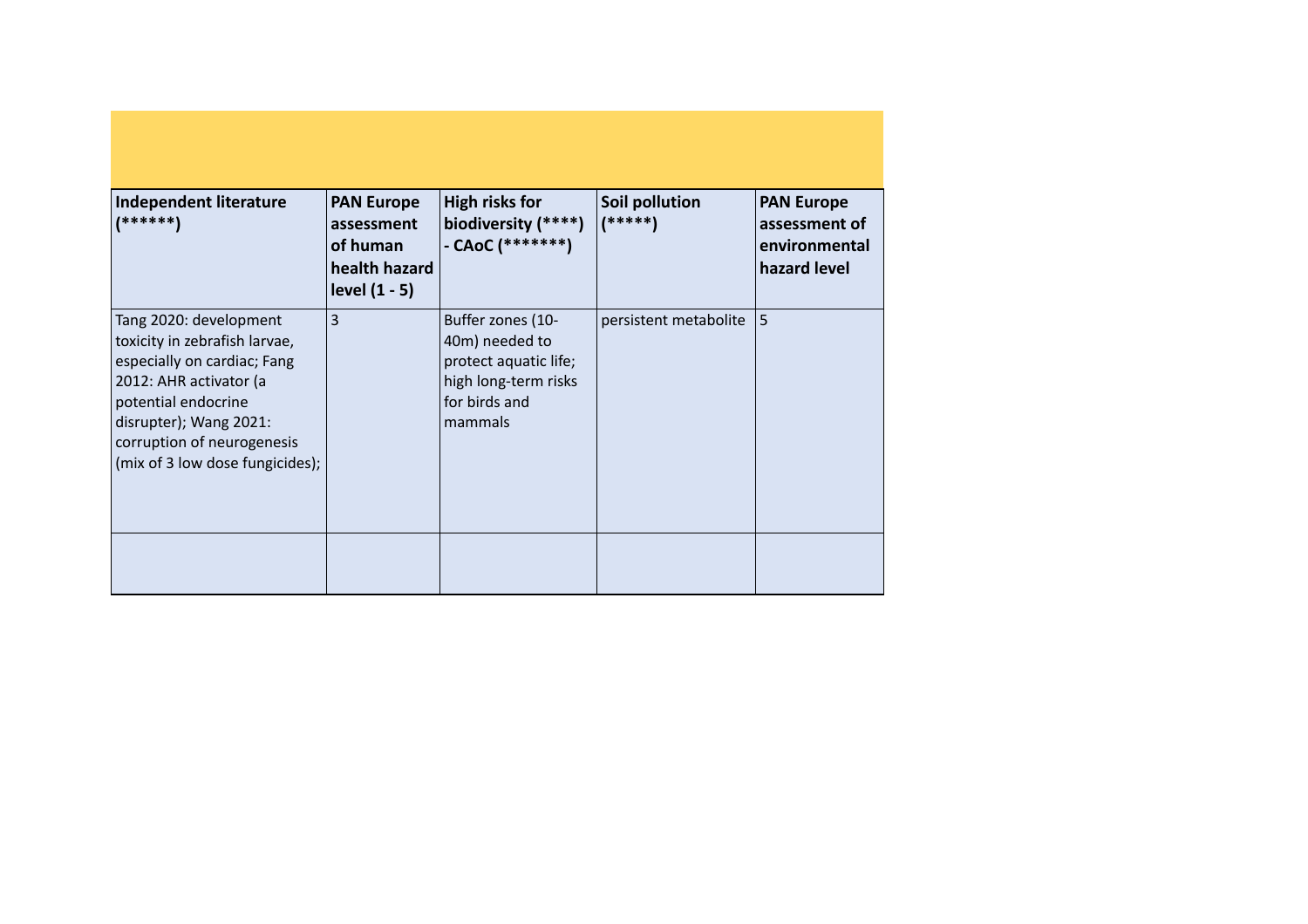| Independent literature<br>$(******)$                                                                                                                   | <b>PAN Europe</b><br>assessment<br>of human<br>health hazard<br>level $(1 - 5)$ | <b>High risks for</b><br>biodiversity (****)<br>- CAoC $(******")$ | Soil pollution<br>$(****)$                                                                   | <b>PAN Europe</b><br>assessment of<br>environmental<br>hazard level |
|--------------------------------------------------------------------------------------------------------------------------------------------------------|---------------------------------------------------------------------------------|--------------------------------------------------------------------|----------------------------------------------------------------------------------------------|---------------------------------------------------------------------|
| Range of independent studies<br>showing endocrine activity;<br>also one demonstrating<br>cardiovascular toxicity, Deng<br>2017, 2018, Dong 2017, 2018; | 5                                                                               | No concerns<br>according to EFSA                                   | Data lacking on soil<br>organisms;<br>difenoconazole and<br>metabolites (very)<br>persistent | $\vert$ 3                                                           |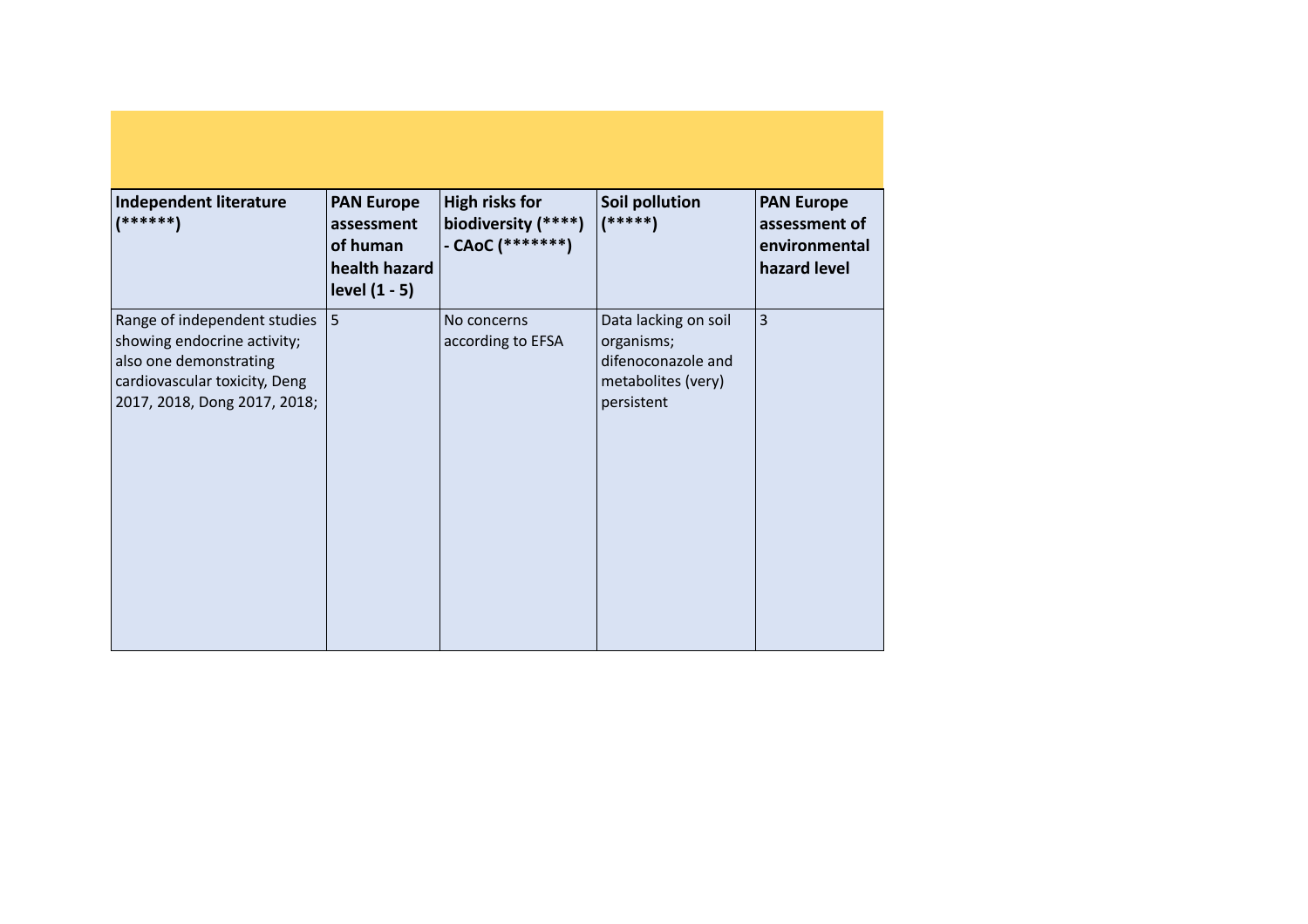| <b>Independent literature</b><br>$(******")$ | <b>PAN Europe</b><br>assessment<br>of human<br>health hazard<br>level $(1 - 5)$ | <b>High risks for</b><br>biodiversity (****)<br>$-$ CAoC (********)                                                                                | Soil pollution<br>$(*****)$                    | <b>PAN Europe</b><br>assessment of<br>environmental<br>hazard level |
|----------------------------------------------|---------------------------------------------------------------------------------|----------------------------------------------------------------------------------------------------------------------------------------------------|------------------------------------------------|---------------------------------------------------------------------|
| No studies available                         | $\overline{3}$                                                                  | Very toxic for aquatic<br>life (large buffer<br>zones needed); high<br>risk for non-target<br>arthropods; no good<br>data for birds and<br>mammals | Diflufeniccan and<br>metabolites<br>persistent | $\overline{4}$                                                      |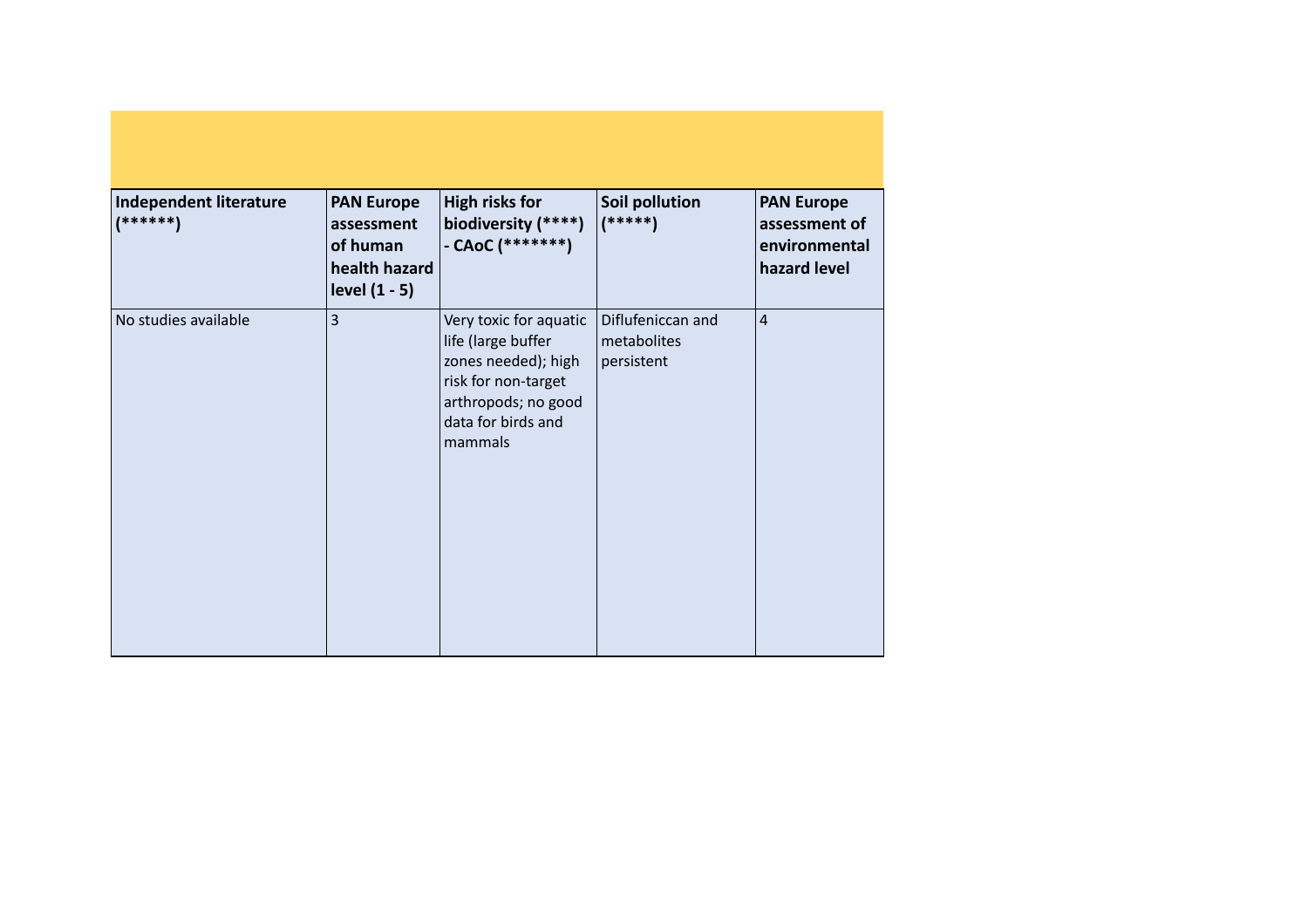| Independent literature<br>$(******")$                                              | <b>PAN Europe</b><br>assessment<br>of human<br>health hazard<br>level (1 - 5) | <b>High risks for</b><br>biodiversity (****)<br>- CAoC $(******")$                                                                                       | Soil pollution<br>$(*****)$                                   | <b>PAN Europe</b><br>assessment of<br>environmental<br>hazard level |
|------------------------------------------------------------------------------------|-------------------------------------------------------------------------------|----------------------------------------------------------------------------------------------------------------------------------------------------------|---------------------------------------------------------------|---------------------------------------------------------------------|
| Only study (ANSES) on<br>recovery of earthworms after<br>application fungicide mix | 5                                                                             | High chronic risk to<br>birds and mammals;<br>A high risk to aquatic<br>invertebrates, algae<br>and in particular a<br>very high chronic risk<br>to fish | Risk groundwater<br>pollution by<br>persistent<br>metabolites | 5                                                                   |
| Several articles on<br>neurotoxicity and<br>aquatoxicity.                          | 3                                                                             | High risks for<br>arthropods, for<br>aquatic life and for<br>honey bees                                                                                  | Persistent metabolite                                         | 3                                                                   |

a sa karang sa kabupatèn Kabupatèn Bangung Kabupatèn Kabupatèn Kabupatèn Kabupatèn Kabupatèn Kabupatèn Kabupat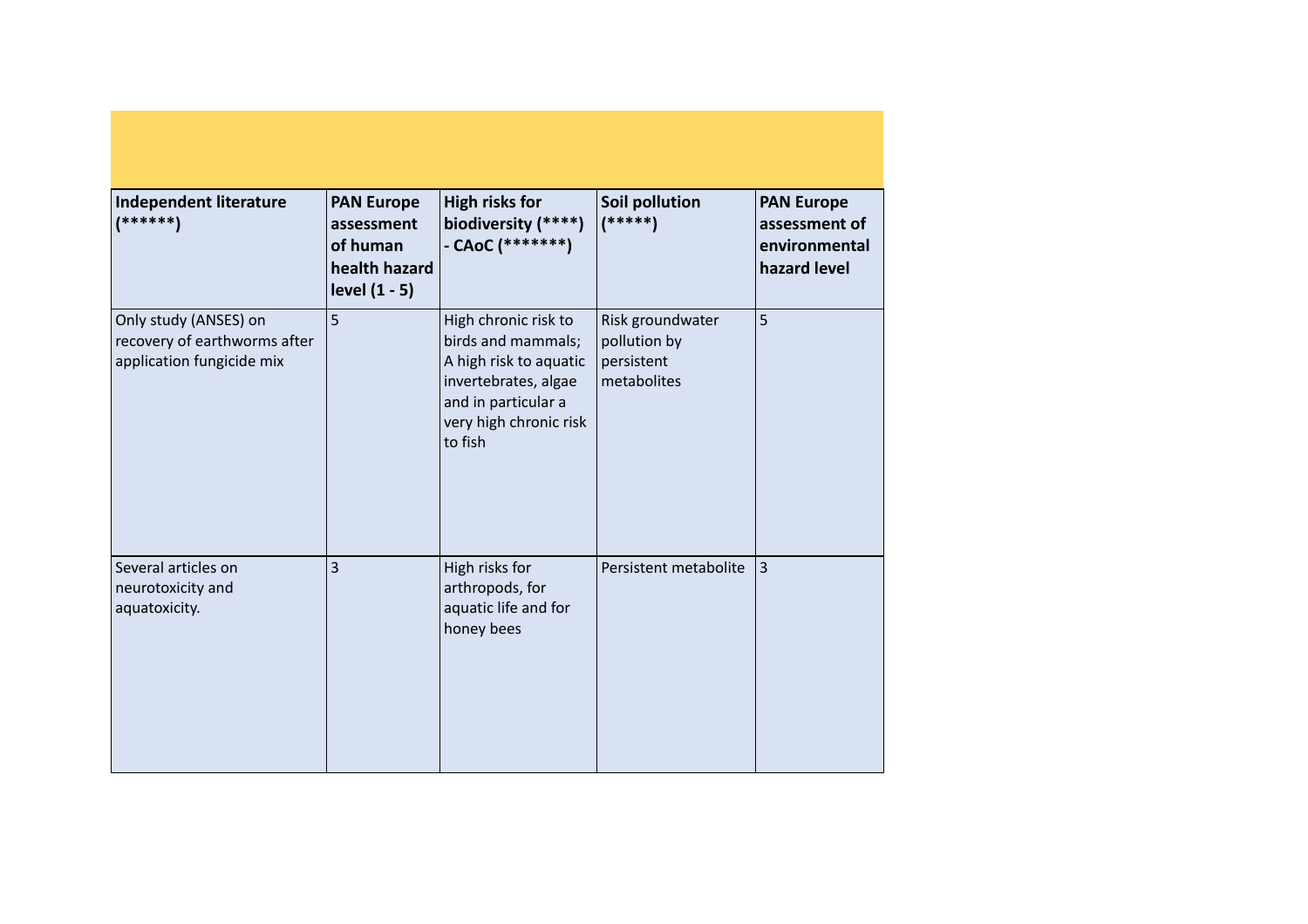| Independent literature<br>(******)                                                                                                                                                                                      | <b>PAN Europe</b><br>assessment<br>of human<br>health hazard<br>level $(1 - 5)$ | High risks for<br>biodiversity (****)<br>- CAoC $(******")$                                                   | <b>Soil pollution</b><br>$(*****)$                  | <b>PAN Europe</b><br>assessment of<br>environmental<br>hazard level |
|-------------------------------------------------------------------------------------------------------------------------------------------------------------------------------------------------------------------------|---------------------------------------------------------------------------------|---------------------------------------------------------------------------------------------------------------|-----------------------------------------------------|---------------------------------------------------------------------|
| Zhu 2020: triggers Parkinson-<br>like symptom during zebrafish<br>development; studies on<br>neurotoxicity and endocrine<br>disruption; Pine, 2008:<br>hormonal changes were<br>observed in prepubertal<br>female rats. | $\overline{4}$                                                                  | Risk for aquatic life<br>incl. bioaccumulation; data on metabolite<br>high risks arthropods<br>and honey bees | Bioaccumulative; No<br>and groundwater<br>pollution | $\vert$ 4                                                           |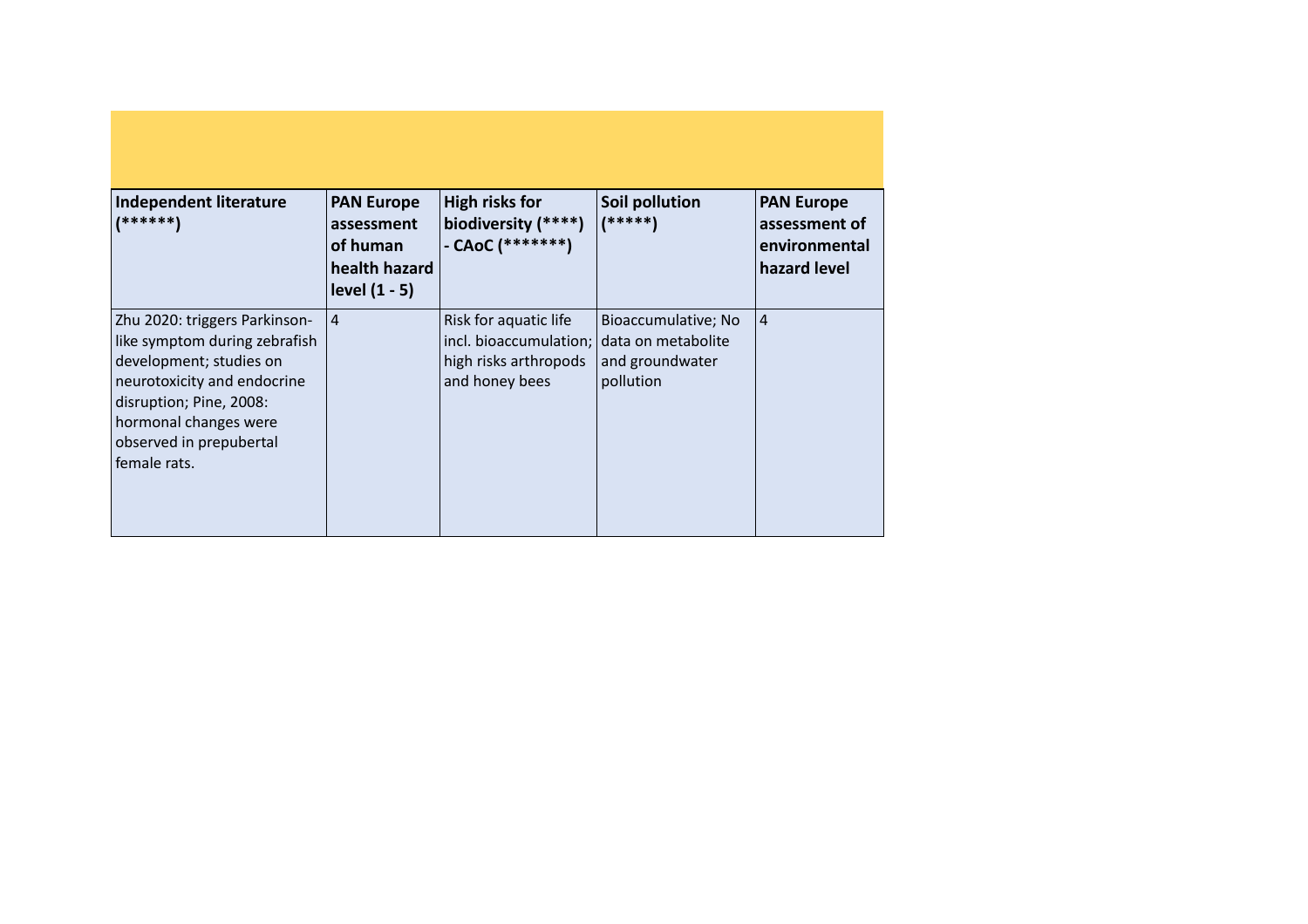| <b>Independent literature</b><br>(******)            | <b>PAN Europe</b><br>assessment<br>of human<br>health hazard<br>level $(1 - 5)$ | <b>High risks for</b><br>biodiversity (****)<br>- CAoC (*******)                                                                                                               | Soil pollution<br>$(*****)$            | <b>PAN Europe</b><br>assessment of<br>environmental<br>hazard level |
|------------------------------------------------------|---------------------------------------------------------------------------------|--------------------------------------------------------------------------------------------------------------------------------------------------------------------------------|----------------------------------------|---------------------------------------------------------------------|
| Some studies on effects on<br>insects, aquatic, etc. | $\overline{3}$                                                                  | High risk to<br>earthworm-eating<br>birds and mammals;<br>to aquatic organisms;<br>to sediment dwellers<br>from metabolites; to<br>non-target<br>arthropods and bees<br>(CAoC) | Substance and<br>metabolite persistent | $\overline{4}$                                                      |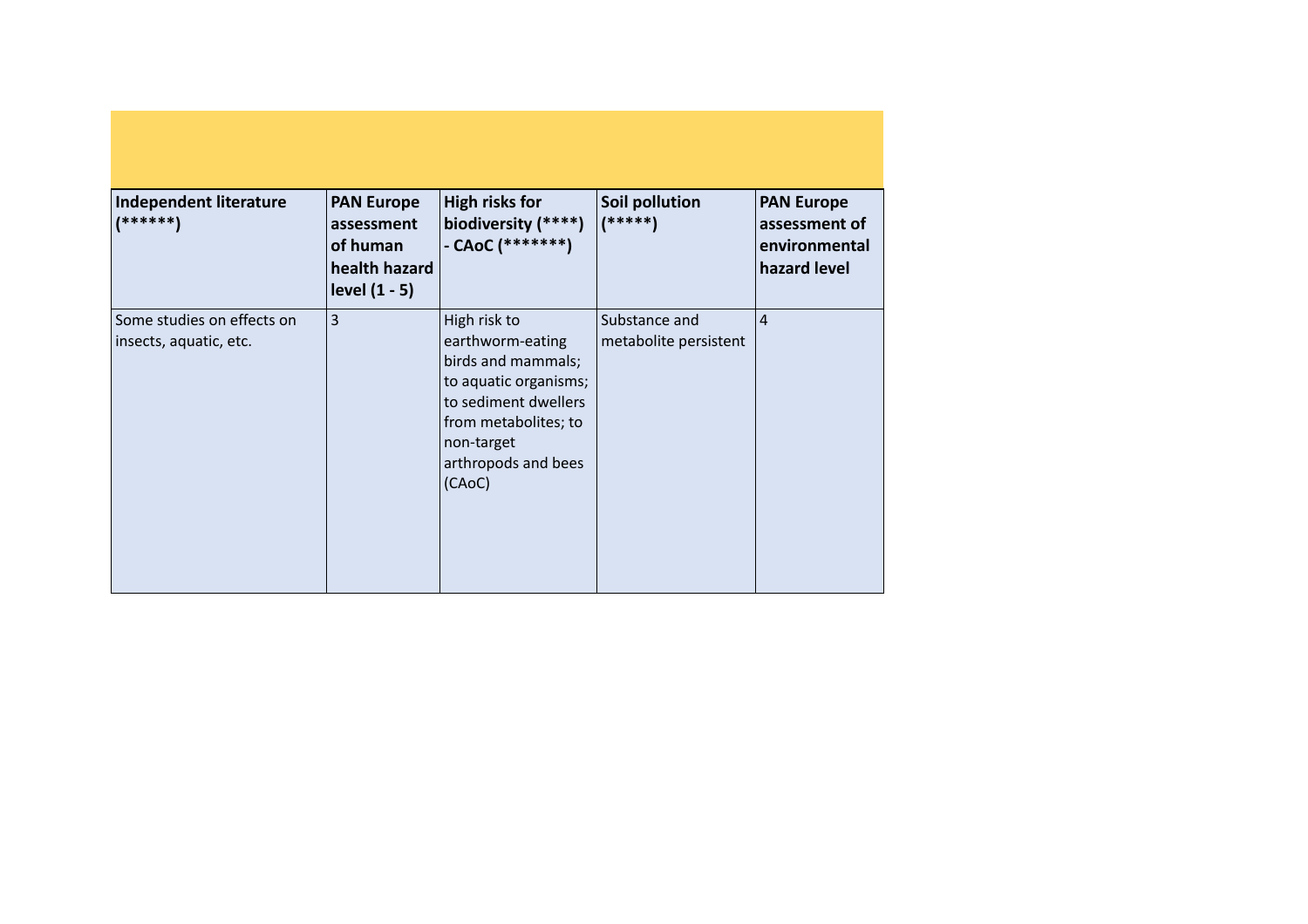| Independent literature<br>(******)                                                                                                                                                                | <b>PAN Europe</b><br>assessment<br>of human<br>health hazard<br>level $(1 - 5)$ | <b>High risks for</b><br>biodiversity (****)<br>- CAoC (*******)                                          | Soil pollution<br>(*****)                                                                                                        | <b>PAN Europe</b><br>assessment of<br>environmental<br>hazard level |
|---------------------------------------------------------------------------------------------------------------------------------------------------------------------------------------------------|---------------------------------------------------------------------------------|-----------------------------------------------------------------------------------------------------------|----------------------------------------------------------------------------------------------------------------------------------|---------------------------------------------------------------------|
| Park 2019: effects of<br>etoxazole on embryogenesis<br>and cardiovascular<br>development; Ham 2020:<br>induces testicular<br>malfunction; Rencuzogullari<br>2004: potential genotoxic<br>effects; | $\overline{3}$                                                                  | High risk of etoxazole<br>for aquatic<br>invertebrates; for<br>non-target<br>arthropod, for soil<br>mites | Etoxazole might be<br>considered a<br>persistent (P)<br>bioaccumulative (B)<br>and toxic (T) or PBT<br>substance<br>(Commission) | 5                                                                   |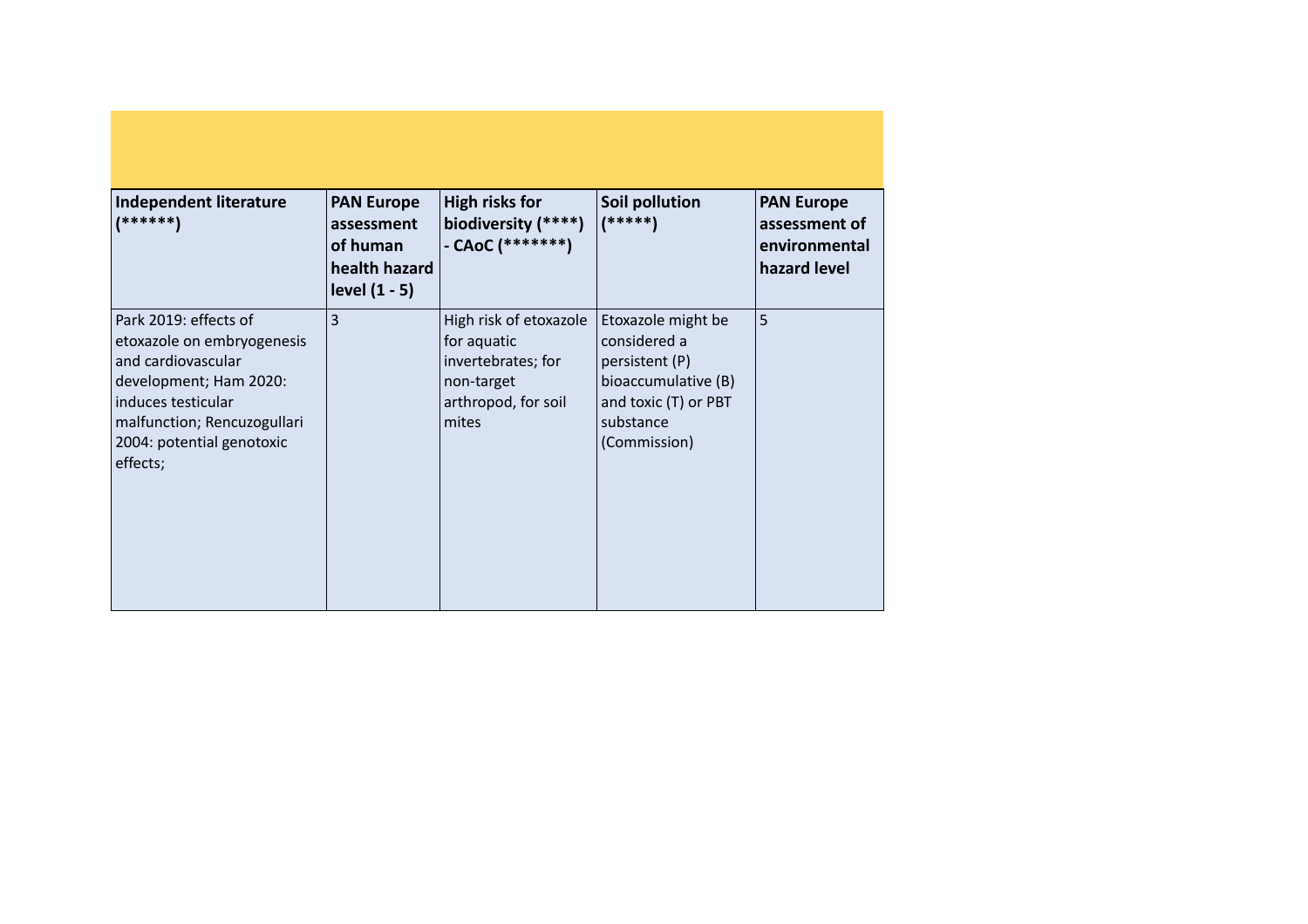| Independent literature<br>$(******)$                                                                                                                                                    | <b>PAN Europe</b><br>assessment<br>of human<br>health hazard<br>level (1 - 5) | <b>High risks for</b><br>biodiversity (****)<br>- CAoC $(******")$               | <b>Soil pollution</b><br>$(****)$                                           | <b>PAN Europe</b><br>assessment of<br>environmental<br>hazard level |
|-----------------------------------------------------------------------------------------------------------------------------------------------------------------------------------------|-------------------------------------------------------------------------------|----------------------------------------------------------------------------------|-----------------------------------------------------------------------------|---------------------------------------------------------------------|
| Teng 2013: antiestrogenic<br>activity; consultants studies to<br>claim that effects on soil<br>organisms are acceptable; Li<br>2016: lethal and teratogenic<br>toxicity for amphibians; | $\overline{3}$                                                                | High risks for fish and<br>aquatic invertebrates<br>(10 meter buffer<br>needed); | Moderate persistant<br>metabolites,<br>exceeding<br>groundwater<br>standard | $\overline{4}$                                                      |
| No studies on toxicity                                                                                                                                                                  | $\overline{3}$                                                                | High risks for algae<br>and aquatic plants<br>(buffer needed);                   | Risk for groundwater<br>contamination                                       | $\vert$ 3                                                           |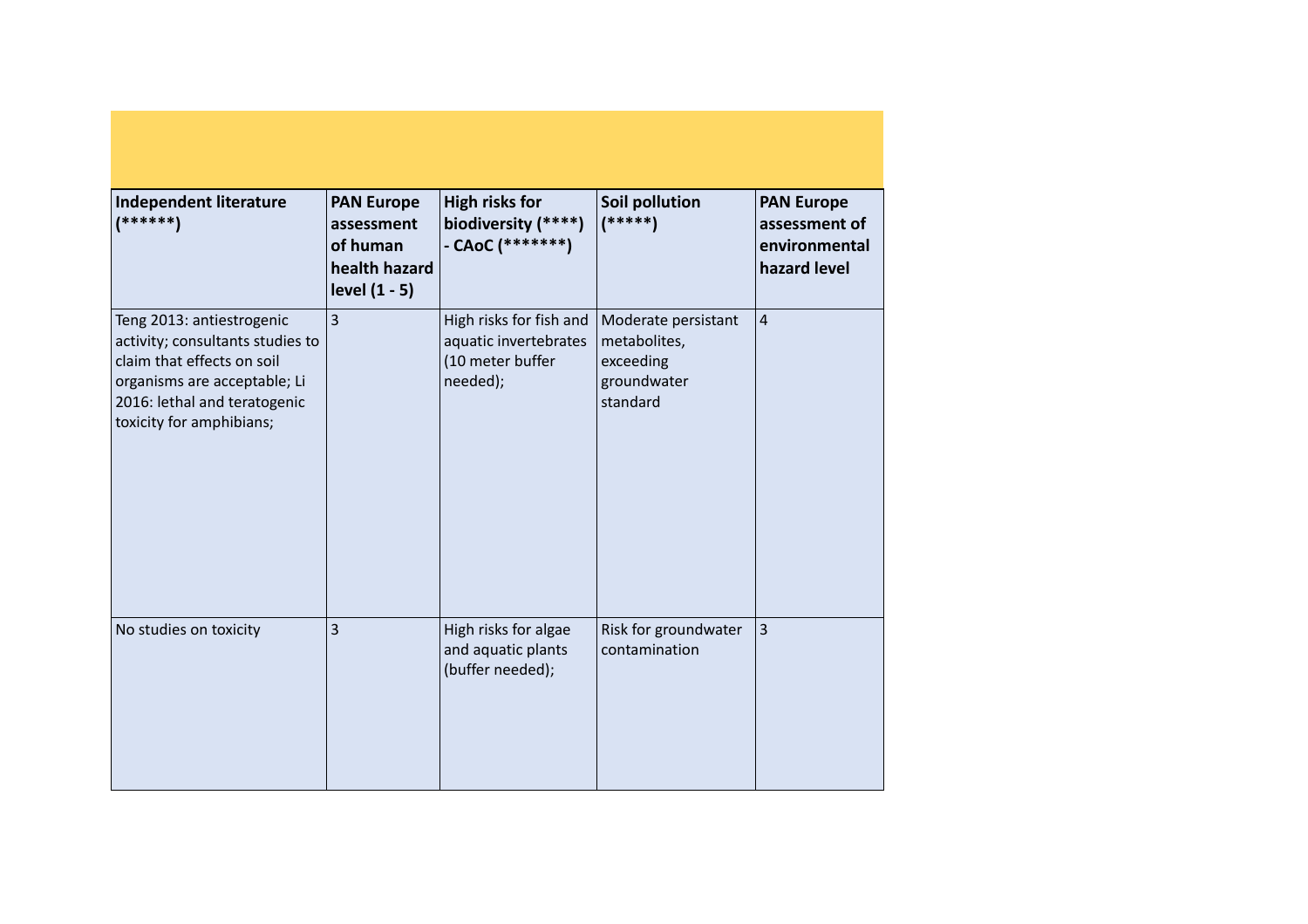| Independent literature<br>$(******)$ | <b>PAN Europe</b><br>assessment<br>of human<br>health hazard<br>level $(1 - 5)$ | <b>High risks for</b><br>biodiversity (****)<br>- CAoC (*******)                       | Soil pollution<br>$(*****)$                                                                                                                      | <b>PAN Europe</b><br>assessment of<br>environmental<br>hazard level |
|--------------------------------------|---------------------------------------------------------------------------------|----------------------------------------------------------------------------------------|--------------------------------------------------------------------------------------------------------------------------------------------------|---------------------------------------------------------------------|
|                                      |                                                                                 |                                                                                        |                                                                                                                                                  |                                                                     |
|                                      |                                                                                 |                                                                                        |                                                                                                                                                  |                                                                     |
| Very few studies (new<br>pesticide)  | $\overline{4}$                                                                  | long-term risk for<br>mammals; high risk<br>was identified for the<br>aquatic organism | Persistent substance<br>and groundwater<br>contamination risk;<br>also air pollution (risk<br>long range transport<br>through the<br>atmosphere) | 4                                                                   |
|                                      |                                                                                 |                                                                                        |                                                                                                                                                  |                                                                     |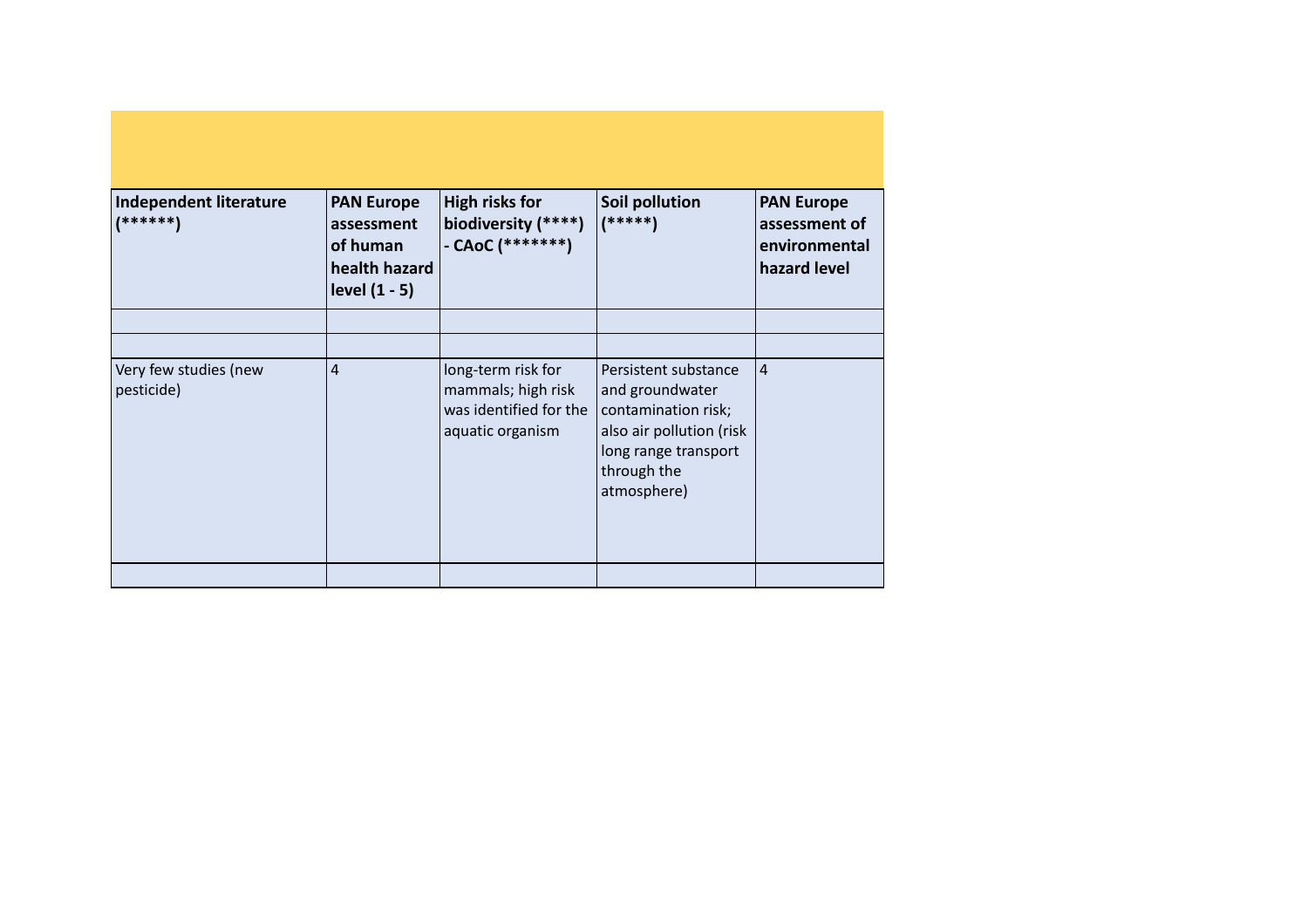| Independent literature<br>$(******")$                                                                                                                                 | <b>PAN Europe</b><br>assessment<br>of human<br>health hazard<br>level (1 - 5) | <b>High risks for</b><br>biodiversity (****)<br>- CAoC (*******)                                                                | Soil pollution<br>$(*****)$                                                     | <b>PAN Europe</b><br>assessment of<br>environmental<br>hazard level |
|-----------------------------------------------------------------------------------------------------------------------------------------------------------------------|-------------------------------------------------------------------------------|---------------------------------------------------------------------------------------------------------------------------------|---------------------------------------------------------------------------------|---------------------------------------------------------------------|
| Moser 2016: behavioral<br>effects, locomotor activity<br>changes; several articles on<br>aquatic toxicity, bee and<br>arthropod toxicity                              | 5                                                                             | High risk to wild non<br>target terrestrial<br>vertebrates; High risk<br>to aquatic organisms<br>(CAoC);                        | potential for<br>biomagnification in<br>terrestrial and aquatic<br>food chains. | 5                                                                   |
|                                                                                                                                                                       |                                                                               |                                                                                                                                 |                                                                                 |                                                                     |
| Sevin 2018: hepatic and<br>pancreatic toxic effects; Shen<br>2020: disrupted corticosteroid<br>homeostasis; Fragiorge 2008:<br>genotoxic risk for IMZX (in<br>vitro); | $\overline{4}$                                                                | High risk for aquatic<br>organisms (RAC: Very<br>toxic to aquatic life<br>with long lasting<br>effects); data gaps for<br>bees; | <b>Exceedance drinking</b><br>water standard, incl.<br>metabolites              | $\overline{4}$                                                      |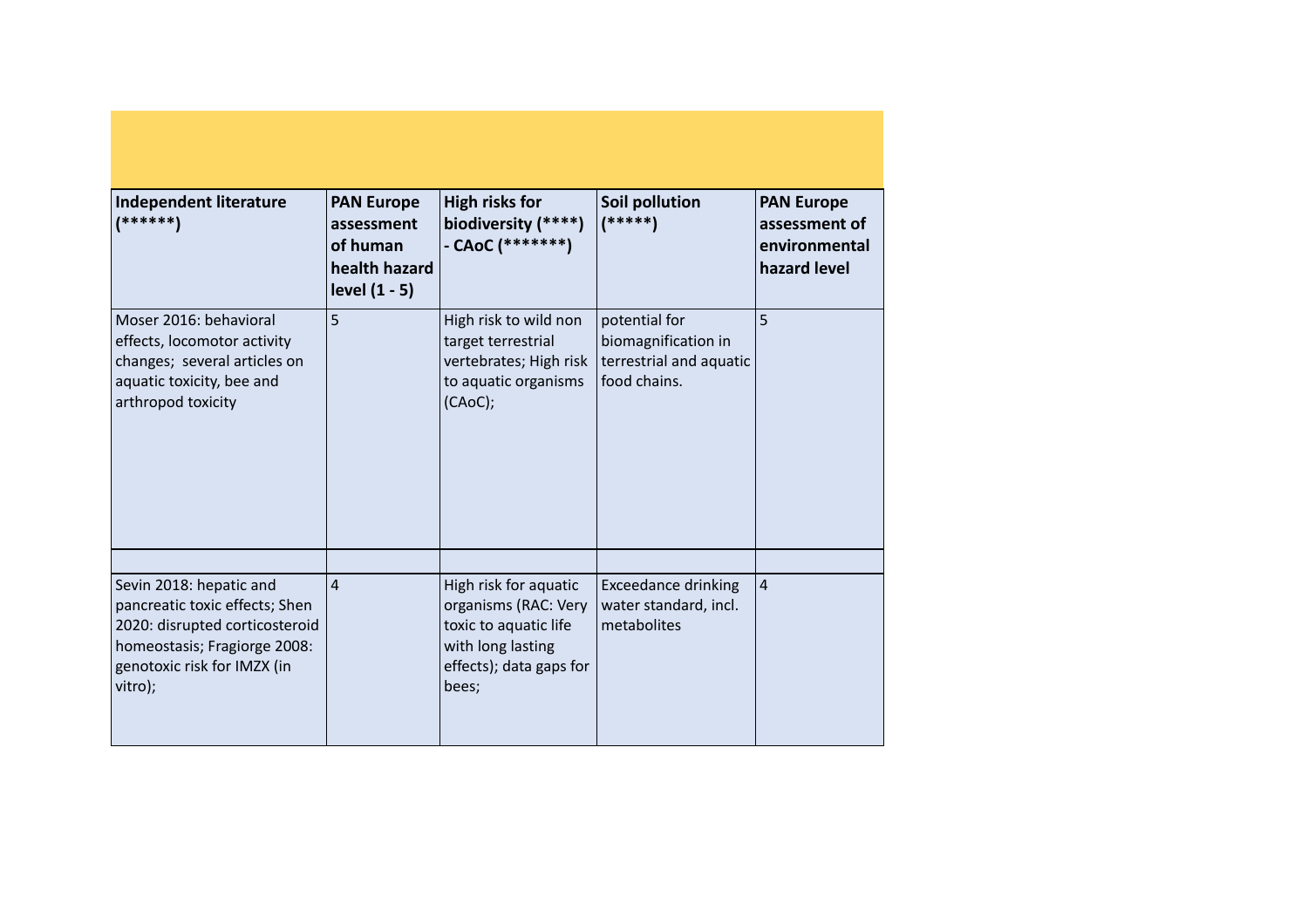| Independent literature<br>$(******)$                                                                                                                                                                                                                                                                     | <b>PAN Europe</b><br>assessment<br>of human<br>health hazard<br>level (1 - 5) | <b>High risks for</b><br>biodiversity (****)<br>- CAoC $(******")$                                                                                                                                                                                  | Soil pollution<br>$(*****")$                                                                                | <b>PAN Europe</b><br>assessment of<br>environmental<br>hazard level |
|----------------------------------------------------------------------------------------------------------------------------------------------------------------------------------------------------------------------------------------------------------------------------------------------------------|-------------------------------------------------------------------------------|-----------------------------------------------------------------------------------------------------------------------------------------------------------------------------------------------------------------------------------------------------|-------------------------------------------------------------------------------------------------------------|---------------------------------------------------------------------|
| No studies on toxicity                                                                                                                                                                                                                                                                                   | 5                                                                             | High risk to wild non<br>target terrestrial<br>vertebrates; High risk<br>to wild non target<br>terrestrial organisms<br>other than<br>vertebrates; High risk<br>to aquatic organisms;<br>The long-term risk to<br>small granivorous<br>birds (CAoC) | Ipconazole exhibited<br>high to very high<br>persistence in soil as<br>well as metabolite<br>1,2,4 triazole | 5                                                                   |
| At least 10 articles on<br>endocrine disruption, thyroid,<br>sperm effects, reproduction;<br>Shen 2020: Lethal toxicity and<br>gene expression changes;<br>Ansari 2012: neurobehavioral<br>changes; Al-Sarar 2012:<br>reproductive toxicity,<br>hepatotoxicity,<br>nephrotoxicity, and<br>splenotoxicity | 5                                                                             | Data gap:<br>biomagnification in<br>aquatic and<br>terrestrial food<br>chains; A high acute<br>and chronic risk to<br>aquatic organisms                                                                                                             |                                                                                                             | 3                                                                   |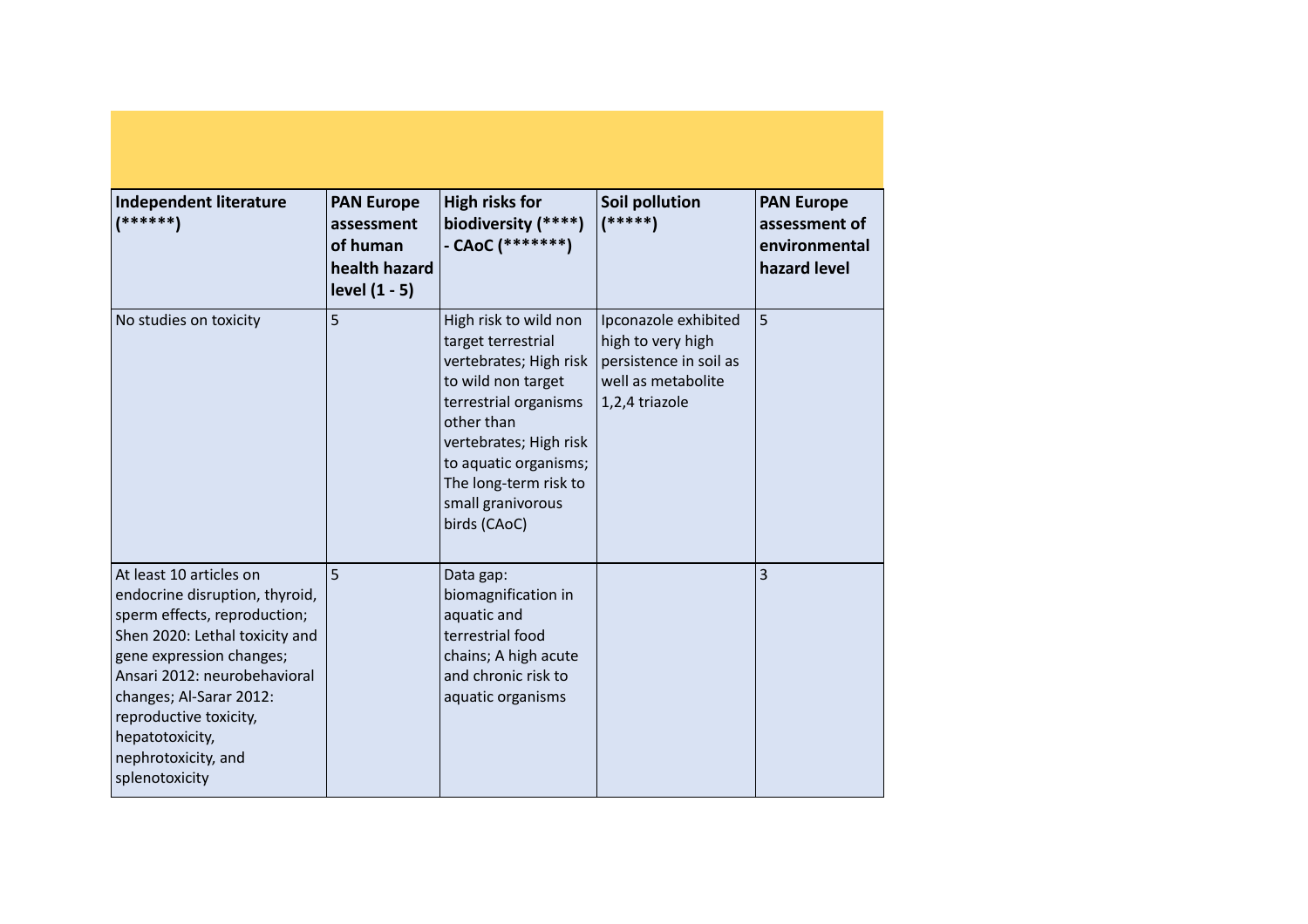| Independent literature<br>(******)                                                                                                                                                                                        | <b>PAN Europe</b><br>assessment<br>of human<br>health hazard<br>level (1 - 5) | <b>High risks for</b><br>biodiversity (****)<br>- CAoC $(******")$                                                                                   | Soil pollution<br>$(*****)$                                                                                                                                          | <b>PAN Europe</b><br>assessment of<br>environmental<br>hazard level |
|---------------------------------------------------------------------------------------------------------------------------------------------------------------------------------------------------------------------------|-------------------------------------------------------------------------------|------------------------------------------------------------------------------------------------------------------------------------------------------|----------------------------------------------------------------------------------------------------------------------------------------------------------------------|---------------------------------------------------------------------|
| No studies on toxicity                                                                                                                                                                                                    | 5                                                                             | risk to algae and<br>aquatic plants not<br>finalised (higher<br>sensitivity in the<br>outdoor microcosm<br>study);                                   | potential<br>groundwater<br>contamination by<br>unknown major soil<br>metabolites; high<br>potential for leaching<br>to groundwater<br>metabolites M1, M2<br>and M3; | $\overline{4}$                                                      |
| Lerro 2021: associated with<br>increased risk of thyroid<br>cancer; Wu 2020: Disturbs<br>the Skeletal Development of<br>Zebrafish Embryos; Wu 2019:<br>harms cardiac development<br>and function of zebrafish<br>embryos; | $\overline{3}$                                                                | The risk assessment<br>for birds and<br>mammals from<br>bioaccumulation in<br>earthworms and from<br>major plant<br>metabolites is not<br>finalised; | groundwater<br>metabolite<br>NOA409045 has a<br>high potential to<br>exceed the<br>parametric drinking<br>water limit of 0.1µg/L<br>in groundwater                   | 3                                                                   |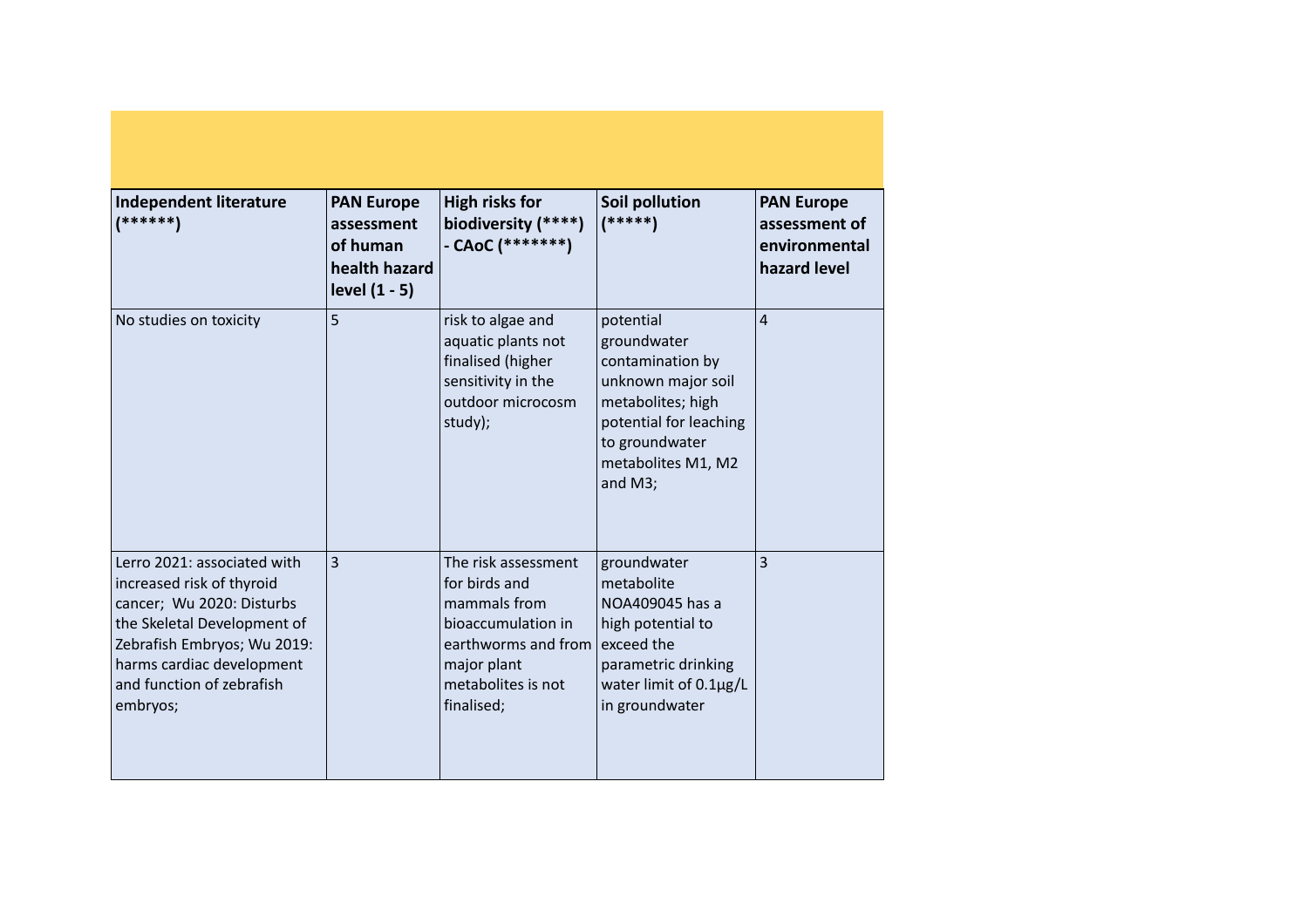| Independent literature<br>(******)                                                                                                                                                                                           | <b>PAN Europe</b><br>assessment<br>of human<br>health hazard<br>level $(1 - 5)$ | <b>High risks for</b><br>biodiversity (****)<br>$-$ CAoC (********)                                                 | Soil pollution<br>(*****)                       | <b>PAN Europe</b><br>assessment of<br>environmental<br>hazard level |
|------------------------------------------------------------------------------------------------------------------------------------------------------------------------------------------------------------------------------|---------------------------------------------------------------------------------|---------------------------------------------------------------------------------------------------------------------|-------------------------------------------------|---------------------------------------------------------------------|
| Pruett 2001: potential for<br>immunological,<br>developmental, carcinogenic,<br>and atherogenic effects;<br>Kaikai 2020: induces<br>sensorimotor and<br>neurobehavioral<br>abnormalities in mice<br>offspring; air pollution | 5                                                                               | very toxic to aquatic<br>life with long lasting<br>effects; risk for<br>earthworms; long-<br>distance air pollution | Groundwater<br>contamination<br>metabolite MITC | 5                                                                   |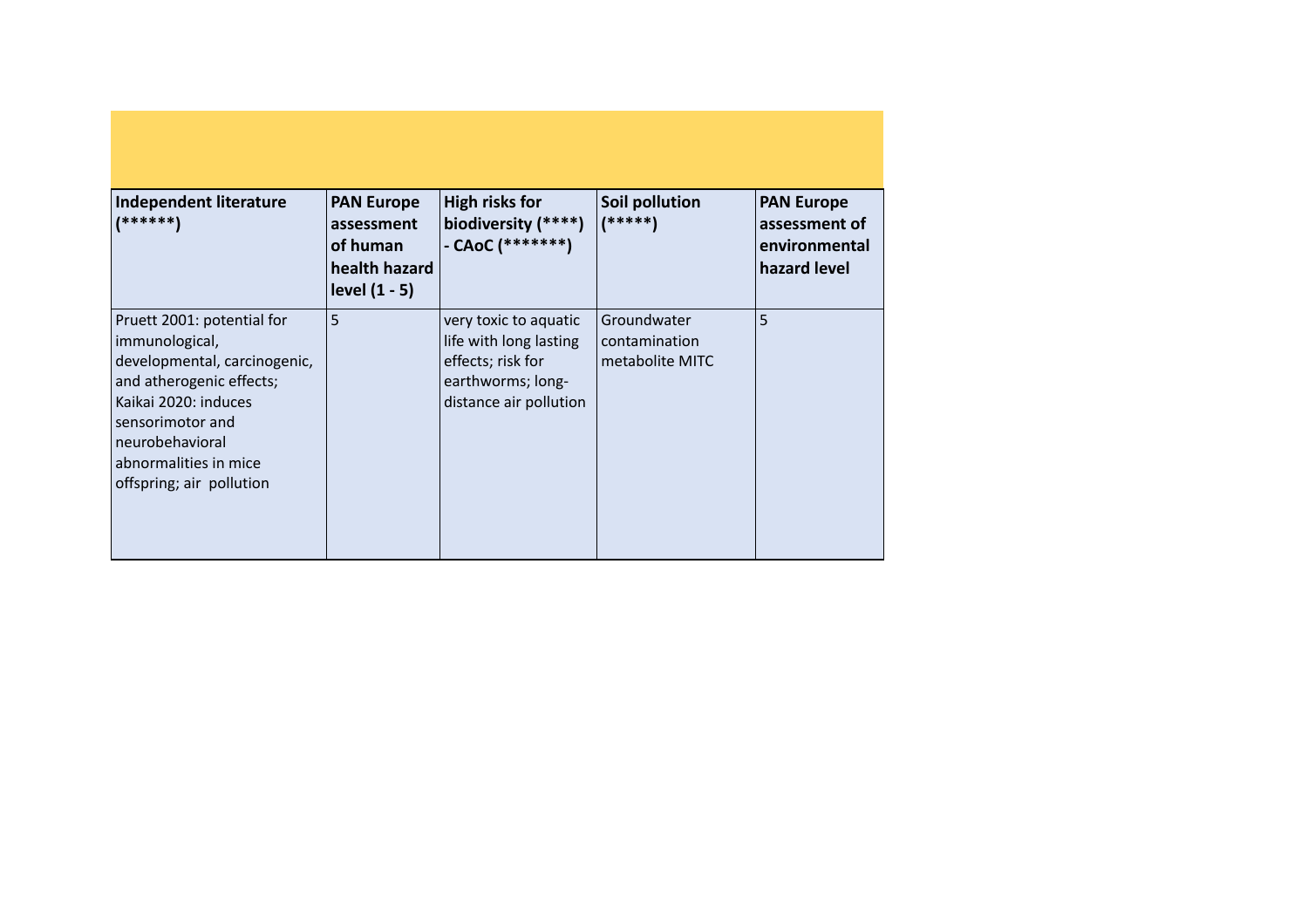| Independent literature<br>$(*****)$ | <b>PAN Europe</b><br>assessment<br>of human<br>health hazard<br>level $(1 - 5)$ | <b>High risks for</b><br>biodiversity (****)<br>- CAoC (*******)                                                       | Soil pollution<br>$(*****)$                                                  | <b>PAN Europe</b><br>assessment of<br>environmental<br>hazard level |
|-------------------------------------|---------------------------------------------------------------------------------|------------------------------------------------------------------------------------------------------------------------|------------------------------------------------------------------------------|---------------------------------------------------------------------|
| No studies on toxicity              | 5                                                                               | High risk for aquatic<br>organisms (15 meter<br>buffer zone needed);<br>high long-term risk to<br>insectivorous birds; | medium to high<br>persistence;<br>groundwater<br>contamination<br>'unlikely' | $\overline{4}$                                                      |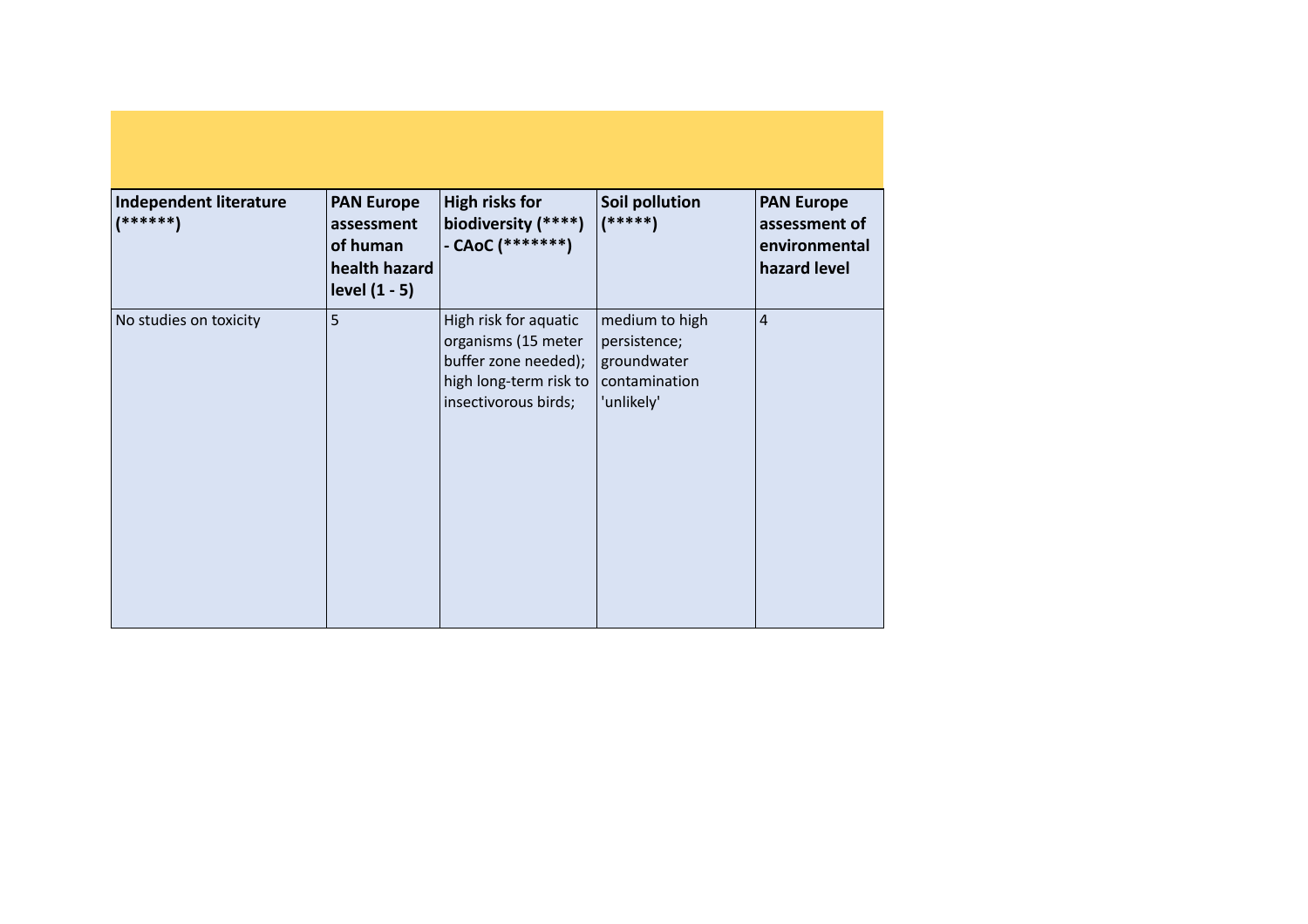| Independent literature<br>(******)                                                                            | <b>PAN Europe</b><br>assessment<br>of human<br>health hazard<br>level $(1 - 5)$ | <b>High risks for</b><br>biodiversity (****)<br>- CAoC (*******)                                                                                                                                                                         | <b>Soil pollution</b><br>$(*****")$                                                                                                                                                                     | <b>PAN Europe</b><br>assessment of<br>environmental<br>hazard level |
|---------------------------------------------------------------------------------------------------------------|---------------------------------------------------------------------------------|------------------------------------------------------------------------------------------------------------------------------------------------------------------------------------------------------------------------------------------|---------------------------------------------------------------------------------------------------------------------------------------------------------------------------------------------------------|---------------------------------------------------------------------|
| Meikle 2019: disrupts honey<br>bee colony activity and<br>thermoregulation; no further<br>studies on toxicity | $\overline{3}$                                                                  | The risk assessment<br>for honeybees<br>(chronic adult and<br>larvae), for non-<br>target arthropods, for $\vert 0.1 \vert g/L$ by<br>sediment dwellers<br>could not be<br>finalised; risks for<br>aquatic organisms in<br>several crops | Potential ground<br>water contamination<br>above the parametric<br>drinking water limit of<br>methoxyfenozide and<br>toxicological relevant<br>metabolite<br>RH131154; risk of<br>accumulation in soil; | $\overline{4}$                                                      |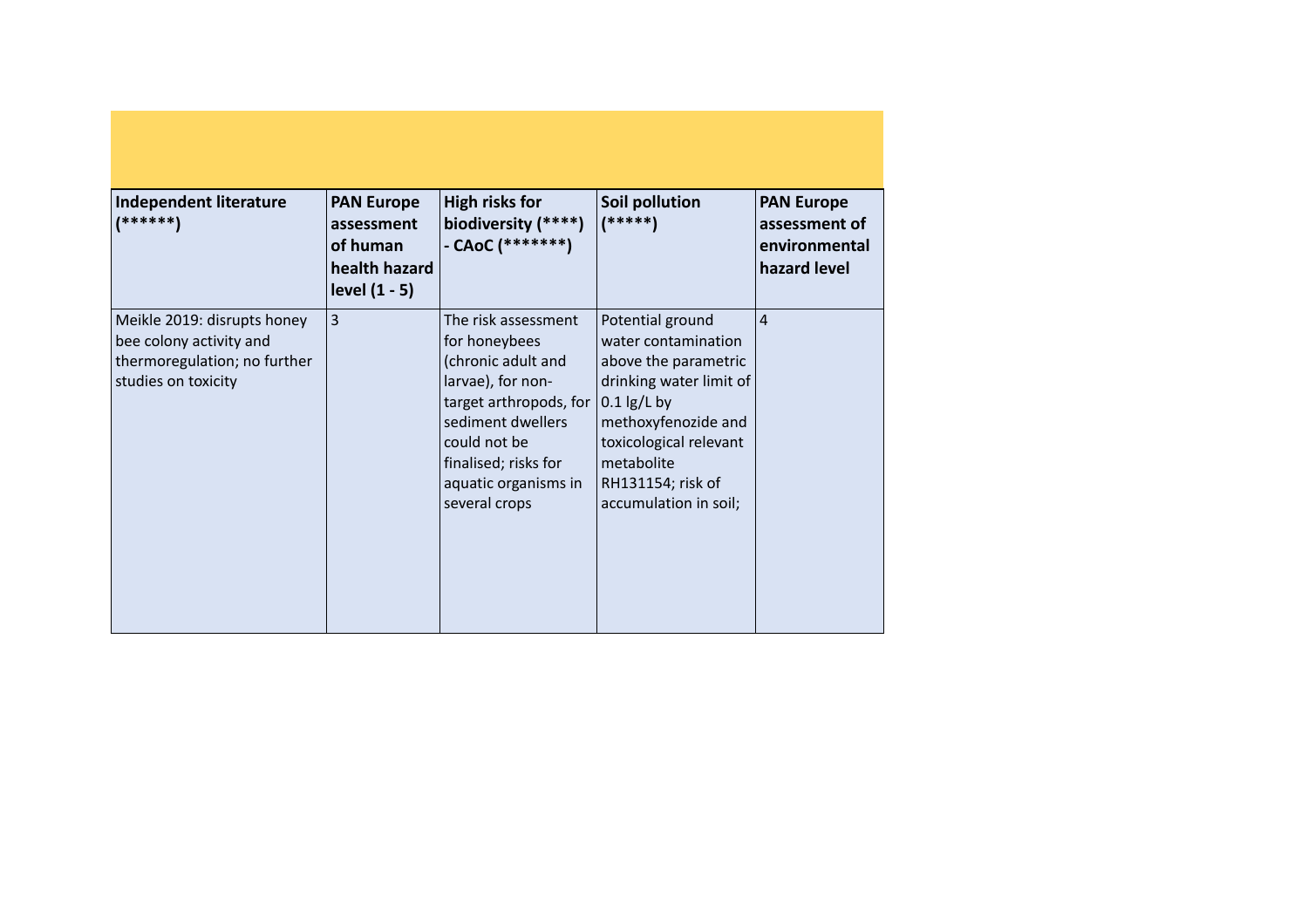| <b>Independent literature</b><br>(******)                                                                  | <b>PAN Europe</b><br>assessment<br>of human<br>health hazard<br>level $(1 - 5)$ | <b>High risks for</b><br>biodiversity (****)<br>- CAoC (*******)                                                                              | Soil pollution<br>$(*****)$                                                                                                                             | <b>PAN Europe</b><br>assessment of<br>environmental<br>hazard level |
|------------------------------------------------------------------------------------------------------------|---------------------------------------------------------------------------------|-----------------------------------------------------------------------------------------------------------------------------------------------|---------------------------------------------------------------------------------------------------------------------------------------------------------|---------------------------------------------------------------------|
| Studies on toxicity for fish and<br>amphibians; cancer risk (AHS);<br>Porter 1993: increased<br>thyroxine; | 4                                                                               | High risk algae and<br>aquatic plants (15<br>meter buffer zone<br>needed); high risk<br>non-target plants (5<br>meter buffer zone<br>needed); | Potential<br>groundwater<br>contamination by<br>metabolites diketo-<br>metribuzin,<br>desamino-<br>diketometribuzin and<br>desmethylthio-<br>metribuzin | 4                                                                   |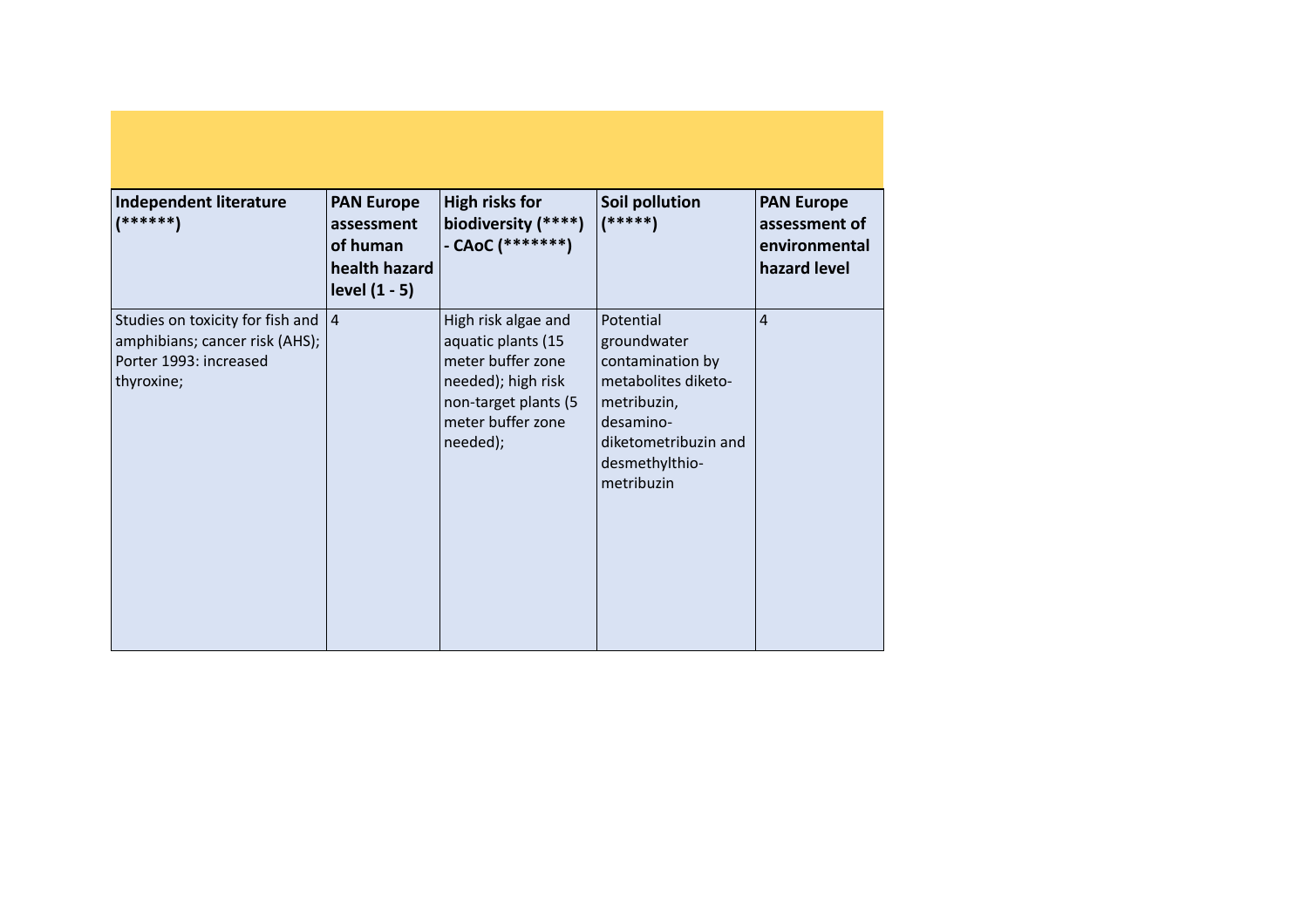| Independent literature<br>(******)                                                                                                        | <b>PAN Europe</b><br>assessment<br>of human<br>health hazard<br>level (1 - 5) | <b>High risks for</b><br>biodiversity (****)<br>- CAoC $(******")$                                                                                             | Soil pollution<br>$(*****)$                                                                                                                                                        | <b>PAN Europe</b><br>assessment of<br>environmental<br>hazard level |
|-------------------------------------------------------------------------------------------------------------------------------------------|-------------------------------------------------------------------------------|----------------------------------------------------------------------------------------------------------------------------------------------------------------|------------------------------------------------------------------------------------------------------------------------------------------------------------------------------------|---------------------------------------------------------------------|
| Few articles on soil organisms<br>(persistence)                                                                                           | 3                                                                             | High risks for non-<br>target terrestrial<br>plants (20 meter<br>buffer zone needed);                                                                          | Substance and<br>metabolites up to<br>high persistance;<br>exceedance<br>groundwater<br>standard for some<br>crops                                                                 | $\overline{4}$                                                      |
| Bretaud 2020: Significant<br>inhibitions (9-12%) of brain<br>AChE activity; articles on<br>aquatic toxicity and<br>groundwater pollution. | $\overline{4}$                                                                | High risk to aquatic<br>macrophytes (5<br>meter buffer<br>required); High risks<br>non-target plants in<br>the off-field area (5<br>meter buffer<br>required); | Nicosulfuron risk of<br>groundwater<br>contamination; range<br>of metabolites also<br>violate the<br>groundwater<br>standard, but are<br>declared 'irrelevant'<br>by EFSA $(H#)$ ; | 5                                                                   |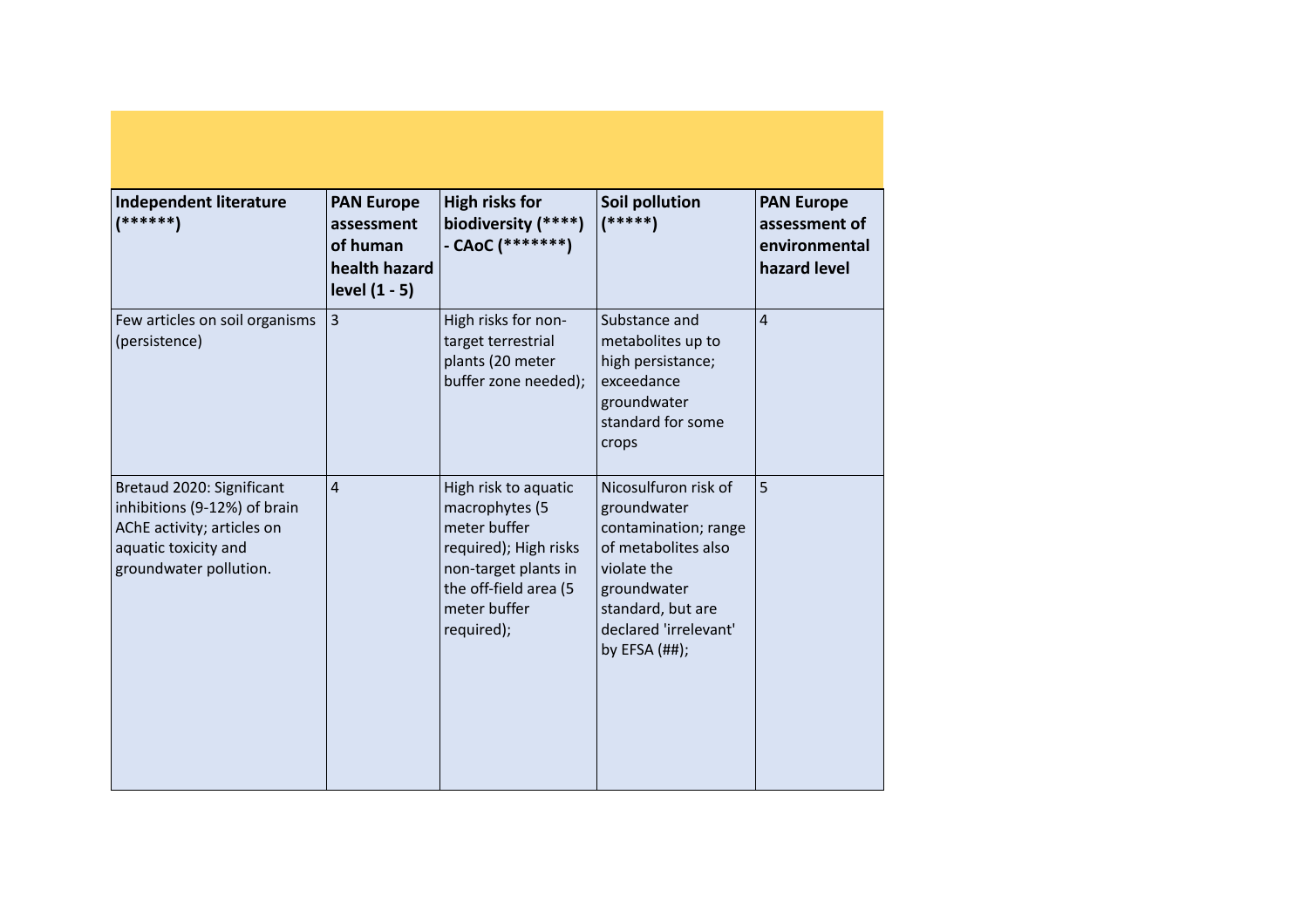| Independent literature<br>$(******)$                                                                                                                                       | <b>PAN Europe</b><br>assessment<br>of human<br>health hazard<br>level $(1 - 5)$ | <b>High risks for</b><br>biodiversity (****)<br>- CAoC (*******)                                                                                                                                                                 | <b>Soil pollution</b><br>$(*****)$                                                                        | <b>PAN Europe</b><br>assessment of<br>environmental<br>hazard level |
|----------------------------------------------------------------------------------------------------------------------------------------------------------------------------|---------------------------------------------------------------------------------|----------------------------------------------------------------------------------------------------------------------------------------------------------------------------------------------------------------------------------|-----------------------------------------------------------------------------------------------------------|---------------------------------------------------------------------|
| Sorensen 2005:<br>concentration-dependent<br>increase in genomic DNA<br>damage; some articles on<br>acute neurotoxicity                                                    | 3                                                                               | earthworm field<br>study missing; high<br>risk to birds and<br>mammals (granules);<br>high long term risk to<br>aquatic organisms;<br>High toxicity to non-<br>target arthropods<br>(data lacking);                              | metabolites<br>exceeding the<br>groundwater<br>standard classified by<br>EFSA $(H#)$ as non-<br>relevant; | $\overline{4}$                                                      |
| Powe 2018: deregulation of<br>zinc-finger type transcription<br>regulators; Hassanein 2005:<br>inhibition of<br>acetylcholinesterase; some<br>article on soil biodiversity | 3                                                                               | A high risk to aquatic<br>organisms was<br>identified for the<br>active substance and<br>for the metabolite<br>MW 347; the risk<br>assessment to<br>aquatic organisms for<br>the metabolite Deg<br>27 could not be<br>finalised; | Very persistent<br>substance, DT50 up<br>to 553 days;<br>bioaccumulative                                  | $\overline{4}$                                                      |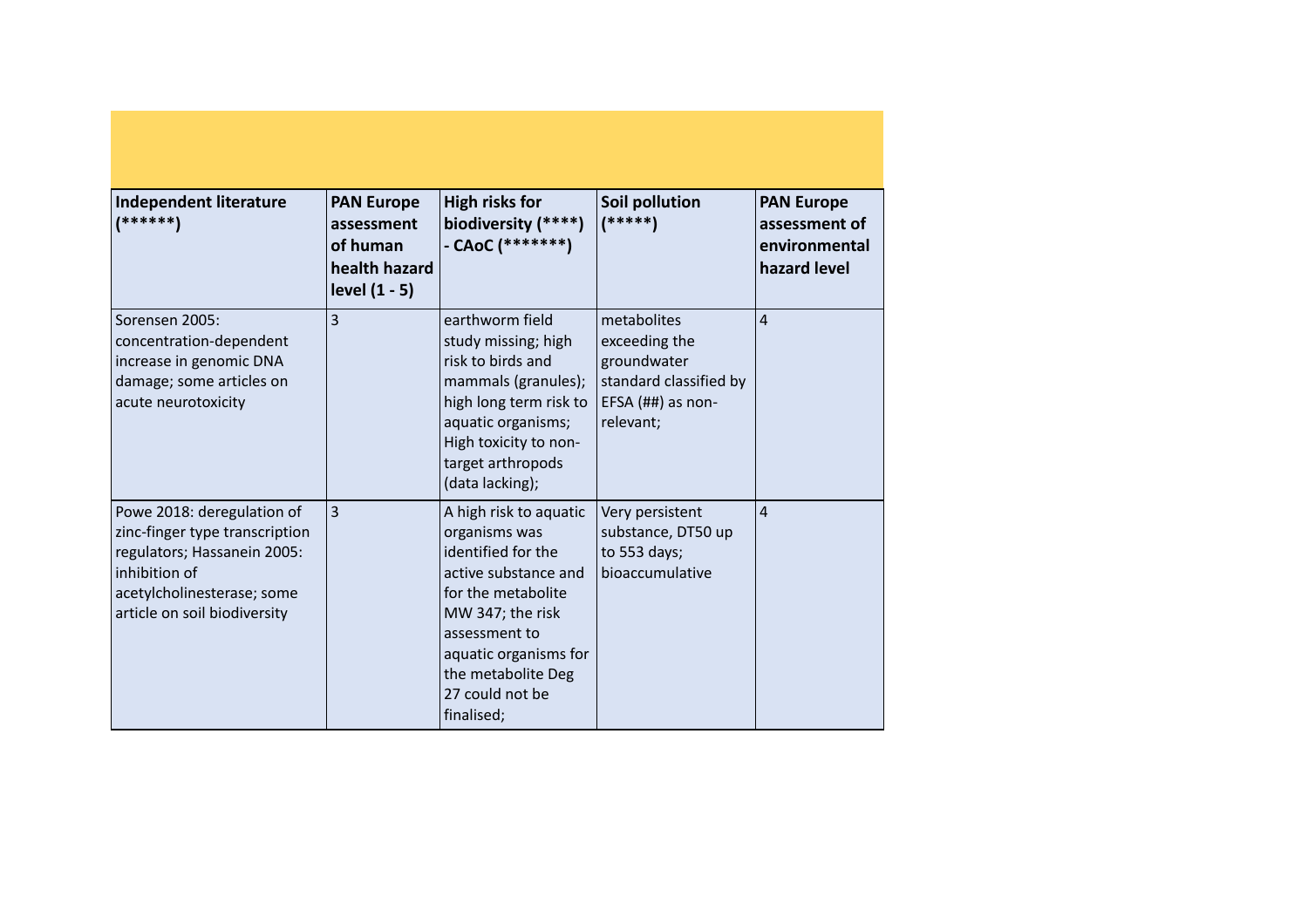| Independent literature<br>  ******                                                                                                                                                                                 | <b>PAN Europe</b><br>assessment<br>of human<br>health hazard<br>level $(1 - 5)$ | High risks for<br>biodiversity (****)<br>$-$ CAoC (********)                                                                                                    | Soil pollution<br>(*****)                  | <b>PAN Europe</b><br>assessment of<br>environmental<br>hazard level |
|--------------------------------------------------------------------------------------------------------------------------------------------------------------------------------------------------------------------|---------------------------------------------------------------------------------|-----------------------------------------------------------------------------------------------------------------------------------------------------------------|--------------------------------------------|---------------------------------------------------------------------|
| Mengmeng 2020: decrease of<br>neurotransmitters; Yekti<br>2014: disrupts the<br>development of heart and<br>craniofacial cartilage in<br>zebrafish embryos, and<br>decreases their survival and<br>hatching rates. | 14                                                                              | A high risk to aquatic<br>organisms was<br>identified from<br>paclobutrazol and<br>CGA149907; risk<br>assessment for<br>aquatic organisms<br>was not finalised; | High risk groundwater   4<br>contamination |                                                                     |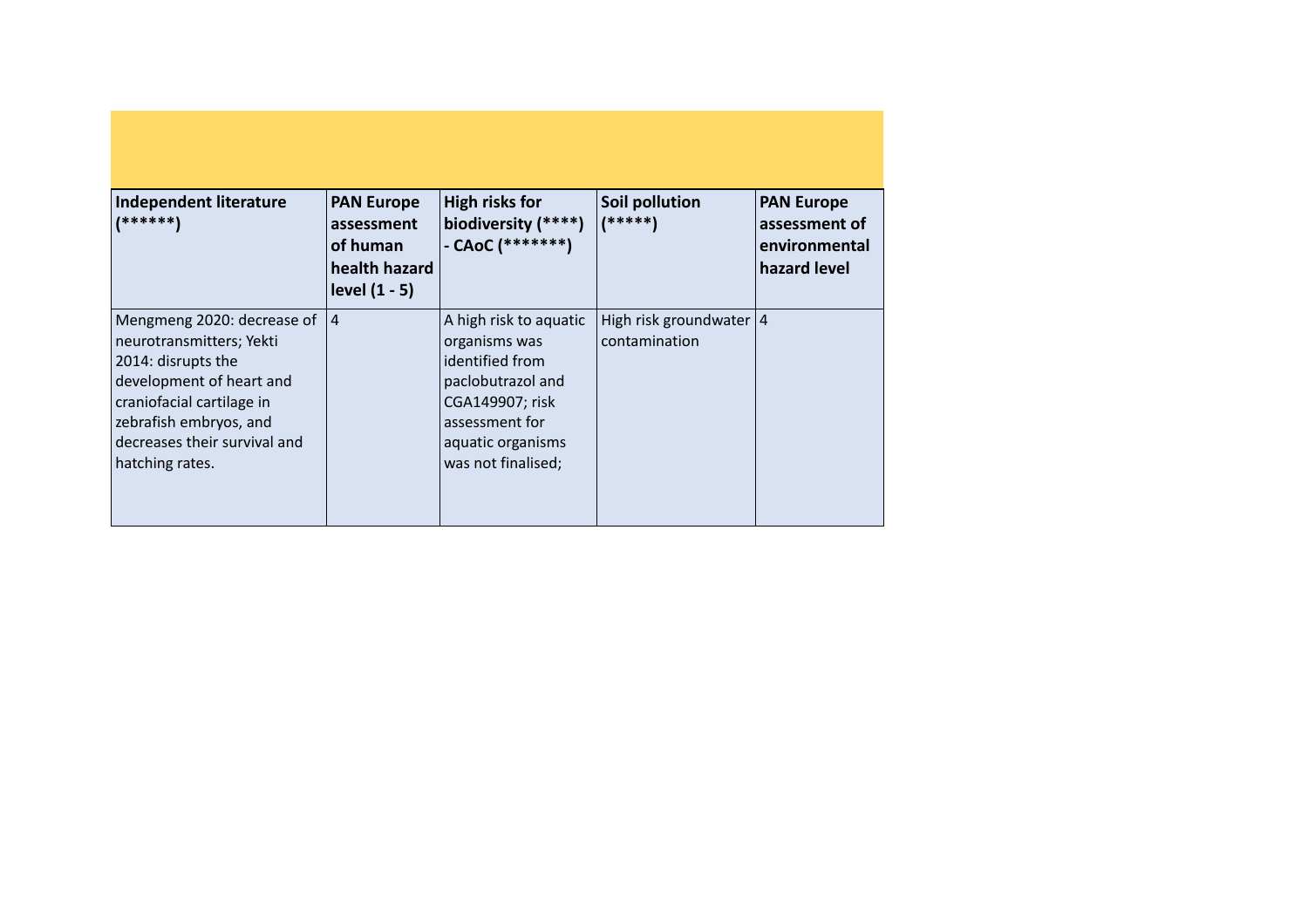| <b>Independent literature</b><br>(******)                                                                                                                                                                                                                                                                                                                                                                                                                                                                                                                               | <b>PAN Europe</b><br>assessment<br>of human<br>health hazard<br>level $(1 - 5)$ | <b>High risks for</b><br>biodiversity (****)<br>- CAoC (*******)                         | Soil pollution<br>$(*****)$                                                                                                                                                                                                                                                                    | <b>PAN Europe</b><br>assessment of<br>environmental<br>hazard level |
|-------------------------------------------------------------------------------------------------------------------------------------------------------------------------------------------------------------------------------------------------------------------------------------------------------------------------------------------------------------------------------------------------------------------------------------------------------------------------------------------------------------------------------------------------------------------------|---------------------------------------------------------------------------------|------------------------------------------------------------------------------------------|------------------------------------------------------------------------------------------------------------------------------------------------------------------------------------------------------------------------------------------------------------------------------------------------|---------------------------------------------------------------------|
| Neuro-disrupting pesticide.<br>Campillo et al., Biomarkers<br>indicative of neurotoxicity and<br>physiological stress in caged<br>clams exposed to a<br>contaminated water<br>containing the product; Pan et<br>al.: thyroglobulin decreased<br>in rats thyroid cells after<br>exposure Andreotti 2009:<br>higher incidence of pancreatic<br>cancer; Meng 2021: reduce<br>the heart rate, survival rate,<br>and body length of zebrafish<br>embryos; Demir 2017: induce<br>DNA damage; range of studies<br>on genotoxicity, endorine<br>disruption, and other toxicity. | 5                                                                               | A high risk was<br>identified for aquatic<br>organisms<br>(particularly algae) -<br>CAoC | potential for<br>groundwater<br>exposure by the<br>toxicologically<br>relevant groundwater<br>metabolite<br>M455M001; The<br>available evidence<br>cannot exclude that<br>pendimethalin might<br>be considered a<br>persistent (P)<br>bioaccumulative (B)<br>and toxic (T) or PBT<br>substance | 5                                                                   |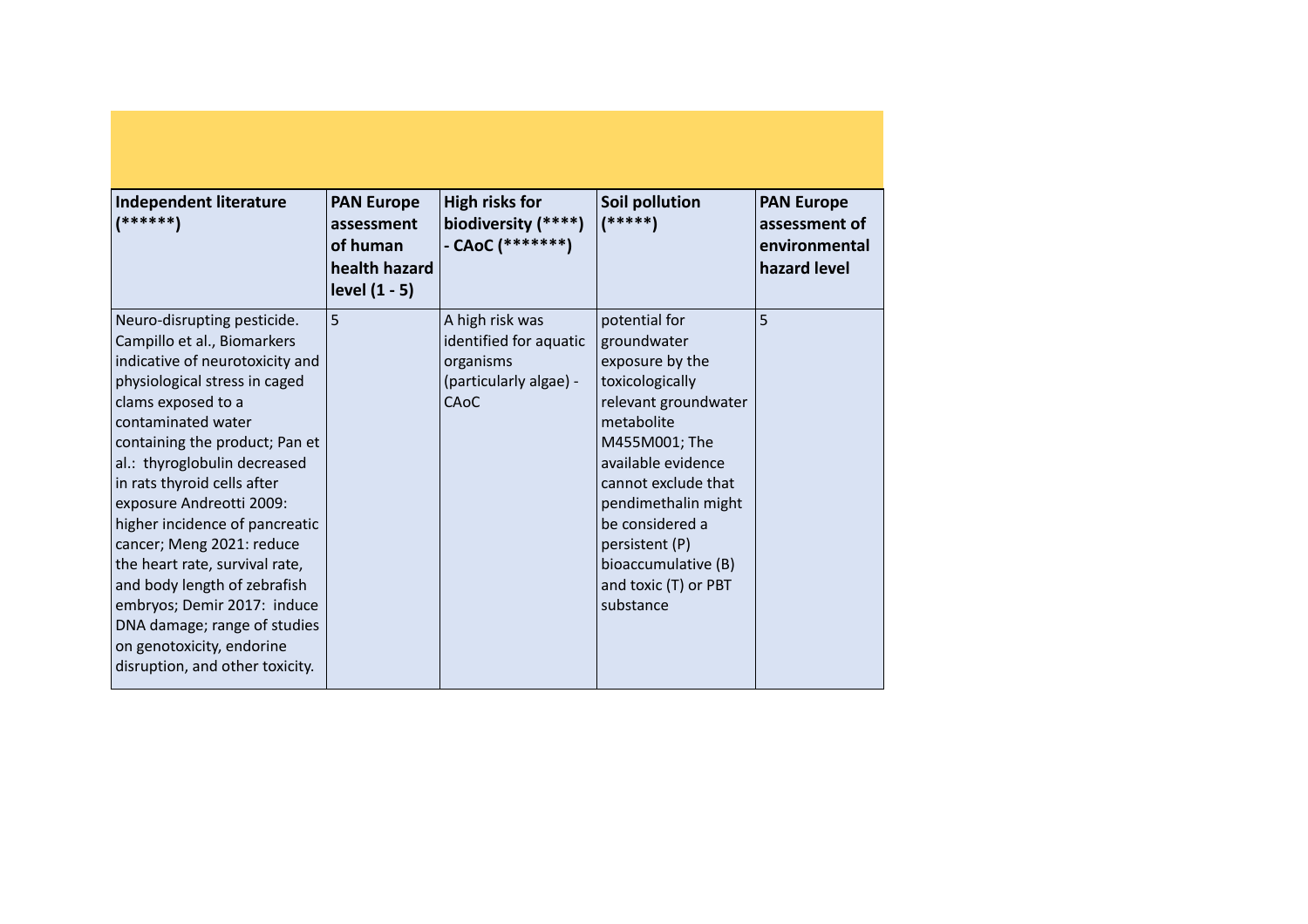| Independent literature<br>(******)                                                                                                                                                                                                                                    | <b>PAN Europe</b><br>assessment<br>of human<br>health hazard<br>level $(1 - 5)$ | <b>High risks for</b><br>biodiversity (****)<br>- CAoC (*******)                                                                                                                                                                  | Soil pollution<br>$(****)$                                                    | <b>PAN Europe</b><br>assessment of<br>environmental<br>hazard level |
|-----------------------------------------------------------------------------------------------------------------------------------------------------------------------------------------------------------------------------------------------------------------------|---------------------------------------------------------------------------------|-----------------------------------------------------------------------------------------------------------------------------------------------------------------------------------------------------------------------------------|-------------------------------------------------------------------------------|---------------------------------------------------------------------|
| Xiao 2015: sublethal and<br>transgenerational effects of<br>pirimicarb; Natale 2018: DNA<br>damage at the chromosomal<br>level; studies on neurotoxicity<br>and aquatoxicity; Soloneski<br>2015: demonstrate the<br>genotoxic and cytotoxic<br>effects of carbamates; | $\overline{4}$                                                                  | High risk for aquatic<br>organisms (buffer<br>zone of 5 metres to<br>address the acute risk   persistent<br>required and a buffer<br>zone of 40 metres to<br>address the chronic<br>risk); long term risk to<br>birds is observed | Pirimicarb is medium<br>to high persistent in<br>soil; medium<br>metabolites; | 5                                                                   |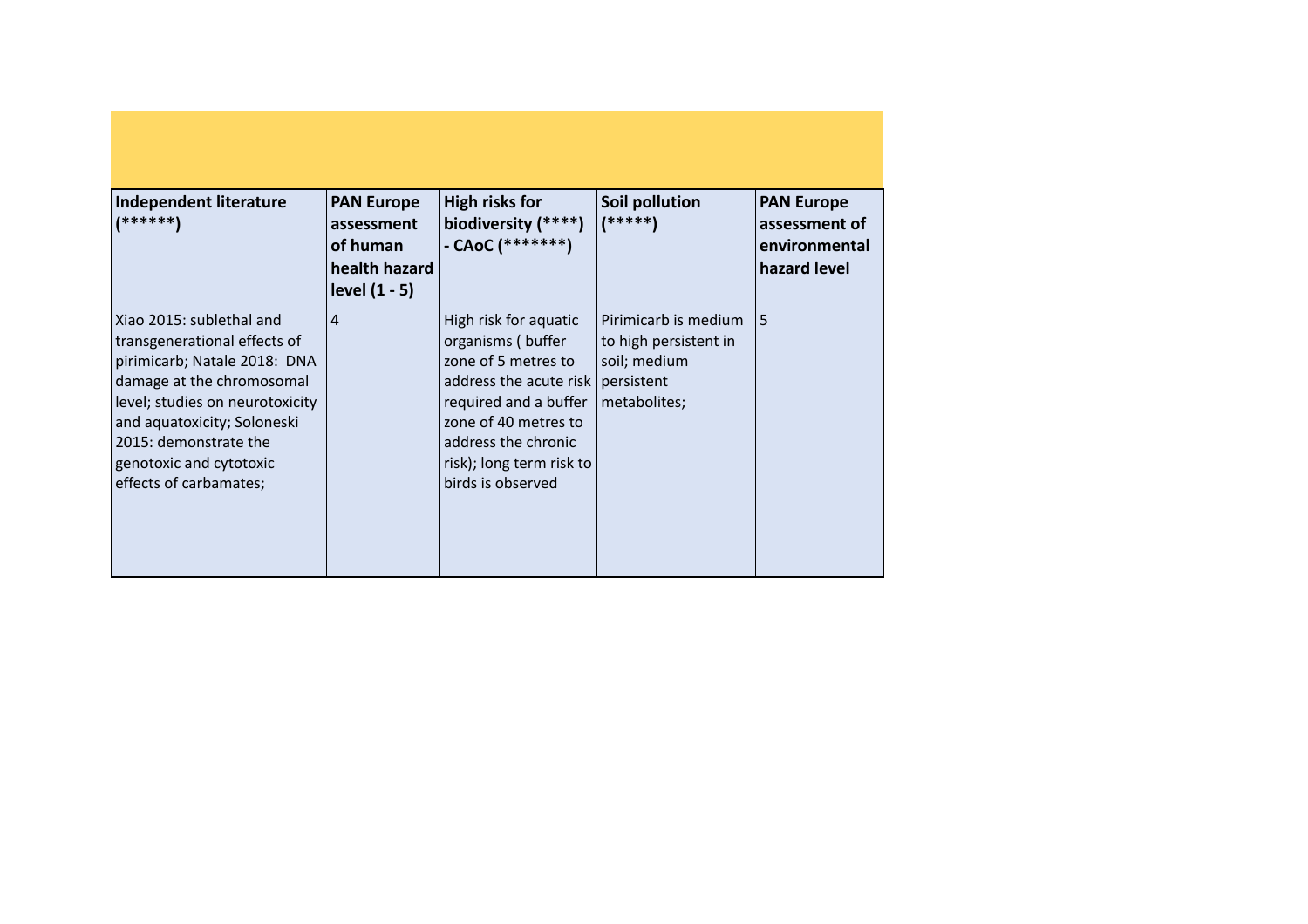| <b>Independent literature</b><br>(******) | <b>PAN Europe</b><br>assessment<br>of human<br>health hazard<br>level $(1 - 5)$ | <b>High risks for</b><br>biodiversity (****)<br>- CAoC $(******")$                                                                                                                                                                                 | Soil pollution<br>$(****)$                                                                                                                | <b>PAN Europe</b><br>assessment of<br>environmental<br>hazard level |
|-------------------------------------------|---------------------------------------------------------------------------------|----------------------------------------------------------------------------------------------------------------------------------------------------------------------------------------------------------------------------------------------------|-------------------------------------------------------------------------------------------------------------------------------------------|---------------------------------------------------------------------|
| No studies on toxicity                    | $\overline{4}$                                                                  | High risks for soil<br>organisms; lack of<br>data for risks for<br>birds; High risk to<br>aquatic organisms<br>living in surface<br>waters; lack of data<br>for honey bees,<br>earthworms, soil<br>organisms, non-<br>target terrestrial<br>plants | groundwater<br>contamination by soil<br>metabolites of<br>Propyzamide;<br>substance persistent,<br>DT50 up to 120 days;<br>Volatilisation | 5                                                                   |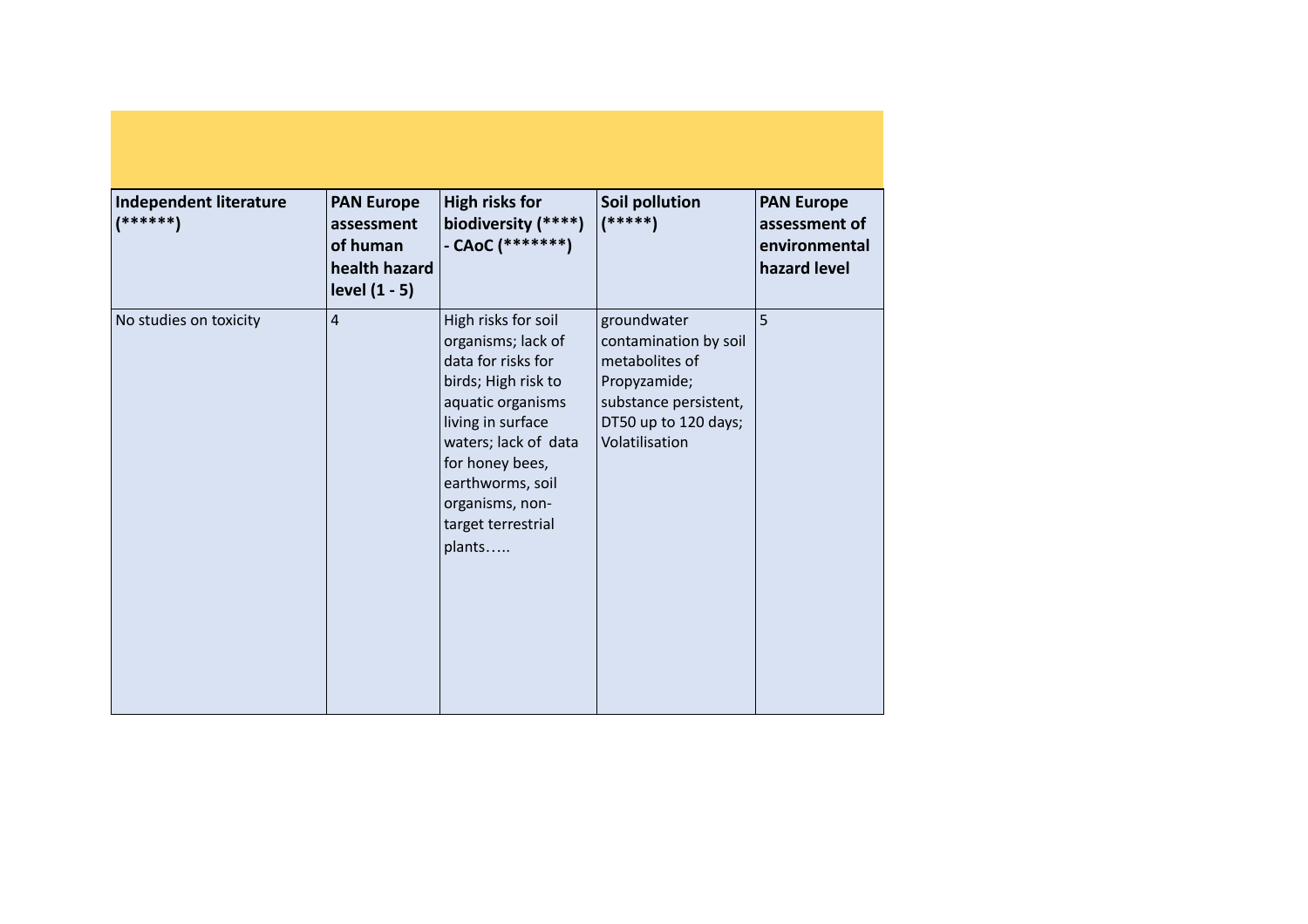| Independent literature<br>$(******")$     | <b>PAN Europe</b><br>assessment<br>of human<br>health hazard<br>level (1 - 5) | <b>High risks for</b><br>biodiversity (****)<br>- CAoC (*******) | Soil pollution<br>$(*****)$                                                                                                                                                                                                                                                                                | <b>PAN Europe</b><br>assessment of<br>environmental<br>hazard level |
|-------------------------------------------|-------------------------------------------------------------------------------|------------------------------------------------------------------|------------------------------------------------------------------------------------------------------------------------------------------------------------------------------------------------------------------------------------------------------------------------------------------------------------|---------------------------------------------------------------------|
| Few studies on toxicity soil<br>organisms | $\overline{3}$                                                                | High risk for aquatic<br>organisms                               | moderate to high<br>persistence in soil;<br>range of metabolites<br>up to very high<br>persistance and<br>exceeding $0.1 \mu g/L$ ;<br>exceeding standards<br>in groundwater, even<br>if used once in 3<br>years; unknown<br>genotoxic potential of<br>plant and<br>groundwater<br>metabolite<br>CGA150829 | $\overline{4}$                                                      |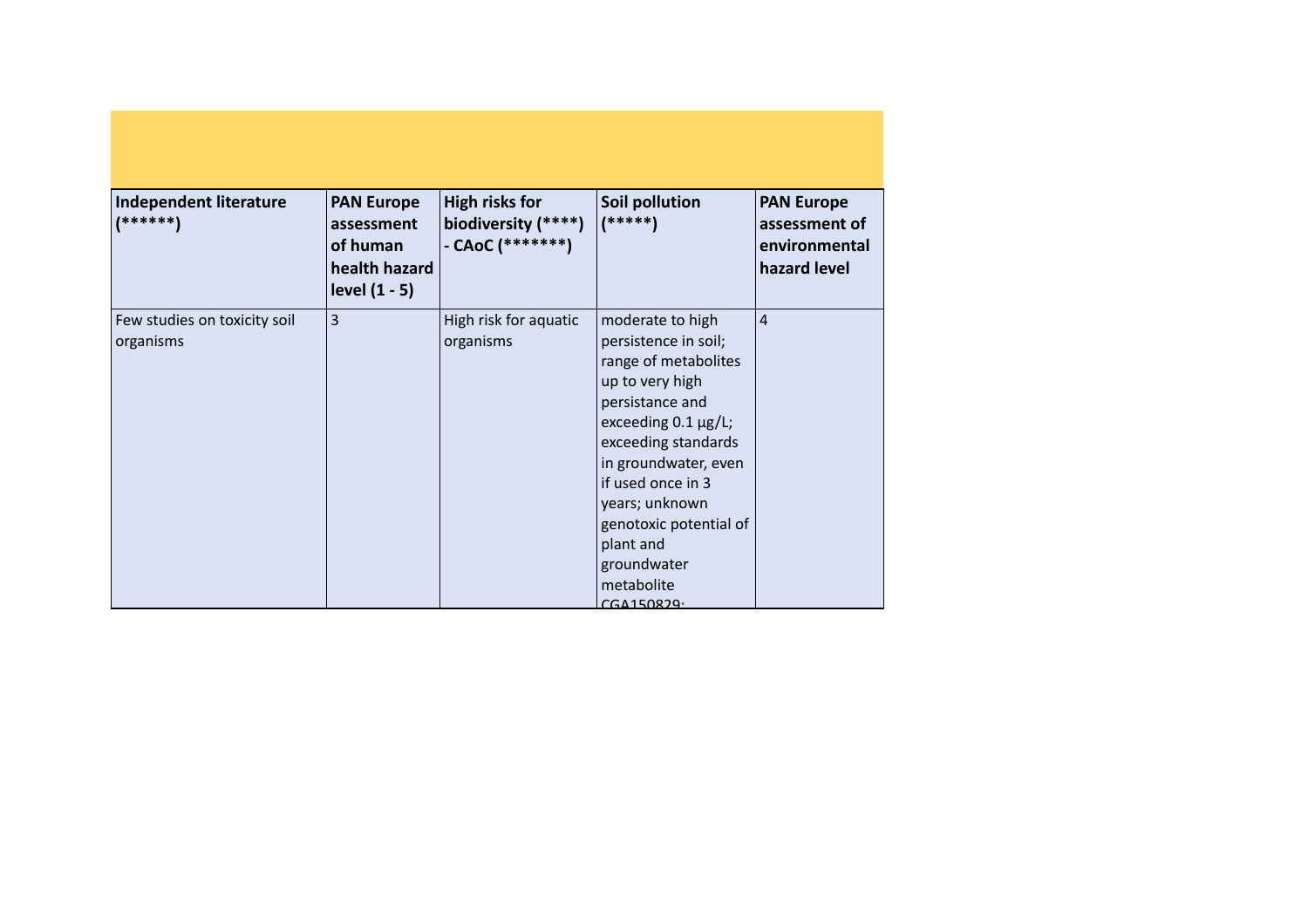| Independent literature<br>(******)                                                                                                                                                                          | <b>PAN Europe</b><br>assessment<br>of human<br>health hazard<br>level $(1 - 5)$ | <b>High risks for</b><br>biodiversity (****)<br>- CAoC (*******)                                                                                                                                                                                                                                     | Soil pollution<br>$(*****)$                                                                 | <b>PAN Europe</b><br>assessment of<br>environmental<br>hazard level |
|-------------------------------------------------------------------------------------------------------------------------------------------------------------------------------------------------------------|---------------------------------------------------------------------------------|------------------------------------------------------------------------------------------------------------------------------------------------------------------------------------------------------------------------------------------------------------------------------------------------------|---------------------------------------------------------------------------------------------|---------------------------------------------------------------------|
| Goujon 2014: photolyzed<br>sulcotrione cocktail have a<br>greater cytotoxicity and<br>genotoxicity than parent<br>molecule; few studies on<br>toxicity substance and<br>transformation products on<br>soil; | $\overline{4}$                                                                  | High risk for non-<br>target arthropods<br>(spiders) in the off-<br>field area (buffer<br>zone 5 meter<br>required); high risk<br>for non-target plants<br>in the off-field area<br>(10 m buffer<br>required); high risks<br>aquatic higher plants;<br>high long-term risk to<br>insectivorous birds | Medium persistence,<br>DT50 up to 90 days;<br>metabolite exceeds<br>groundwater<br>standard | 5                                                                   |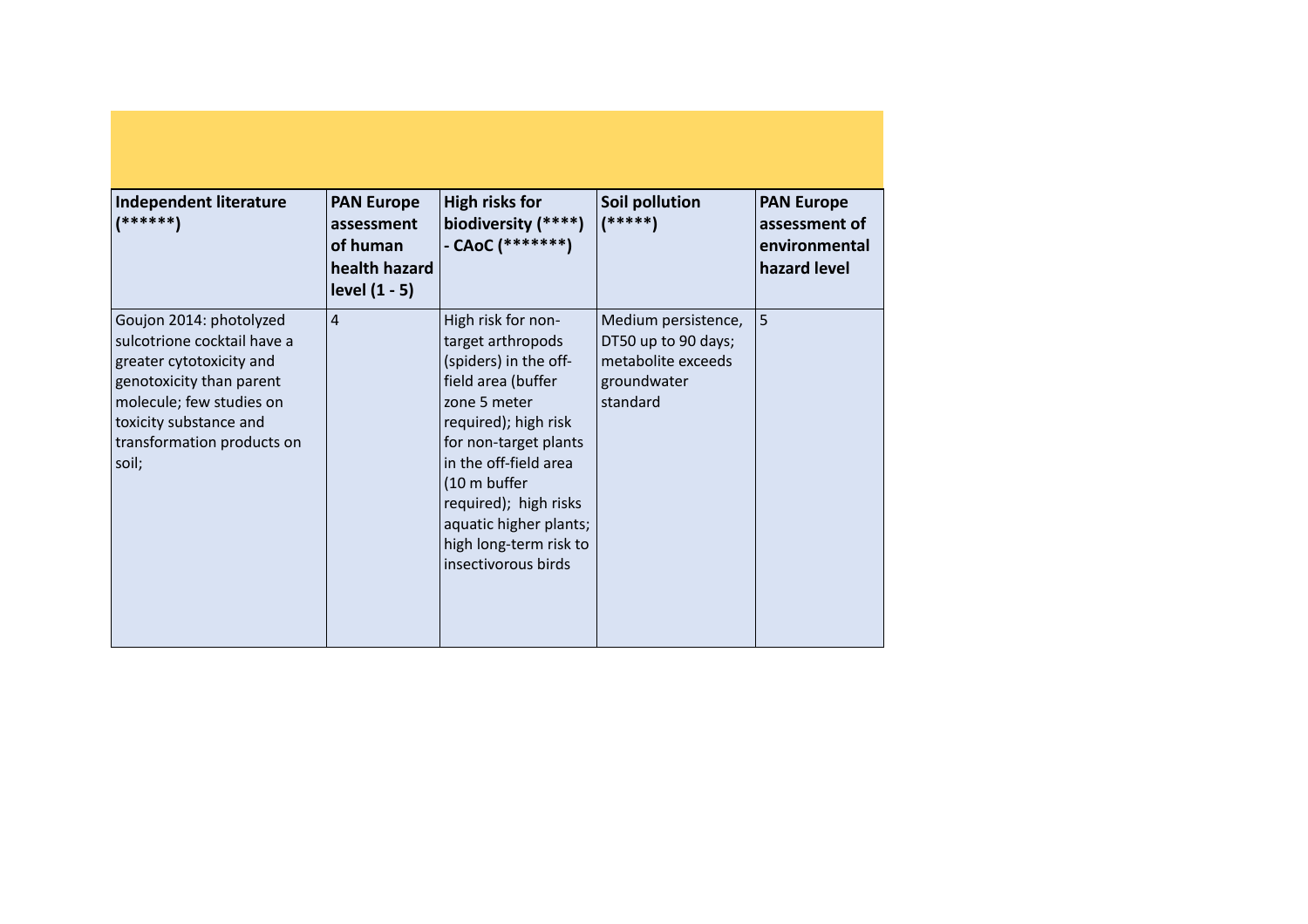| <b>Independent literature</b><br>(******)                                                                                                                                                                                                                                                                                                                                                                                                                                                                               | <b>PAN Europe</b><br>assessment<br>of human<br>health hazard<br>level $(1 - 5)$ | <b>High risks for</b><br>biodiversity (****)<br>- CAoC $(******")$                                                                                                                                                                                    | Soil pollution<br>$(*****)$                                                        | <b>PAN Europe</b><br>assessment of<br>environmental<br>hazard level |
|-------------------------------------------------------------------------------------------------------------------------------------------------------------------------------------------------------------------------------------------------------------------------------------------------------------------------------------------------------------------------------------------------------------------------------------------------------------------------------------------------------------------------|---------------------------------------------------------------------------------|-------------------------------------------------------------------------------------------------------------------------------------------------------------------------------------------------------------------------------------------------------|------------------------------------------------------------------------------------|---------------------------------------------------------------------|
| Birkhoj 2007: Effects of azole<br>fungicides on the function of<br>sex and thyroid hormones;<br>Taxvig 2007: Endocrine<br>disrupting activities in vivo of<br>the fungicides tebuconazole<br>and epoxiconazole; Lu 2020:<br>transgenerational defects in<br>both reproduction and<br>development; Othmene 2020:<br>cardiac cell toxicity; Li 2019:<br>thyroid endocrine disruption;<br>Lopes-Antia 2021: reduced<br>breeding output (birds);<br>Othmene 2020: oxidative<br>stress and histopathological<br>alterations; | 5                                                                               | long-term risk to<br>insectivorous birds;<br>long-term risk to<br>granivorous birds;<br>long-term risk to<br>herbivorous<br>mammals; long-term<br>risk to granivorous<br>mammals; high risk<br>for aquatic organisms<br>(5 meter buffer<br>required); | Lack of data on<br>metabolite 1,2,4-<br>triazole reg.<br>Groundwater<br>pollution; | 5                                                                   |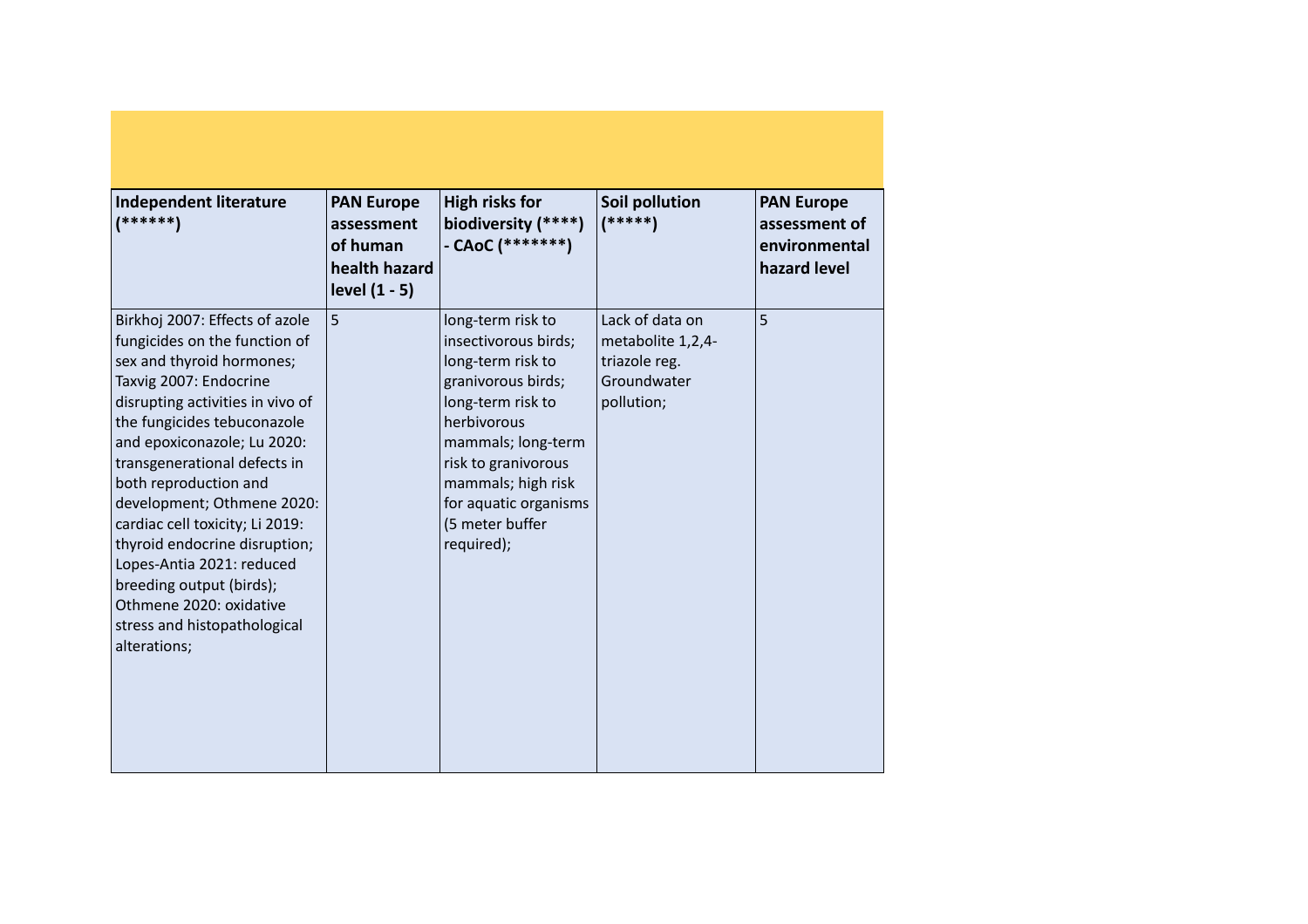| Independent literature<br>$(******)$                    | <b>PAN Europe</b><br>assessment<br>of human<br>health hazard<br>level $(1 - 5)$ | <b>High risks for</b><br>biodiversity (****)<br>- CAoC $(******")$                                        | <b>Soil pollution</b><br>(*****)                                                                | <b>PAN Europe</b><br>assessment of<br>environmental<br>hazard level |
|---------------------------------------------------------|---------------------------------------------------------------------------------|-----------------------------------------------------------------------------------------------------------|-------------------------------------------------------------------------------------------------|---------------------------------------------------------------------|
| Charli 2015 again and no<br>further studies on toxicity | $\overline{3}$                                                                  | High risk aquatic<br>organisms (20 meter<br>buffer required);<br>long-term risk to<br>insectivorous birds | bioaccumulative;<br>moderate to medium<br>persistence; risk<br>groundwater<br>contamination low | $\overline{4}$                                                      |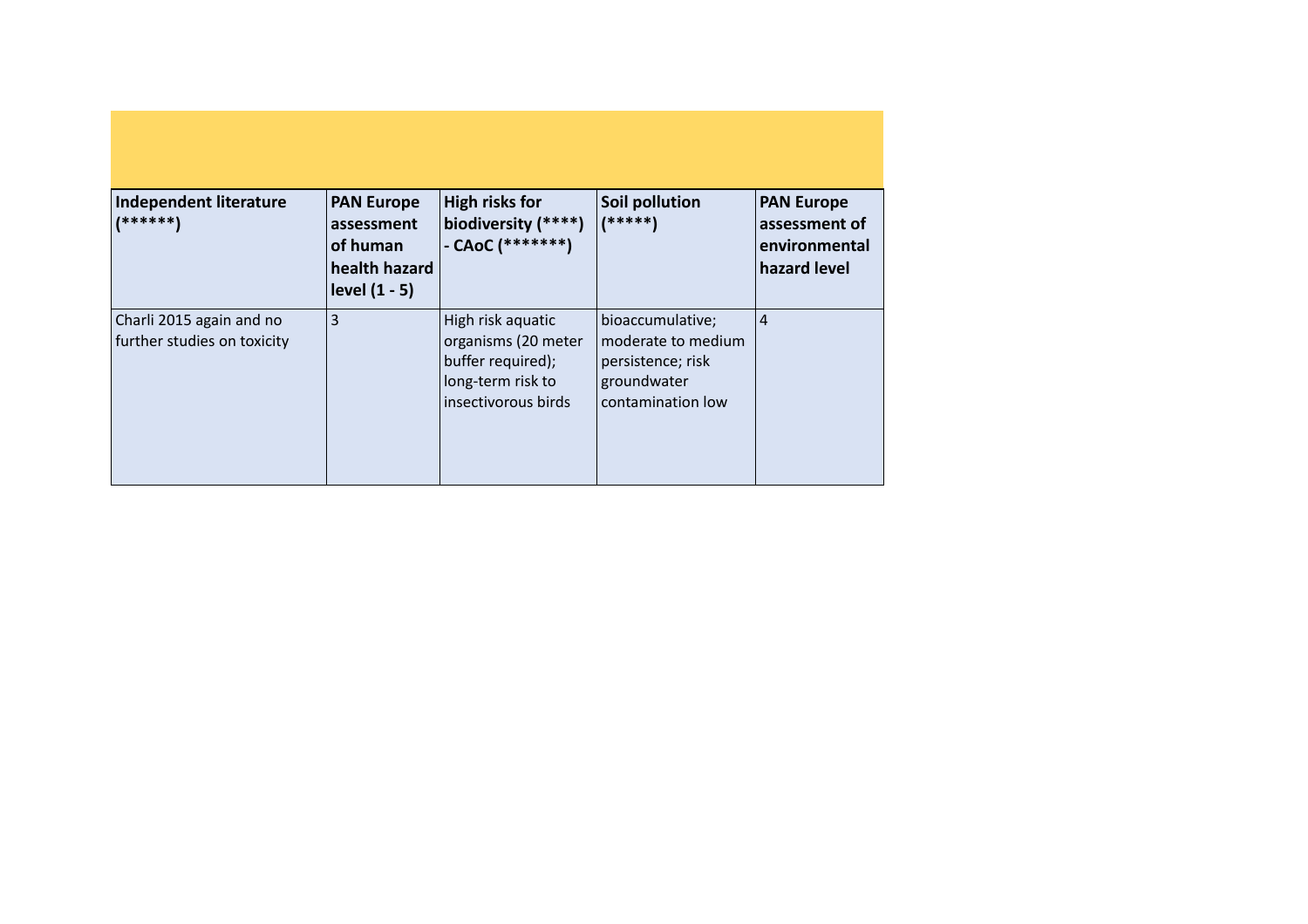| <b>Independent literature</b><br>*******                                                                                                                                                      | <b>PAN Europe</b><br>assessment<br>of human<br>health hazard<br>level $(1 - 5)$ | <b>High risks for</b><br>biodiversity (****)<br>- CAoC (*******)                                                                | Soil pollution<br>$(*****)$                                                                                                                              | <b>PAN Europe</b><br>assessment of<br>environmental<br>hazard level |
|-----------------------------------------------------------------------------------------------------------------------------------------------------------------------------------------------|---------------------------------------------------------------------------------|---------------------------------------------------------------------------------------------------------------------------------|----------------------------------------------------------------------------------------------------------------------------------------------------------|---------------------------------------------------------------------|
| Lovacovic 2020: primary DNA<br>damage in both peripheral<br>blood leocytes and brain (low<br>dose exposure); Kasuba 2019:<br>DNA instability in kidney and<br>liver cells; some soil studies; | $ 4\rangle$                                                                     | risk for aquatic<br>organisms (drift<br>reduction needed);<br>risk for terrestrial<br>non-target plants<br>(mitigation needed); | Low to moderate<br>persistance (incl. the<br>metabolites); two<br>metabolites pollute<br>groundwater but are<br>qualified as 'not<br>relevant'by EFSA##; | 3                                                                   |
|                                                                                                                                                                                               |                                                                                 |                                                                                                                                 |                                                                                                                                                          |                                                                     |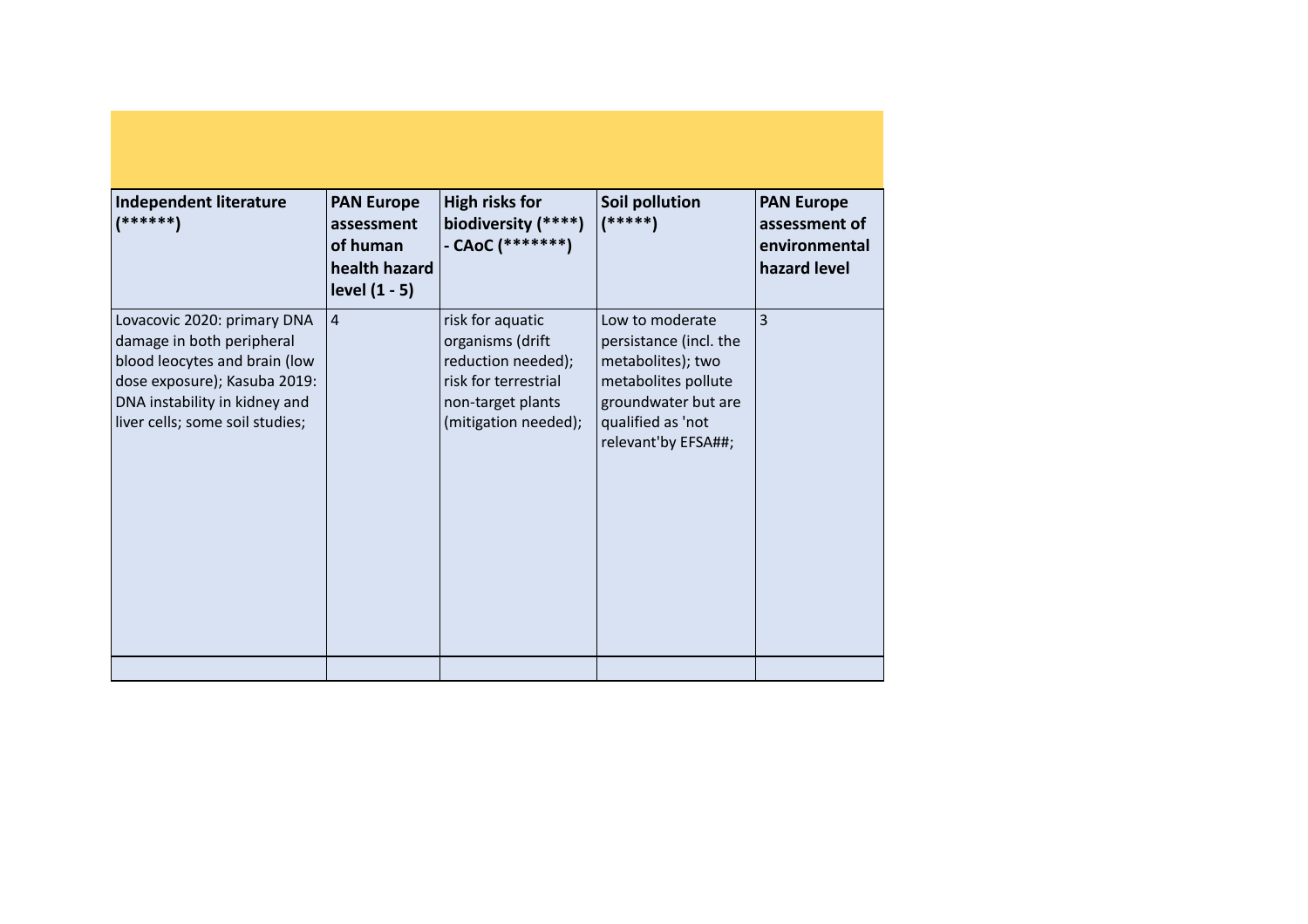| Independent literature<br>$(*)$ ******)                                   | <b>PAN Europe</b><br>assessment<br>of human<br>health hazard<br>level (1 - 5) | <b>High risks for</b><br>biodiversity (****)<br>- CAoC (*******)                                                                                               | Soil pollution<br>(*****) | <b>PAN Europe</b><br>assessment of<br>environmental<br>hazard level |
|---------------------------------------------------------------------------|-------------------------------------------------------------------------------|----------------------------------------------------------------------------------------------------------------------------------------------------------------|---------------------------|---------------------------------------------------------------------|
| Several studies on the<br>advantages of feeding it to<br>pigs and chicken | $\overline{2}$                                                                | high risk to birds and<br>mammals (CAoC);<br>high risk to aquatic<br>organisms including<br>sediment (CAoC);<br>high risk to soil<br>macro-organisms<br>(CAoC) |                           | 5                                                                   |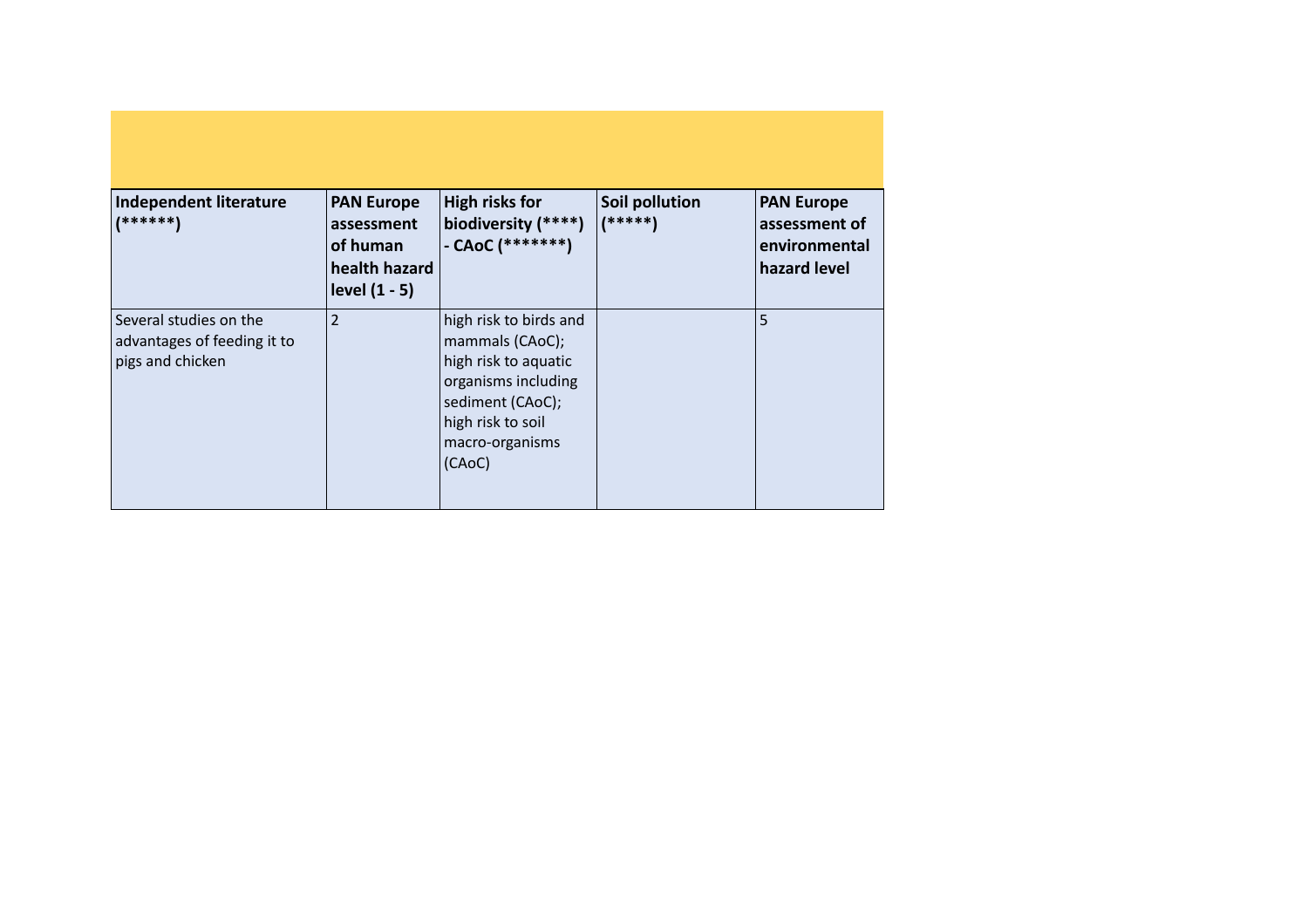| Independent literature<br>$(******)$                                                                                                                                                                                                                                                                                                                                                                                                                                                                                                                                                                          | <b>PAN Europe</b><br>assessment<br>of human<br>health hazard<br>level $(1 - 5)$ | <b>High risks for</b><br>biodiversity (****)<br>- CAoC (*******)  | Soil pollution<br>$(*****)$ | <b>PAN Europe</b><br>assessment of<br>environmental<br>hazard level |
|---------------------------------------------------------------------------------------------------------------------------------------------------------------------------------------------------------------------------------------------------------------------------------------------------------------------------------------------------------------------------------------------------------------------------------------------------------------------------------------------------------------------------------------------------------------------------------------------------------------|---------------------------------------------------------------------------------|-------------------------------------------------------------------|-----------------------------|---------------------------------------------------------------------|
| Cao 2019: egatively impacts<br>embryonic development (i.e.<br>mortality, hatching, heartbeat<br>and notochord development)<br>of zebrafish, decreases basal<br>respiration of embryos, and<br>alters behavioral responses in<br>larvae.; Su 2018: interfering<br>with neurosteroid production;<br>Guo 2017: Delays Pubertal<br>Development; Lulla 2016:<br>Neurotoxicity of the Parkinson<br>Disease-Associated Pesticide<br>Ziram; Chou 2008:<br>dopaminergic cell damage; Xie<br>2018: decreased serum<br>testosterone and follicle-<br>stimulating hormone levels;<br>Ema 1994: Developmental<br>toxicity; | 5                                                                               | High risk for aquatic<br>organisms and non-<br>target arthropods; |                             | $\overline{4}$                                                      |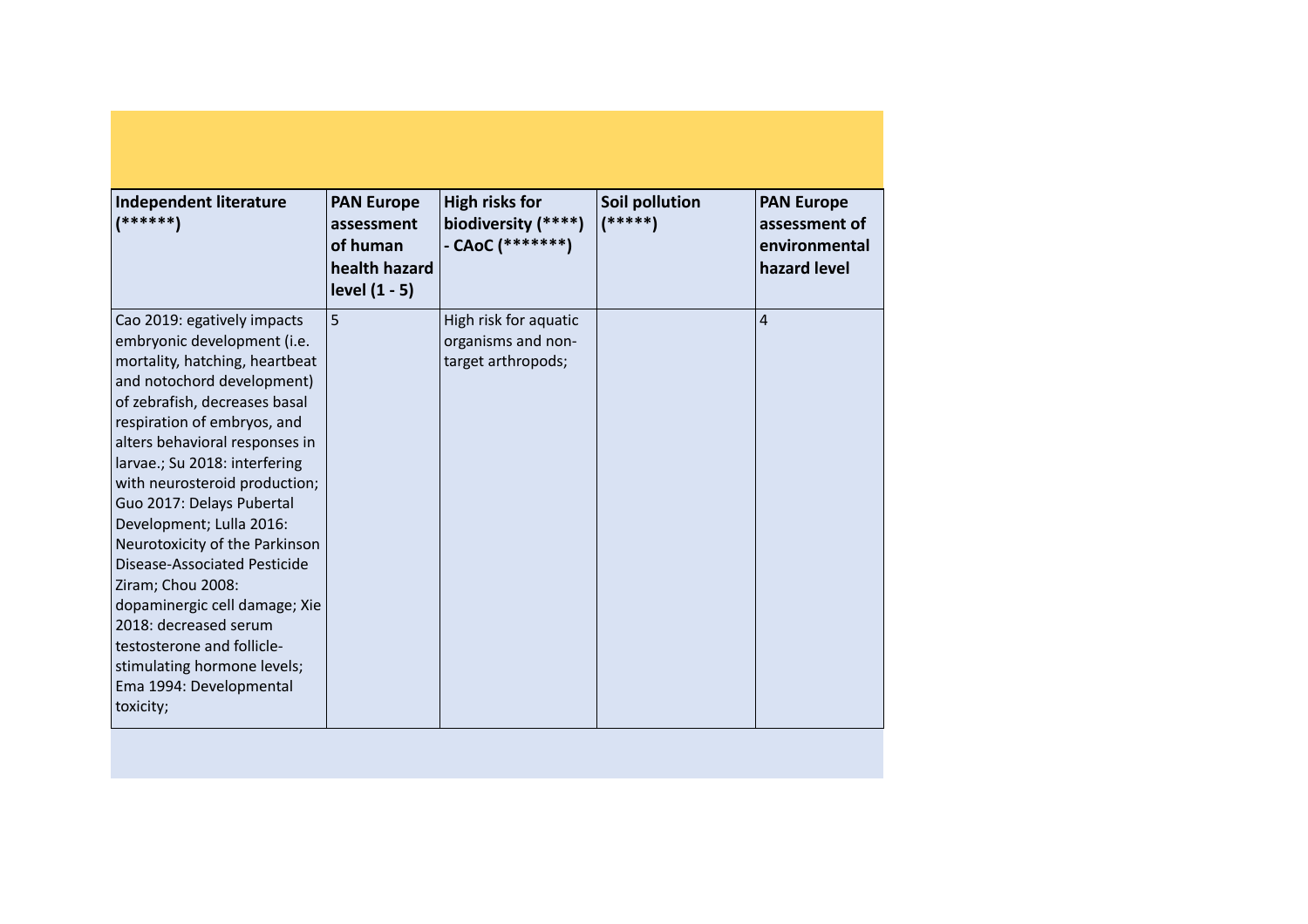| Independent literature<br>(******) | <b>PAN Europe</b><br>assessment<br>of human<br>health hazard<br>level $(1 - 5)$ | High risks for<br>$\vert$ biodiversity (****)<br>$-CAoC$ $(******")$ | Soil pollution<br>$1*****$ | <b>PAN Europe</b><br>assessment of<br>environmental<br>hazard level |
|------------------------------------|---------------------------------------------------------------------------------|----------------------------------------------------------------------|----------------------------|---------------------------------------------------------------------|

If; ## indicates all cases where EFSA assumes that the effects is not relevant (based on speculation) and disregards the observed effect.